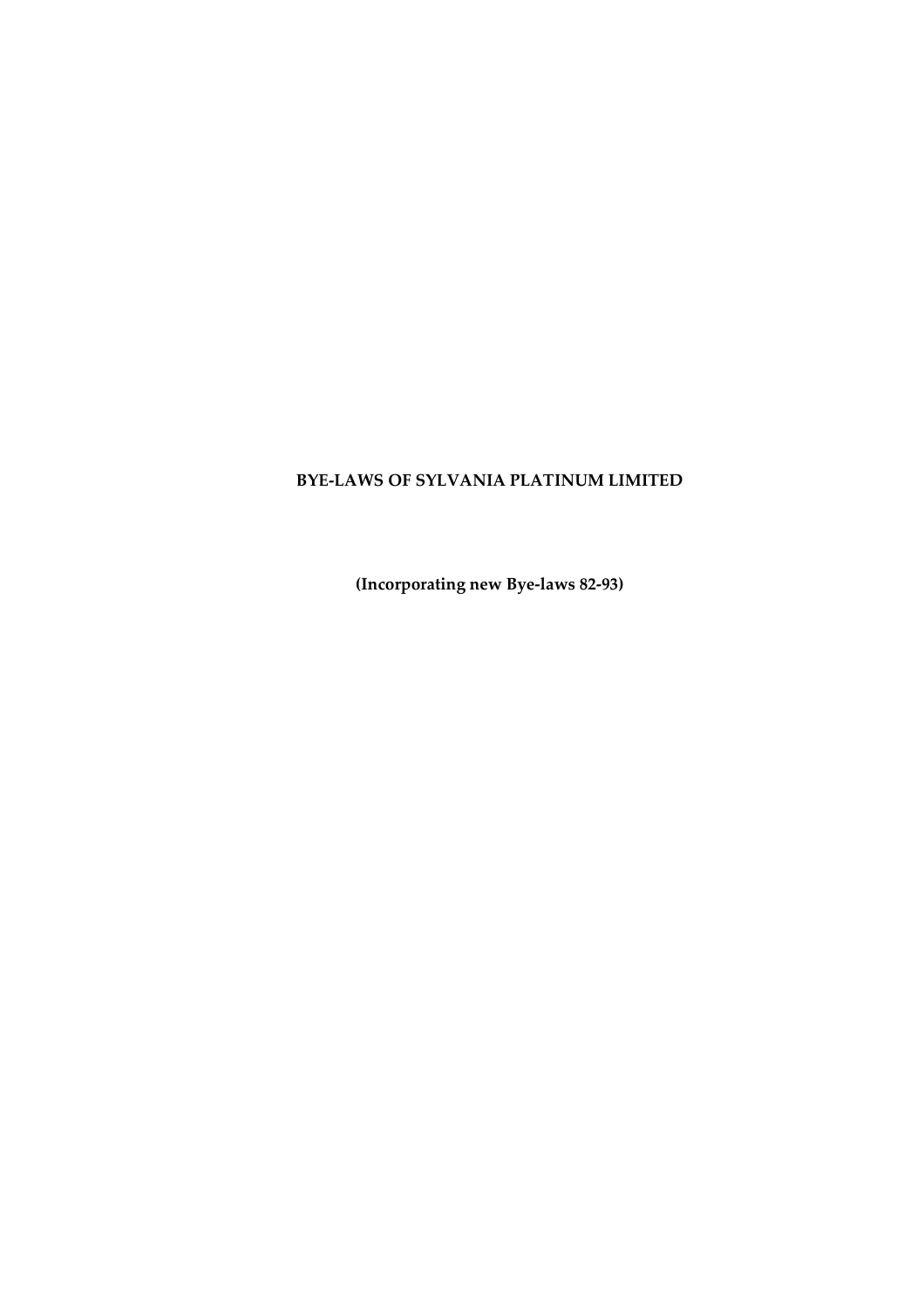# Sylvania Platinum Limited

# TABLE OF CONTENTS

| 2.  |  |
|-----|--|
| 3.  |  |
| 4.  |  |
| 5.  |  |
| 6.  |  |
| 7.  |  |
| 8.  |  |
| 9.  |  |
|     |  |
| 10. |  |
| 11. |  |
| 12. |  |
| 13. |  |
| 14. |  |
| 15. |  |
| 16. |  |
| 17. |  |
| 18. |  |
| 19. |  |
| 20. |  |
|     |  |
| 21. |  |
| 22. |  |
|     |  |
| 23. |  |
| 24. |  |
| 25. |  |
| 26. |  |
|     |  |
| 27. |  |
| 28. |  |
| 29. |  |
| 30. |  |
| 31. |  |
| 32. |  |
| 33. |  |
| 34. |  |
| 35. |  |
| 36. |  |
| 37. |  |
| 38. |  |
| 39. |  |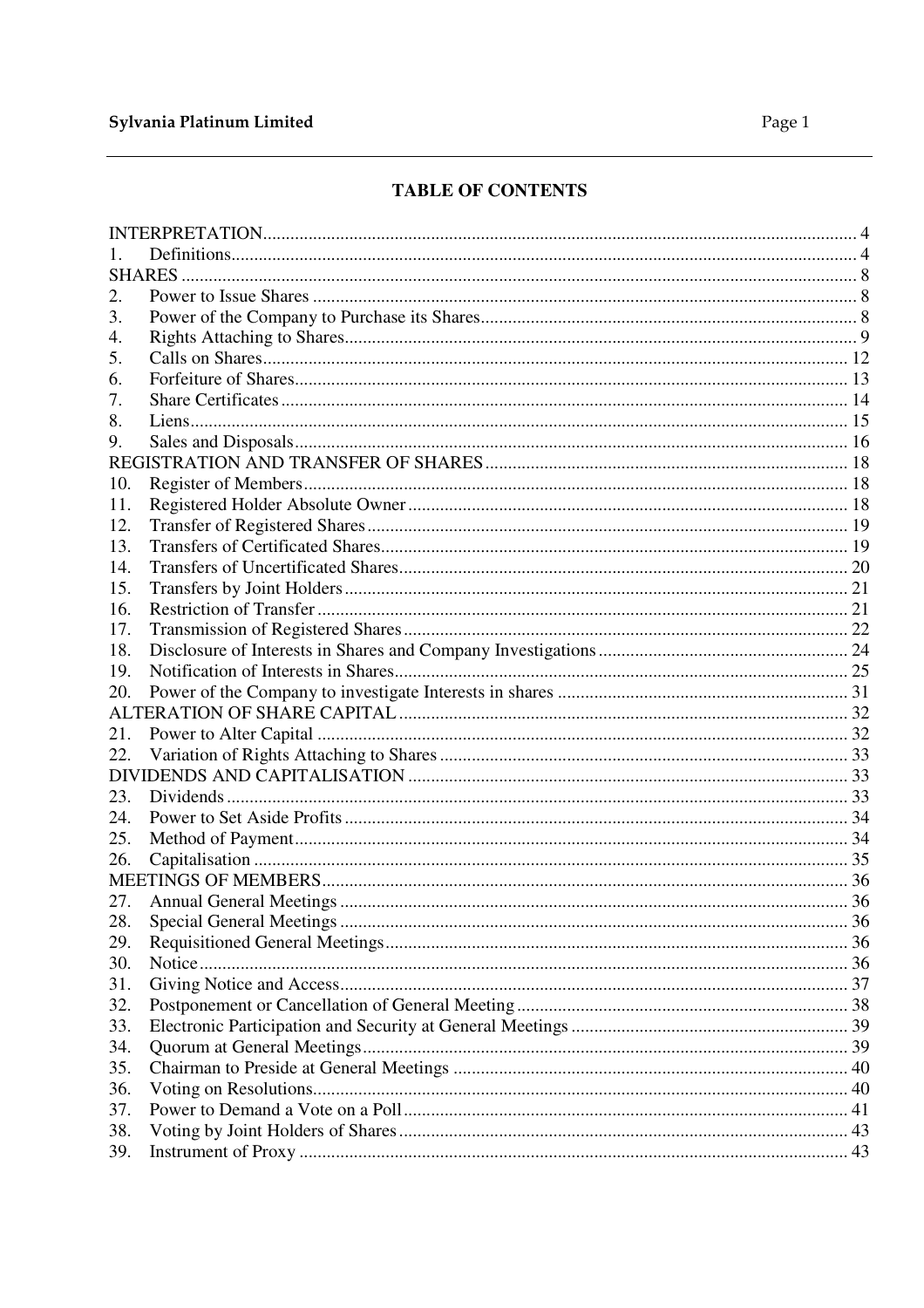| 40. |  |
|-----|--|
| 41. |  |
| 42. |  |
| 43. |  |
|     |  |
| 44. |  |
| 45. |  |
| 46. |  |
| 47. |  |
| 48. |  |
| 49. |  |
| 50. |  |
| 51. |  |
| 52. |  |
| 53. |  |
| 54. |  |
| 55. |  |
| 56. |  |
| 57. |  |
|     |  |
| 58. |  |
| 59. |  |
| 60. |  |
| 61. |  |
| 62. |  |
| 63. |  |
| 64. |  |
| 65. |  |
|     |  |
| 66. |  |
| 67. |  |
| 68. |  |
|     |  |
| 69. |  |
| 70. |  |
|     |  |
| 71. |  |
| 72. |  |
| 73. |  |
| 74. |  |
| 75. |  |
| 76. |  |
| 77. |  |
| 78. |  |
|     |  |
| 79. |  |
|     |  |
|     |  |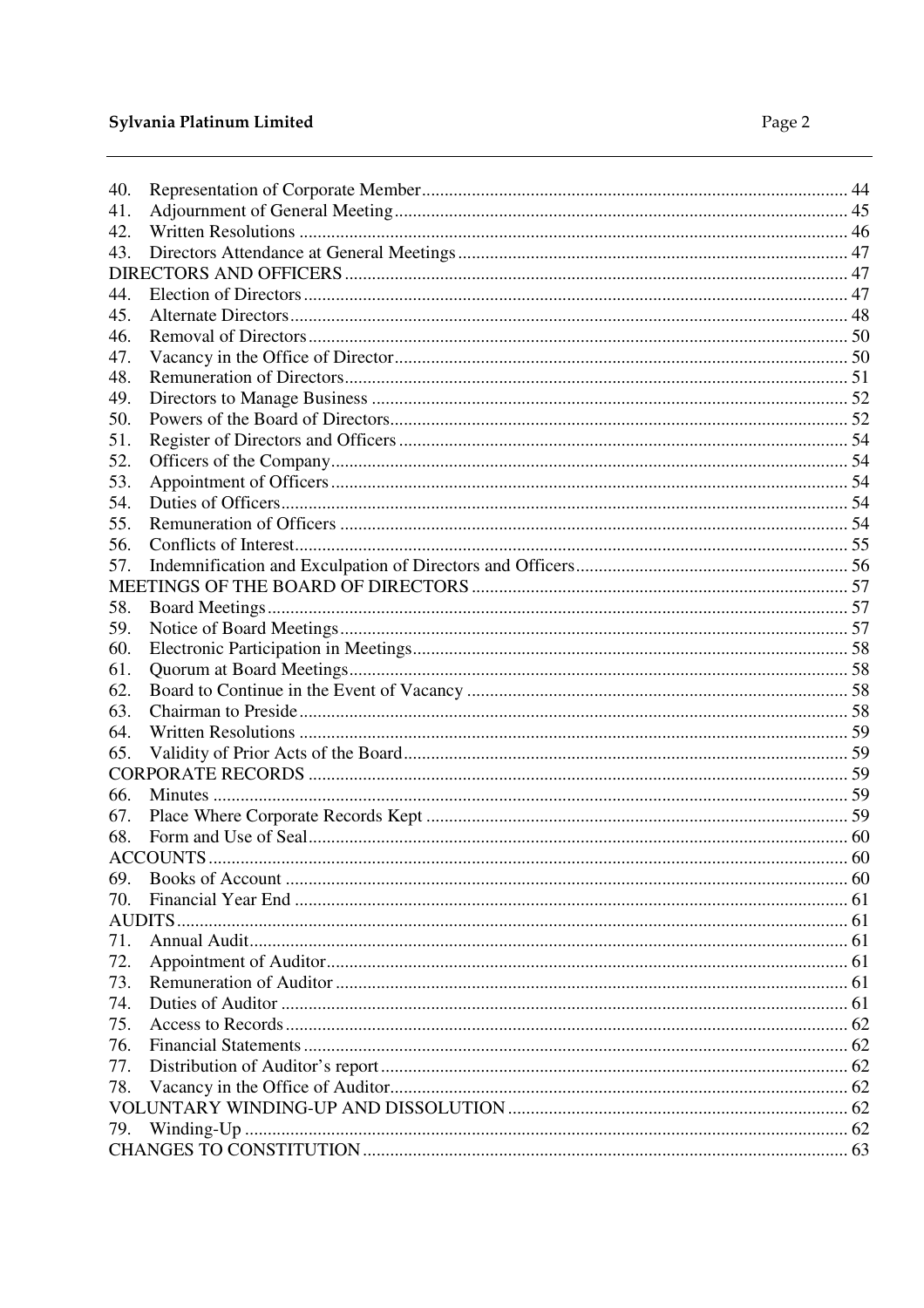# Sylvania Platinum Limited

| 80. |  |
|-----|--|
|     |  |
| 81. |  |
|     |  |
| 82. |  |
| 83. |  |
| 84. |  |
| 85. |  |
| 86. |  |
| 87. |  |
| 88. |  |
| 89. |  |
| 90. |  |
| 91. |  |
| 92. |  |
| 93. |  |
|     |  |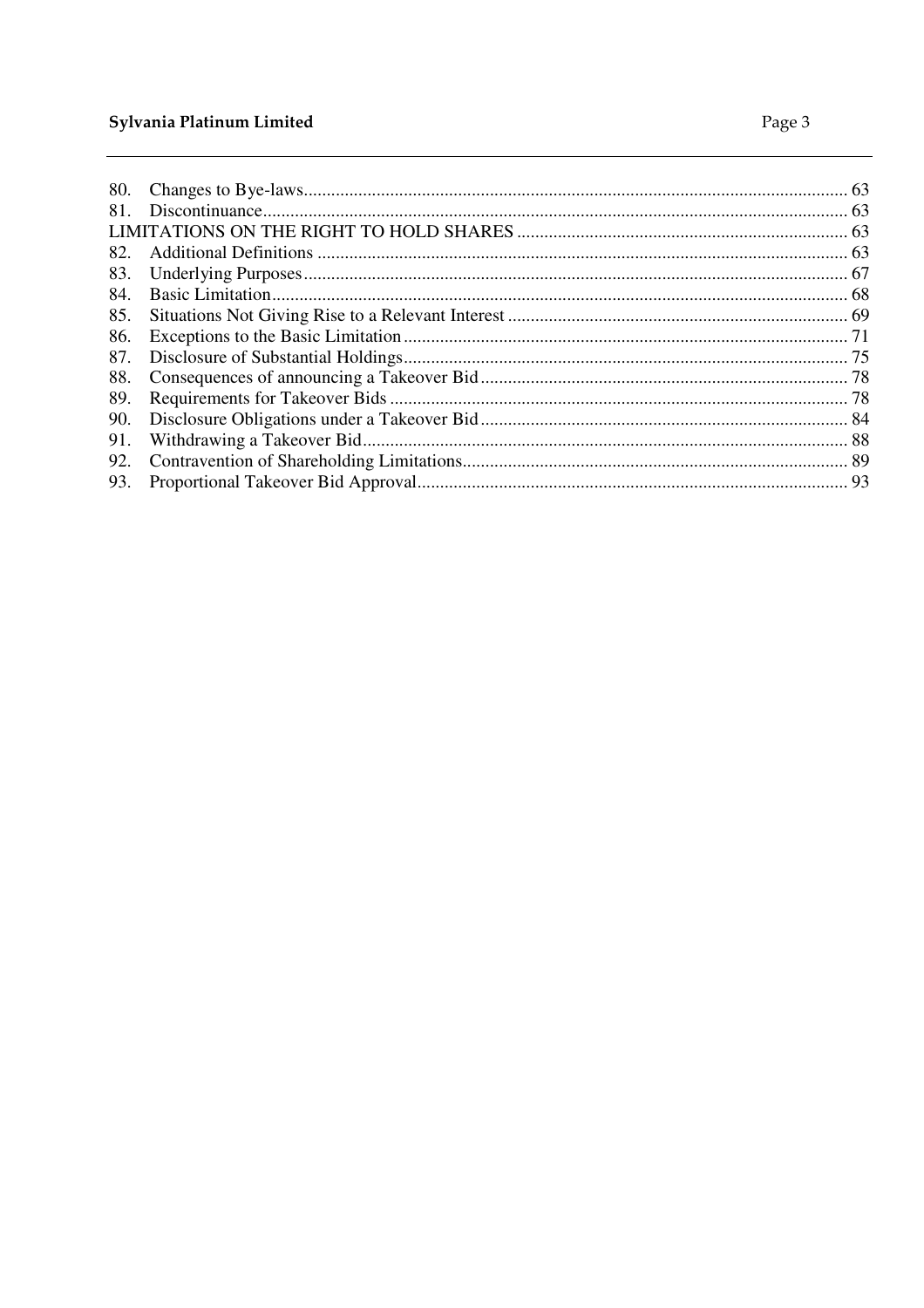# **INTERPRETATION**

# **1. Definitions**

**1.1** In these Bye-laws, the following words and expressions shall, where not inconsistent with the context, have the following meanings, respectively:

| Act                 | the Companies Act 1981 as amended from time to<br>time;                                                                                                                                                                                  |
|---------------------|------------------------------------------------------------------------------------------------------------------------------------------------------------------------------------------------------------------------------------------|
| AIM                 | the AIM market operated by the London Stock<br>Exchange Plc;                                                                                                                                                                             |
| Alternate Director  | an alternate director appointed in accordance with<br>these Bye-laws;                                                                                                                                                                    |
| Applicable Law      | the Act, the Listing Rules, the Operating Rules and<br>all other laws, acts and regulations applicable to the<br>Company;                                                                                                                |
| Auditor             | includes an individual or partnership;                                                                                                                                                                                                   |
| Bermuda             | the Islands of Bermuda;                                                                                                                                                                                                                  |
| Board               | the board of directors appointed or elected<br>pursuant to these Bye-laws and acting by<br>resolution in accordance with the Act and these<br>Bye-laws or the directors present at a meeting of<br>directors at which there is a quorum; |
| <b>Business Day</b> | a day on which banks are open for business in<br>Bermuda;                                                                                                                                                                                |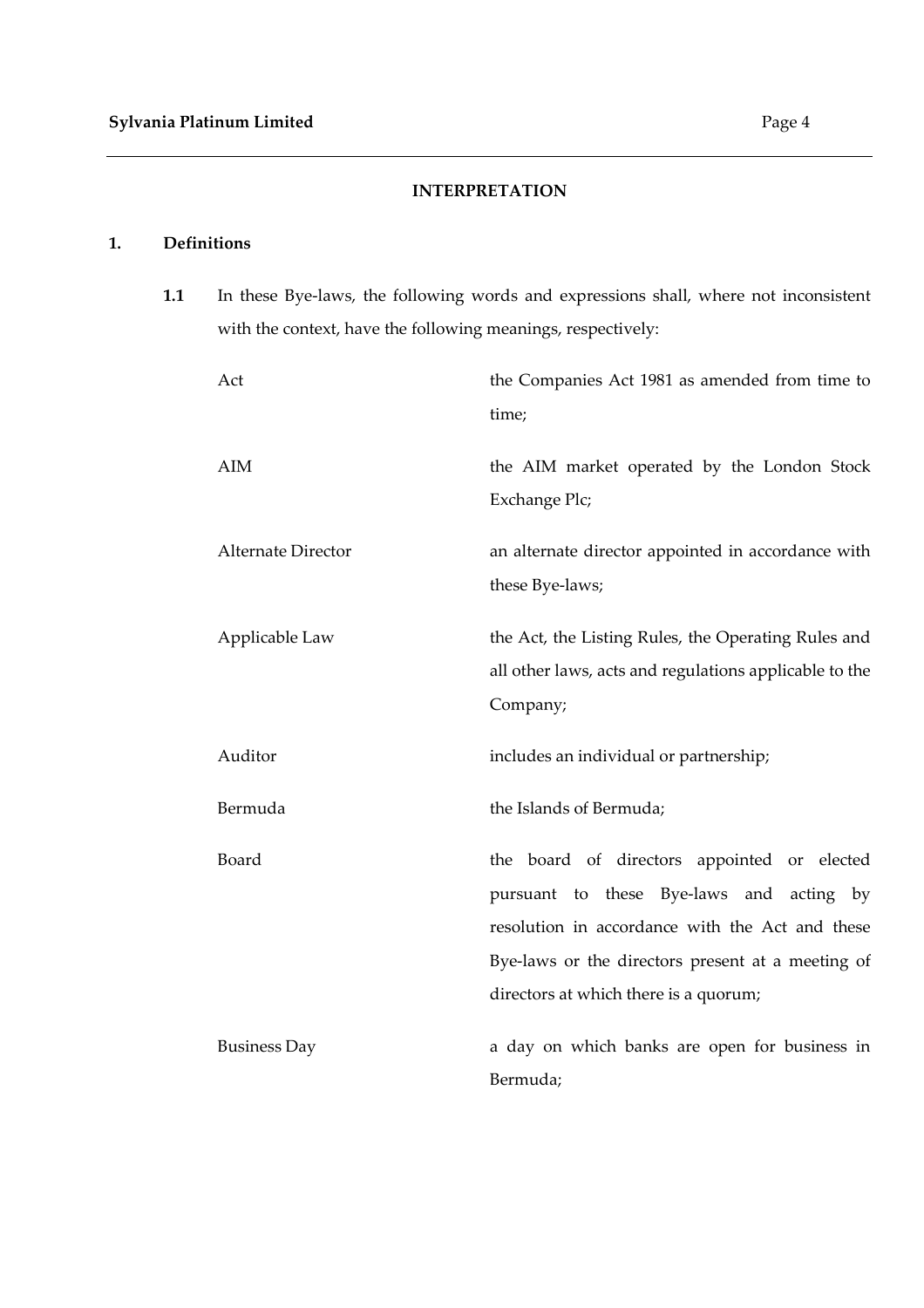| Bye-laws                  | means these Bye-laws in their present form or as<br>may be amended from time to time;                                                                                                                                                                                                                                      |
|---------------------------|----------------------------------------------------------------------------------------------------------------------------------------------------------------------------------------------------------------------------------------------------------------------------------------------------------------------------|
| <b>Certificated Share</b> | a share in respect of which a certificate evidencing<br>ownership has been issued by the Company in<br>accordance with Bye-law 7.1;                                                                                                                                                                                        |
| Company                   | Sylvania<br>Platinum<br>Limited,<br>company<br>a<br>incorporated in Bermuda on 24 August 2010 and in<br>respect of which these Bye-laws are approved and<br>confirmed;                                                                                                                                                     |
| Director                  | a director of the Company and shall include an<br>Alternate Director;                                                                                                                                                                                                                                                      |
| DTR <sub>5</sub>          | Chapter 5 of the Disclosure and Transparency<br>Rules of the FSA Handbook;                                                                                                                                                                                                                                                 |
| FSA Handbook              | the UK Financial Services Authority Handbook (as<br>amended from time to time);                                                                                                                                                                                                                                            |
| Group                     | the Company and every company and other entity<br>which is for the time being controlled by or under<br>common control with the Company (for these<br>purposes "control" means the power to direct the<br>management or policies of the person in question,<br>whether by means of an ownership interest or<br>otherwise); |
| <b>Listing Rules</b>      | the listing rules of the Stock Exchange, except to the<br>extent of any express waiver by the Stock Exchange<br>in their application to the Company;                                                                                                                                                                       |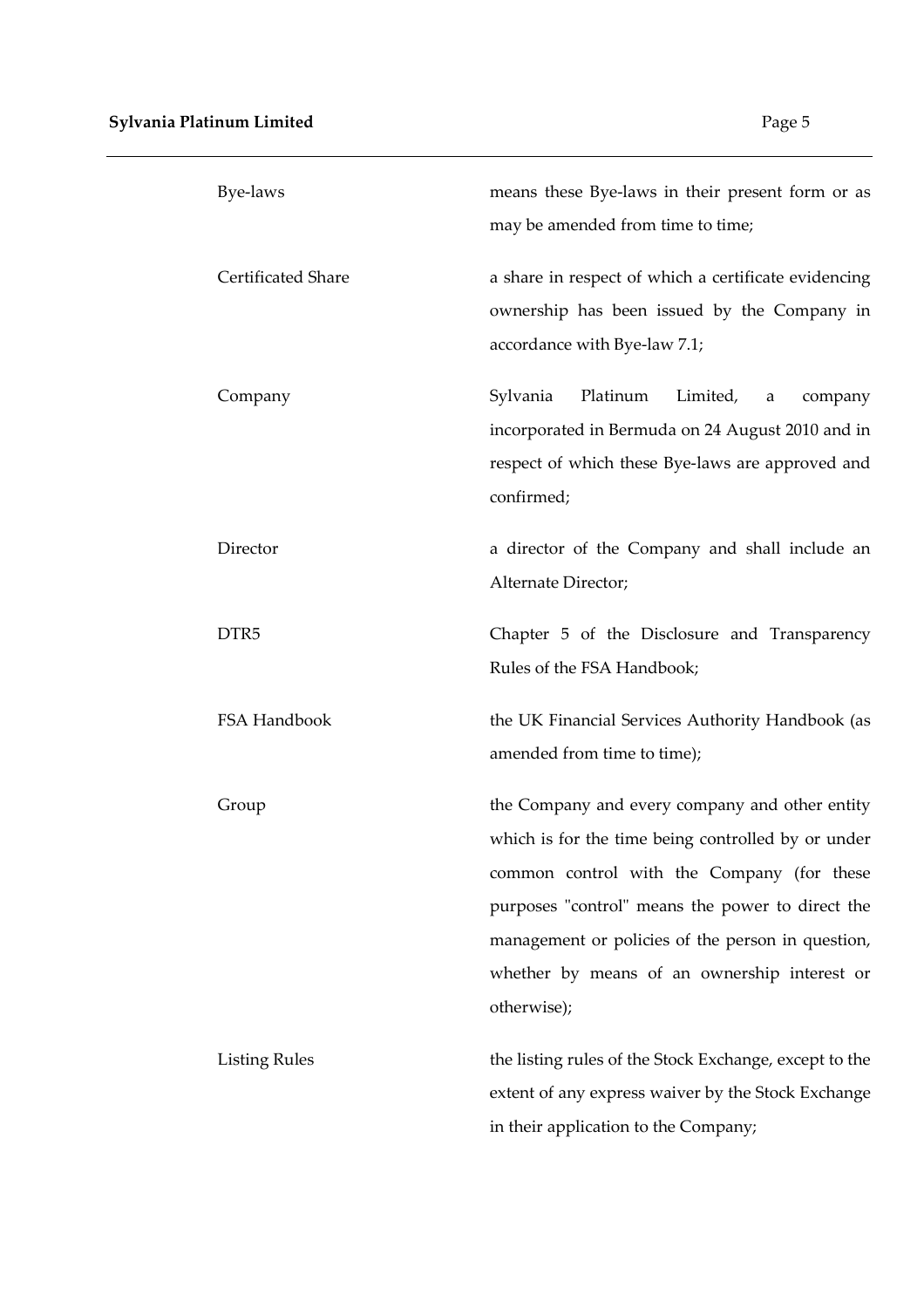| Member                             | the person registered in the Register of Members as<br>the holder of shares in the Company and, when<br>two or more persons are so registered as joint<br>holders of shares, means the person whose name<br>stands first in the Register of Members as one of<br>such joint holders or all of such persons, as the<br>context so requires; |
|------------------------------------|--------------------------------------------------------------------------------------------------------------------------------------------------------------------------------------------------------------------------------------------------------------------------------------------------------------------------------------------|
| notice                             | written notice as further defined in these Bye-laws<br>unless otherwise specifically stated;                                                                                                                                                                                                                                               |
| Officer                            | any person appointed by the Board to hold an<br>office in the Company;                                                                                                                                                                                                                                                                     |
| <b>Operating Rules</b>             | the operating rules of the Settlement Facility<br>Provider, except to the extent of any relief given by<br>the Settlement Facility Provider in their application<br>to the Company;                                                                                                                                                        |
| Register of Directors and Officers | the register of directors and officers referred to in<br>these Bye-laws;                                                                                                                                                                                                                                                                   |
| <b>Register of Members</b>         | the register of members referred to in these Bye-<br>laws and includes any branch registers thereof;                                                                                                                                                                                                                                       |
| Resident Representative            | any person (including, in the circumstances<br>permitted by the Act, any company) appointed to<br>act as resident representative and includes any<br>deputy or assistant resident representative;                                                                                                                                          |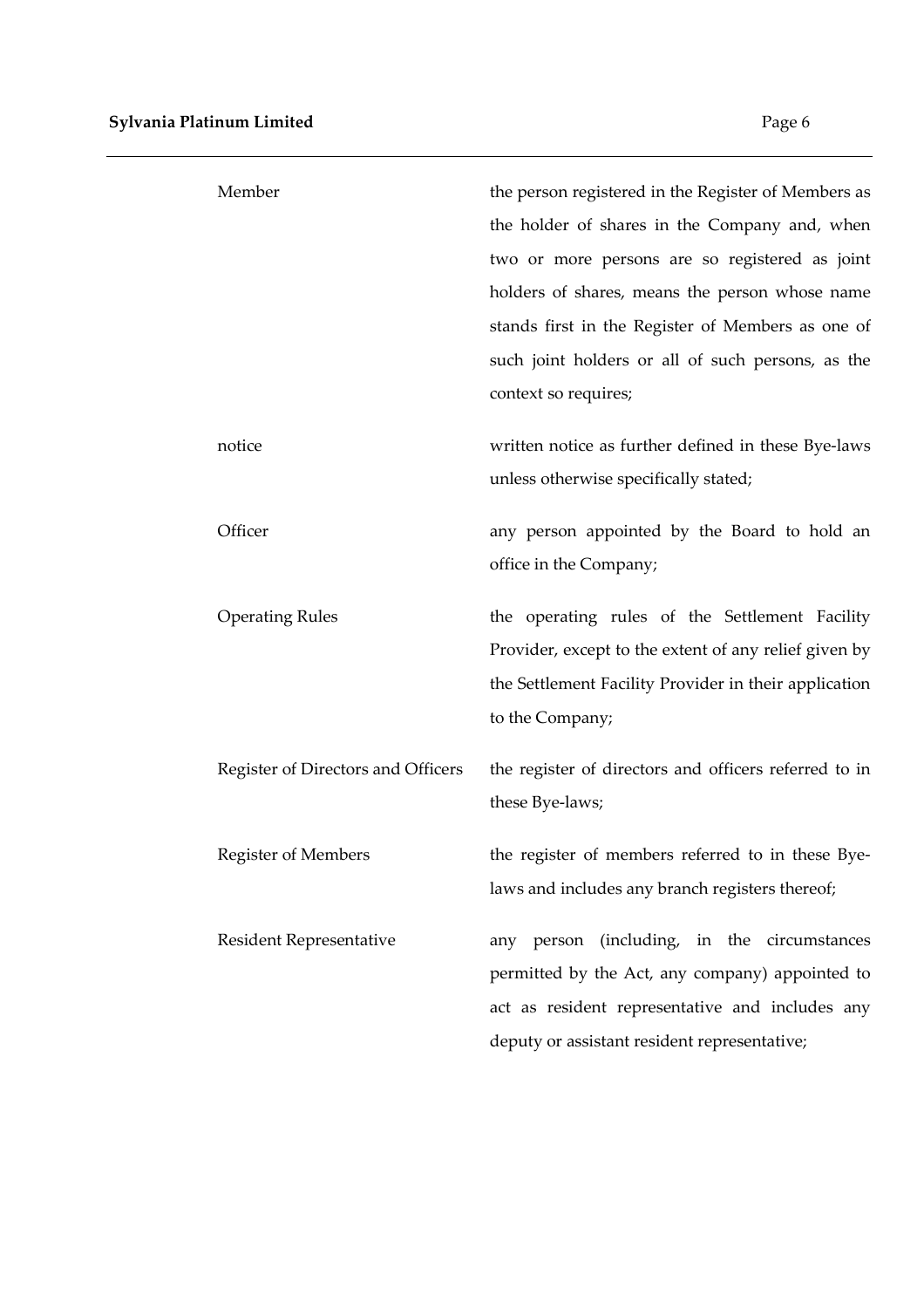| Secretary                    | the person appointed to perform any or all of the     |
|------------------------------|-------------------------------------------------------|
|                              | duties of secretary of the Company and includes       |
|                              | any deputy or assistant secretary;                    |
| Settlement Facility Provider | the entity which provides the facility for the        |
|                              | electronic settlement of shares and other services in |
|                              | connection with the settlement of transfers of        |
|                              | shares;                                               |
| Stock Exchange               | means AIM;                                            |
|                              |                                                       |
| <b>Treasury Share</b>        | a share of the Company that was or is treated as      |
|                              | having been acquired and held by the Company          |
|                              | and has been held continuously by the Company         |
|                              | since it was so acquired and has not been cancelled;  |
|                              | and                                                   |
| <b>Uncertificated Share</b>  | means a share in respect of which a holding           |
|                              | statement has been issued in accordance with Bye-     |
|                              | law 7.2.                                              |

**1.2** In these Bye-laws, where not inconsistent with the context:

- (a) words denoting the plural number include the singular number and vice versa;
- (b) words denoting the masculine gender include the feminine gender;
- (c) words importing persons include companies, associations or bodies of persons whether corporate or not;
- (d) the word:
	- (i) "may" shall be construed as permissive; and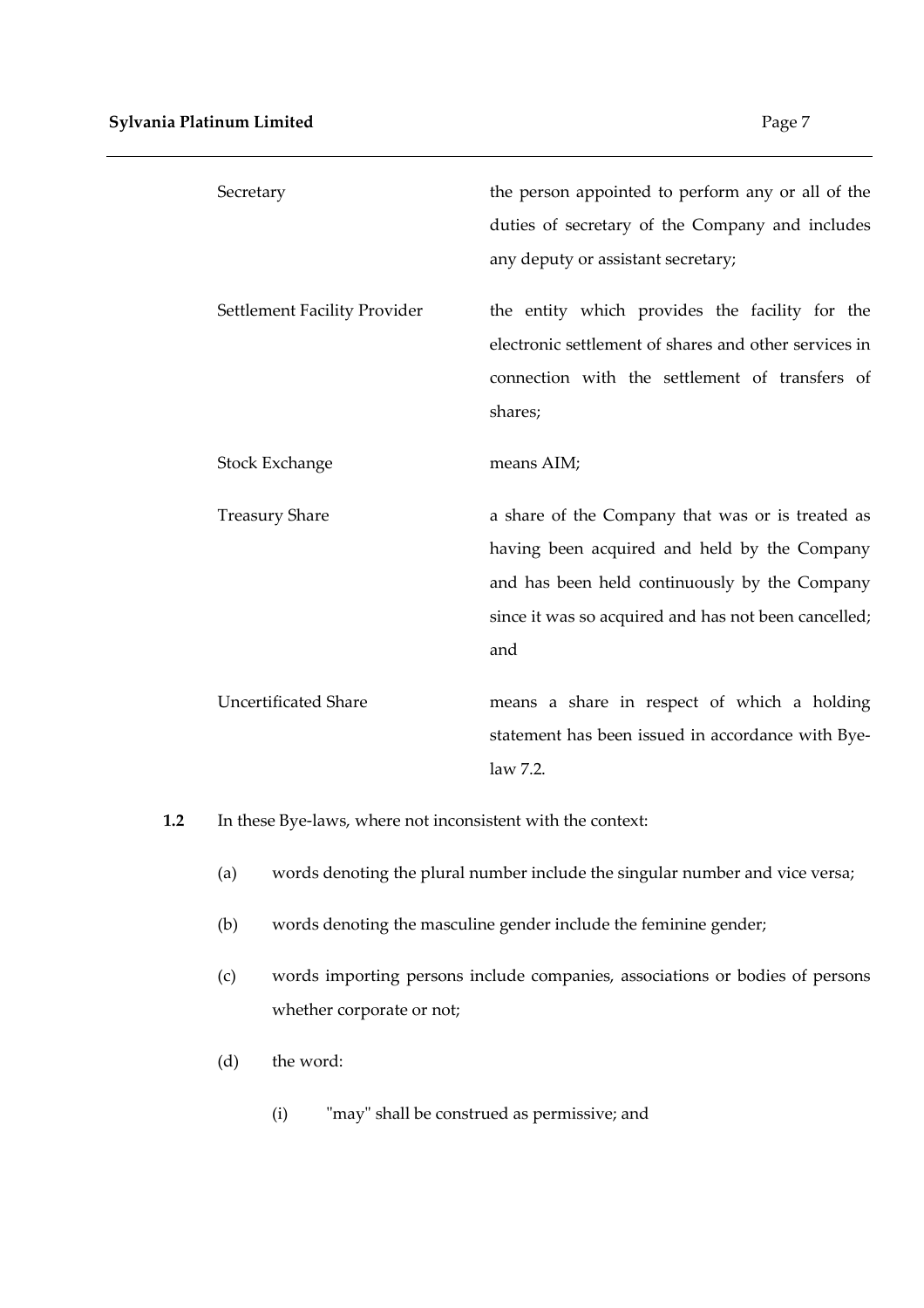- (ii) "shall" shall be construed as imperative; and
- (e) unless otherwise provided herein, words or expressions defined in the Act shall bear the same meaning in these Bye-laws.
- **1.3** In these Bye-laws expressions referring to writing or its cognates shall, unless the contrary intention appears, include facsimile, printing, lithography, photography, electronic mail and other modes of representing words in visible form.
- **1.4** Headings used in these Bye-laws are for convenience only and are not to be used or relied upon in the construction hereof.
- **1.5** In these Bye-laws, a reference to the Listing Rules, the Operating Rules or the Stock Exchange has effect only if, at the relevant time the Company is included in the official list of the Stock Exchange.

#### **SHARES**

# **2. Power to Issue Shares**

- **2.1** Subject to these Bye-laws and to any resolution of the Members to the contrary, and without prejudice to any special rights previously conferred on the holders of any existing shares or class of shares, the Board shall have the power to issue any unissued shares on such terms and conditions as it may determine.
- **2.2** Without limitation to the provisions of Bye-law 4, subject to the Act, any preference shares may be issued or converted into shares that (at a determinable date or at the option of the Company or the holder) are liable to be redeemed on such terms and in such manner as may be determined by the Board (before the issue or conversion).

# **3. Power of the Company to Purchase its Shares**

**3.1** The Company may purchase its own shares for cancellation or acquire them as Treasury Shares in accordance with the Act on such terms as the Board shall think fit.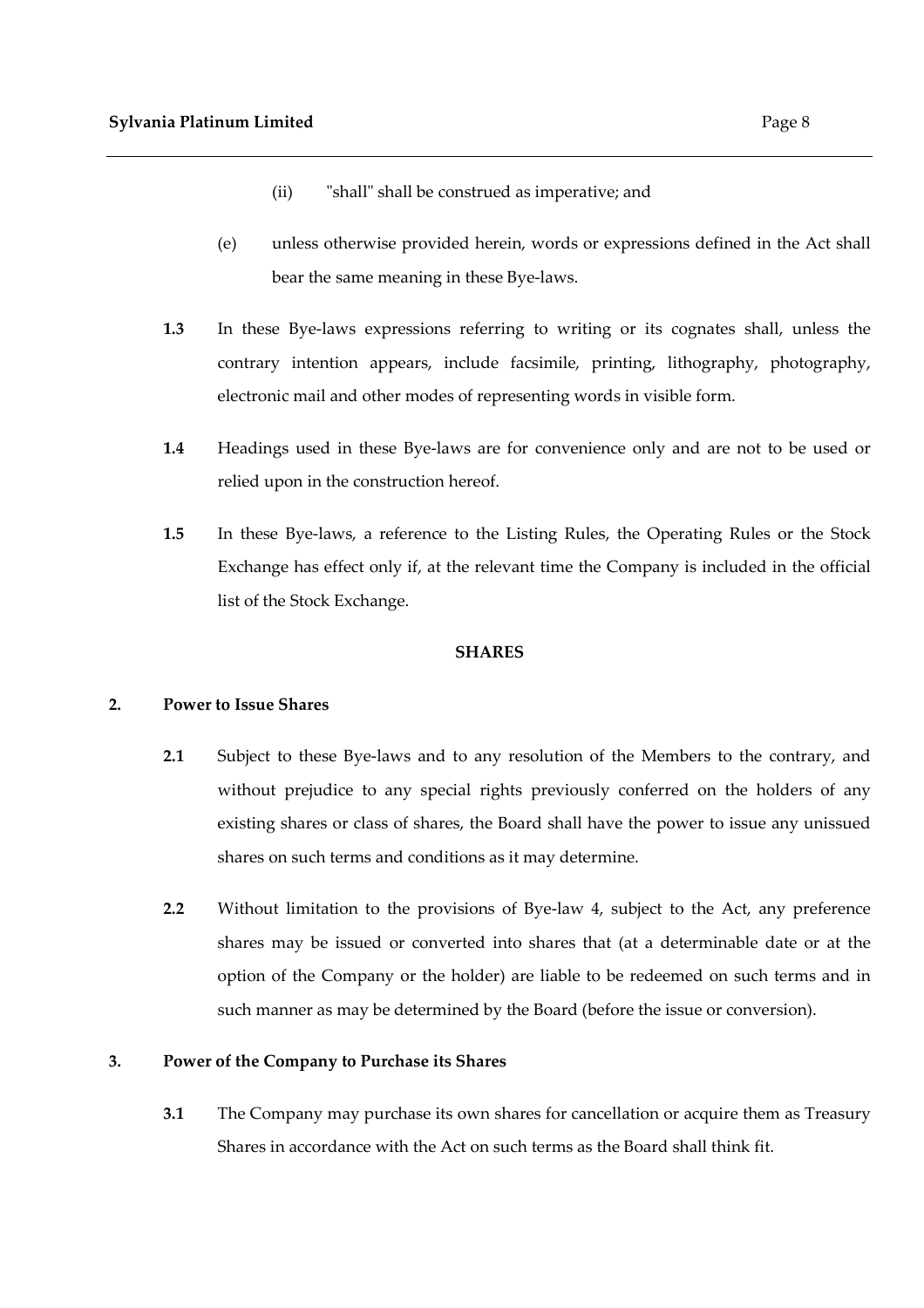**3.2** The Board may exercise all the powers of the Company to purchase or acquire all or any part of its own shares in accordance with the Act.

#### **4. Rights Attaching to Shares**

**4.1** As of 30 October 2015, the share capital of the Company is divided into a single class of common shares of par value US\$0.01 each (the "**Common Shares**").

By a resolution of the Members, the share capital of the Company may be divided into several classes of shares which, subject to Bye-law 4.3, shall have such preferred, deferred, qualified or special rights, privileges or conditions and par value as the Members may by resolution approve.

- **4.2** The holders of Common Shares shall, subject to these Bye-laws (including, without limitation, the rights attaching to Preference Shares):
	- (a) be entitled to one vote per share;
	- (b) be entitled to such dividends as the Board may from time to time declare;
	- (c) in the event of a winding-up or dissolution of the Company, whether voluntary or involuntary or for the purpose of a reorganisation or otherwise or upon any distribution of capital, be entitled to the surplus assets of the Company; and
	- (d) generally be entitled to enjoy all of the rights attaching to shares.
- **4.3** Where pursuant to Bye-law 4.1, the Members divide the share capital to include preference shares (the "**Preference Shares**"), the Board is authorised to provide for the issuance of the Preference Shares in one or more series, and to establish from time to time the number of shares to be included in each such series, and to fix the terms, including designation, powers, preferences, rights, qualifications, limitations and restrictions of the shares of each such series (and, for the avoidance of doubt, such matters and the issuance of such Preference Shares shall not be deemed to vary the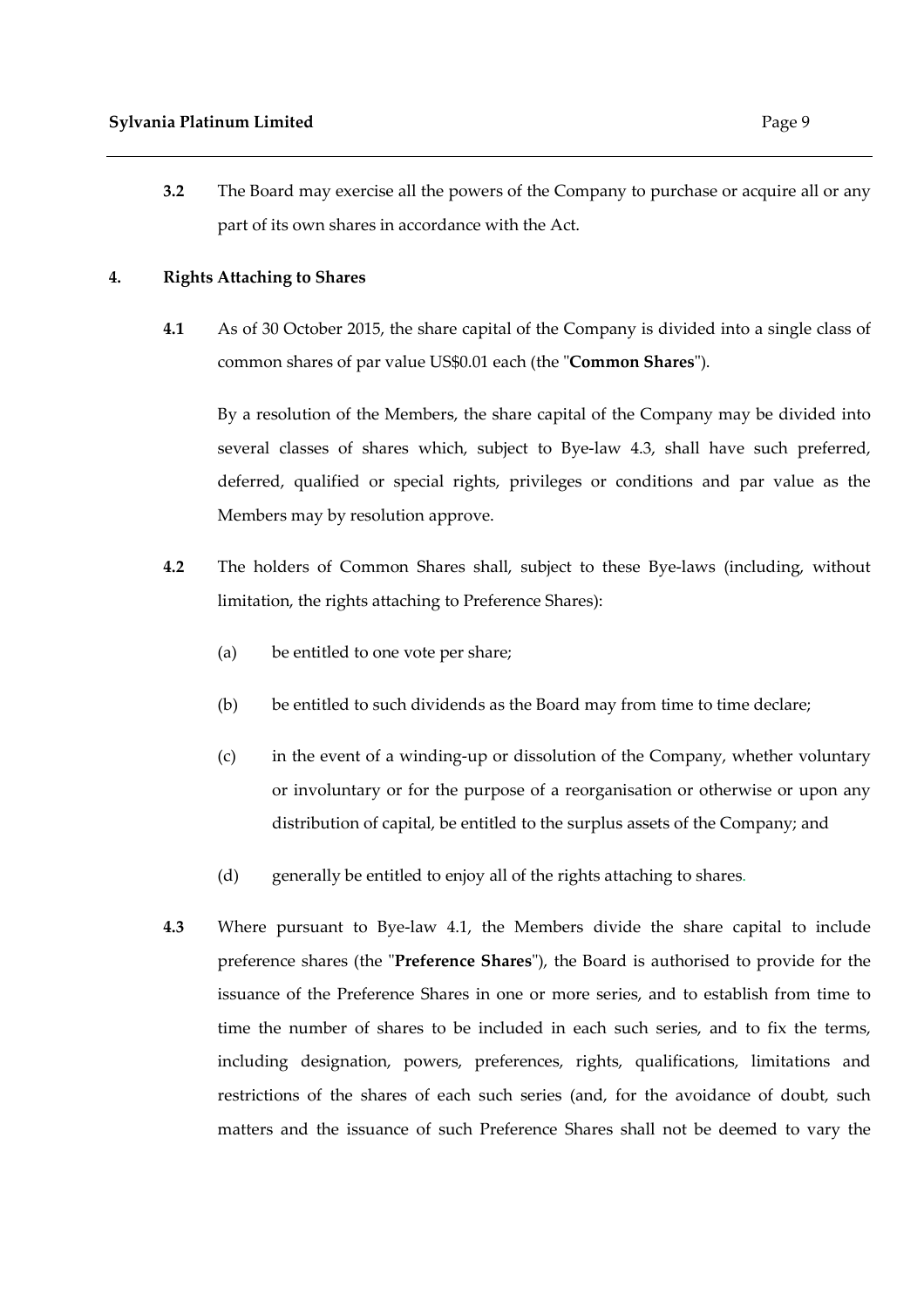rights attached to the Common Shares or, subject to the terms of any other series of Preference Shares, to vary the rights attached to any other series of Preference Shares). The authority of the Board with respect to each series shall include, but not be limited to, determination of the following:

- (a) the number of shares constituting that series and the distinctive designation of that series;
- (b) the dividend rate on the shares of that series, whether dividends shall be cumulative and, if so, from which date or dates, and the relative rights of priority, if any, of the payment of dividends on shares of that series;
- (c) whether that series shall have voting rights, in addition to the voting rights provided by law, and if so, the terms of such voting rights;
- (d) whether that series shall have conversion or exchange privileges (including, without limitation, conversion into Common Shares), and, if so, the terms and conditions of such conversion or exchange, including provision for adjustment of the conversion or exchange rate in such events as the Board shall determine;
- (e) whether or not the shares of that series shall be redeemable or repurchaseable, and, if so, the terms and conditions of such redemption or repurchase, including the manner of selecting shares for redemption or repurchase if less than all shares are to be redeemed or repurchased, the date or dates upon or after which they shall be redeemable or repurchaseable, and the amount per share payable in case of redemption or repurchase, which amount may vary under different conditions and at different redemption or repurchase dates;
- (f) whether that series shall have a sinking fund for the redemption or repurchase of shares of that series, and, if so, the terms and amount of such sinking fund;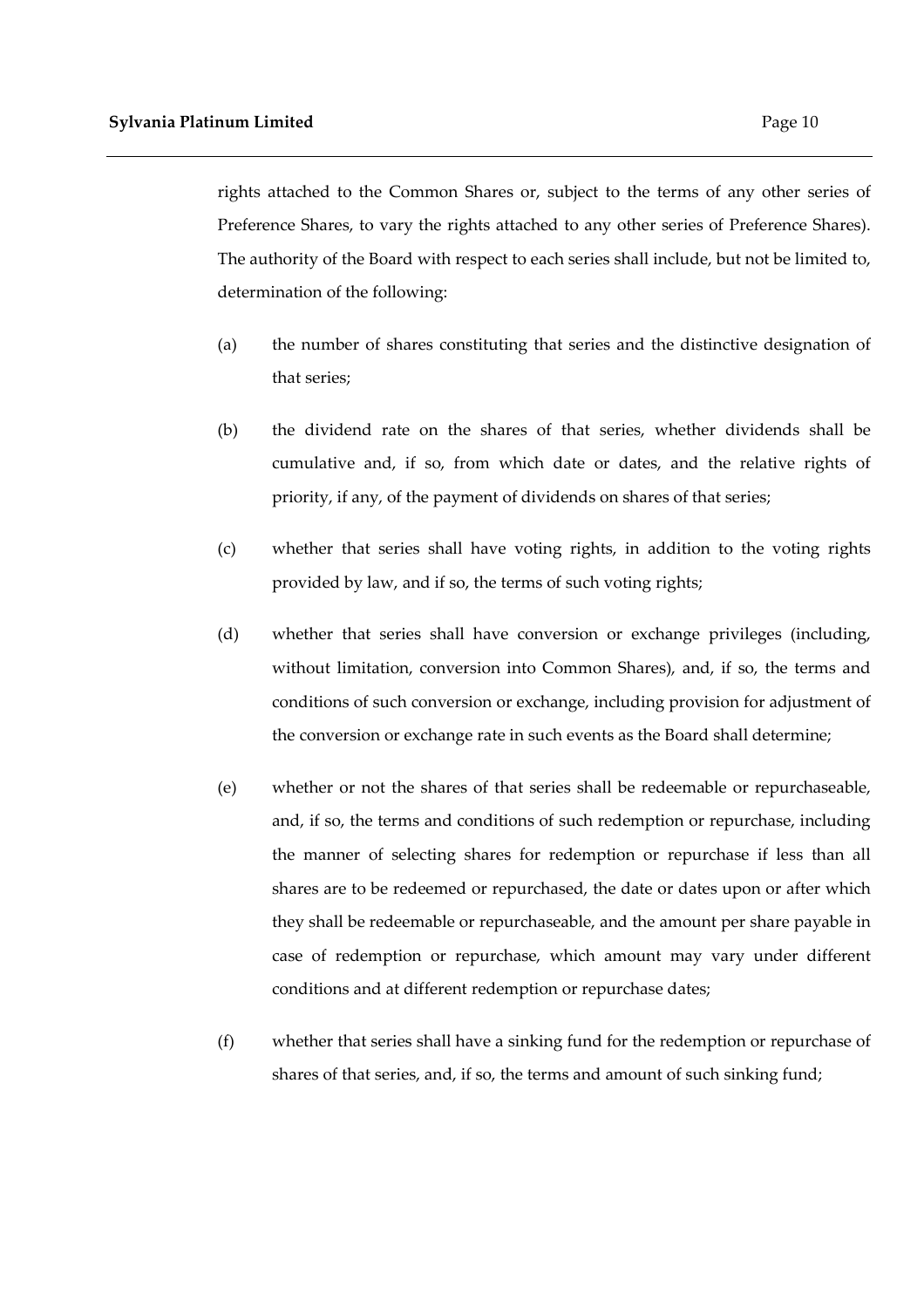- (g) the right of the shares of that series to the benefit of conditions and restrictions upon the creation of indebtedness of the Company or any subsidiary, upon the issue of any additional shares (including additional shares of such series or any other series) and upon the payment of dividends or the making of other distributions on, and the purchase, redemption or other acquisition by the
	- Company or any subsidiary of any issued shares of the Company;
- (h) the rights of the shares of that series in the event of voluntary or involuntary liquidation, dissolution or winding up of the Company, and the relative rights of priority, if any, of payment in respect of shares of that series; and
- (i) any other relative participating, optional or other special rights, qualifications, limitations or restrictions of that series.
- **4.4** Any Preference Shares of any series which have been redeemed (whether through the operation of a sinking fund or otherwise) or which, if convertible or exchangeable, have been converted into or exchanged for shares of any other class or classes shall have the status of authorised and unissued Preference Shares of the same series and may be reissued as a part of the series of which they were originally a part or may be reclassified and reissued as part of a new series of Preference Shares to be created by resolution or resolutions of the Board or as part of any other series of Preference Shares, all subject to the conditions and the restrictions on issuance set forth in the resolution or resolutions adopted by the Board providing for the issue of any series of Preference Shares.
- **4.5** At the discretion of the Board, whether or not in connection with the issuance and sale of any shares or other securities of the Company, the Company may issue securities, contracts, warrants or other instruments evidencing any shares, option rights, securities having conversion or option rights, or obligations on such terms, conditions and other provisions as are fixed by the Board, including, without limiting the generality of this authority, conditions that preclude or limit any person or persons owning or offering to acquire a specified number or percentage of the issued Common Shares, other shares,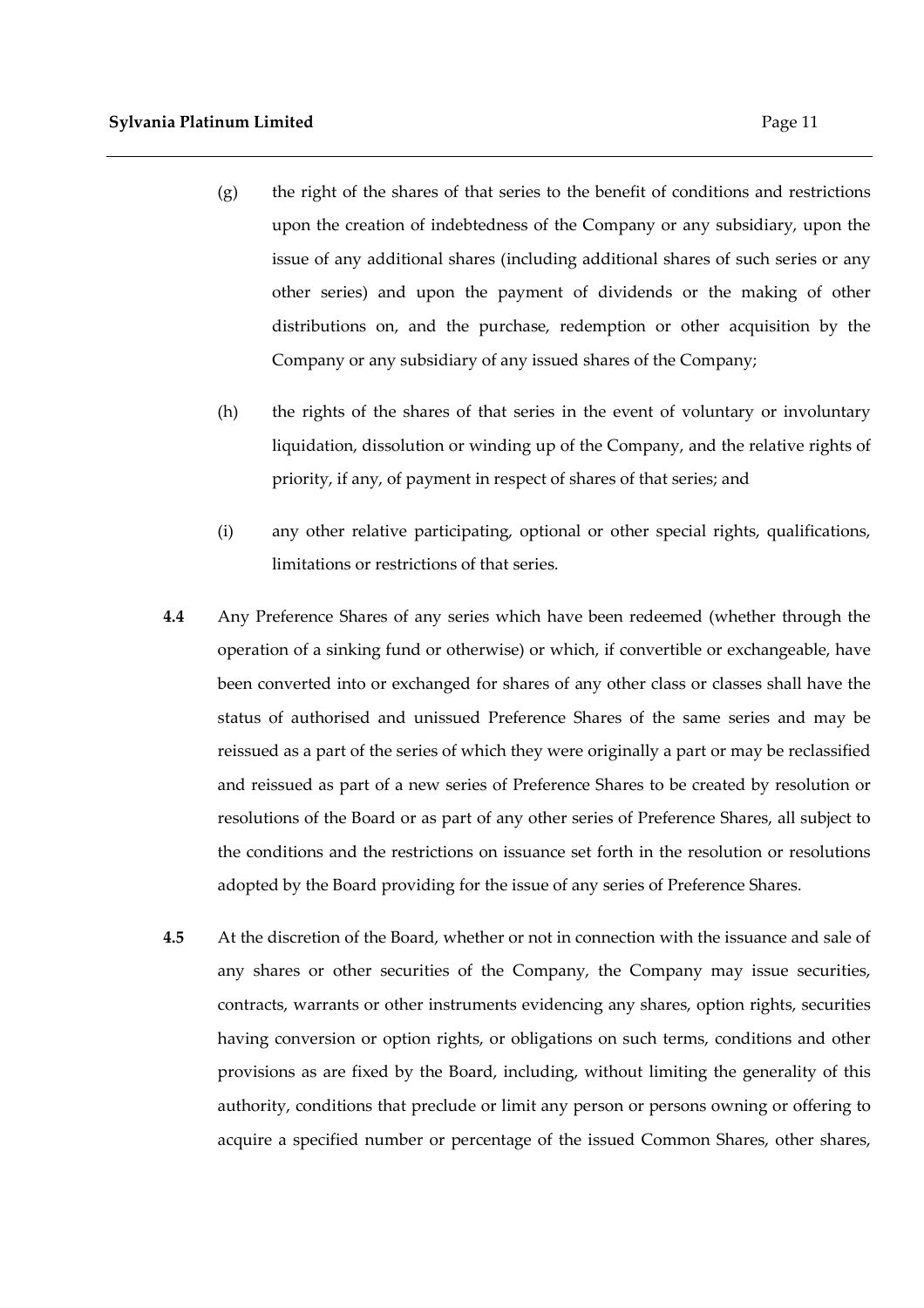option rights, securities having conversion or option rights, or obligations of the Company or transferee of the person or persons from exercising, converting, transferring or receiving the shares, option rights, securities having conversion or option rights, or obligations.

**4.6** All the rights attaching to a Treasury Share shall be suspended and shall not be exercised by the Company while it holds such Treasury Share and, except where required by the Act, all Treasury Shares shall be excluded from the calculation of any percentage or fraction of the share capital, or shares, of the Company.

#### **5. Calls on Shares**

- **5.1** The Board may from time to time make such calls as it thinks fit upon the Members in respect of any moneys (whether in respect of nominal value or premium) unpaid on the shares allotted to or held by such Members (and not made payable at fixed times by the terms and conditions of issue) and, if a call is not paid on or before the day appointed for payment thereof, the Member may at the discretion of the Board be liable to pay the Company interest on the amount of such call at such rate as the Board may determine, from the date when such call was payable up to the actual date of payment. The Board may differentiate between the holders as to the amount of calls to be paid and the times of payment of such calls.
- **5.2** Any amount which by the terms of allotment of a share becomes payable upon issue or at any fixed date, whether on account of the nominal value of the share or by way of premium, shall for all the purposes of these Bye-laws be deemed to be an amount on which a call has been duly made and payable on the date on which, by the terms of issue, the same becomes payable, and in case of non-payment all the relevant provisions of these Bye-laws as to payment of interest, costs and expenses, forfeiture or otherwise shall apply as if such amount had become payable by virtue of a duly made and notified call.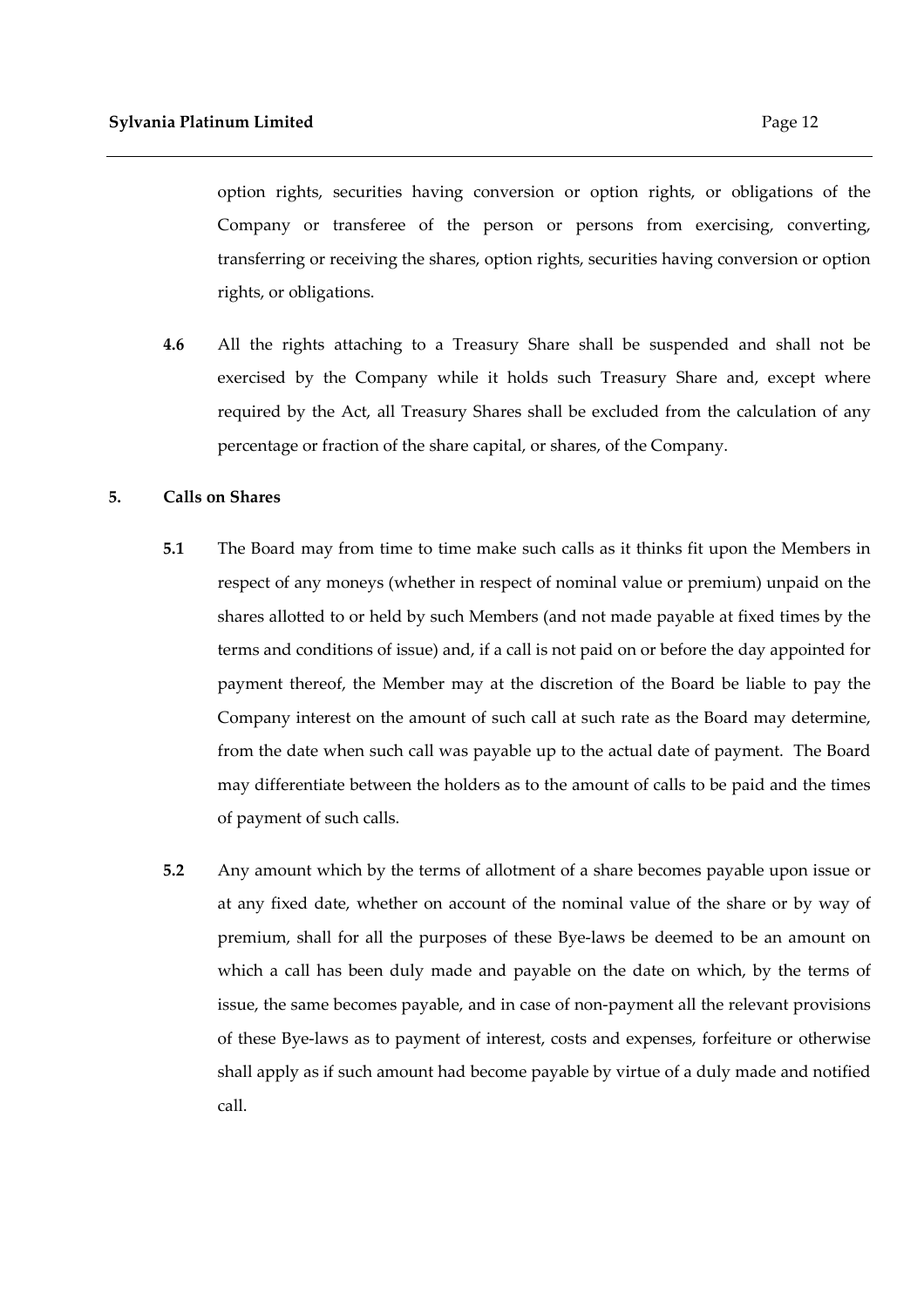- **5.3** The joint holders of a share shall be jointly and severally liable to pay all calls and any interest, costs and expenses in respect thereof.
- **5.4** The Company may accept from any Member the whole or a part of the amount remaining unpaid on any shares held by him, although no part of that amount has been called up or become payable.

# **6. Forfeiture of Shares**

**6.1** If any Member fails to pay, on the day appointed for payment thereof, any call in respect of any share allotted to or held by such Member, the Board may, at any time thereafter during such time as the call remains unpaid, direct the Secretary to forward such Member a notice in writing in the form, or as near thereto as circumstances admit, of the following:

Notice of Liability to Forfeiture for Non-Payment of Call

**[ ]** (the "Company")

You have failed to pay the call of [amount of call] made on the [ ] day of [ ], 20[ ], in respect of the [number] share(s) [number in figures] standing in your name in the Register of Members of the Company, on the [ ] day of [ ], 20[ ], the day appointed for payment of such call. You are hereby notified that unless you pay such call together with interest thereon at the rate of [ ] per annum computed from the said [ ] day of [ ], 20[ ] at the registered office of the Company the share(s) will be liable to be forfeited.

Dated this [ ] day of [ ], 20[ ]

[Signature of Secretary] By Order of the Board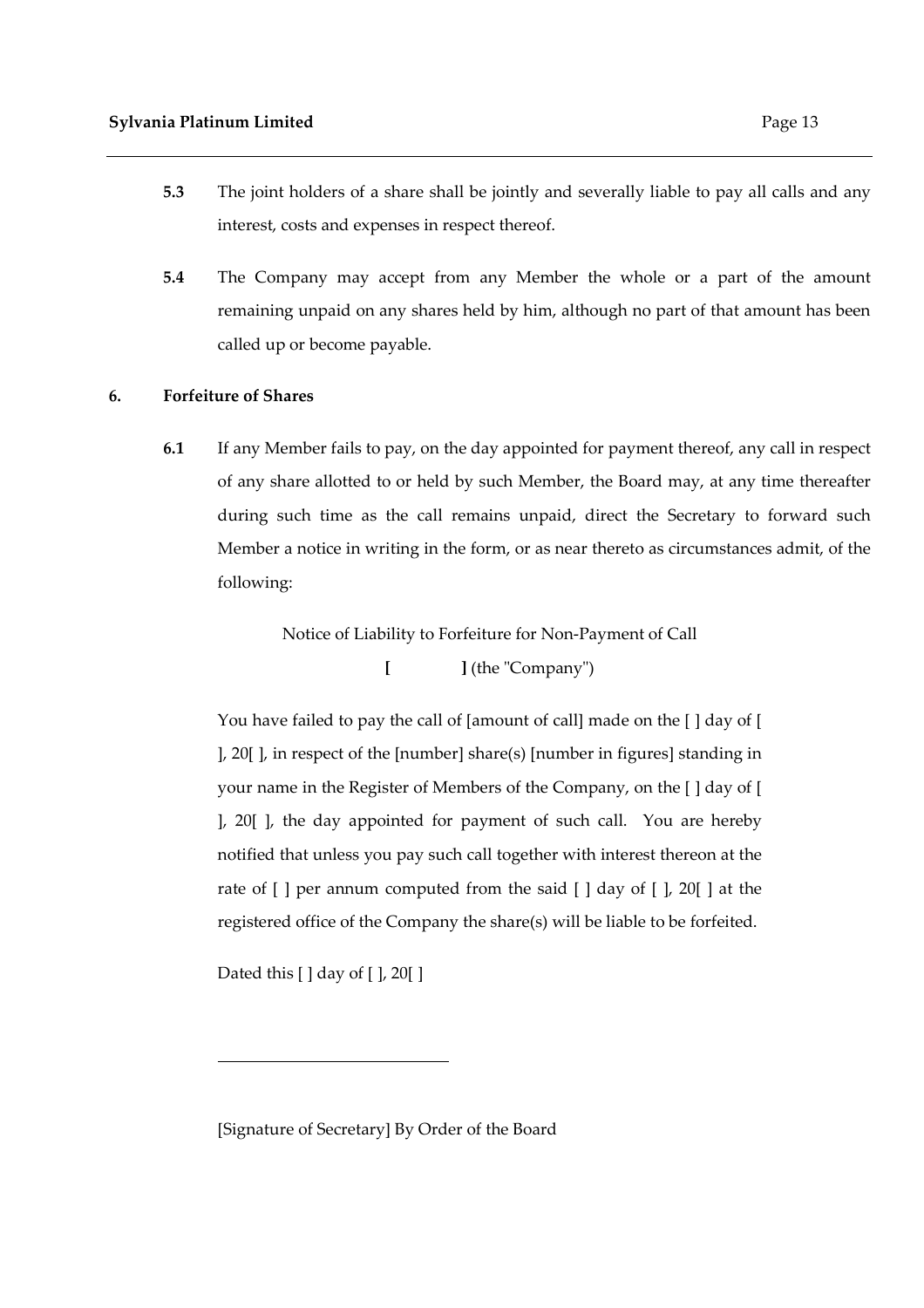- **6.2** If the requirements of such notice are not complied with, any such share may at any time thereafter before the payment of such call and the interest due in respect thereof be forfeited by a resolution of the Board to that effect, and such share shall thereupon become the property of the Company and subject to any Applicable Law, the Company may sell, otherwise dispose of or cancel a share which has been forfeited.
- **6.3** When any share has been forfeited, the Company must give notice in writing of the forfeiture to the Member who was registered as its holder immediately before the forfeiture. A failure by the Company to comply with any requirement in this Bye-Law 6.3 does not invalidate the forfeiture.
- **6.4** A Member whose share or shares have been so forfeited shall, notwithstanding such forfeiture, be liable to pay to the Company all calls owing on such share or shares at the time of the forfeiture, together with all interest due thereon and any costs and expenses incurred by the Company in connection therewith.
- **6.5** The Board may accept the surrender of any shares which it is in a position to forfeit on such terms and conditions as may be agreed. Subject to those terms and conditions, a surrendered share shall be treated as if it had been forfeited.

#### **7. Share Certificates**

**7.1** Subject to the Listing Rules and the Directors resolving not to issue certificates for shares, every Member shall be entitled to a certificate under the common seal of the Company (or a facsimile thereof) or bearing the signature (or a facsimile thereof) of a Director or Secretary or a person expressly authorized to sign specifying the number and, where appropriate, the class of shares held by such Member and whether the same are fully paid up and, if not, specifying the amount paid on such shares. The Board may by resolution determine, either generally or in a particular case, that any or all signatures on certificates may be printed thereon or affixed by mechanical means.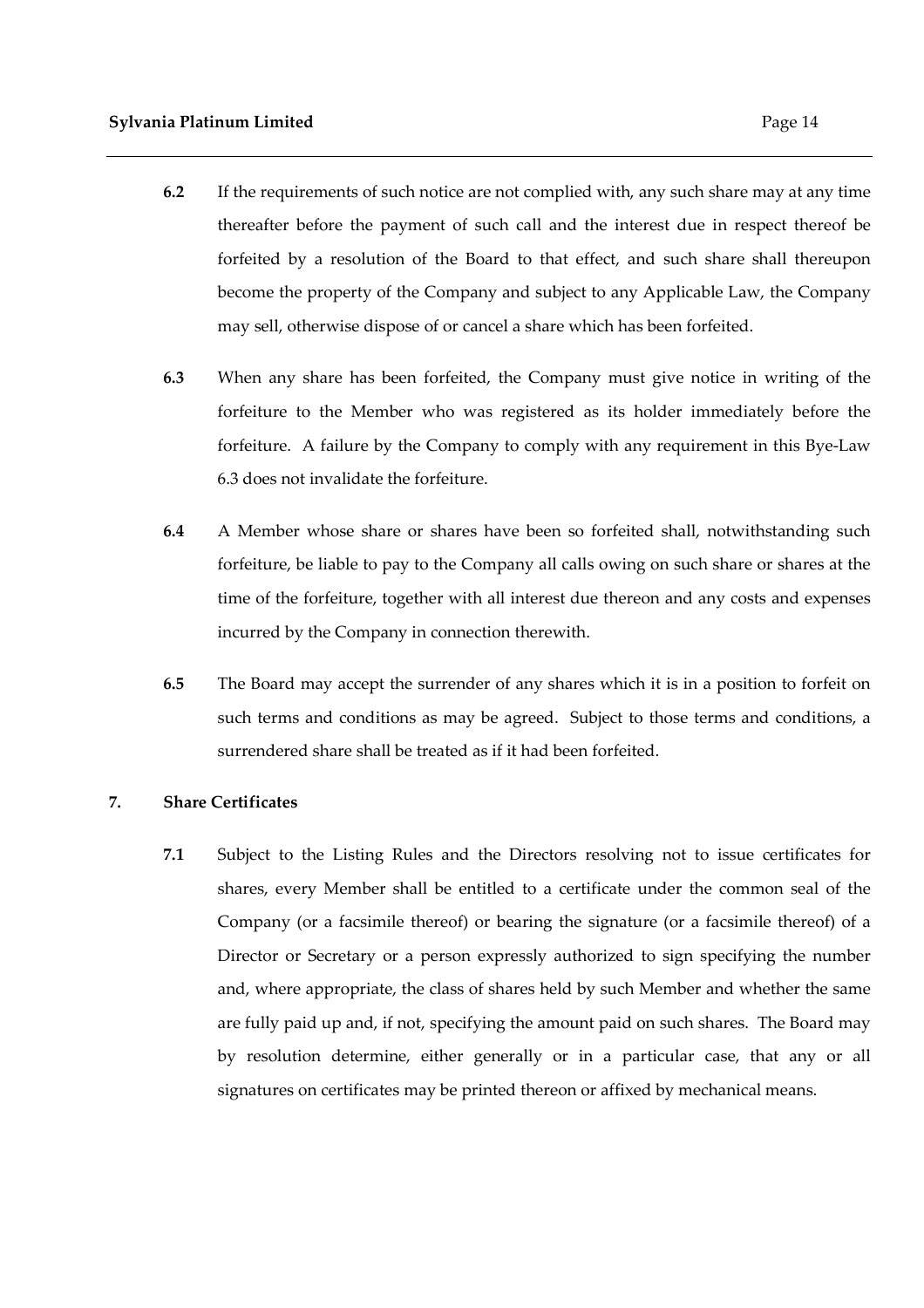- **7.2** Where certificates for shares are not issued pursuant to Bye-law 7.1, the Company shall issue or cause to be issued, to each Member, in accordance with the Listing Rules and the Operating Rules, statements of the holdings of shares registered in the Member's name.
- **7.3** The Company shall be under no obligation to complete and deliver a share certificate unless specifically called upon to do so by the person to whom the shares have been allotted.
- **7.4** If any share certificate shall be proved to the satisfaction of the Board to have been worn out, lost, mislaid, or destroyed the Board may cause a new certificate to be issued and request an indemnity for the lost certificate if it sees fit.
- **7.5** Notwithstanding any provisions of these Bye-laws:
	- (a) the Directors shall, subject always to the Act and any other Applicable Laws and regulations and the facilities and requirements of any Settlement Facility Provider, have power to implement any arrangements they may, in their absolute discretion, think fit in relation to the evidencing of title to and transfer of Uncertificated Shares and to the extent such arrangements are so implemented, no provision of these Bye-laws shall apply or have effect to the extent that it is in any respect inconsistent with the holding or transfer of shares in uncertificated form; and
	- (b) unless otherwise determined by the Directors and as permitted by the Act and any other Applicable Laws and regulations, no person shall be entitled to receive a certificate in respect of any share for so long as the title to that share is evidenced otherwise than by a certificate and for so long as transfers of that share may be made otherwise than by a written instrument.

#### **8. Liens**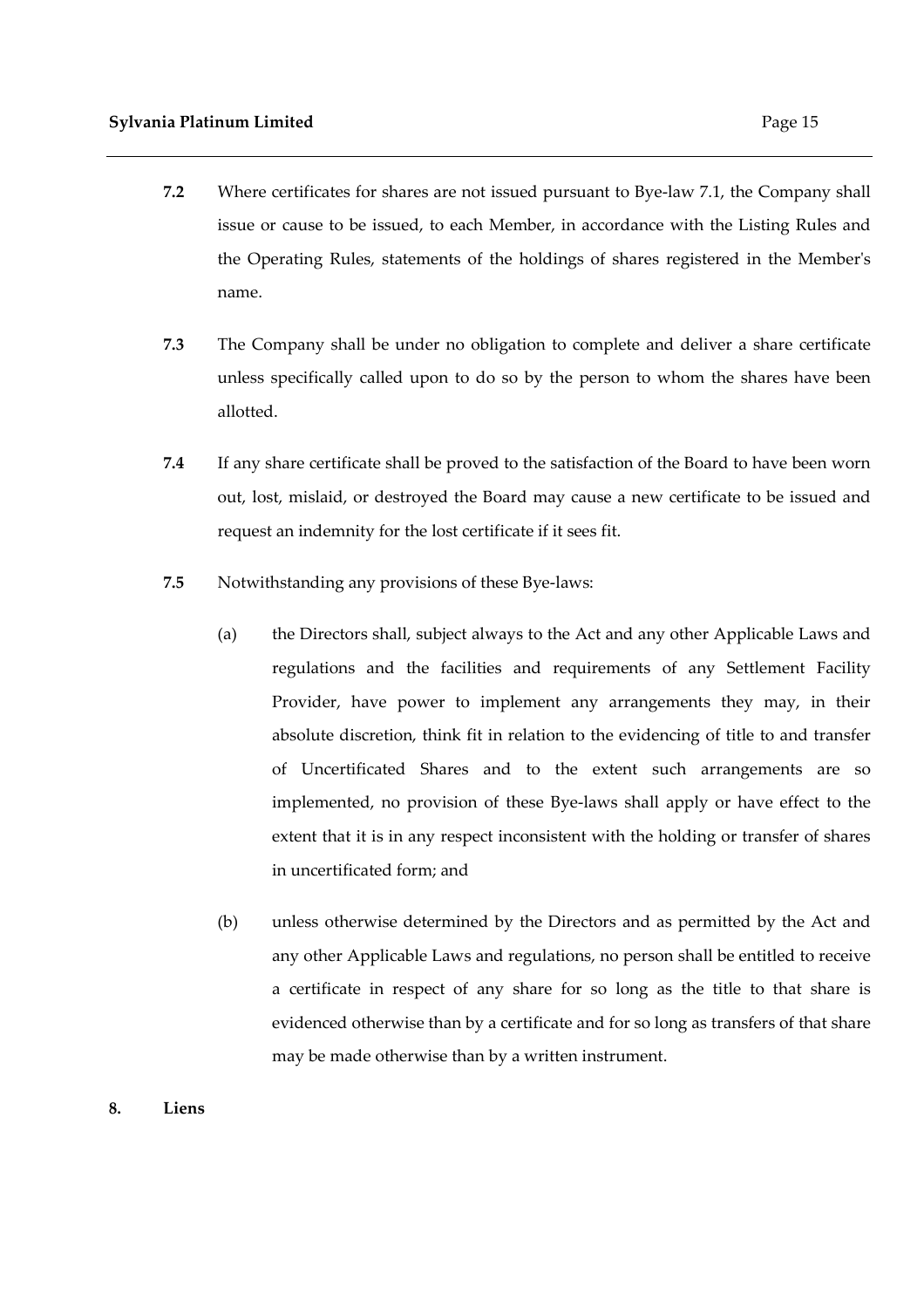- **8.1** The Company has a first ranking lien on each share registered in the name of a Member, the proceeds of sale of those shares and all dividends determined to be payable in respect of those shares for:
	- (a) each unpaid call or instalment which is due but unpaid on those shares;
	- (b) all amounts which the Company is required by law to pay, and has paid, in respect of those shares or the forfeiture or sale of those shares; and
	- (c) subject to the Listing Rules, all interest and expenses due and payable to the Company under these Bye-laws.
- **8.2** Subject to the Applicable Law and any other applicable laws, the Company may sell a share of a Member to enforce a lien on that share if:
	- (a) an amount due under that lien is due and payable;
	- (b) the Company gives that Member notice in writing:
		- (i) requiring payment of that amount, any interest on it and all expenses incurred by the Company by reason of non-payment; and
		- (ii) stating that the share is liable to be sold if that person does not pay to the Company, at the place specified in the notice, the amount specified in the notice within 10 Business Days (or any longer period specified) after the date of the notice; and
	- (c) that Member does not pay that amount in accordance with that notice.
- **8.3** Registration of a transfer of a share by a Company shall release any lien of the Company on that share in respect of any amount owing on that share, unless the Company gives notice in writing, to the person whom that share is transferred, of the amount owing.

# **9. Sales and Disposals**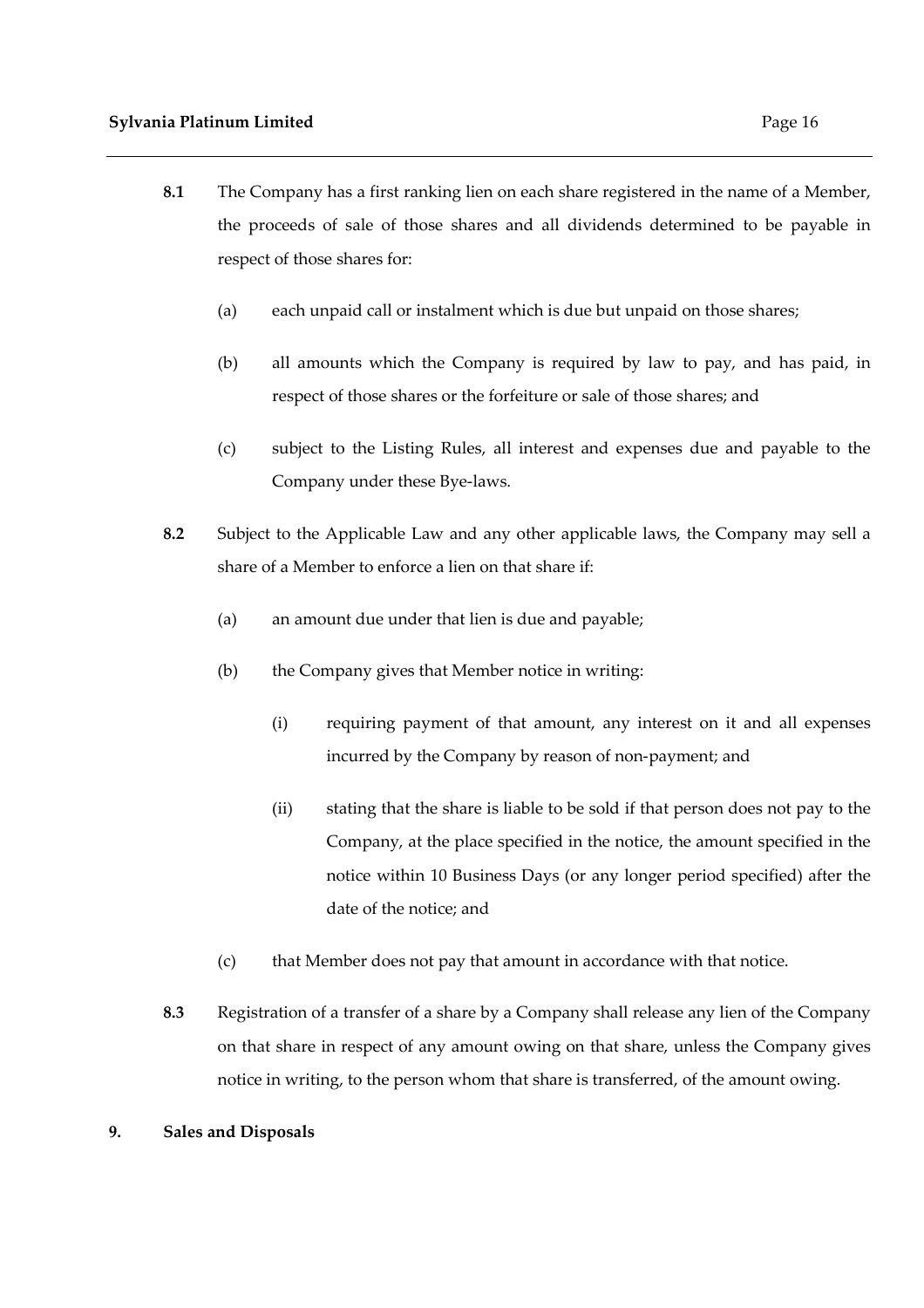- **9.1** The Company may:
	- (a) receive the purchase money or consideration for shares sold or disposed of under Bye-laws 6 or 8;
	- (b) appoint a person to sign a transfer of shares to be sold or disposed of under Byelaws 6 or 8;
	- (c) do all things necessary or desirable under any applicable laws to effect a transfer of shares to be sold or disposed of under Bye-laws 6 or 8; and
	- (d) enter into the Register of Members the name of the person to whom such shares are sold or disposed.
- **9.2** The person to whom a share is sold or disposed under Bye-laws 6 or 8 need not enquire whether the Company:
	- (a) properly exercised its powers under Bye laws 6 or 8 (as appropriate) in respect of that share; or
	- (b) properly applied the proceeds of sale or disposal of those shares,

and the title of that person shall not be affected by those matters.

- **9.3** The remedy (if any) of any person aggrieved by a sale or disposal of shares under Byelaw 6 or 8 is in damages only and against the Company exclusively.
- **9.4** A certificate in writing from the Company signed by a Director or Secretary that a share was sold or disposed of in accordance with Bye-law 6 or 8 (as appropriate) shall be sufficient evidence of those matters.
- **9.5** The Company must apply the proceeds of any sale or other disposal of any shares under Bye-law 6 or 8 in the following order:
	- (a) the expense of the sale or other disposal;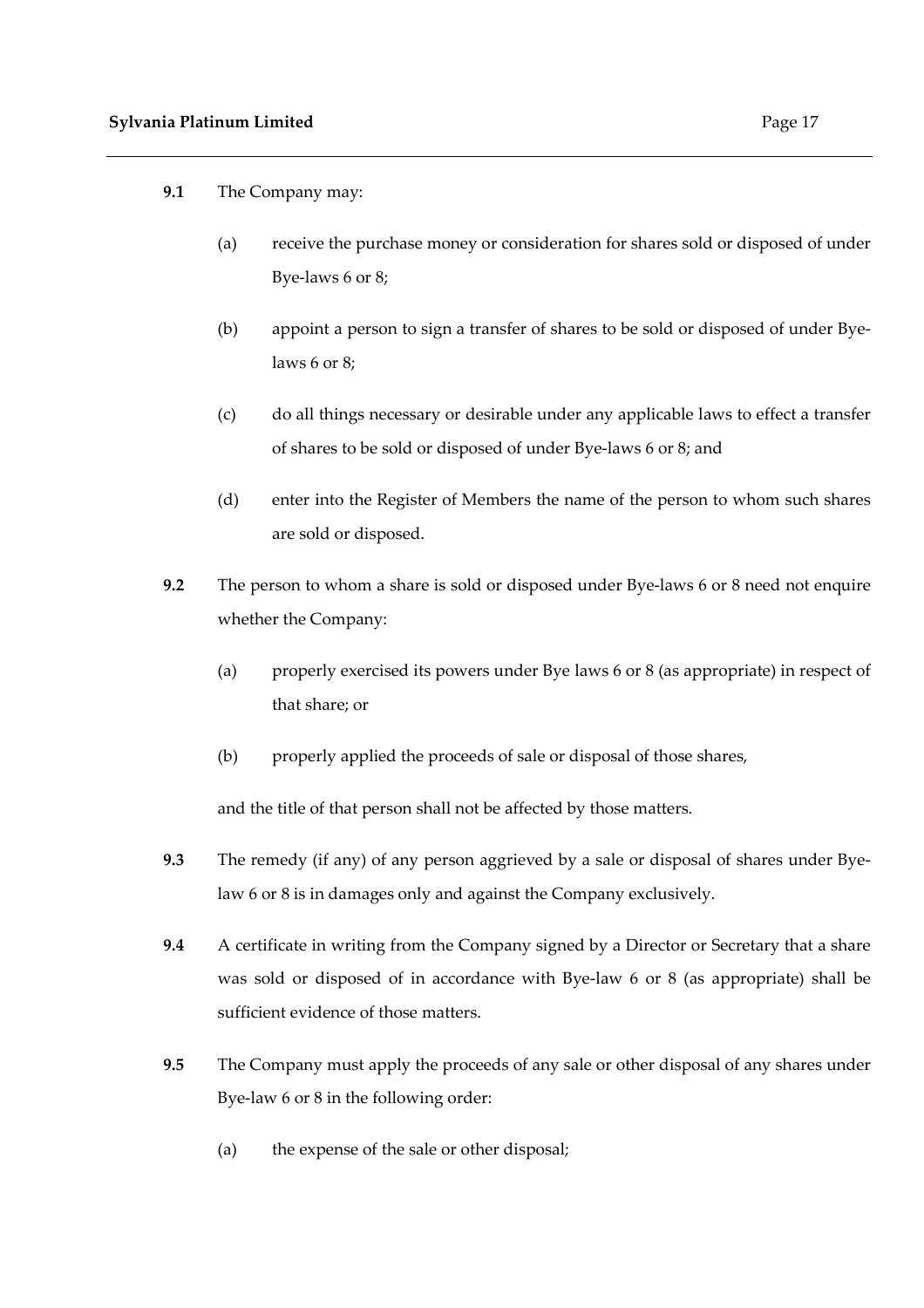- (b) the amounts due and unpaid in respect of those shares; and
- (c) the balance (if any) to the former registered holder of such shares, subject to the Company receiving any certificates in respect of those shares or an indemnity for any lost certificate as the Board sees fit.
- **9.6** A person must pay interest under Bye-law 5, 6 or 8 to the Company:
	- (a) at a rate the Directors resolve; or
	- (b) if the Directors do not resolve, at 15% per annum,

and such interest shall accrue daily. The Company may capitalise such interest at any interval the Directors resolve.

# **REGISTRATION AND TRANSFER OF SHARES**

# **10. Register of Members**

- **10.1** The Board shall cause to be kept in one or more books a Register of Members and shall enter therein the particulars required by the Act.
- **10.2** The Register of Members shall be open to inspection without charge at the registered office of the Company on every business day, subject to such reasonable restrictions as the Board may impose, so that not less than two hours in each business day be allowed for inspection. The Register of Members may, after notice has been given in accordance with the Act, be closed for any time or times not exceeding in the whole thirty days in each year.
- **10.3** Subject to the provisions of the Act, the Company may keep in any place outside Bermuda one or more branch registers.

# **11. Registered Holder Absolute Owner**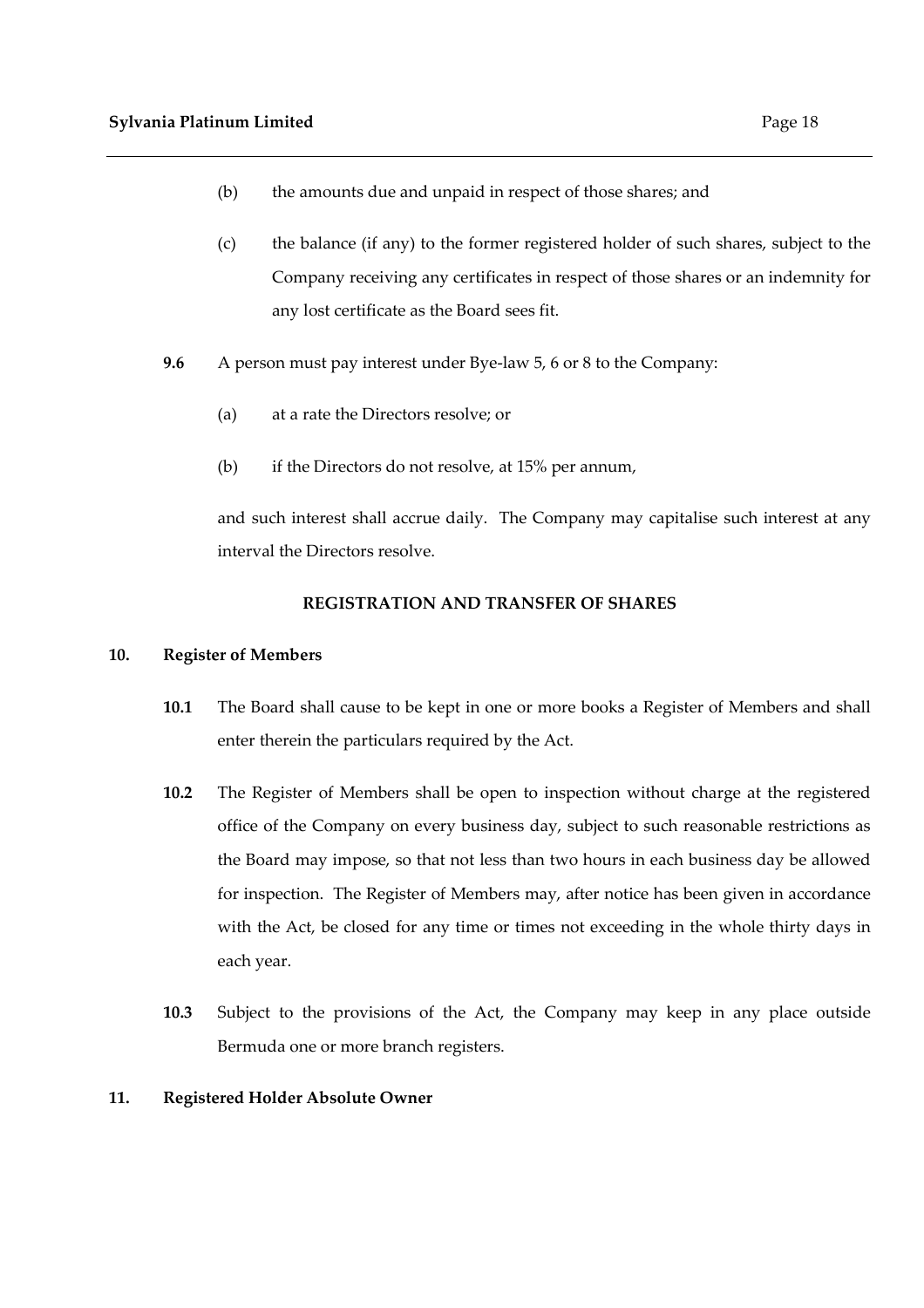The Company shall be entitled to treat the registered holder of any share as the absolute owner thereof and accordingly shall not be bound to recognise any equitable claim or other claim to, or interest in, such share on the part of any other person

#### **12. Transfer of Registered Shares**

- **12.1** Subject to the Act and to such of the restrictions contained in these Bye-laws as may be applicable, shares may be transferred:
	- (a) in the case of Certificated Shares and Uncertificated Shares not traded on the Stock Exchange, by an instrument of transfer in accordance with Bye-law 13; or
	- (b) in the case of Uncertificated Shares traded on the Stock Exchange, in accordance with Bye-law 14.
- **12.2** The Company shall not charge a fee to register a transfer of a share in compliance with these Bye-laws except as permitted by the Applicable Law.
- **12.3** Subject to any directions of the Board from time to time in force, the Secretary may exercise the powers and discretions of the Board under Bye-laws 13 and 14.

#### **13. Transfers of Certificated Shares**

**13.1** An instrument of transfer of Certificated Shares shall be in writing in the form of the following, or as near thereto as circumstances admit, or in such other form as the Board may accept:

Transfer of a Share or Shares

**[ ]** (the "Company")

FOR VALUE RECEIVED……………….. [amount], I, [name of transferor] hereby sell, assign and transfer unto [transferee] of [address], [number] shares of the Company.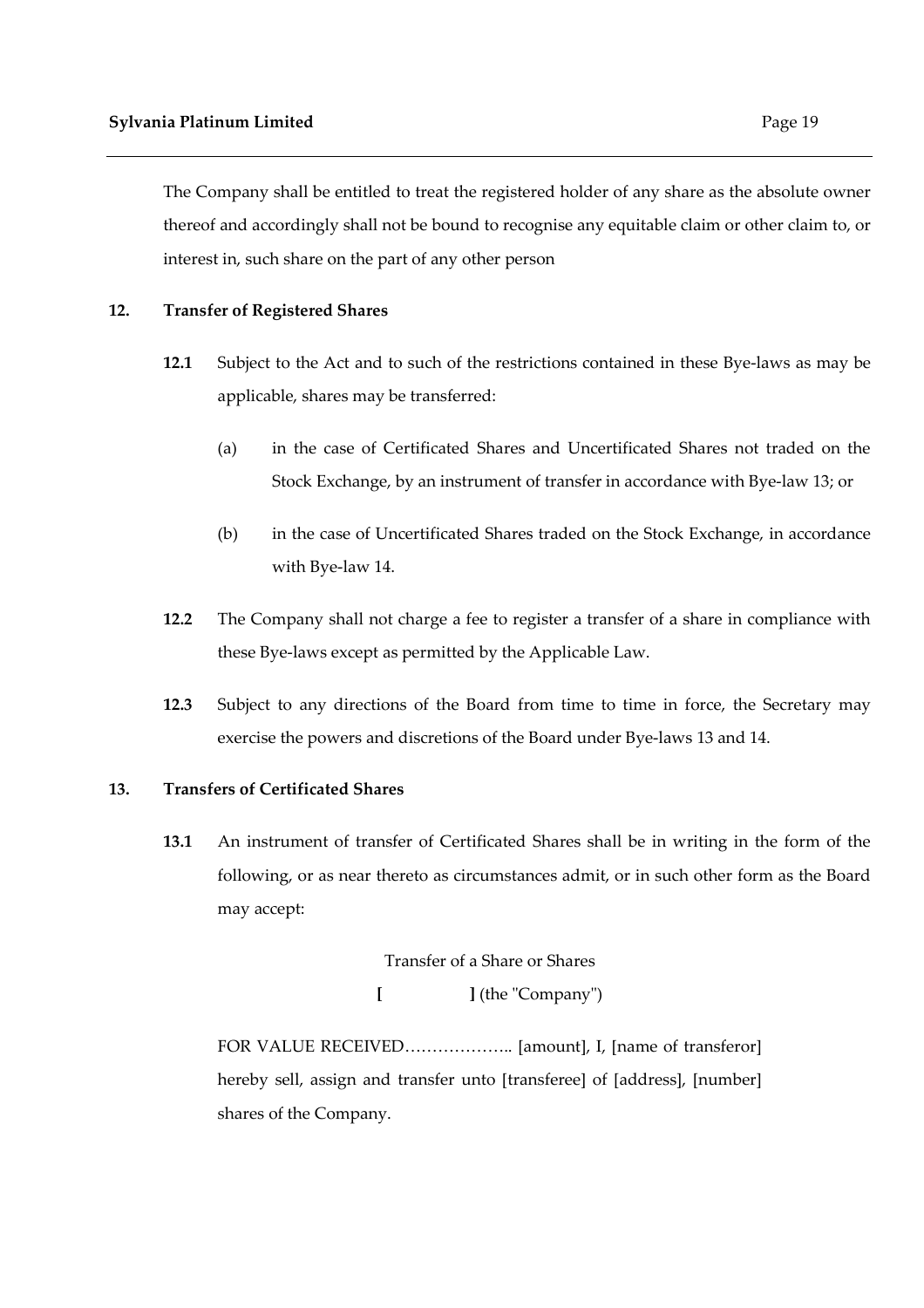| DATED this [ ] day of [ ], 20[ ] |                     |  |
|----------------------------------|---------------------|--|
| Signed by:                       | In the presence of: |  |
| Transferor                       | Witness             |  |
| Transferee                       | Witness             |  |

- **13.2** Such instrument of transfer shall be signed by or on behalf of the transferor and transferee, provided that, in the case of a fully paid up share, the Board may accept the instrument signed by or on behalf of the transferor alone. The transferor shall be deemed to remain the holder of such share until the same has been registered as having been transferred to the transferee in the Register of Members.
- **13.3** The Board may refuse to recognise any instrument of transfer unless it is accompanied by the certificate in respect of the shares to which it relates and by such other evidence as the Board may reasonably require to show the right of the transferor to make the transfer.

# **14. Transfers of Uncertificated Shares**

Transfers of Uncertificated Shares which are listed on the Stock Exchange may be effected by any method of transferring or dealing with securities introduced by or operated in accordance with the Operating Rules or Listing Rules and, in any such case, as are permitted under the Applicable Law. In respect of Uncertificated Shares listed on a Stock Exchange:

- (a) the Directors may do anything they consider necessary or desirable and which is permitted under the Applicable Law to facilitate participation by the Company in any system established in respect of transfers or dealings in such shares;
- (b) the Company shall comply with all obligations imposed on the Company under the Applicable Law in respect of the transfer of such shares;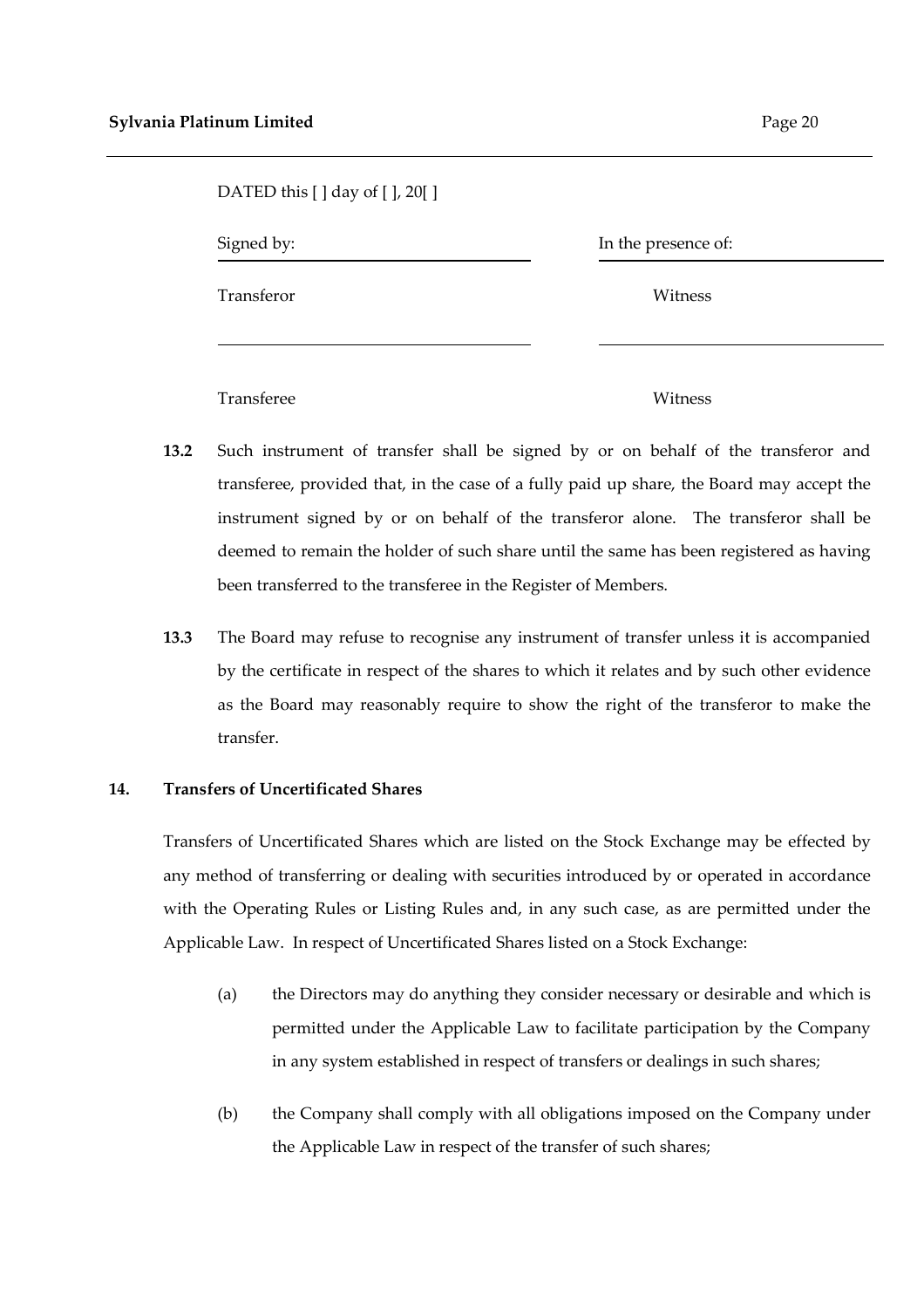- (c) subject to these Bye-laws, the Company must not prevent, delay or interfere with the registration of a transfer of such shares of the Company in accordance with the Act;
- (d) subject to these Bye-laws and the Applicable Law, the Board shall register and give effect to a transfer of such shares;
- (e) the Board may refuse to register any transfer of such shares where the Listing Rules so permit and shall refuse to register any transfer of shares where the Listing Rules so require or where the transfer is in breach of the Listing Rules or the Act; and
- (f) the transferor of such shares in a Company shall remain the registered holder of those shares transferred until a transfer has taken effect in accordance with the Operating Rules.

# **15. Transfers by Joint Holders**

**15.1** The joint holders of any share may transfer such share to one or more of such joint holders, and the surviving holder or holders of any share previously held by them jointly with a deceased Member may transfer any such share to the executors or administrators of such deceased Member.

# **16. Restriction of Transfer**

- **16.1** The Board may in its absolute discretion and without assigning any reason therefore refuse to register the transfer of a share which is not fully paid up. The Board shall refuse to register a transfer unless all applicable consents, authorisations and permissions of any governmental body or agency in Bermuda have been obtained.
- **16.2** If the Board refuses to register a transfer of any share the Secretary shall, within three months after the date on which the transfer was lodged with the Company, send to the transferor and transferee notice of the refusal.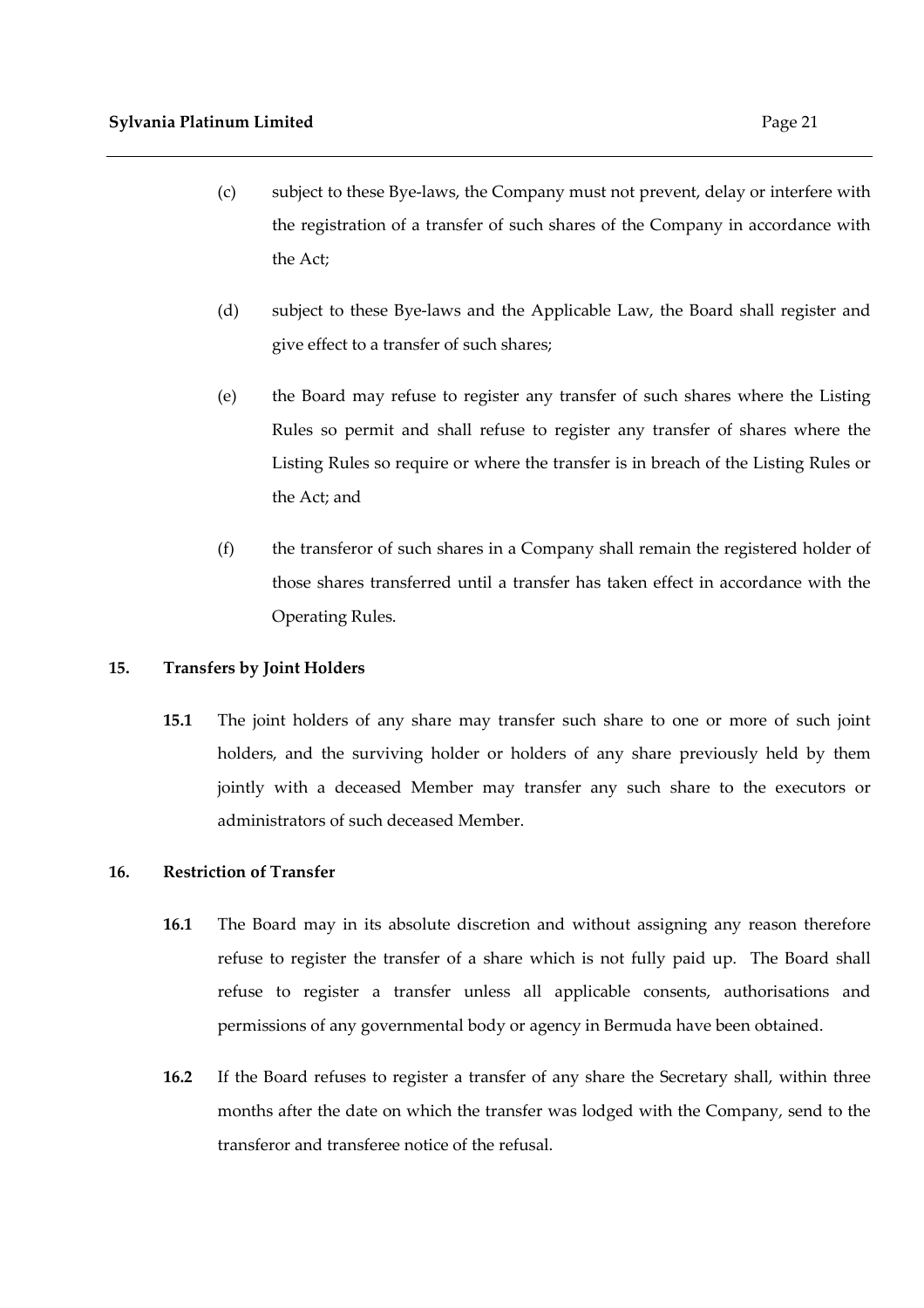- **16.3** The Company may apply, or may ask the Settlement Facility Provider to apply, a holding lock (including to prevent a transfer, or to refuse to register a paper based transfer document) where the Applicable Law permits the Company to do so.
- **16.4** The Company must give notice in writing of any holding lock, and the reasons for the holding lock, to the Member of those shares within 10 Business Days after the date on which the Company asked for the holding lock.
- **16.5** Failure by the Company to give notice of any refusal to register a transfer of shares under Bye-law 16.2 does not invalidate the refusal to register the transfer.

#### **17. Transmission of Registered Shares**

- **17.1** In the case of the death of a Member, the survivor or survivors where the deceased Member was a joint holder, and the legal personal representatives of the deceased Member where the deceased Member was a sole holder, shall be the only persons recognised by the Company as having any title to the deceased Member's interest in the shares. Nothing herein contained shall release the estate of a deceased joint holder from any liability in respect of any share which had been jointly held by such deceased Member with other persons. Subject to the Act, for the purpose of this Bye-law, legal personal representative means the executor or administrator of a deceased Member or such other person as the Board may, in its absolute discretion, decide as being properly authorised to deal with the shares of a deceased Member.
- **17.2** Any person becoming entitled to a share in consequence of the death or bankruptcy of any Member may be registered as a Member upon such evidence as the Board may deem sufficient or may elect to nominate some person to be registered as a transferee of such share, and in such case the person becoming entitled shall execute in favour of such nominee an instrument of transfer in writing in the form, or as near thereto as circumstances admit, of the following:

Transfer by a Person Becoming Entitled on Death/Bankruptcy of a Member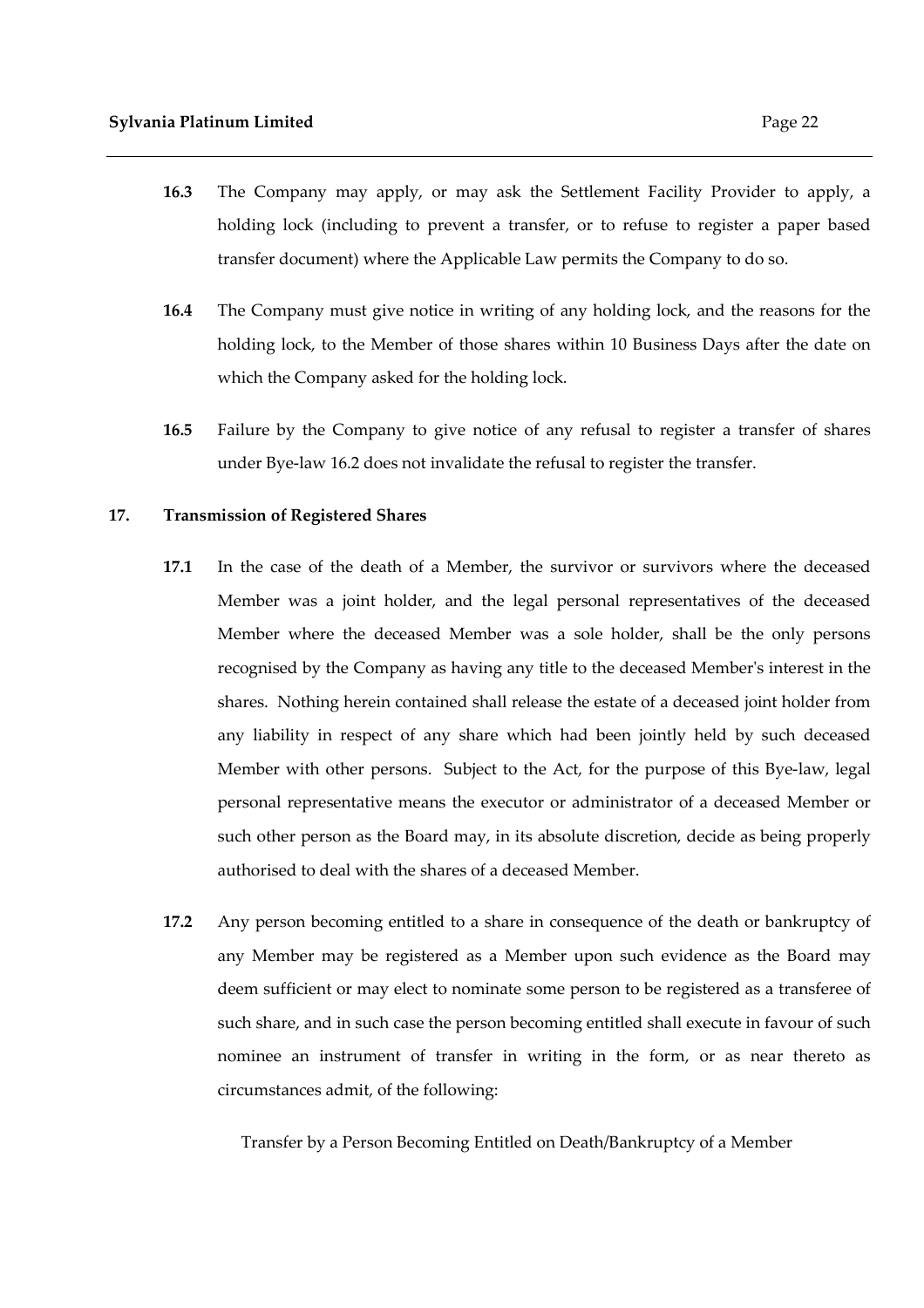**[ ]** (the "Company")

I/We, having become entitled in consequence of the [death/bankruptcy] of [name and address of deceased/bankrupt Member] to [number] share(s) standing in the Register of Members of the Company in the name of the said [name of deceased/bankrupt Member] instead of being registered myself/ourselves, elect to have [name of transferee] (the "Transferee") registered as a transferee of such share(s) and I/we do hereby accordingly transfer the said share(s) to the Transferee to hold the same unto the Transferee, his or her executors, administrators and assigns, subject to the conditions on which the same were held at the time of the execution hereof; and the Transferee does hereby agree to take the said share(s) subject to the same conditions.

DATED this  $[ \ ]$  day of  $[ \ ]$ , 20 $[ \ ]$ 

| Signed by: | In the presence of: |
|------------|---------------------|
| Transferor | Witness             |
|            |                     |

Transferee Witness

**17.3** On the presentation of the foregoing materials to the Board, accompanied by such evidence as the Board may require to prove the title of the transferor, the transferee shall be registered as a Member. Notwithstanding the foregoing, the Board shall, in any case, have the same right to decline or suspend registration as it would have had in the case of a transfer of the share by that Member before such Member's death or bankruptcy, as the case may be.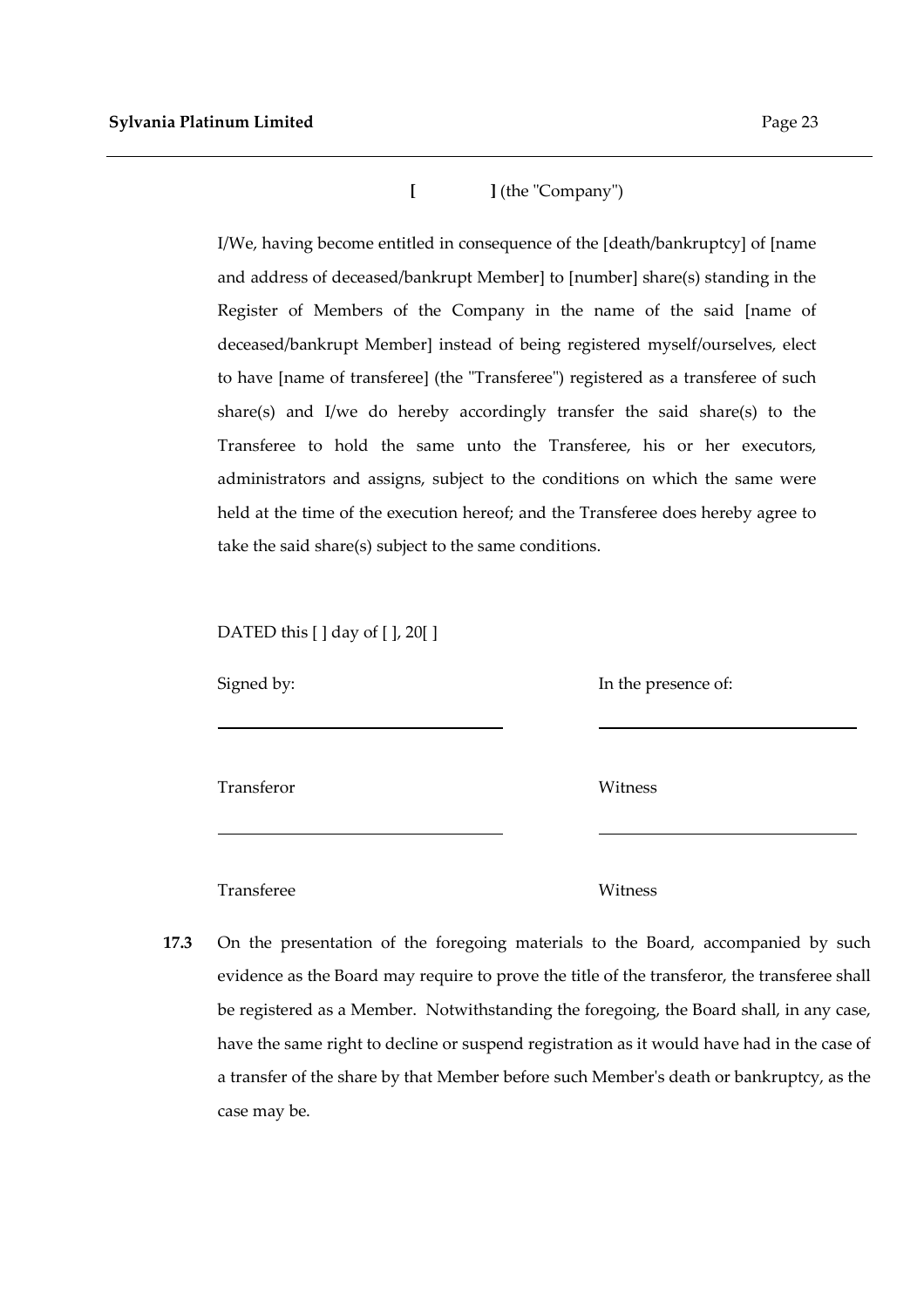**17.4** Where two or more persons are registered as joint holders of a share or shares, then in the event of the death of any joint holder or holders the remaining joint holder or holders shall be absolutely entitled to such share or shares and the Company shall recognise no claim in respect of the estate of any joint holder except in the case of the last survivor of such joint holders.

#### **18. Disclosure of Interests in Shares and Company Investigations**

- **18.1** Bye-laws 18, 19 and 20 shall only apply for so long as the Company has a class of securities admitted to trading on AIM.
- **18.2** For the purposes of Bye-Laws 19 and 20:
	- (a) **Relevant Share Capital** means the Company's issued share capital of any class carrying rights to vote in all circumstances at general meetings of the Company including shares which, following the exercise of an option for their conversion, event of default or otherwise, having become fully enfranchised for voting purposes.
	- (b) **Interest** means, in relation to the Relevant Share Capital, any Interest, either direct or indirect, of any kind whatsoever in any shares comprised therein (disregarding any restraints or restrictions to which the exercise of any right attached to the Interest in the share is, or may be, subject) and without limiting the meaning of Interest a person shall be taken to have an Interest in a share if:
		- (i) he enters into any contract, including but not limited to financial instruments such as options, futures and swaps, entitling him to purchase the share (whether for cash or other consideration); or
		- (ii) not being the registered Member, he is entitled to exercise any right conferred on the registered holder of the share or is entitled to control the exercise or non-exercise of any such right; or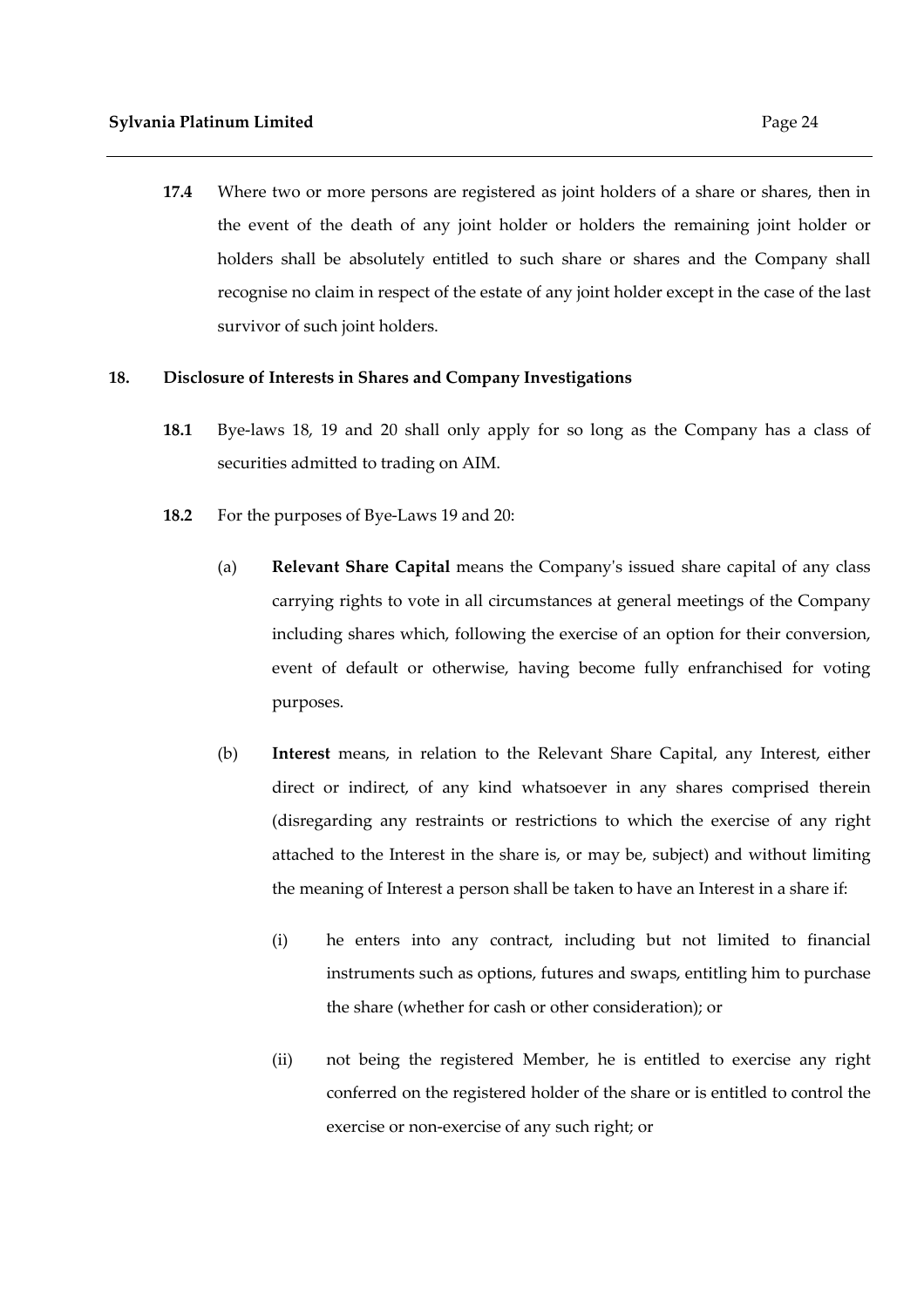- (iii) he is a beneficiary of a trust where the property held on trust includes an Interest in the share; or
- (iv) he has a right to call for transfer of the share to himself or to his order; or
- (v) he has a right or obligation to acquire an Interest in the share;

whether in any case the contract, right or obligation is absolute or conditional, legally enforceable or not and evidenced in writing or not, and it shall be immaterial that a share in which a person has an Interest is unidentifiable;

**18.3** The provisions of Bye-Laws 19 and 20 are in addition to any, and separate from other rights or obligations arising at law or otherwise.

# **19. Notification of Interests in Shares**

- **19.1** Where a Member:
	- (a) has acquired an Interest in shares comprised in Relevant Share Capital or that any other person has acquired an Interest of which he is the registered Member, or ceases to have an Interest or becomes aware that any other person has ceased to have an Interest of which he is the registered Member (whether or not retaining an Interest in other shares so comprised); or
	- (b) becomes aware that he has acquired an Interest or becomes aware that any other person has acquired an Interest of which he is the registered Member, or becomes aware that he has ceased to have an Interest or that any other person has ceased to have an Interest of which he is the registered Member; or
	- (c) other than in circumstances set out in Bye-Law 19.1(a) or 19.1(b), either:
		- (i) is aware, at the time when it occurs, of any change of circumstances affecting facts relevant to the application of this Bye-Law to an existing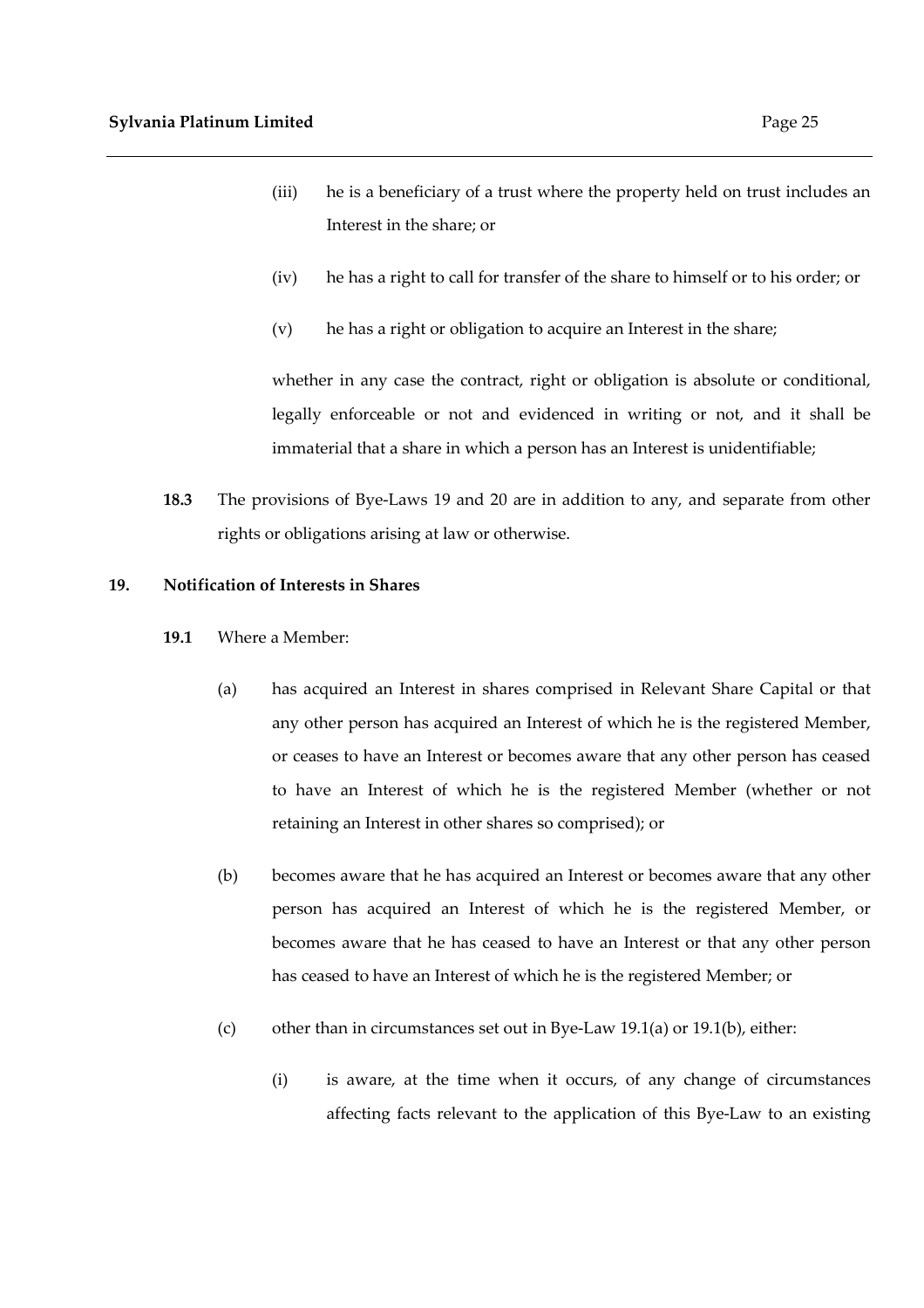Interest of his or an existing Interest of any other person of which he is the registered Member; or

(ii) otherwise becomes aware of any such facts (whether or not arising from any such change of circumstances),

then (x) in the circumstances as set out in Bye-Law 19.2, he shall become obliged to notify the Company of his Interests (if any) and (y) in the circumstances as set out in Bye-Law 19.3, he shall become obliged, to the extent he is lawfully able to do so, to notify the Company of the Interests of any other person in such shares of which he is the registered Member. In the case of (y) only, to the extent a Member is not lawfully able to notify the Company of the Interests of any other person in shares of which he is the registered Member, such Member shall use his reasonable endeavours to procure that such other person notifies the Company of his Interests in such shares.

- **19.2** A Member shall notify the Company of his Interests (if any) in Relevant Share Capital if:
	- (a) he has a Notifiable Interest (as defined in Bye-Law 19.5(b)) immediately after the Relevant Time (as defined in Bye-Law 19.5(a)), but did not have such an Interest immediately before that time;
	- (b) he had a Notifiable Interest immediately before the Relevant Time, but does not have such an Interest immediately after it; or
	- (c) he had a Notifiable Interest immediately before the Relevant Time, and has such an Interest immediately after it, but the Percentage Levels (as defined in Bye-Law 19.4) of his Interest immediately before and immediately after that time are not the same.
- **19.3** A Member shall, to the extent he is lawfully able to do so, notify the Company of the Interests of any person in shares of which he is the registered Member (or, to the extent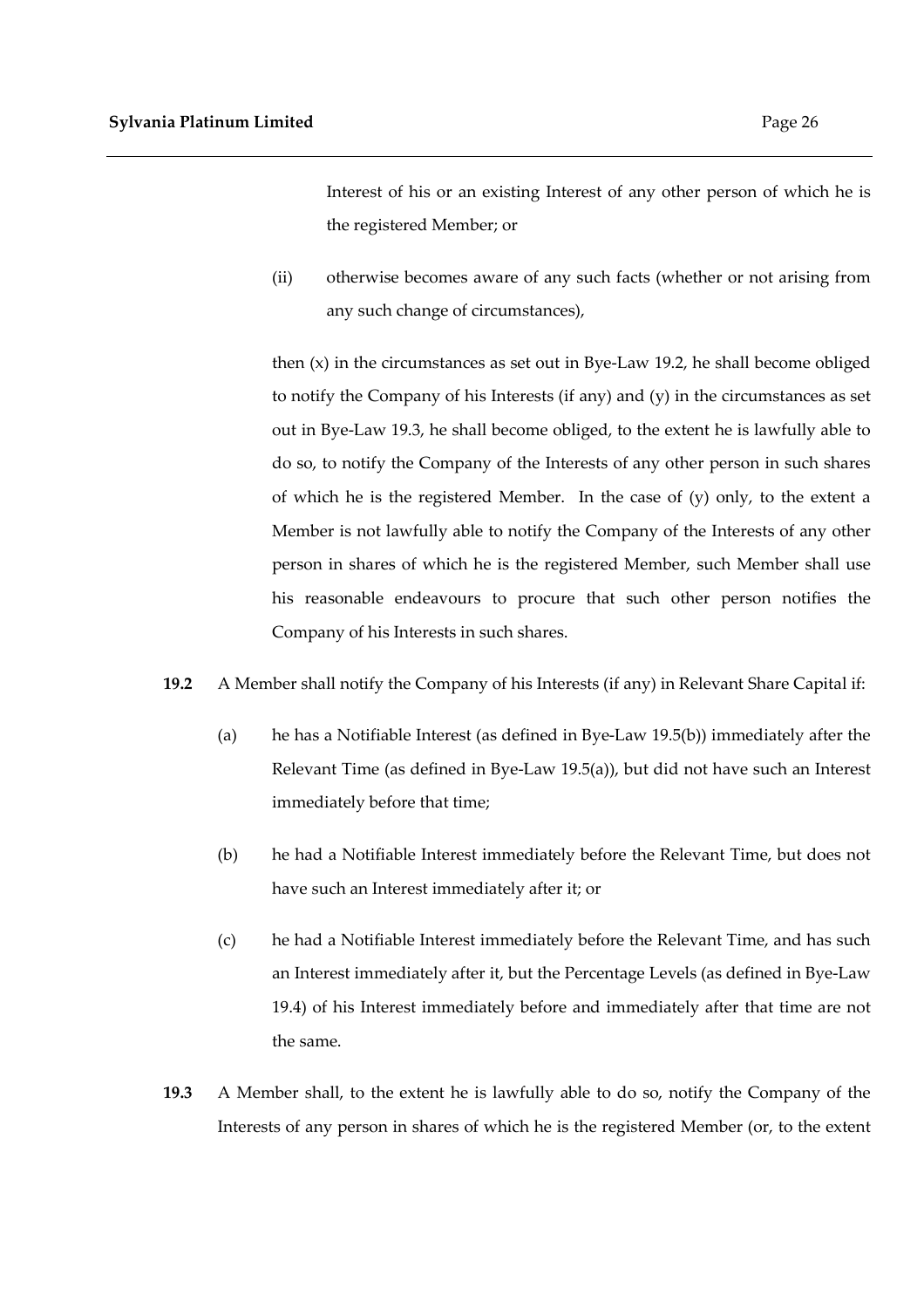he is not lawfully able to make such notification, shall use his reasonable endeavours to procure that such person makes notification of his Interests to the Company) if:

- (a) such person has a Notifiable Interest immediately after the Relevant Time, but did not have such an Interest immediately before that time; or
- (b) such person had a Notifiable Interest immediately before the Relevant Time, but does not have such an Interest immediately after it; or
- (c) such person had a Notifiable Interest immediately before the Relevant Time, and has such an Interest immediately after it, but the Percentage Levels of his Interest immediately before and immediately after that time are not the same.
- **19.4 Percentage Level** as such term is used in Bye-Laws 19.2(c) and 19.3(c), means the percentage figure found by expressing the aggregate nominal value of all the shares comprised in the Relevant Share Capital in which the person has Interests immediately before or (as the case may be) immediately after the Relevant Time as a percentage of the nominal value of the total Relevant Share Capital and rounding that figure down, if it is not a whole number, to the next whole number. Where the nominal value of the total Relevant Share Capital is greater immediately after the Relevant Time than it was immediately before, the Percentage Level of the person's Interest immediately before (as well as immediately after) that time is determined by reference to the larger amount.
- **19.5** For the purposes of Bye-Laws 19.2, 19.3 and 19.4:
	- (a) **Relevant Time** means:
		- (i) for the purposes of Bye-Laws 19.1(a) or  $19.1(c)(i)$ , the time of the relevant event or change of circumstances; and
		- (ii) for the purposes of Bye-Laws 19.1(b) or  $19.1(c)$ (ii), the time at which the person became aware of the facts in question; and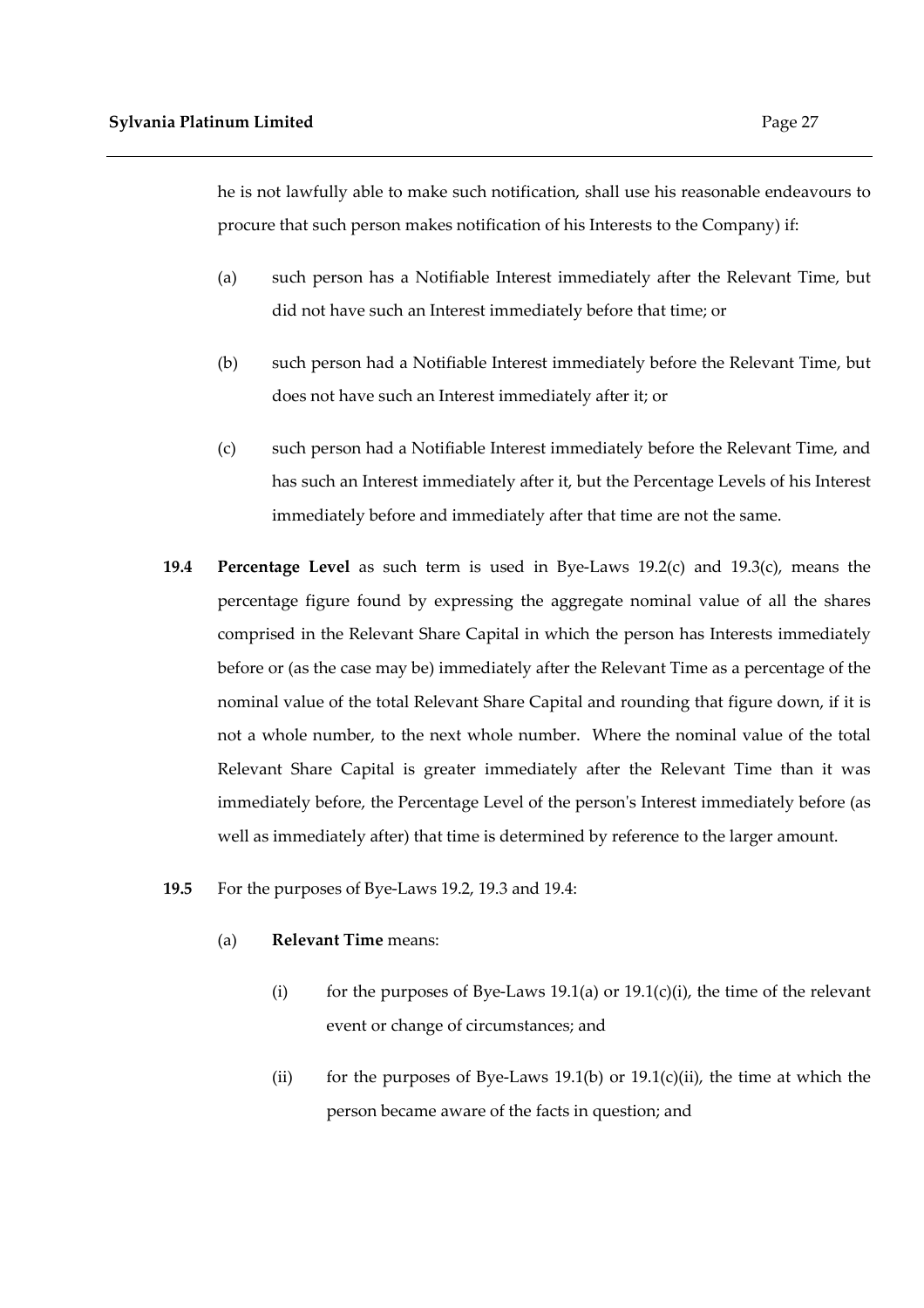- (b) a person who is interested in shares comprised in Relevant Share Capital has a **Notifiable Interest** at any time when the aggregate nominal value of the shares in the Relevant Share Capital in which he has an Interest is equal to or more than three per cent of the nominal value of that Relevant Share Capital.
- **19.6** Any notification required to be made by a Member under Bye-Law 19.2 and any notification which a Member is lawfully able to make under Bye-Law 19.3 must be made in writing to the Company within the period of two days following the day on which that obligation arises. To the extent a Member is not lawfully able to make a notification under Bye-Law 19.3, such Member shall use its reasonable endeavours to procure that the relevant person notifies his Interests to the Company within such two day period or within such longer period as the Board may allow.
- **19.7** The notification shall specify the share capital of the Company to which it relates, and must also:
	- (a) state the number of shares comprised in that share capital in which the person making the notification knows he (or any other relevant person) had Interests immediately after the time when the obligation arose; or
	- (b) in a case where the person making the notification (or any other relevant person) no longer has a Notifiable Interest in shares comprised in that share capital, state that he (or that other person) no longer has that Interest.
- **19.8** A notification shall include the following particulars, so far as known to the person making the notification at the date when it is made:
	- (a) the identity of each Member, or other person who has an Interest in shares so comprised of which another is the registered Member, to which the notification relates and the number of such shares held by each of them; and
	- (b) the nature of the relevant Interests in such shares.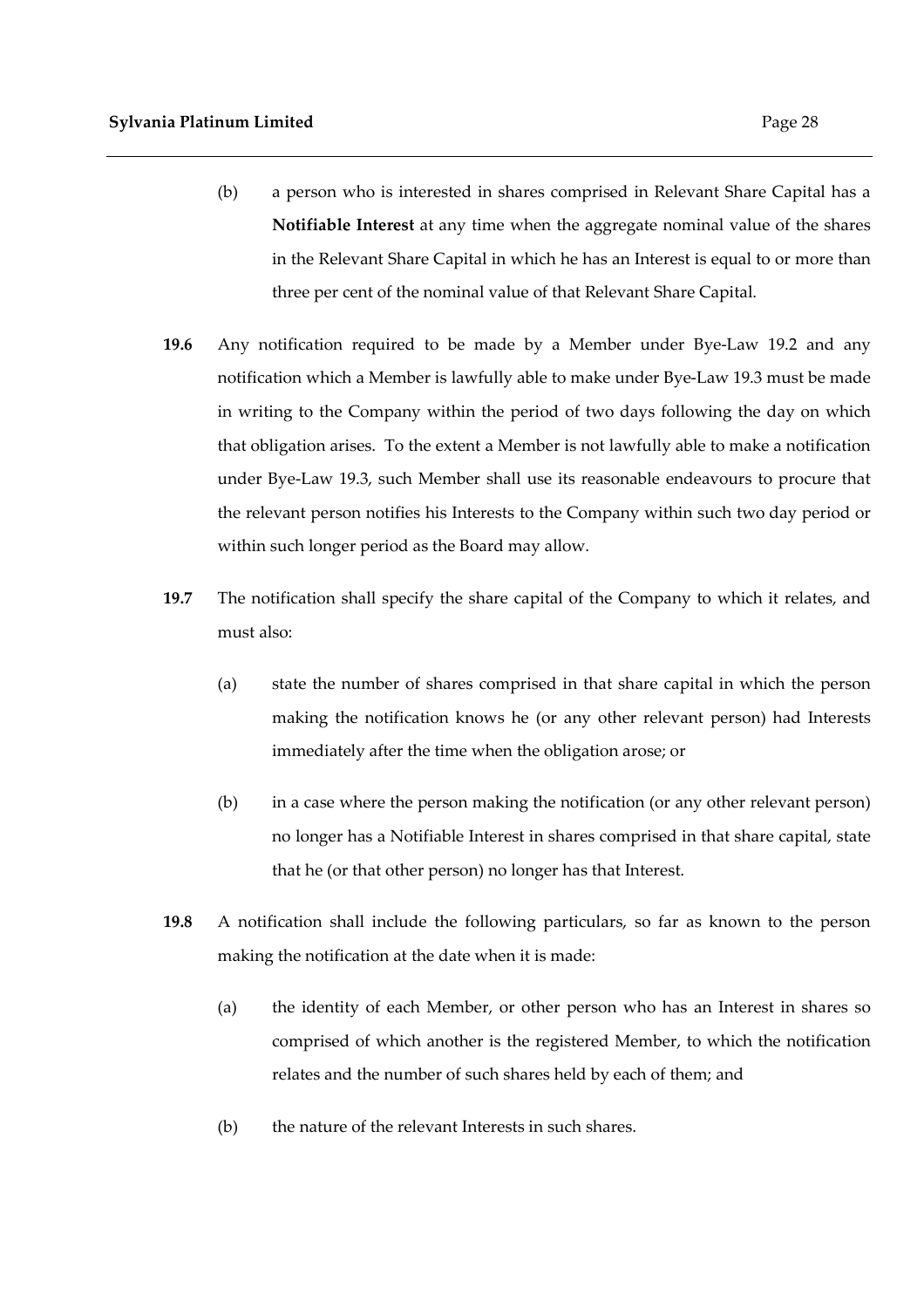- **19.9** A person who has an Interest or knows or becomes aware that any other person has an Interest in shares of which he is the registered Member, that Interest being notifiable, shall notify (or, to the extent he is not lawfully able to make such notification, shall use his reasonable endeavours to procure that such other person shall notify) the Company
	- in writing:
	- (a) of any particulars in relation to those shares which are specified in Bye-Law 19.8; and
	- (b) of any change in those particulars,

of which in either case he becomes aware at any time after any Interest Notification Date and before the first occasion following that date on which he comes under any further obligation of disclosure with respect to his Interest. A notification required under this Bye-Law shall be made within the period of two days next following the day on which it arises. The reference to an **Interest Notification Date,** in relation to a person's Interest, is to either (a) the date of any notification made or procured by him with respect to his or any other person's Interest under this Bye-Law or (b) where he has failed to make, or procure the making of, a notification, the date on which the period allowed for making it came to an end.

- **19.10** A person who at any time has a Notifiable Interest in shares is to be regarded under Bye-Law 19.9 as continuing to have a Notifiable Interest in them unless and until the registered holder of the shares in question comes under obligation to make or use his reasonable endeavours to procure a notification stating that he (or any other relevant person) no longer has such an Interest.
- **19.11** Where a person authorises another (the **Agent**) to acquire or dispose of, on his behalf, Interests, he shall secure that the Agent notifies him immediately of acquisitions or disposals effected by the Agent which will or may give rise to any obligation of disclosure imposed on him by this Bye-Law with respect to his Interest.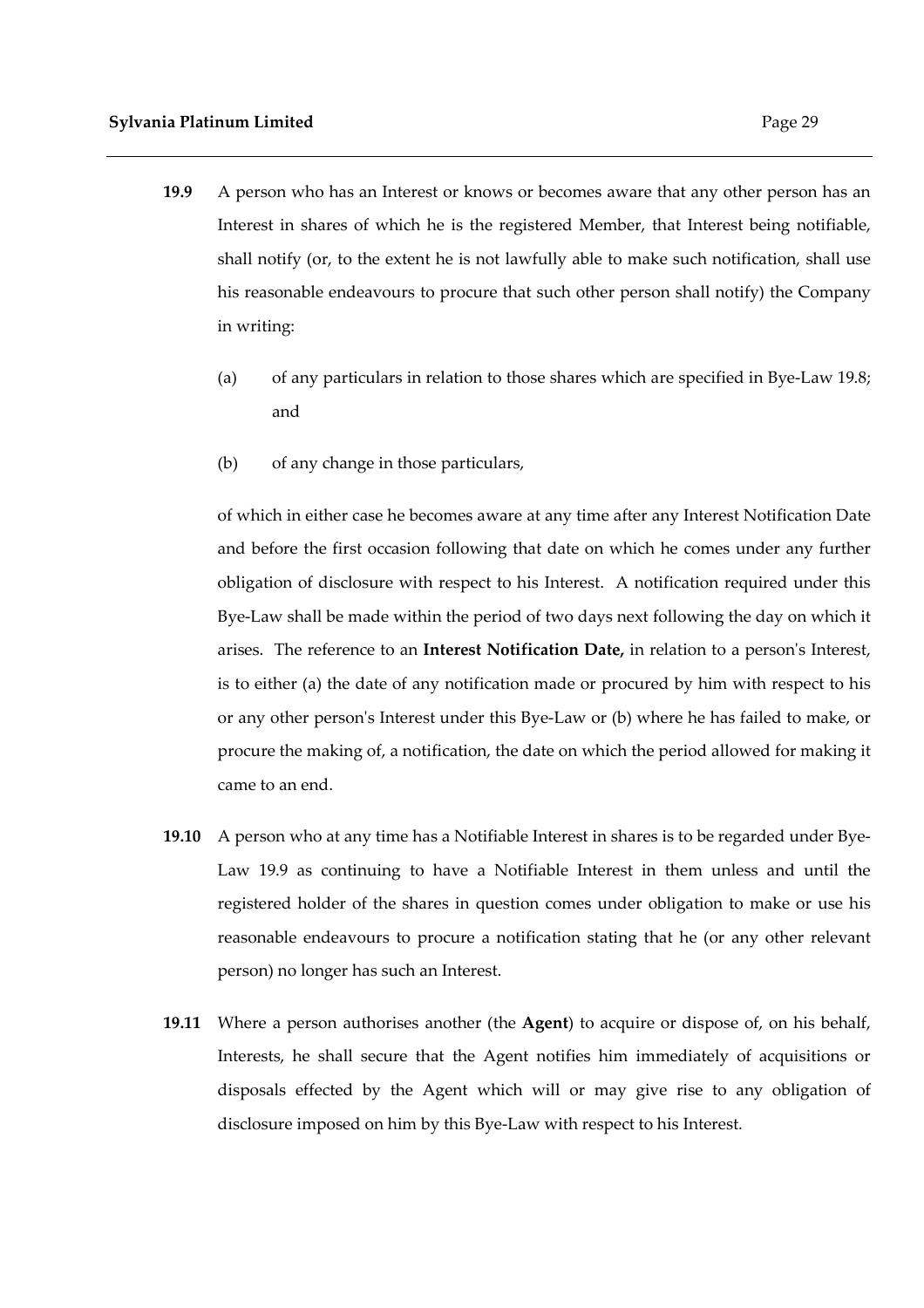- **19.12** If it shall come to the notice of the Board that any Member has not, within the requisite period, made or, as the case may be, procured the making of any notification required by this Bye-Law, the Company may (at the absolute discretion of the Board) at any time thereafter by notice (a **Restriction Notice**) to such Member direct that, in respect of the shares in relation to which the default has occurred (the **Default Shares** which expression shall include any further shares which are issued in respect of any Default Shares), the Member shall not be entitled to be present or to vote on any question, either in person or by proxy, at any general meeting of the Company or separate general meeting of the holders of any class of shares of the Company, or to be reckoned in a quorum.
- **19.13** Where the Default Shares represent at least 0.25 per cent. (in nominal value) of the issued shares of the same class as the Default Shares, then the Restriction Notice may also direct that:
	- (a) any dividend (or any part of a dividend) or other amount payable in respect of the Default Shares shall be withheld by the Company, which has no obligation to pay Interests on it; and shall be payable (when the Restriction Notice ceases to have effect) to the person who would but for the Restriction Notice have been entitled to them; and/or
	- (b) where an offer of the right to elect to receive shares of the Company instead of cash in respect of any dividend or part thereof is or has been made by the Company, any election made thereunder by such member in respect of such Default Shares shall not be effective; and/or
	- (c) no transfer of any of the shares held by any such Member shall be recognised or registered by the Board unless:
		- (i) the transfer is an excepted transfer; or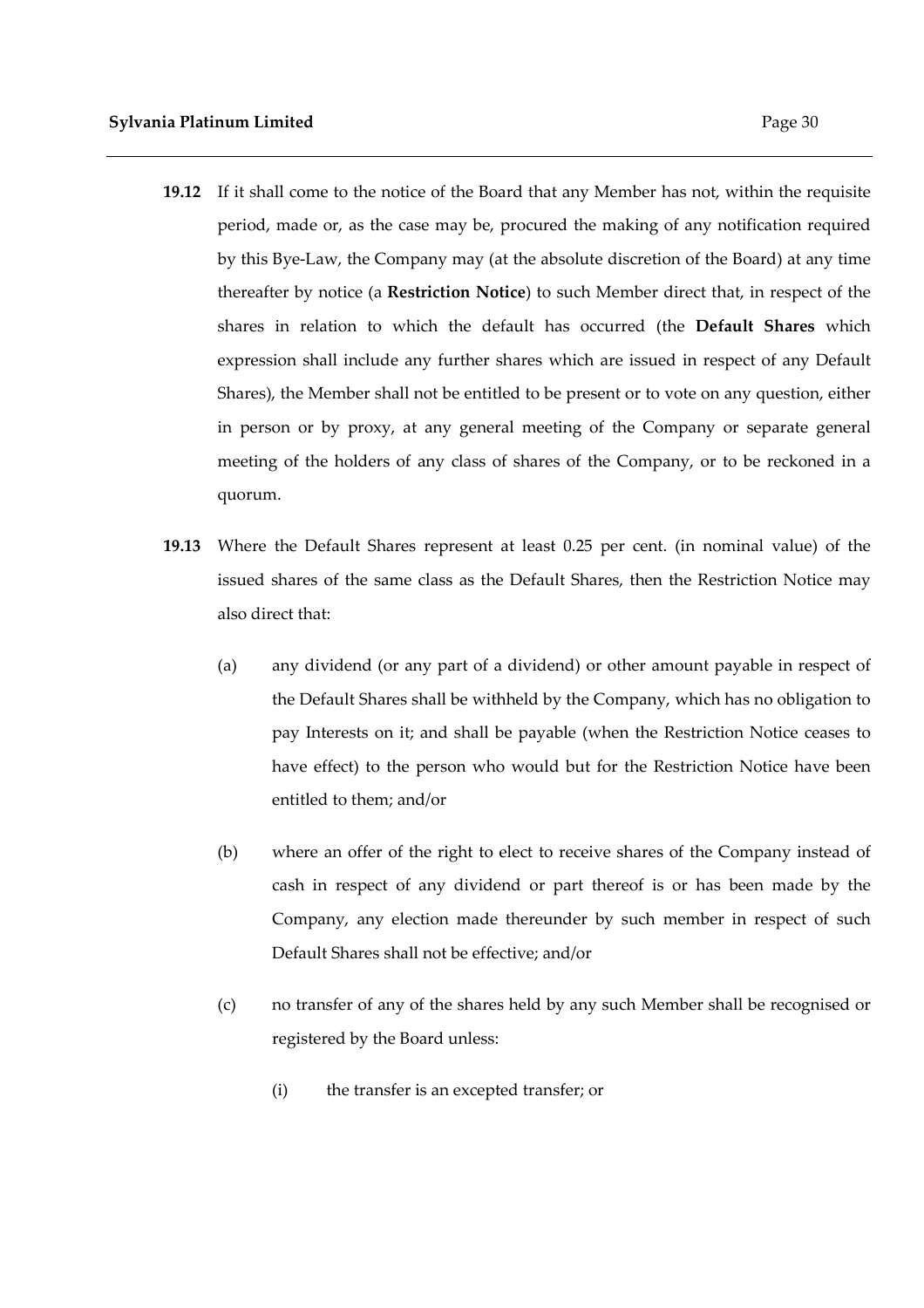- (ii) the Member is not himself in default as regards supplying the requisite information required under this Bye-Law and, when presented for registration, the transfer is accompanied by a certificate by the member in a form satisfactory to the Board to the effect that after due and careful enquiry the Member is satisfied that none of the shares the subject of the transfer are Default Shares.
- **19.14** Upon the giving of a Restriction Notice its terms shall apply accordingly.
- **19.15** The Company shall send a copy of the Restriction Notice to each other person appearing to have an Interest in the shares the subject of such notice, but the failure or omission by the Company to do so shall not invalidate such notice.
- **19.16** Any Restriction Notice shall have effect in accordance with its terms until not more than seven days after the Board is satisfied that the default in respect of which the Restriction Notice was issued no longer continues but shall cease to have effect in relation to any shares which are transferred by such Member. The Company may (at the absolute discretion of the Board) at any time give notice to the Member cancelling, or suspending for a stated period the operation of, a Restriction Notice in whole or in part.
- **19.17** A person, other than the Member holding a share, shall be treated as appearing to have an Interest if the Member has informed the Company that the person is or may have an Interest, or if the Company (after taking account of information obtained from the Member, or pursuant to a notice under Bye-Law 20, from anyone else) knows or has reasonable cause to believe that the person is or may be have an Interest.

#### **20. Power of the Company to investigate Interests in shares**

**20.1** The Company may by notice in writing request any person whom the Company knows or has reasonable cause to believe to be or, at any time during the three years immediately preceding the date on which the notice is issued, to have an Interest: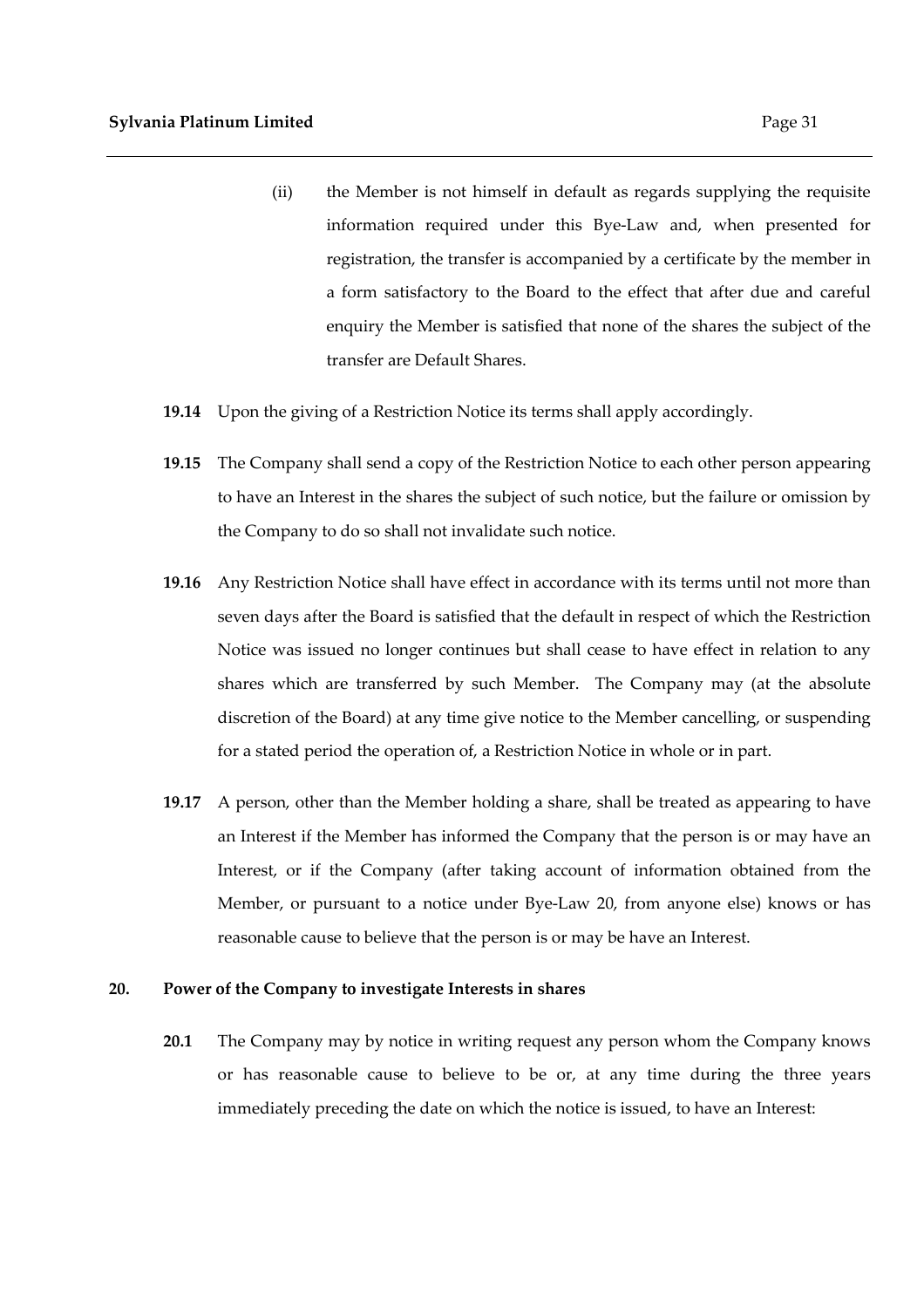- (a) to confirm that fact or (as the case may be) to indicate whether or not it is the case; and
- (b) where he holds or has during that time held an Interest, to give such further information as may be requested in accordance with Bye-Law 20.2.
- **20.2** A notice under Bye-Law 20.1 may request the person to whom it is addressed:
	- (a) to give particulars of his own past or present Interest in respect of Relevant Share Capital held by him at any time during the three year period mentioned in Bye-Law 20.1);
	- (b) where the Interest is a present Interest and any other Interest in the shares in question subsists or, in any case, where another Interest in the shares in question subsisted during that three-year period at any time when his own Interest subsisted, to give (so far as lies within his knowledge) such particulars with respect to that other Interest as may be requested by the notice including the identity of persons who have an Interest in the shares in question; and
	- (c) where his Interest is a past Interest, to give (so far as lies within his knowledge) particulars of the identity of the person who held that Interest immediately upon his ceasing to hold it.
- **20.3** A notice under Bye-Law 20.1 shall request any information given in response to the notice to be given in writing within such time as may be specified in the notice, being a period of not less than three days following service thereof.

# **ALTERATION OF SHARE CAPITAL**

# **21. Power to Alter Capital**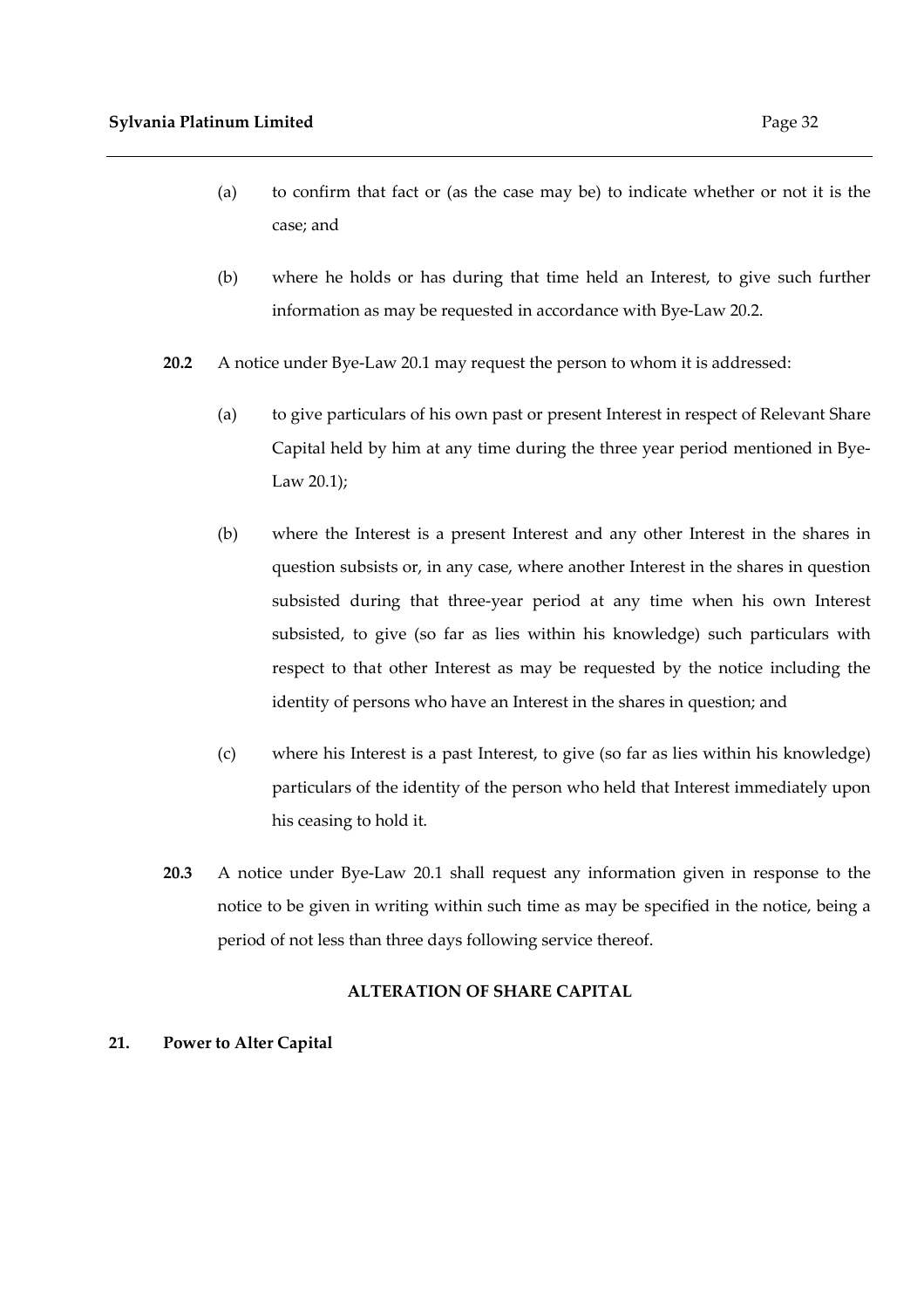- **21.1** The Company may if authorised by resolution of the Members increase, divide, consolidate, subdivide, change the currency denomination of, diminish or otherwise alter or reduce its share capital in any manner permitted by the Applicable Law.
- **21.2** Where, on any alteration or reduction of share capital, fractions of shares or some other difficulty would arise, the Board may deal with or resolve the same in such manner as it thinks fit subject to the Applicable Law.

#### **22. Variation of Rights Attaching to Shares**

If, at any time, the share capital is divided into different classes of shares, the rights attached to any class (unless otherwise provided by the terms of issue of the shares of that class) may, whether or not the Company is being wound-up, be varied with the consent in writing of the holders of three-fourths of the issued shares of that class or with the sanction of a resolution passed by a majority of the votes cast at a separate general meeting of the holders of the shares of the class at which meeting the necessary quorum shall be two persons at least holding or representing by proxy one-third of the issued shares of the class. The rights conferred upon the holders of the shares of any class issued with preferred or other rights shall not, unless otherwise expressly provided by the terms of issue of the shares of that class, be deemed to be varied by the creation or issue of further shares ranking pari passu therewith.

#### **DIVIDENDS AND CAPITALISATION**

#### **23. Dividends**

**23.1** The Board may, subject to these Bye-laws and in accordance with the Act, declare a dividend to be paid to the Members, in proportion to the number of shares held by them, and such dividend may be paid in cash or wholly or partly in specie in which case the Board may fix the value for distribution in specie of any assets. No unpaid dividend shall bear interest as against the Company.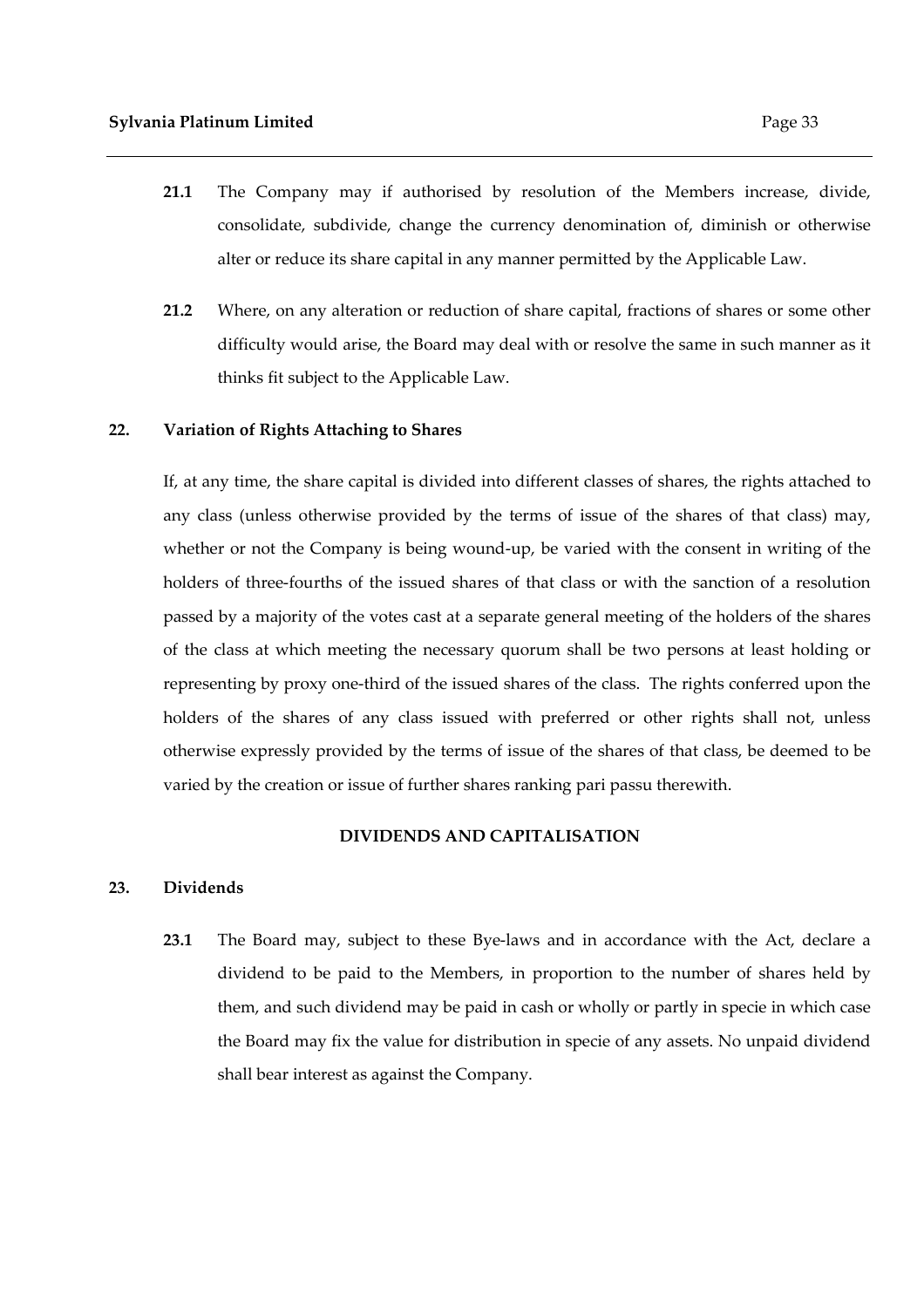- **23.2** The Board may fix any date as the record date for determining the Members entitled to receive any dividend.
- **23.3** The Company may pay dividends in proportion to the amount paid up on each share where a larger amount is paid up on some shares than on others.
- **23.4** The Board may declare and make such other distributions (in cash or in specie) to the Members as may be lawfully made out of the assets of the Company. No unpaid distribution shall bear interest as against the Company.

#### **24. Power to Set Aside Profits**

The Board may, before declaring a dividend, set aside out of the surplus or profits of the Company, such amount as it thinks proper as a reserve to be used to meet contingencies or for equalising dividends or for any other purpose.

#### **25. Method of Payment**

- **25.1** Any dividend or other moneys payable in respect of a share may be paid by cheque or warrant sent through the post directed to the address of the Member in the Register of Members (in the case of joint Members, the senior joint holder, seniority being determined by the order in which the names stand in the Register of Members), or by direct transfer to such bank account as such Member may direct. Every such cheque shall be made payable to the order of the person to whom it is sent or to such persons as the Member may direct, and payment of the cheque or warrant shall be a good discharge to the Company. Every such cheque or warrant shall be sent at the risk of the person entitled to the money represented thereby. If two or more persons are registered as joint holders of any shares any one of them can give an effectual receipt for any dividend paid in respect of such shares.
- **25.2** The Board may deduct from the dividends or distributions payable to any Member all moneys due from such Member to the Company on account of calls or otherwise.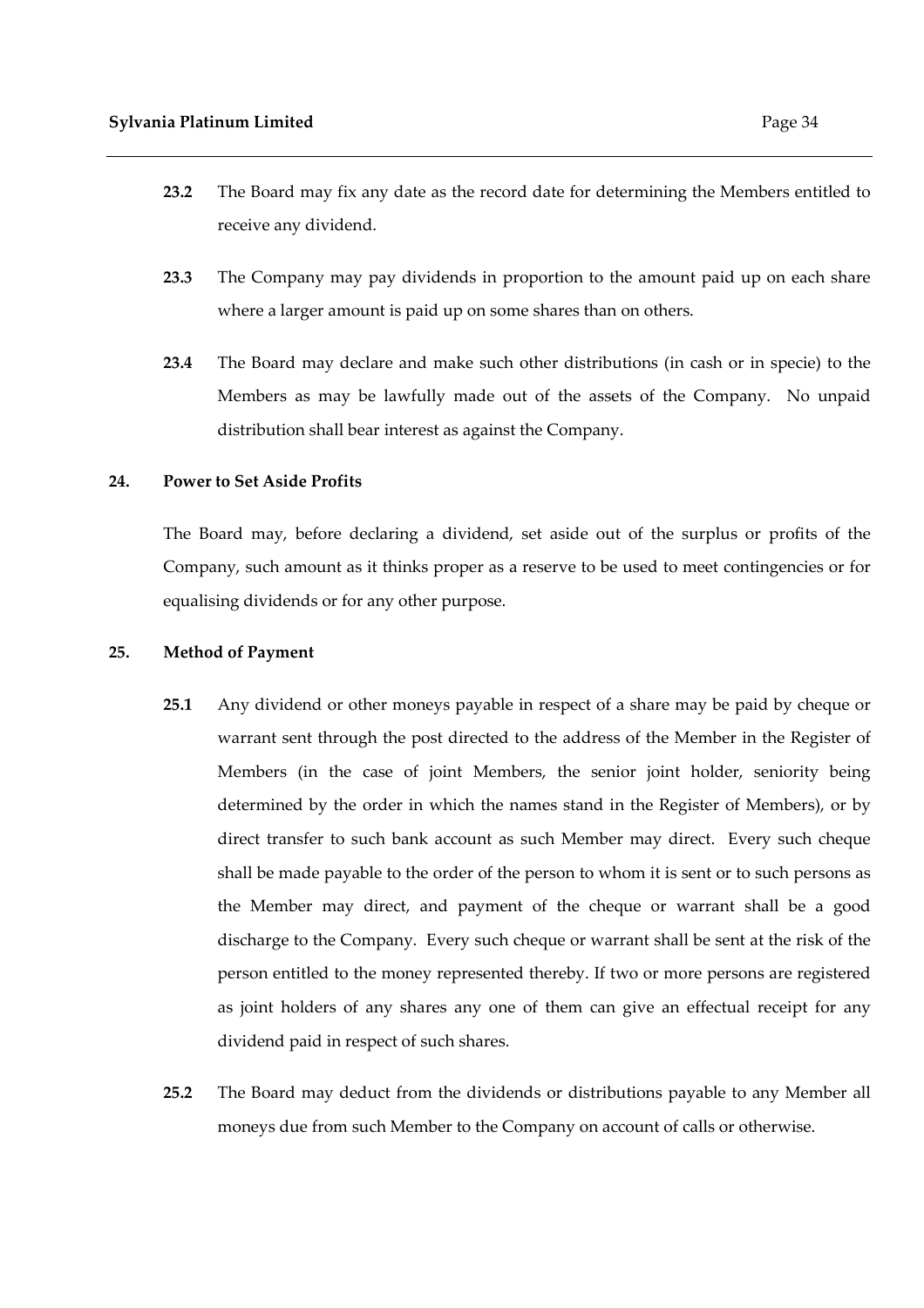- **25.3** Any dividend or other moneys payable in respect of a share which has remained unclaimed for 12 years from the date when it became due for payment shall, subject to the Applicable Law and if the Board so resolves, be forfeited and cease to remain owing by the Company. The payment of any unclaimed dividend or other moneys payable in respect of a share may (but need not) be paid by the Company into an account separate from the Company's own account. Such payment shall not constitute the Company a trustee in respect thereof.
- **25.4** The Company shall be entitled to cease sending dividend cheques and warrants by post or otherwise to a Member if those instruments have been returned undelivered to, or left uncashed by, that Member on at least two consecutive occasions, or, following one such occasion, reasonable enquiries have failed to establish the Member's new address. The entitlement conferred on the Company by this Bye-law 25.4 in respect of any Member shall cease if the Member claims a dividend or cashes a dividend cheque or warrant.
- **25.5** If a transfer of a share is registered after the time determined for entitlements to a dividend on that share but before the dividend is paid, the person transferring that share is, subject to the Operating Rules, entitled to that dividend.

#### **26. Capitalisation**

- **26.1** The Board may capitalise any amount for the time being standing to the credit of any of the Company's share premium or other reserve accounts or to the credit of the profit and loss account or otherwise available for distribution by applying such amount in paying up unissued shares to be allotted as fully paid up bonus shares pro-rata (except in connection with the conversion of shares of one class to shares of another class) to the Members.
- **26.2** The Board may capitalise any amount for the time being standing to the credit of a reserve account or amounts otherwise available for dividend or distribution by applying such amounts in paying up in full, partly or nil paid up shares of those Members who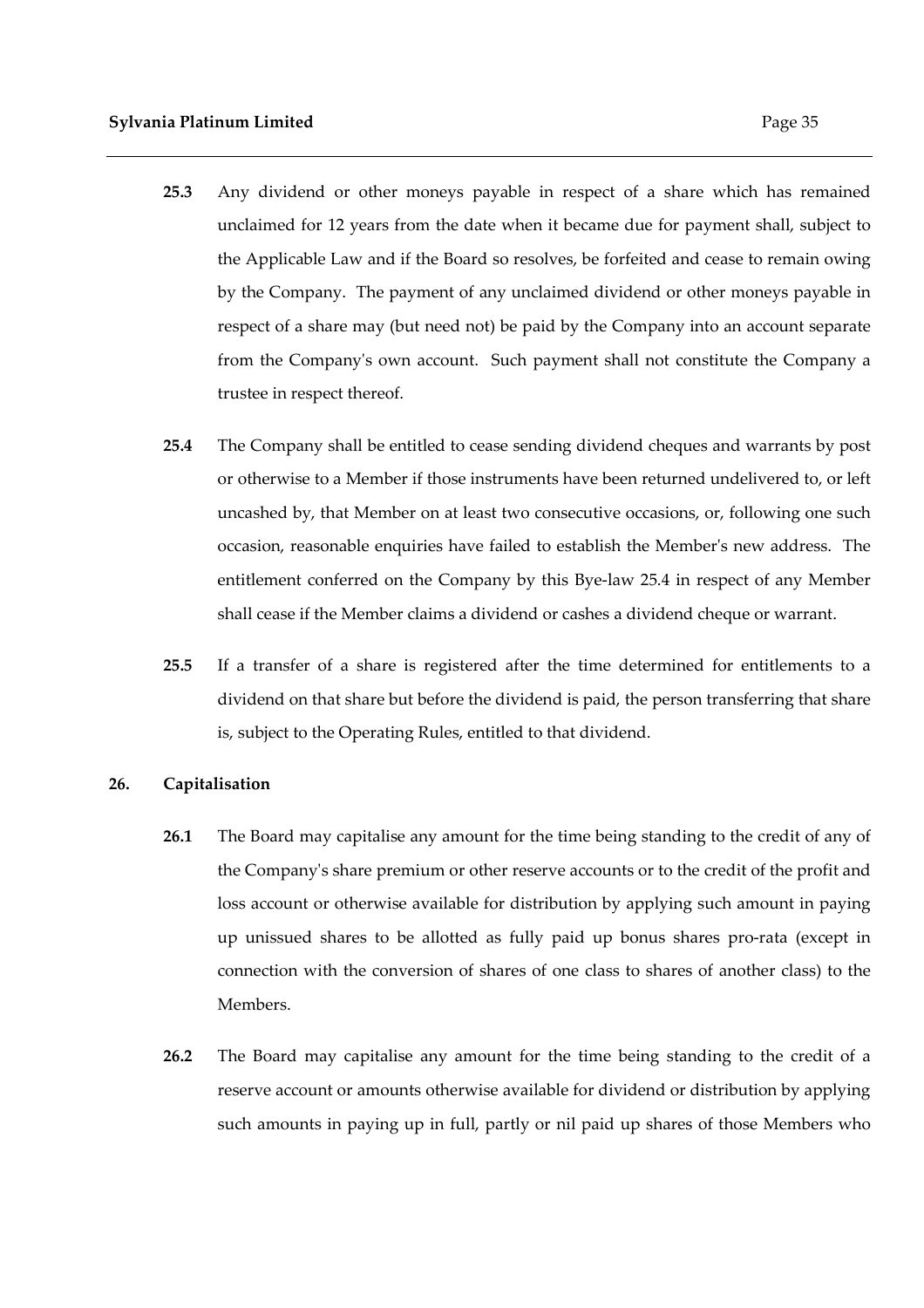would have been entitled to such amounts if they were distributed by way of dividend or distribution.

## **MEETINGS OF MEMBERS**

## **27. Annual General Meetings**

The annual general meeting of the Company shall be held in each year (other than the year of incorporation) at such time and place as the President or the Chairman (if any) or the Board shall appoint.

# **28. Special General Meetings**

The President or the Chairman (if any) or the Board may convene a special general meeting whenever in their judgment such a meeting is necessary.

# **29. Requisitioned General Meetings**

The Board shall, on the requisition of Members holding at the date of the deposit of the requisition not less than one-tenth of such of the paid-up share capital of the Company as at the date of the deposit carries the right to vote at general meetings, forthwith proceed to convene a special general meeting and the provisions of the Act shall apply.

## **30. Notice**

- **30.1** At least 21 days' notice of an annual general meeting shall be given to each Member entitled to attend and vote thereat, stating the date, place and time at which the meeting is to be held, that the election of Directors will take place thereat, and as far as practicable, the other business to be conducted at the meeting.
- **30.2** At least 21 days' notice of a special general meeting shall be given to each Member entitled to attend and vote thereat, stating the date, time, place and the general nature of the business to be considered at the meeting.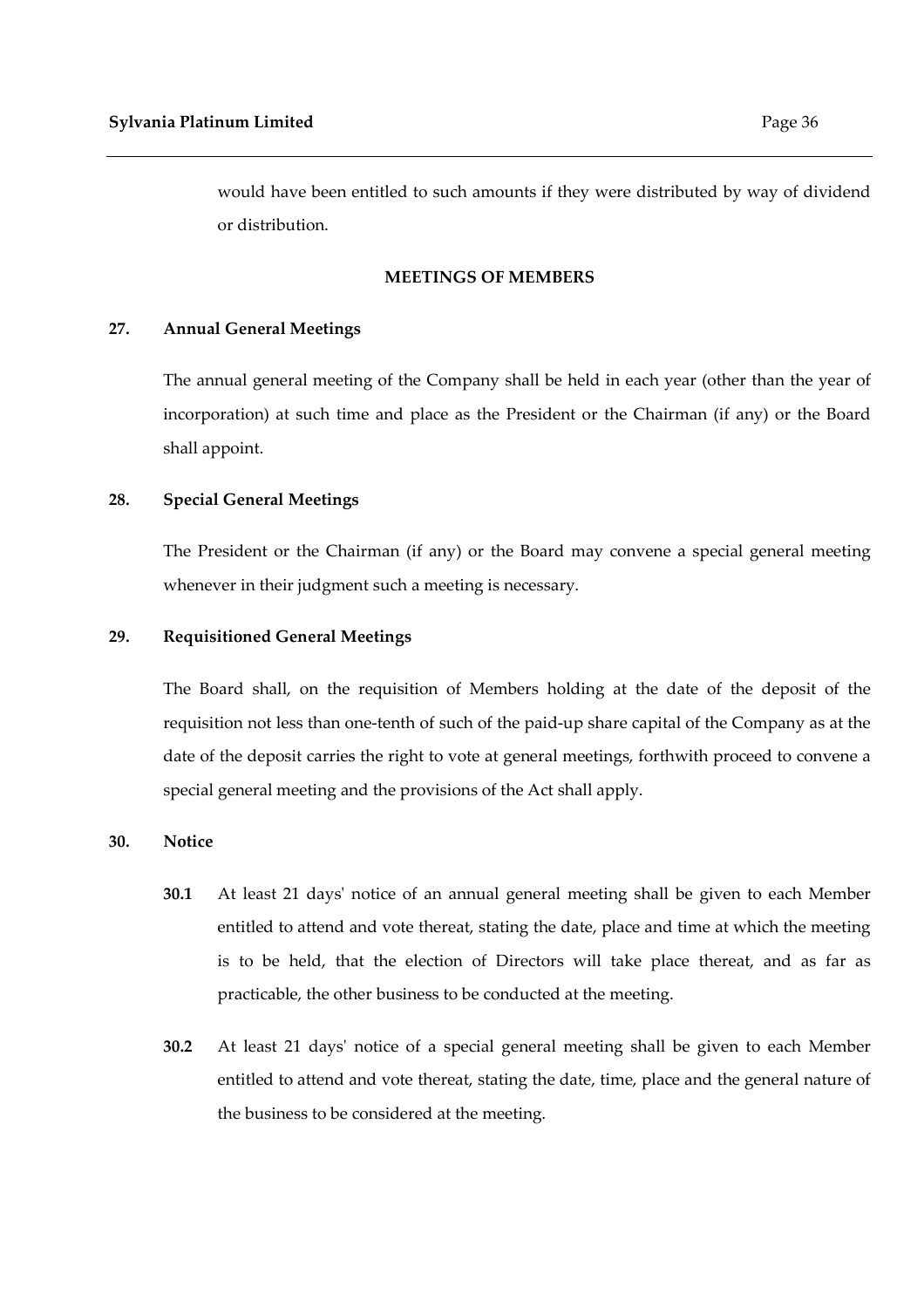- **30.3** The Board may fix any date as the record date for determining the Members entitled to receive notice of and to vote at any general meeting.
- **30.4** A general meeting shall, notwithstanding that it is called on shorter notice than that specified in these Bye-laws, be deemed to have been properly called if it is so agreed by (i) all the Members entitled to attend and vote thereat in the case of an annual general meeting; and (ii) by a majority in number of the Members having the right to attend and vote at the meeting, being a majority together holding not less than 95% in nominal value of the shares giving a right to attend and vote thereat in the case of a special general meeting.
- **30.5** The accidental omission to give notice of a general meeting to, or the non-receipt of a notice of a general meeting by, any person entitled to receive notice shall not invalidate the proceedings at that meeting.

#### **31. Giving Notice and Access**

- **31.1** A notice may be given by the Company to a Member:
	- (a) by delivering it to such Member in person, in which case the notice shall be deemed to have been served upon such delivery; or
	- (b) by sending it by post to such Member's address in the Register of Members, in which case the notice shall be deemed to have been served three days after the date on which it is deposited, with postage prepaid, in the mail; or
	- (c) by sending it by courier to such Member's address in the Register of Members, in which case the notice shall be deemed to have been served two days after the date on which it is deposited, with courier fees paid, with the courier service; or
	- (d) by transmitting it by electronic means (including facsimile and electronic mail, but not telephone) in accordance with such directions as may be given by such Member to the Company for such purpose, in which case the notice shall be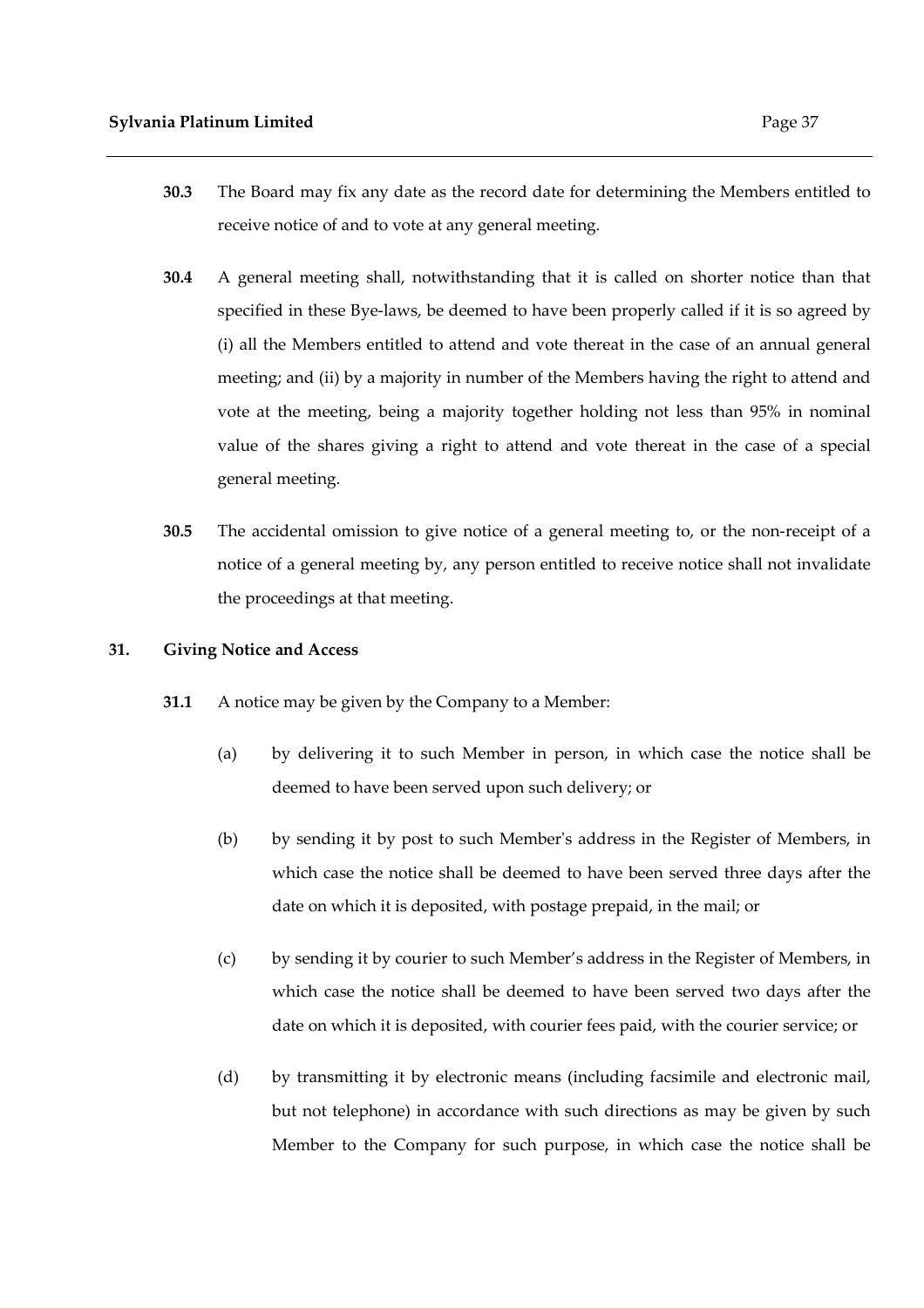deemed to have been served at the time that it would in the ordinary course be transmitted; or

- (e) by delivering it in accordance with the provisions of the Act pertaining to delivery of electronic records by publication on a website, in which case the notice shall be deemed to have been served at the time when the requirements of the Act in that regard have been met.
- **31.2** Any notice required to be given to a Member shall, with respect to any shares held jointly by two or more persons, be given to whichever of such persons is named first in the Register of Members and notice so given shall be sufficient notice to all the holders of such shares.
- **31.3** The Company shall be under no obligation to send a notice or other document to the address shown for any particular Member in the Register of Members if the Board considers that the legal or practical problems under the laws of, or the requirements of any regulatory body or stock exchange in the territory in which that address is situated are such that it is necessary or expedient not to send the notice or document concerned to such Member at such address, and the Company may require a Member with such an address to provide the Company with an alternative acceptable address for delivery of notices by the Company.
- **31.4** In proving service under paragraphs 31.1(b), (c) and (d), it shall be sufficient to prove that the notice was properly addressed and prepaid, if posted or sent by courier, and the time when it was posted, deposited with the courier or transmitted by electronic means.

#### **32. Postponement or Cancellation of General Meeting**

The Chairman or the President may, and the Secretary on instruction from the Chairman or the President shall, postpone or cancel any general meeting called in accordance with these Byelaws (other than a meeting requisitioned under these Bye-laws) provided that notice of postponement or cancellation is given to each Member before the time for such meeting. Fresh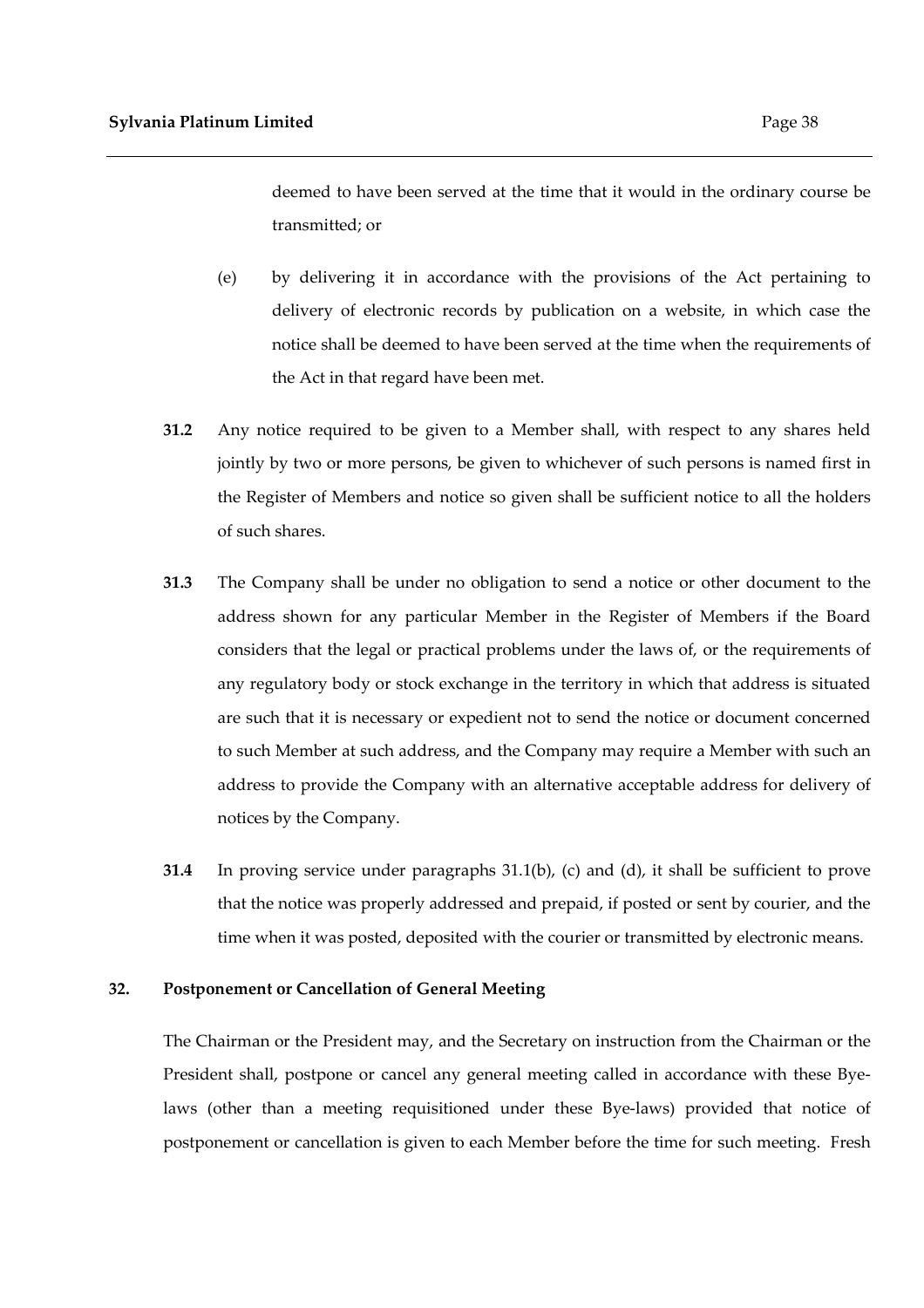notice of the date, time and place for the postponed or cancelled meeting shall be given to the Members in accordance with these Bye-laws.

#### **33. Electronic Participation and Security at General Meetings**

- **33.1** Members may participate in any general meeting by such telephonic, electronic or other communications facilities or means as permit all persons participating in the meeting to communicate with each other simultaneously and instantaneously, and participation in such a meeting shall constitute presence in person at such meeting.
- **33.2** The Board may, and at any general meeting, the chairman of such meeting may make any arrangement and impose any requirement or restriction it or he considers appropriate to ensure the security of a general meeting including, without limitation, requirements for evidence of identity to be produced by those attending the meeting, the searching of their personal property and the restriction of items that may be taken into the meeting place. The Board and, at any general meeting, the chairman of such meeting are entitled to refuse entry to a person who refuses to comply with any such arrangements, requirements or restrictions.

#### **34. Quorum at General Meetings**

**34.1** At any general meeting two or more persons who are entitled to vote and who are present in person or by proxy at the start of and throughout the meeting shall form a quorum. If within half an hour from the time appointed for the meeting a quorum is not present, the meeting shall stand adjourned to the same day one week later, at the same time and place or to such other day, time and place as the Board may determine. Unless the meeting is adjourned to a specific date, place and time announced at the meeting being adjourned, fresh notice of the date, place and time for the resumption of the adjourned meeting shall be given to each Member entitled to attend and vote thereat in accordance with these Bye-laws.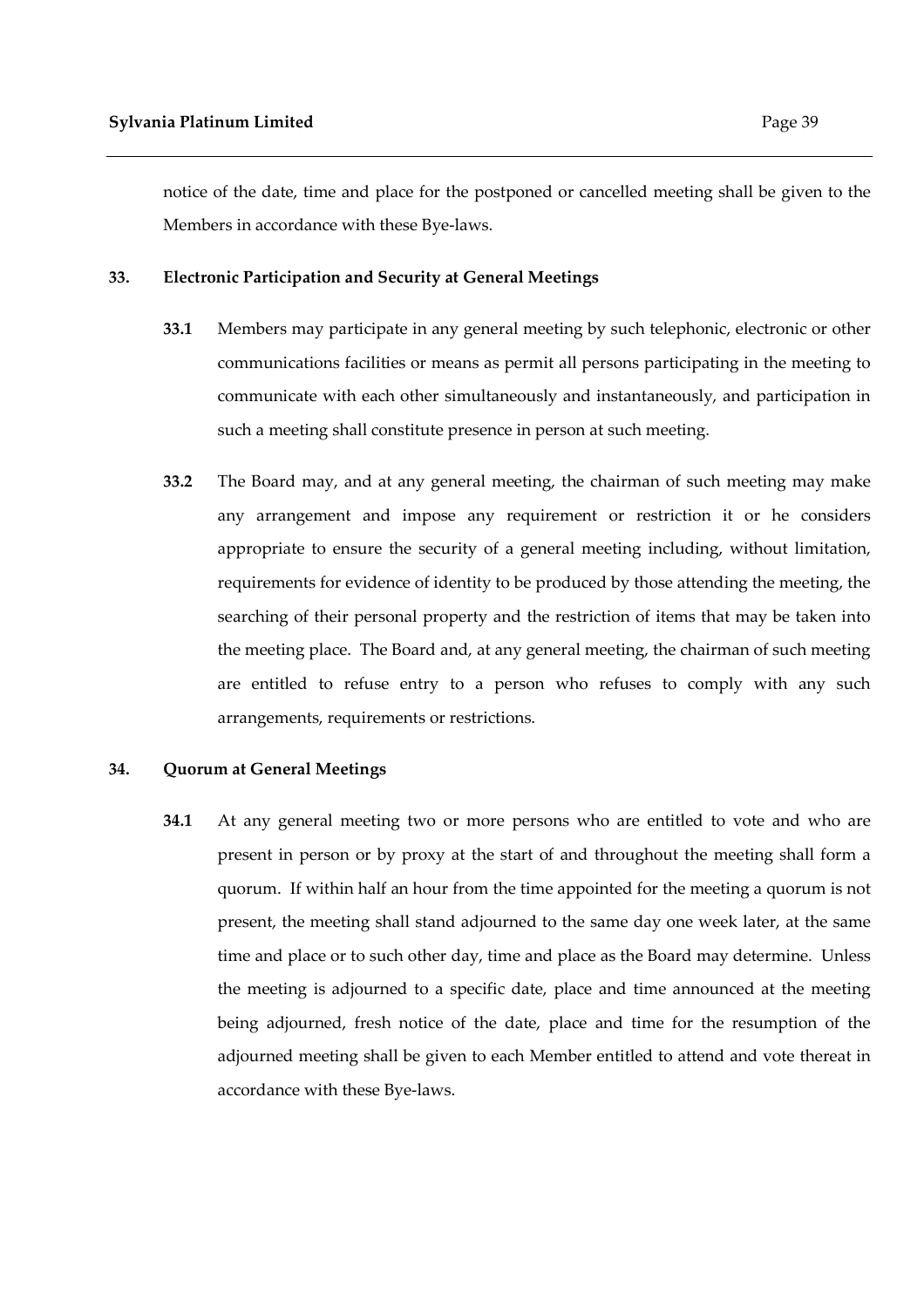- **34.2** If the Company (or a class of Members in respect of a class meeting) shall have only one Member, then one Members present in person or by proxy shall constitute the necessary quorum.
- **34.3** For the purposes of determining whether a quorum is present under this Bye-law 34:
	- (a) where a Member appoints more than one proxy, only one such proxy will be counted;
	- (b) a Member who is present in their own capacity and as a proxy or representative of another Member will be counted only once; and
	- (c) a person attending as proxy of more than one Member will be counted only once.

# **35. Chairman to Preside at General Meetings**

Unless otherwise agreed by a majority of those attending and entitled to vote thereat, the Chairman, if there be one, and if not the President, if there be one, shall act as chairman at all general meetings at which such person is present. In their absence, a chairman shall be appointed or elected by those present at the meeting and entitled to vote.

# **36. Voting on Resolutions**

- **36.1** Subject to the Act and these Bye-laws, any question proposed for the consideration of the Members at any general meeting shall be decided by the affirmative votes of a majority of the votes cast in accordance with these Bye-laws and in the case of an equality of votes the chairman of such meeting shall be entitled to a second or casting vote.
- **36.2** No Member shall be entitled to vote at a general meeting unless such Member has paid all the calls on all shares held by such Member.
- **36.3** Subject to any rights or restrictions attached to any class of shares, each Member entitled to vote may vote in person or by proxy.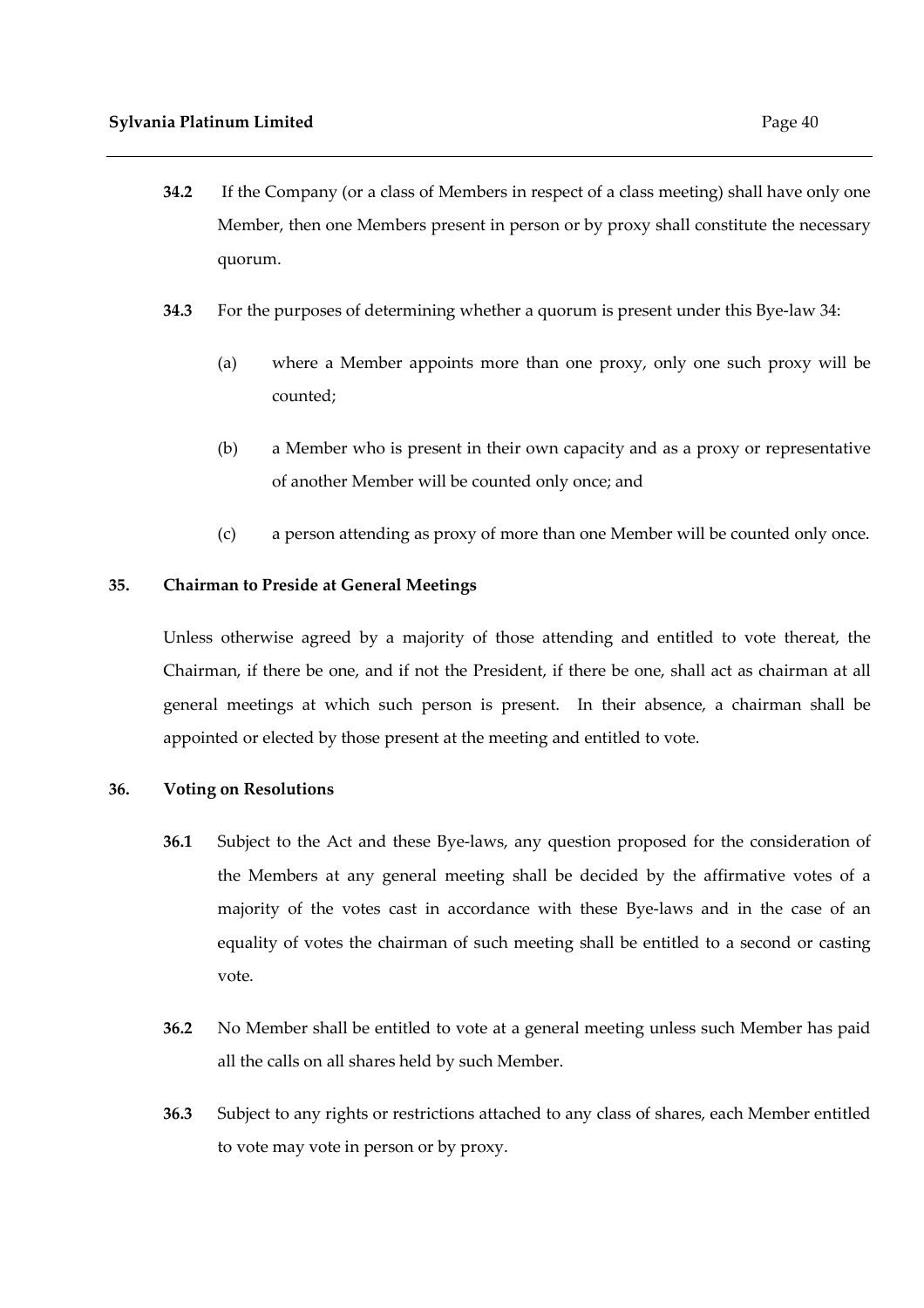- **36.4** At any general meeting a resolution put to the vote of the meeting shall, in the first instance, be voted upon by a show of hands and, subject to these Bye-laws and any rights or restrictions for the time being lawfully attached to any class of shares, every Member present in person and every person holding a valid proxy at such meeting shall be entitled to one vote and shall cast such vote by raising his or her hand.
- **36.5** A Member present at a meeting of Members is not entitled to vote on a resolution at that meeting where that vote is prohibited by the Applicable Law, an order of a court of competent jurisdiction or the Stock Exchange.
- **36.6** In the event that a Member participates in a general meeting by telephone, electronic or other communications facilities or means, the chairman of the meeting shall direct the manner in which such Member may cast his vote on a show of hands.
- **36.7** At any general meeting if an amendment is proposed to any resolution under consideration and the chairman of the meeting rules on whether or not the proposed amendment is out of order, the proceedings on the substantive resolution shall not be invalidated by any error in such ruling.
- **36.8** At any general meeting a declaration by the chairman of the meeting that a question proposed for consideration has, on a show of hands, been carried, or carried unanimously, or by a particular majority, or lost, and an entry to that effect in a book containing the minutes of the proceedings of the Company shall, subject to these Byelaws, be conclusive evidence of that fact.

#### **37. Power to Demand a Vote on a Poll**

- **37.1** Notwithstanding the foregoing, at any general meeting of the Company, a poll may be demanded by any of the following persons:
	- (a) the chairman of such meeting; or
	- (b) at least three Members present in person or represented by proxy; or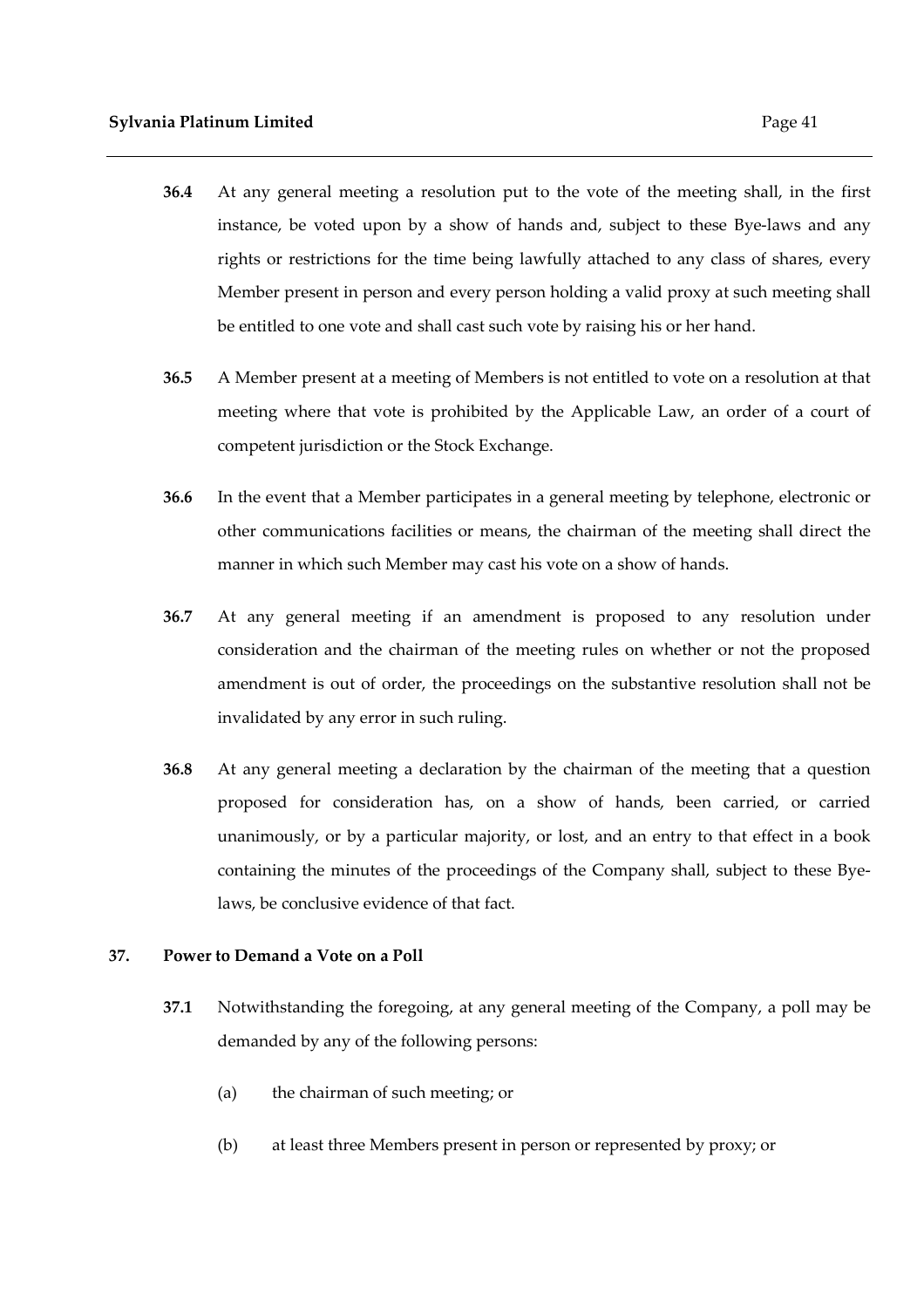- (c) any Member or Members present in person or represented by proxy and holding between them not less than one-tenth of the total voting rights of all the Members having the right to vote at such meeting; or
- (d) any Member or Members present in person or represented by proxy holding shares in the Company conferring the right to vote at such meeting, being shares on which an aggregate sum has been paid up equal to not less than one-tenth of the total amount paid up on all such shares conferring such right.
- **37.2** Where in accordance with the provisions of Bye-law 37.1 a poll is demanded, subject to any rights or restrictions for the time being lawfully attached to any class of shares, each Member present at such meeting in person or by proxy shall, in respect of
	- (a) each fully paid share held by him or in respect of which he is appointed a proxy, have one vote; and
	- (b) subject to Bye-law 36.2, each partly paid share held by him or in respect of which he is appointed a proxy, have that fraction of one vote which the amount paid (not credited) on that share bears to the total amount paid and payable (but not credited) on that share, and, if the total number of votes does not constitute a whole number, then the Company shall disregard the fractional part of the total,

and such vote shall be counted in the manner set out in Bye-law 37.4, or in the case of a general meeting at which one or more Members are present by telephone, electronic or other communications facilities or means, in such manner as the chairman of the meeting may direct and the result of such poll shall be deemed to be the resolution of the meeting at which the poll was demanded and shall replace any previous resolution upon the same matter which has been the subject of a show of hands. A person entitled to more than one vote need not use all his votes or cast all the votes he uses in the same way.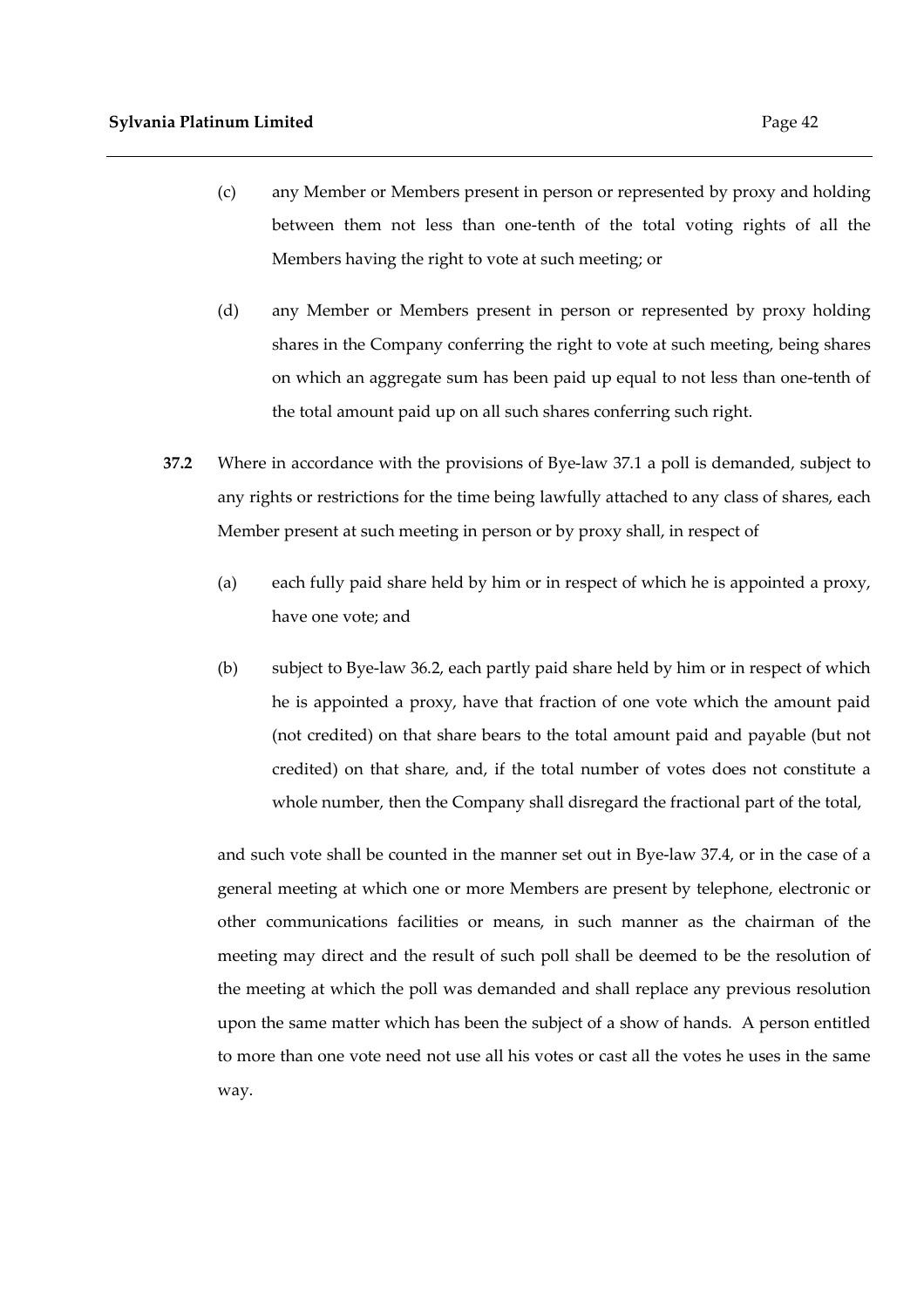- **37.3** A poll demanded for the purpose of electing a chairman of the meeting or on a question of adjournment shall be taken forthwith. A poll demanded on any other question shall be taken at such time and in such manner during such meeting as the chairman (or acting chairman) of the meeting may direct. Any business other than that upon which a poll has been demanded may be conducted pending the taking of the poll.
- **37.4** Where a vote is taken by poll, each person physically present and entitled to vote shall be furnished with a ballot paper on which such person shall record his vote in such manner as shall be determined at the meeting having regard to the nature of the question on which the vote is taken. Each ballot paper shall be signed or initialled or otherwise marked so as to identify the voter and the registered holder in the case of a proxy. Each person present by telephone, electronic or other communications facilities or means shall cast his vote in such manner as the chairman shall direct. At the conclusion of the poll, the ballot papers and votes cast in accordance with such directions shall be examined and counted by a committee of not less than two Members or proxy holders appointed by the chairman for the purpose. The result of the poll shall be declared by the chairman.

## **38. Voting by Joint Holders of Shares**

In the case of joint holders, the vote of the senior who tenders a vote (whether in person or by proxy) shall be accepted to the exclusion of the votes of the other joint holders, and for this purpose seniority shall be determined by the order in which the names stand in the Register of Members.

# **39. Instrument of Proxy**

**39.1** A Member may appoint a proxy by (a) an instrument appointing a proxy in writing in substantially the following form or such other form as the Board may determine from time to time: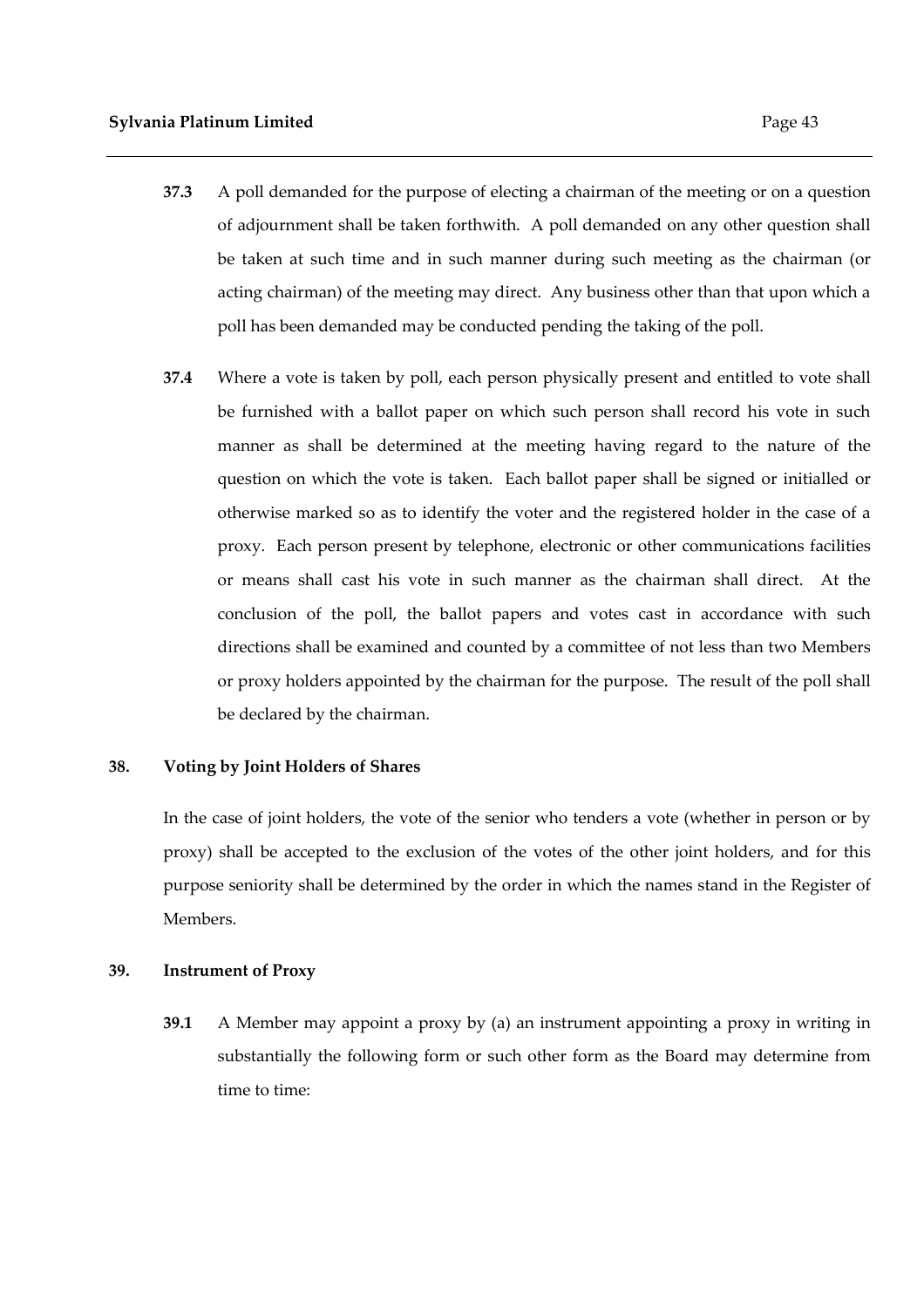# Proxy **[ ]** (the "Company")

I/We, [insert names here], being a Member of the Company with [number] shares, HEREBY APPOINT [name] of [address] or failing him, [name] of [address] to be my/our proxy to vote for me/us at the meeting of the Members to be held on the  $\lceil \cdot \rceil$  day of  $\lceil \cdot \rceil$ , 20  $\lceil \cdot \rceil$  and at any adjournment thereof. (Any restrictions on voting to be inserted here.)

Signed this [ ] day of [ ], 20[ ]

Member(s)

or (b) such telephonic, electronic or other means as may be approved by the Board from time to time.

- **39.2** The appointment of a proxy must be received by the Company at the registered office or at such other place or in such manner as is specified in the notice convening the meeting or in any instrument of proxy sent out by the Company in relation to the meeting at which the person named in the appointment proposes to vote, and an appointment of proxy which is not received in the manner so permitted shall be invalid.
- **39.3** A Member who is the holder of two or more shares may appoint more than one proxy to represent him and vote on his behalf in respect of different shares.
- **39.4** The decision of the chairman of any general meeting as to the validity of any appointment of a proxy shall be final.

# **40. Representation of Corporate Member**

**40.1** A corporation which is a Member may, by written instrument, authorise such person or persons as it thinks fit to act as its representative at any meeting and any person so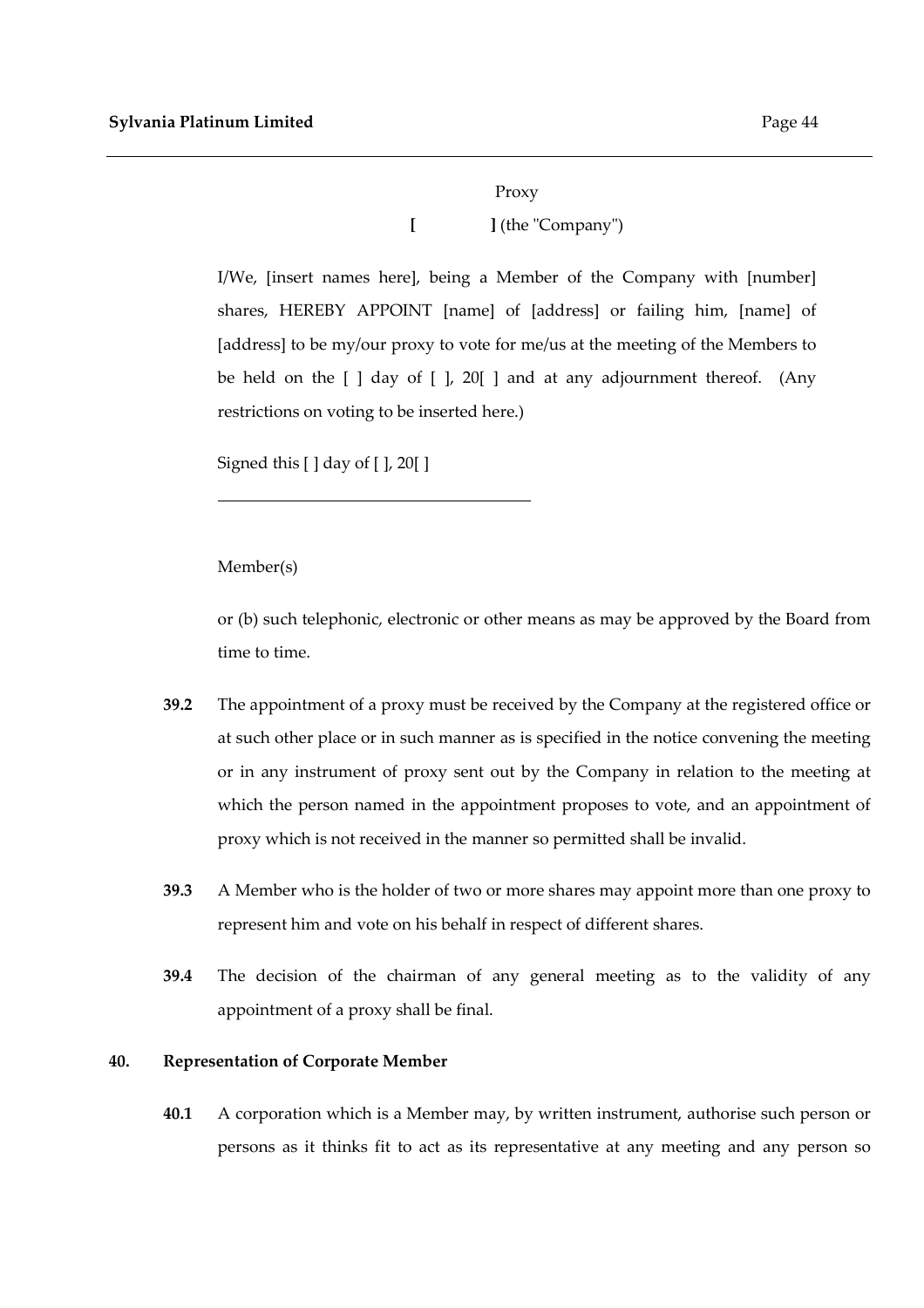authorised shall be entitled to exercise the same powers on behalf of the corporation which such person represents as that corporation could exercise if it were an individual Member, and that Member shall be deemed to be present in person at any such meeting attended by its authorised representative or representatives.

**40.2** Notwithstanding the foregoing, the chairman of the meeting may accept such assurances as he thinks fit as to the right of any person to attend and vote at general meetings on behalf of a corporation which is a Member.

#### **41. Adjournment of General Meeting**

- **41.1** The chairman of any general meeting at which a quorum is present may with the consent of Members holding a majority of the voting rights of those Members present in person or by proxy (and shall if so directed by Members holding a majority of the voting rights of those Members present in person or by proxy), adjourn the meeting.
- **41.2** In addition, the chairman may adjourn the meeting to another time and place without such consent or direction if it appears to him that:
	- (a) it is likely to be impracticable to hold or continue that meeting because of the number of Members wishing to attend who are not present; or
	- (b) the unruly conduct of persons attending the meeting prevents, or is likely to prevent, the orderly continuation of the business of the meeting; or
	- (c) an adjournment is otherwise necessary so that the business of the meeting may be properly conducted.
- **41.3** Unless the meeting is adjourned to a specific date, place and time announced at the meeting being adjourned, fresh notice of the date, place and time for the resumption of the adjourned meeting shall be given to each Member entitled to attend and vote thereat in accordance with these Bye-laws.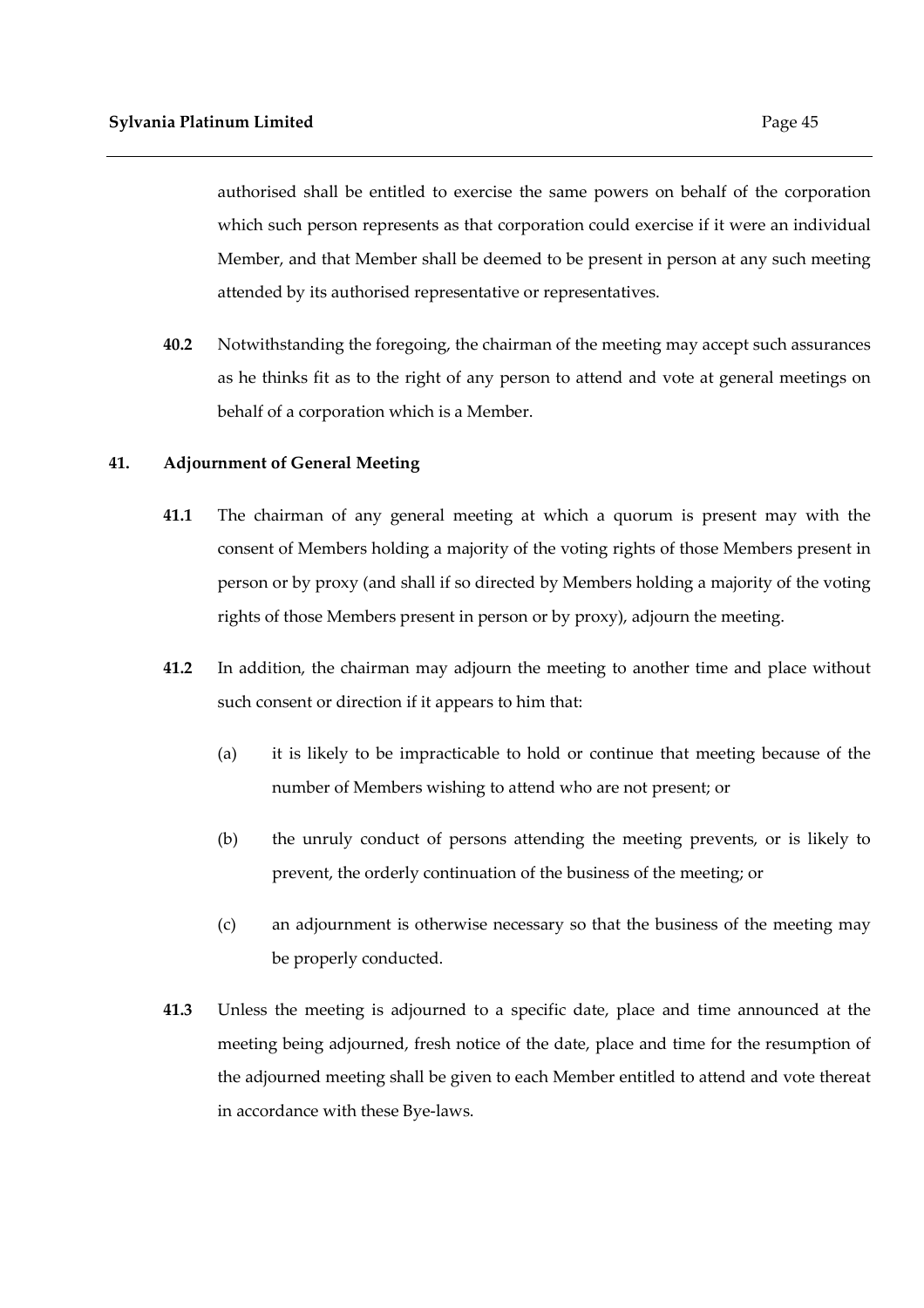## **42. Written Resolutions**

- **42.1** Subject to these Bye-laws anything which may be done by resolution of the Company in general meeting or by resolution of a meeting of any class of the Members may, without a meeting be done by written resolution in accordance with this Bye-law.
- **42.2** Notice of a written resolution shall be given, and a copy of the resolution shall be circulated to all Members who would be entitled to attend a meeting and vote thereon. The accidental omission to give notice to, or the non-receipt of a notice by, any Member does not invalidate the passing of a resolution.
- **42.3** A written resolution is passed when it is signed by, or in the case of a Member that is a corporation on behalf of, the Members who at the date that the notice is given represent such majority of votes as would be required if the resolution was voted on at a meeting of Members at which all Members entitled to attend and vote thereat were present and voting.
- **42.4** A resolution in writing may be signed by any number of counterparts.
- **42.5** A resolution in writing made in accordance with this Bye-law is as valid as if it had been passed by the Company in general meeting or by a meeting of the relevant class of Members, as the case may be, and any reference in any Bye-law to a meeting at which a resolution is passed or to Members voting in favour of a resolution shall be construed accordingly.
- **42.6** A resolution in writing made in accordance with this Bye-law shall constitute minutes for the purposes of the Act.
- **42.7** This Bye-law shall not apply to:
	- (a) a resolution passed to remove an Auditor from office before the expiration of his term of office; or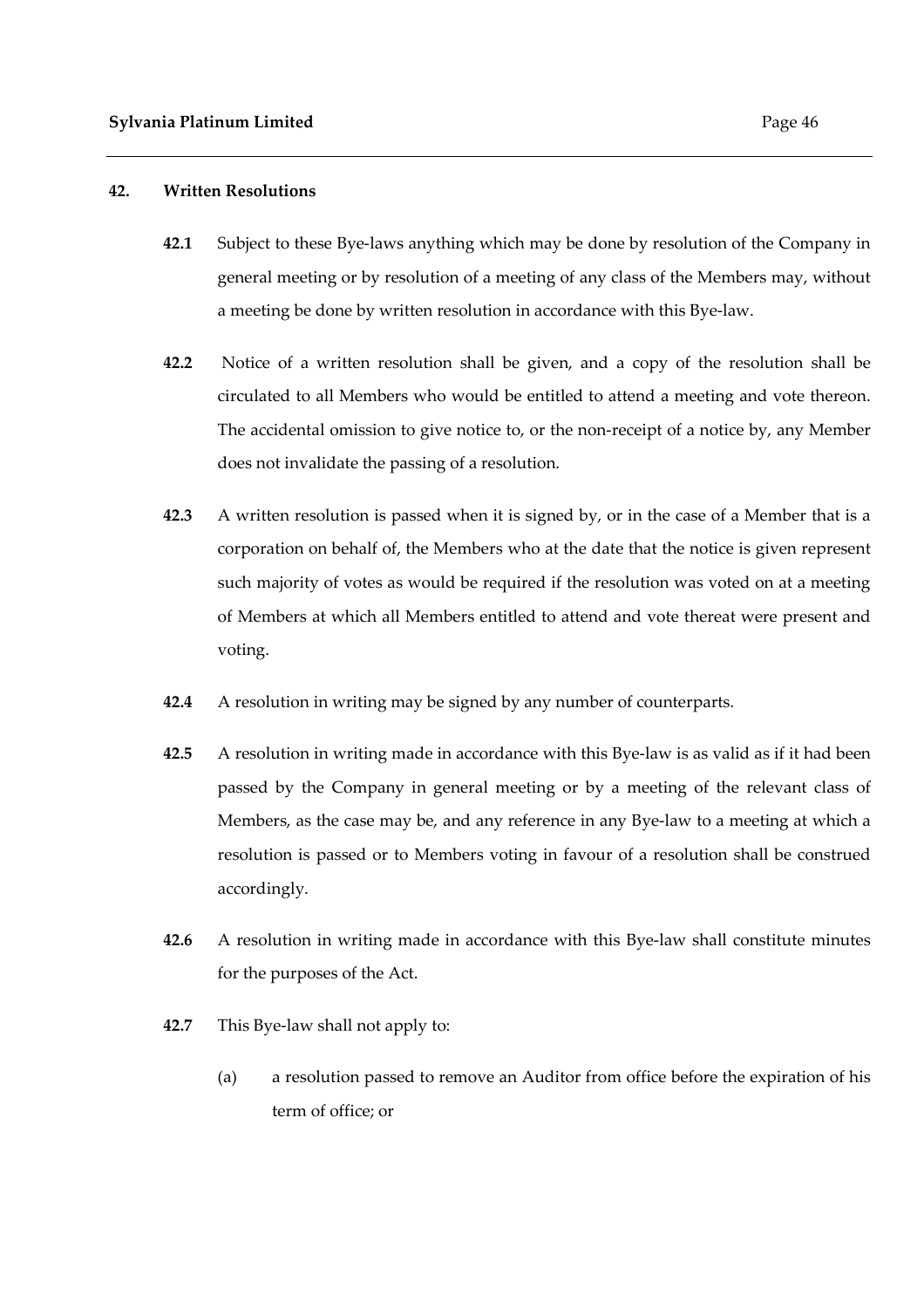- (b) a resolution passed for the purpose of removing a Director before the expiration of his term of office.
- **42.8** For the purposes of this Bye-law, the effective date of the resolution is the date when the resolution is signed by, or in the case of a Member that is a corporation whether or not a company within the meaning of the Act, on behalf of, the last Member whose signature results in the necessary voting majority being achieved and any reference in any Bye-law to the date of passing of a resolution is, in relation to a resolution made in accordance with this Bye-law, a reference to such date.

# **43. Directors Attendance at General Meetings**

The Directors shall be entitled to receive notice of, attend and be heard at any general meeting.

# **DIRECTORS AND OFFICERS**

## **44. Election of Directors**

- **44.1** The Board shall consist of not less than three Directors and not more than such maximum number of Directors, not exceeding ten Directors, as the Board may from time to time determine. At least one of the Directors shall not be an employee of the Company or any other entity in the Group.
- **44.2** Subject to these Bye-laws, the Company in general meeting may by ordinary resolution elect or appoint any person as a Director. Directors shall hold office for such term as the Members may determine or, in the absence of such determination, until their successors are elected or appointed or their office is otherwise vacated.
- **44.3** The Board may appoint any person as a Director to fill any vacancy in their number. Any appointment of a Director by the Board must be ratified by ordinary resolution at the next general meeting following the appointment.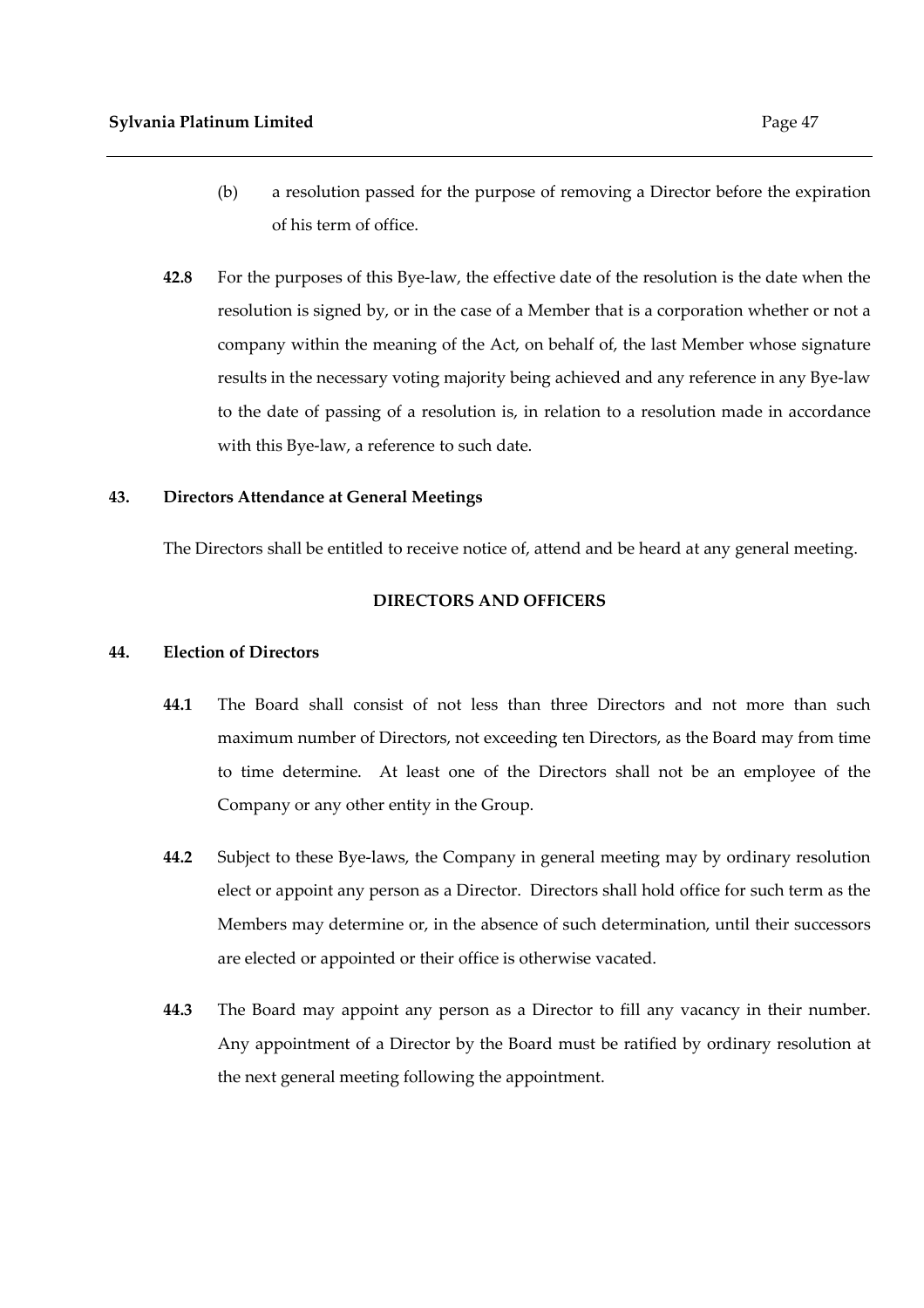- **44.4** Any member or the Board may propose any person for election as a Director. Where any person, other than a Director retiring at the meeting or a person proposed for re-election or election as a Director by the Board, is to be proposed for election as a Director, notice must be given to the Company of the intention to propose him and of his willingness to serve as a Director. That notice must be given not later than:
	- (a) 90 days before the first anniversary of the last annual general meeting prior to the giving of notice for the next annual general meeting; or
	- (b) 10 days after the notice of the annual general meeting or special general meeting, as the case may be, at which the Directors are to be elected was posted to Members or the date on which public disclosure of the date of the annual general meeting was made, whichever is earlier,

and must contain all the information relating to the person proposed that is required to be disclosed under the Listing Rules.

**44.5** All acts done bona fide by any meeting of the Board or by a committee of the Board or by any person acting as a Director or any person to whom the Board may have delegated any of its powers shall, notwithstanding that it be afterwards discovered that there was some defect in the appointment of any Director or person acting as aforesaid, or that they or any of them were disqualified, be as valid as if every such person had been duly appointed and was qualified to be a Director or act in the relevant capacity.

# **45. Alternate Directors**

- **45.1** At any general meeting, the Members may elect a person or persons to act as a Director in the alternative to any one or more Directors or may authorise the Board to appoint such Alternate Directors.
- **45.2** Unless the Members otherwise resolve, any Director may appoint a person or persons to act as a Director in the alternative to himself by notice deposited with the Secretary.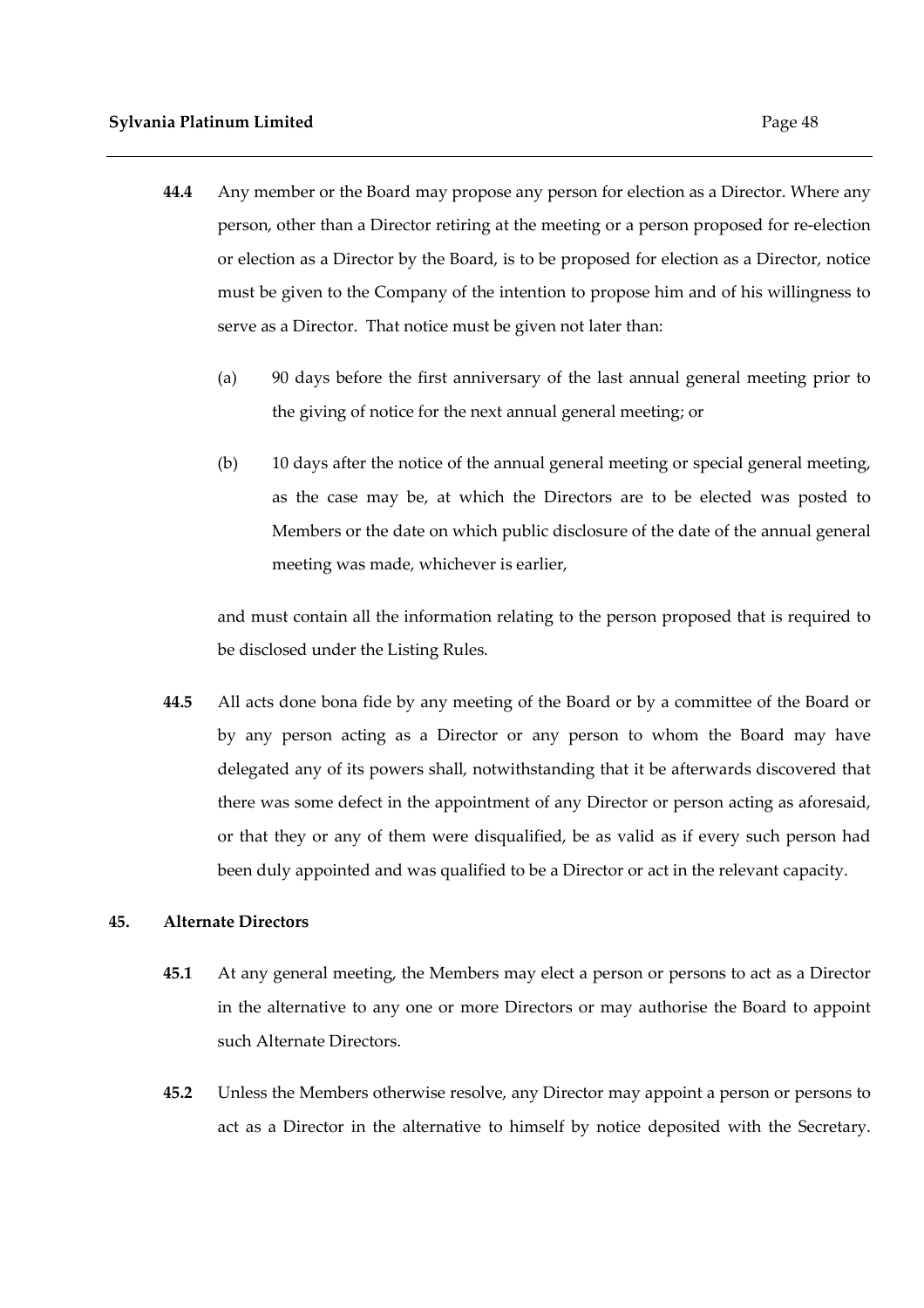Any person so elected or appointed shall have all the rights and powers of the Director or Directors for whom such person is appointed in the alternative provided that such person shall not be counted more than once in determining whether or not a quorum is present.

- **45.3** An Alternate Director shall be entitled to receive notice of all meetings of the Board and to attend and vote at any such meeting at which a Director for whom such Alternate Director was appointed in the alternative is not personally present and generally to perform at such meeting all the functions of such Director for whom such Alternate Director was appointed.
- **45.4** An Alternate Director's office shall terminate:
	- (a) in the case of an Alternative Director elected by the Members:
		- (i) on the occurrence in relation to the Alternative Director of any event which, if it occurred in relation to the Director for whom he was elected to act, would result in the termination of that Director's directorship; or
		- (ii) if the Director for whom he was elected in the alternative ceases for any reason to be a Director, provided that the alternate removed in these circumstances may be re-appointed by the Board as an alternate to the person appointed to fill the vacancy; and
	- (b) in the case of an Alternate Director appointed by a Director:
		- (i) on the occurrence in relation to the Alternate Director of any event which, if it occurred in relation to his appointor, would result in the termination of the appointor's directorship; or
		- (ii) when the Alternate Director's appointor revokes the appointment by notice to the Company in writing specifying when the appointment is to terminate; or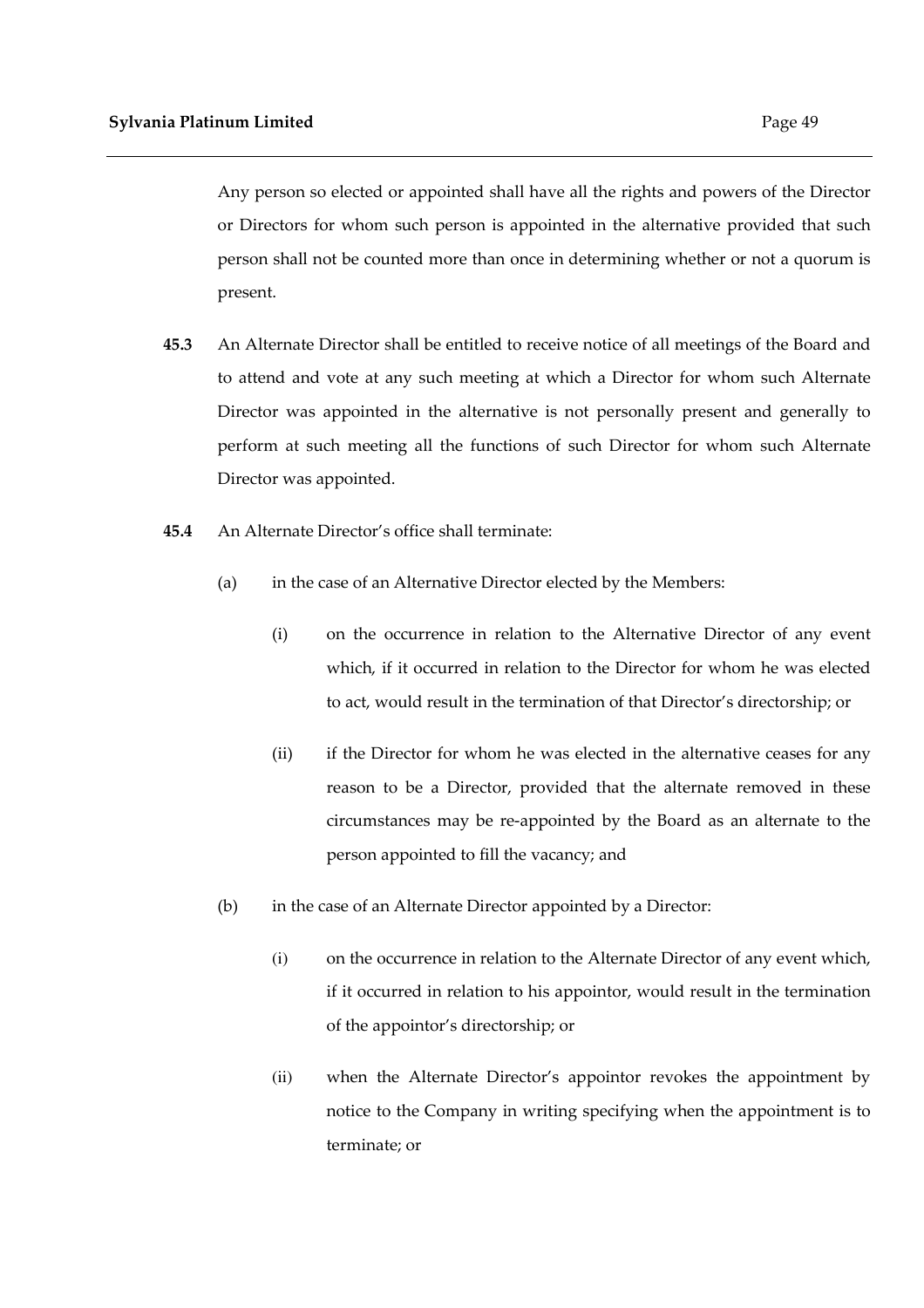(iii) if the Alternate Director's appointor ceases for any reason to be a Director.

## **46. Removal of Directors**

- **46.1** Subject to any provision to the contrary in these Bye-laws, the Members entitled to vote for the election of Directors may, at any special general meeting convened and held in accordance with these Bye-laws, remove a Director, only with cause, provided that the notice of any such meeting convened for the purpose of removing a Director shall contain a statement of the intention so to do and be served on such Director not less than 14 days before the meeting and at such meeting the Director shall be entitled to be heard on the motion for such Director's removal.
- **46.2** If a Director is removed from the Board under the provisions of this Bye-law the Members may fill the vacancy at the meeting at which such Director is removed. In the absence of such election or appointment, the Board may fill the vacancy.
- **46.3** For the purpose of Bye-law 46.1, "cause" shall mean a conviction for a criminal offence involving dishonesty or engaging in conduct which brings the Director or the Company into disrepute and which results in material financial detriment to the Company.

#### **47. Vacancy in the Office of Director**

- **47.1** The office of Director shall be vacated if the Director:
	- (a) is removed from office pursuant to these Bye-laws or is prohibited from being a Director by law;
	- (b) is or becomes bankrupt, or makes any arrangement or composition with his creditors generally;
	- (c) is or becomes of unsound mind or dies; or
	- (d) resigns his office by notice to the Company.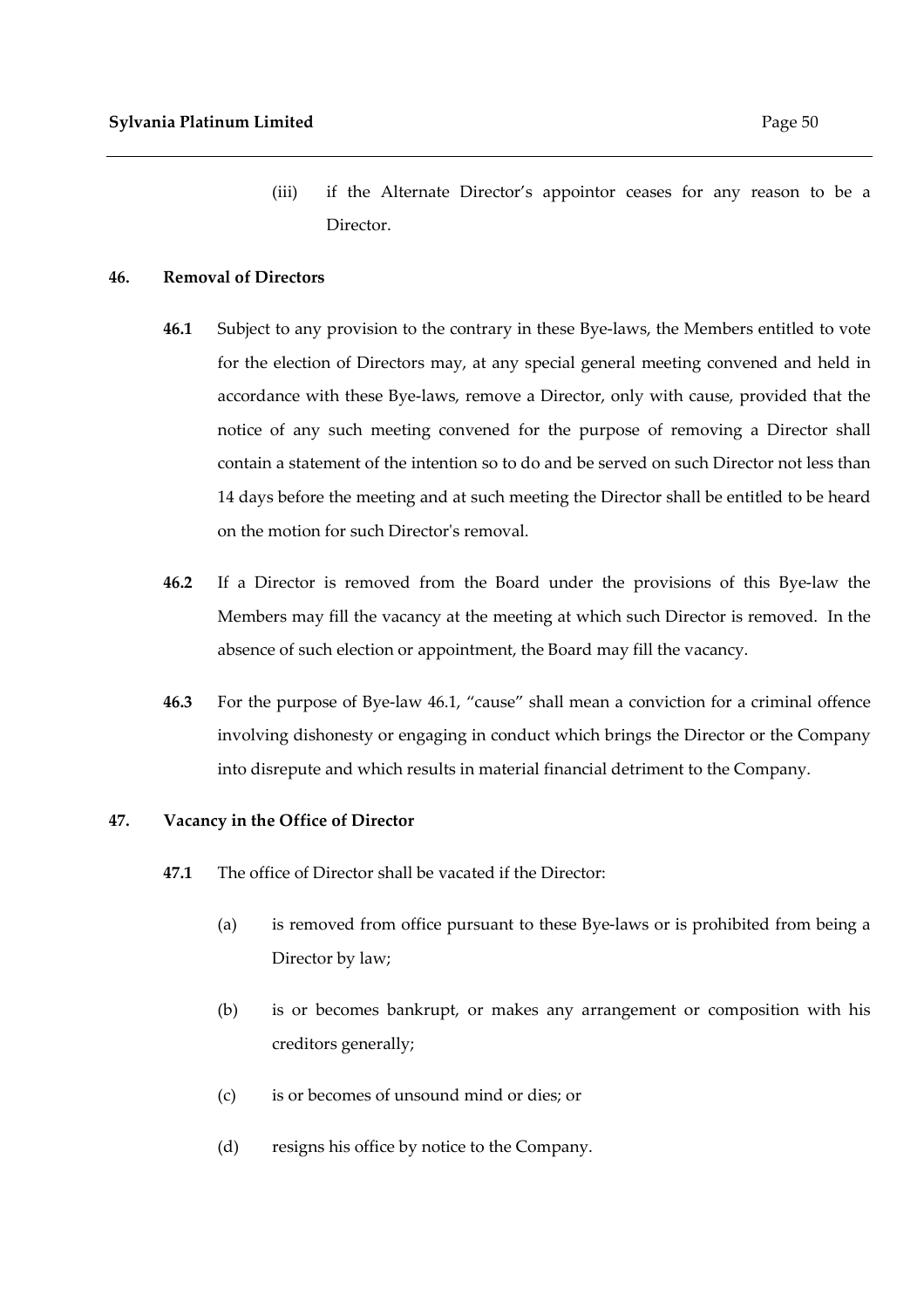**47.2** The Members in general meeting or the Board shall have the power to appoint any person as a Director to fill a vacancy on the Board occurring as a result of the death, disability, disqualification or resignation of any Director or as a result of an increase in the size of the Board and to appoint an Alternate Director to any Director so appointed.

#### **48. Remuneration of Directors**

- **48.1** The remuneration (if any) of the Directors who do not hold executive office for their services shall not exceed in aggregate US\$500,000 per annum or such higher amount as may be determined by the Company in general meeting from time to time.
- **48.2** Provided that the aggregate remuneration paid to the non-executive Directors does not exceed the aggregate fixed sum determined in accordance with Bye-law 48.1, the Directors will determine:
	- (a) the amount of remuneration to be paid to, or applied for the benefit of, each nonexecutive Director; and
	- (b) the proportions and the manner in which such remuneration will be paid or applied,

and until so determined, the aggregate fixed sum will be paid to the non-executive directors equally.

- **48.3** The remuneration of any Director holding executive office must, subject to the provisions of any contract between each of them and the Company, be fixed by the Directors, and must not be set as a commission on, or percentage of, operating revenue.
- **48.4** The Directors may be also be paid all travel, hotel and other expenses properly incurred by them in attending and returning from meetings of the Board, any committee appointed by the Board, general meetings of the Company, or in connection with the business of the Company or their duties as Directors generally.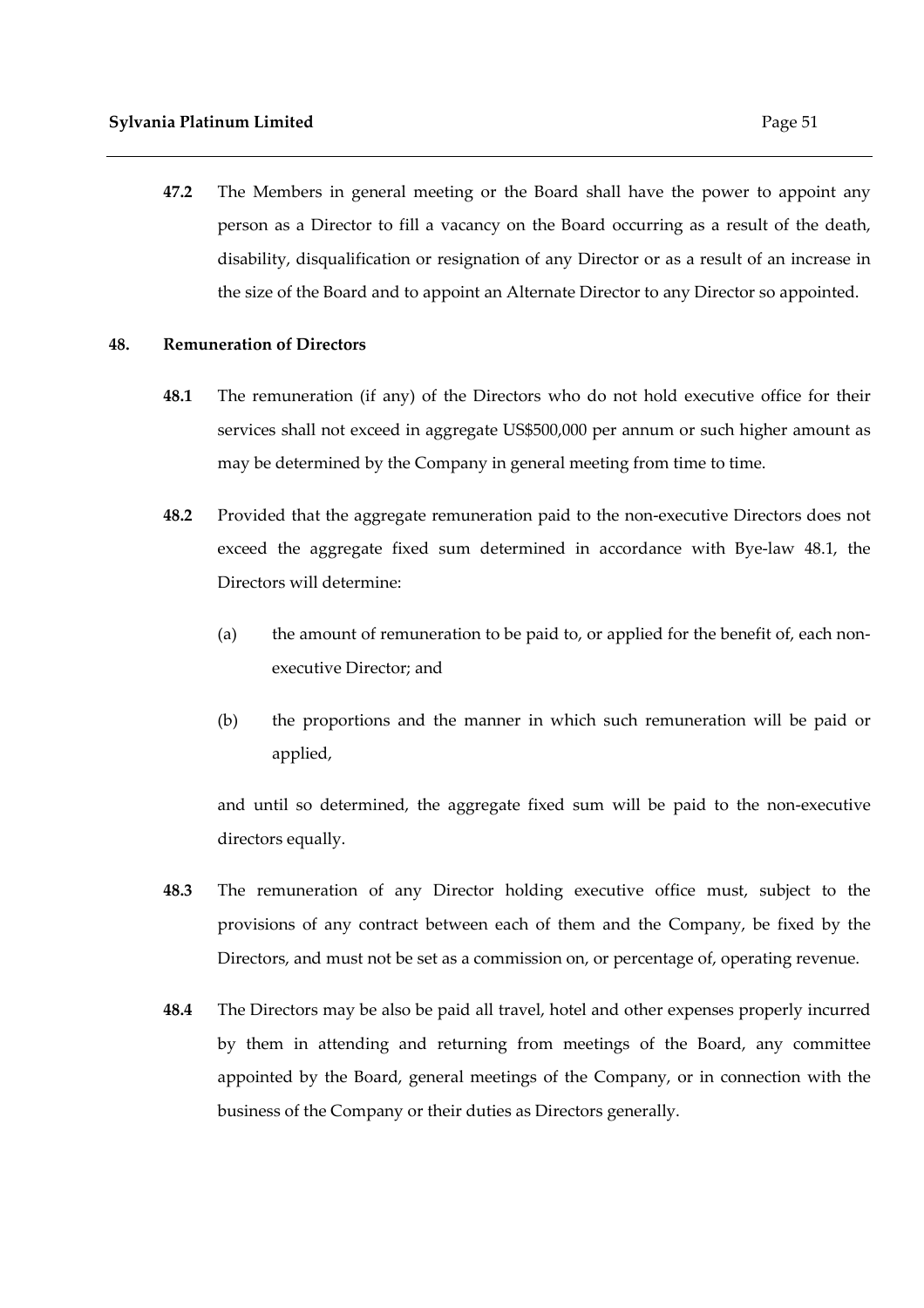- **48.5** Any Director may participate in any fund, trust or scheme for the benefit of:
	- (a) past or present employees or Directors of the Company or a related body corporate of the Company; or
	- (b) the dependants of, or persons connected with, any person referred to in paragraph (a) as such persons are determined pursuant to the terms of any such fund, trust or scheme.

# **49. Directors to Manage Business**

- **49.1** The business of the Company shall be managed and conducted by the Board. In managing the business of the Company, the Board may exercise all such powers of the Company as are not, by the Act or by these Bye-laws, required to be exercised by the Company in general meeting.
- **49.2** Subject to these Bye-laws, the Board may delegate to any company, firm, person, or body of persons any power of the Board (including the power to sub-delegate).

#### **50. Powers of the Board of Directors**

The Board may:

- (a) appoint, suspend, or remove any manager, secretary, clerk, agent or employee of the Company and may fix their remuneration and determine their duties;
- (b) exercise all the powers of the Company to borrow money and to mortgage or charge or otherwise grant a security interest in its undertaking, property and uncalled capital, or any part thereof, and may issue debentures, debenture stock and other securities whether outright or as security for any debt, liability or obligation of the Company or any third party;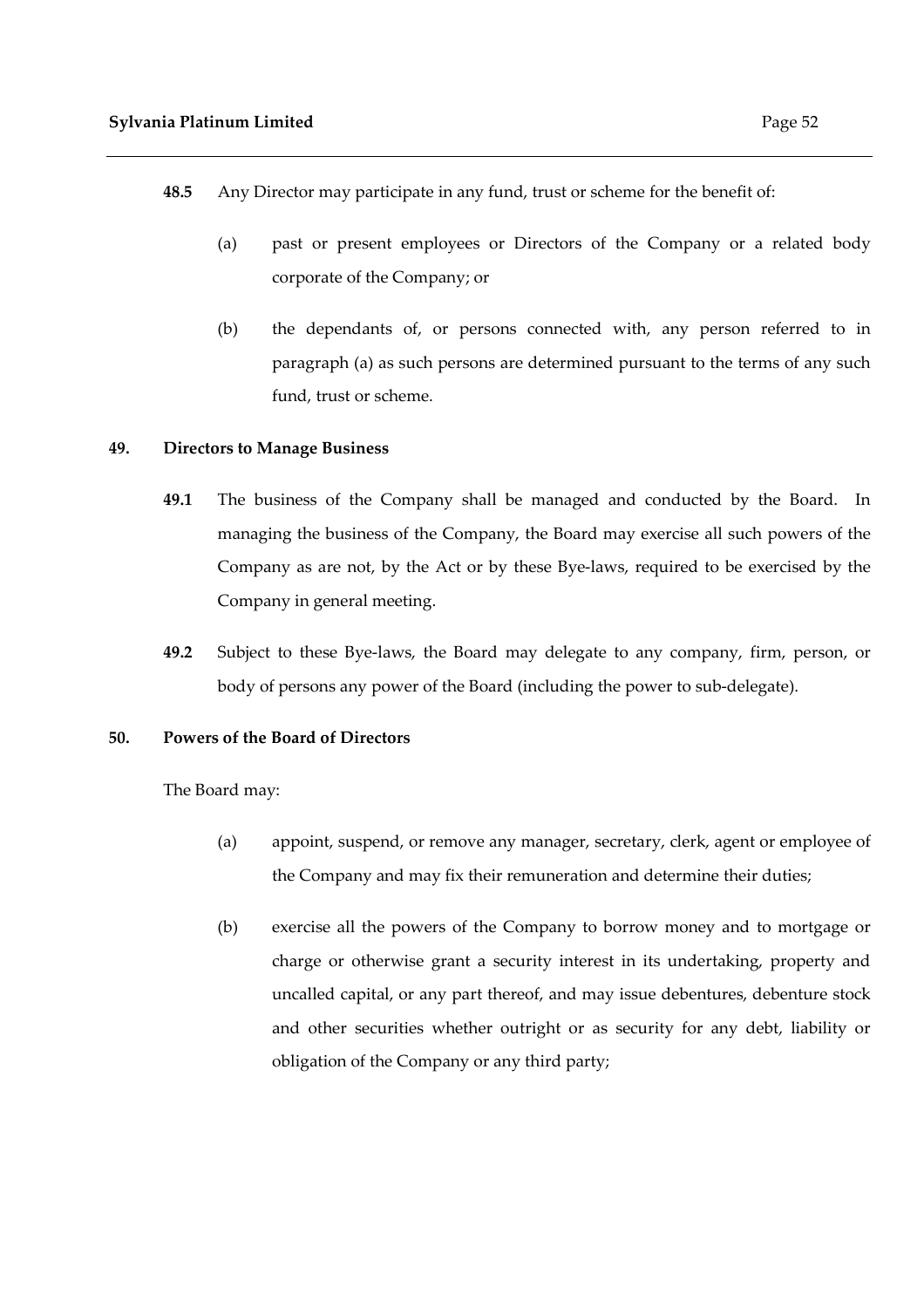- (c) appoint one or more Directors to the office of managing director of the Company, who shall, subject to the control of the Board, supervise and administer all of the general business and affairs of the Company;
- (d) appoint a person to act as manager of the Company's day-to-day business and may entrust to and confer upon such manager such powers and duties as it deems appropriate for the transaction or conduct of such business;
- (e) by power of attorney, appoint any company, firm, person or body of persons, whether nominated directly or indirectly by the Board, to be an attorney of the Company for such purposes and with such powers, authorities and discretions (not exceeding those vested in or exercisable by the Board) and for such period and subject to such conditions as it may think fit and any such power of attorney may contain such provisions for the protection and convenience of persons dealing with any such attorney as the Board may think fit and may also authorise any such attorney to sub-delegate all or any of the powers, authorities and discretions so vested in the attorney;
- (f) procure that the Company pays all expenses incurred in promoting and incorporating the Company and listing the shares of the Company;
- (g) delegate any of its powers (including the power to sub-delegate) to a committee appointed by the Board which may consist partly or entirely of non-Directors, provided that every such committee shall conform to such directions as the Board shall impose on them and provided further that the meetings and proceedings of any such committee shall be governed by these Bye-laws regulating the meetings and proceedings of the Board, so far as the same are applicable and are not superseded by directions imposed by the Board;
- (h) delegate any of its powers (including the power to sub-delegate) to any person on such terms and in such manner as the Board may see fit;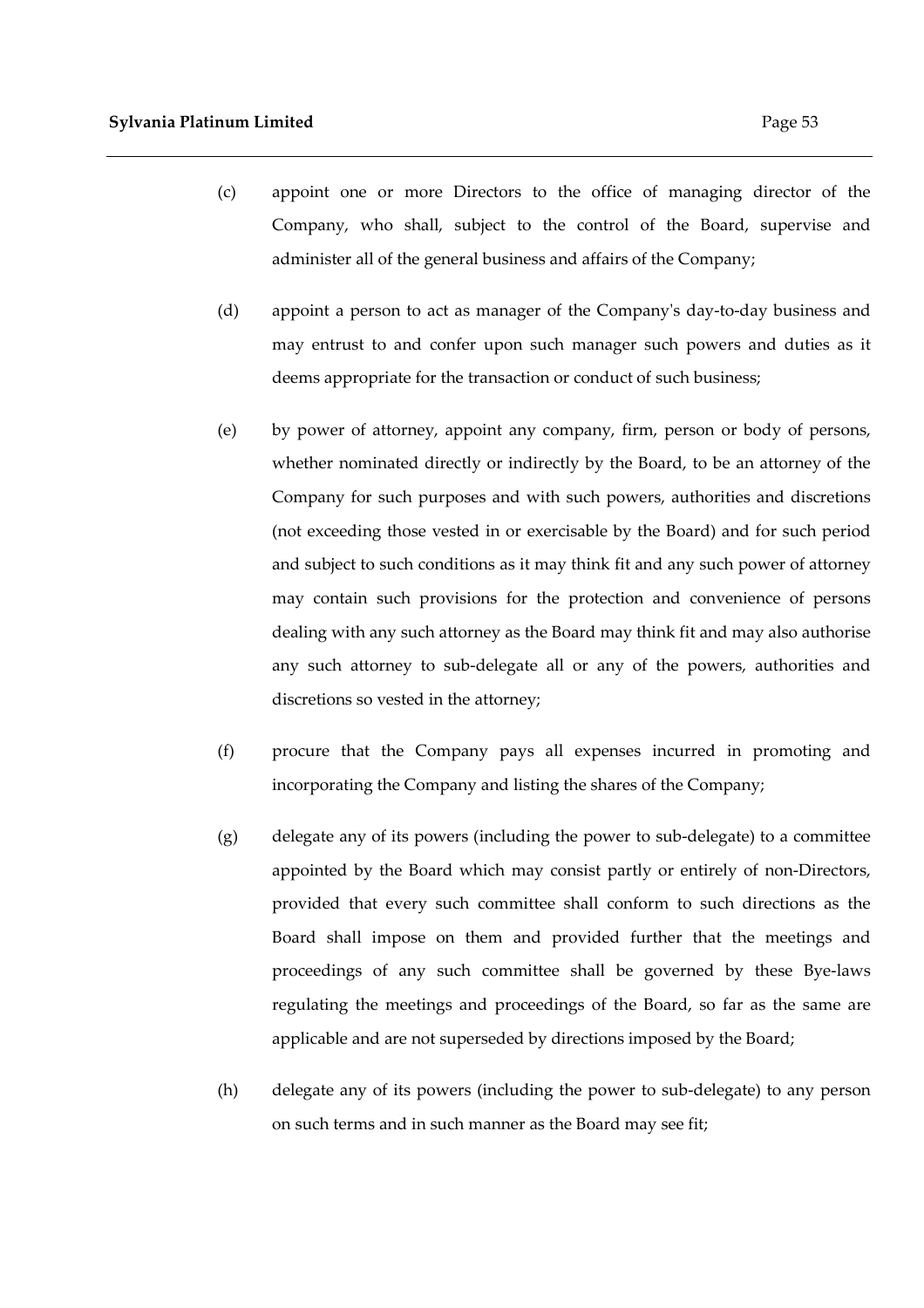- (i) present any petition and make any application in connection with the liquidation or reorganisation of the Company;
- (j) in connection with the issue of any share, pay such commission and brokerage as may be permitted by law; and
- (k) authorise any company, firm, person or body of persons to act on behalf of the Company for any specific purpose and in connection therewith to execute any deed, agreement, document or instrument on behalf of the Company.

# **51. Register of Directors and Officers**

The Board shall cause to be kept in one or more books at the registered office of the Company a Register of Directors and Officers and shall enter therein the particulars required by the Act.

# **52. Officers of the Company**

The Officers of the Company shall consist of a President or a Chairman, a Secretary and such additional Officers as the Board may from time to time determine, all of whom shall be deemed to be Officers for the purposes of these Bye-laws.

# **53. Appointment of Officers**

The Board may appoint such officers (who may or may not be Directors) as the Board may determine.

# **54. Duties of Officers**

The Officers shall have such powers and perform such duties in the management, business and affairs of the Company as may be delegated to them by the Board from time to time.

# **55. Remuneration of Officers**

The Officers shall receive such remuneration as the Board may from time to time determine.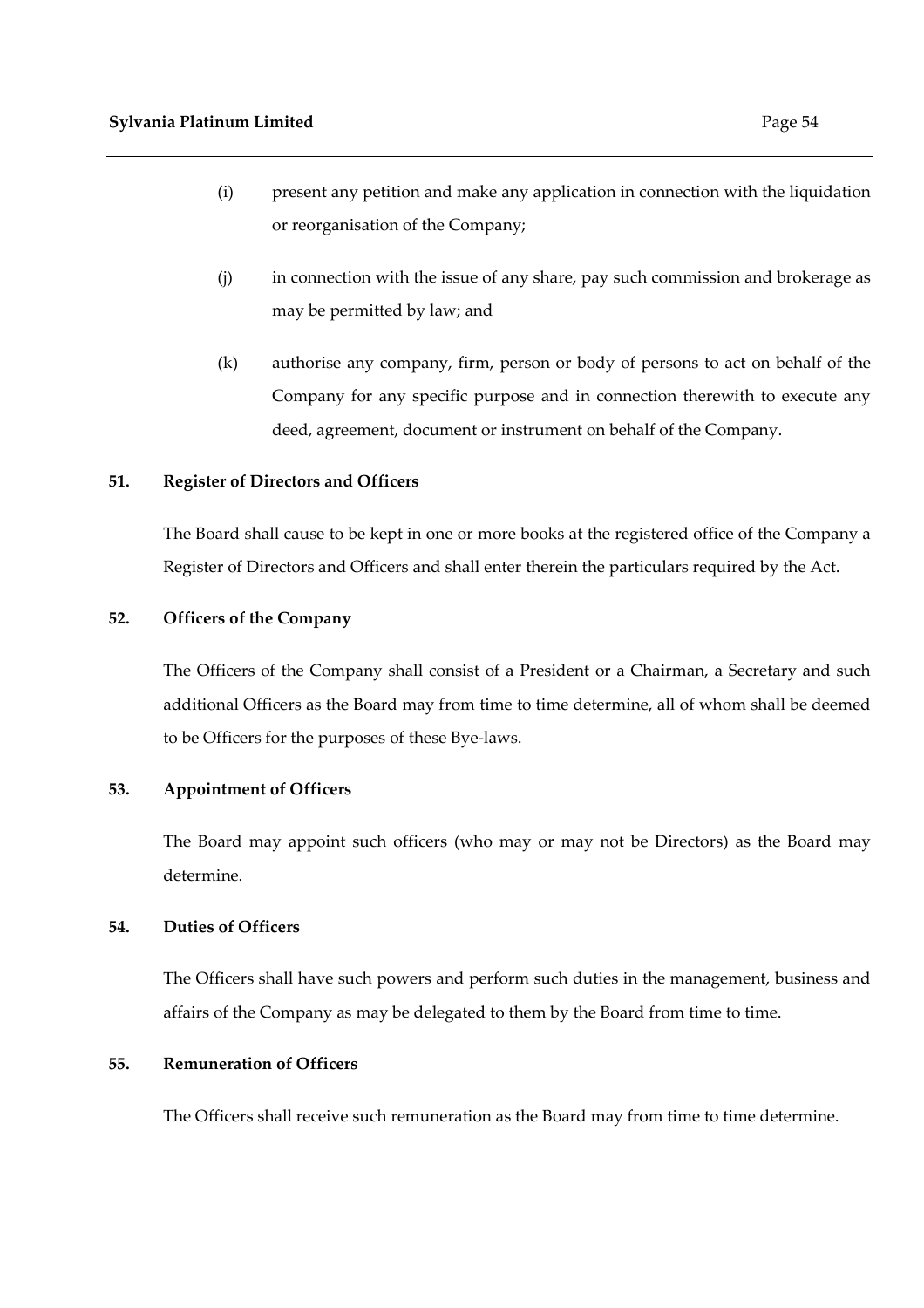#### **56. Conflicts of Interest**

- **56.1** Any Director, or any Director's firm, partner or any company with whom any Director is associated, may act in a professional capacity for the Company and such Director or such Director's firm, partner or company shall be entitled to remuneration for professional services as if such Director were not a Director, provided that nothing herein contained shall authorise a Director or Director's firm, partner or company to act as Auditor to the Company.
- **56.2** A Director who is directly or indirectly interested in a contract or proposed contract or arrangement with the Company shall declare the nature of such interest as required by the Act.
- **56.3** Following a declaration being made pursuant to this Bye-law, a Director shall recuse himself from Board discussions related to such contract or proposed contract or arrangement and shall not be counted in quorum for such meeting or vote in respect of any contract or proposed contract or arrangement in which such Director is interested.
- **56.4** If a declaration is made pursuant to this Bye-law by the chairman of the relevant Board meeting, he shall not act as chairman in respect of the conduct of the business at the meeting in which he is interested, and the other Directors shall appoint a Director (who is not so interested) to act as chairman in respect of that business. After the business in which he is interested having been concluded, the original chairman of the relevant Board meeting shall resume his position as chairman of the meeting.
- **56.5** If, as a result of the operation of Bye-law 56.3, there are insufficient directors to form a quorum for a directors' meeting to consider, and vote upon, the contract or proposed contract or arrangement:
	- (a) the Board may consider whether to call a general meeting to allow Members to consider, and if thought fit, resolve to approve the contract or proposed contract or arrangement;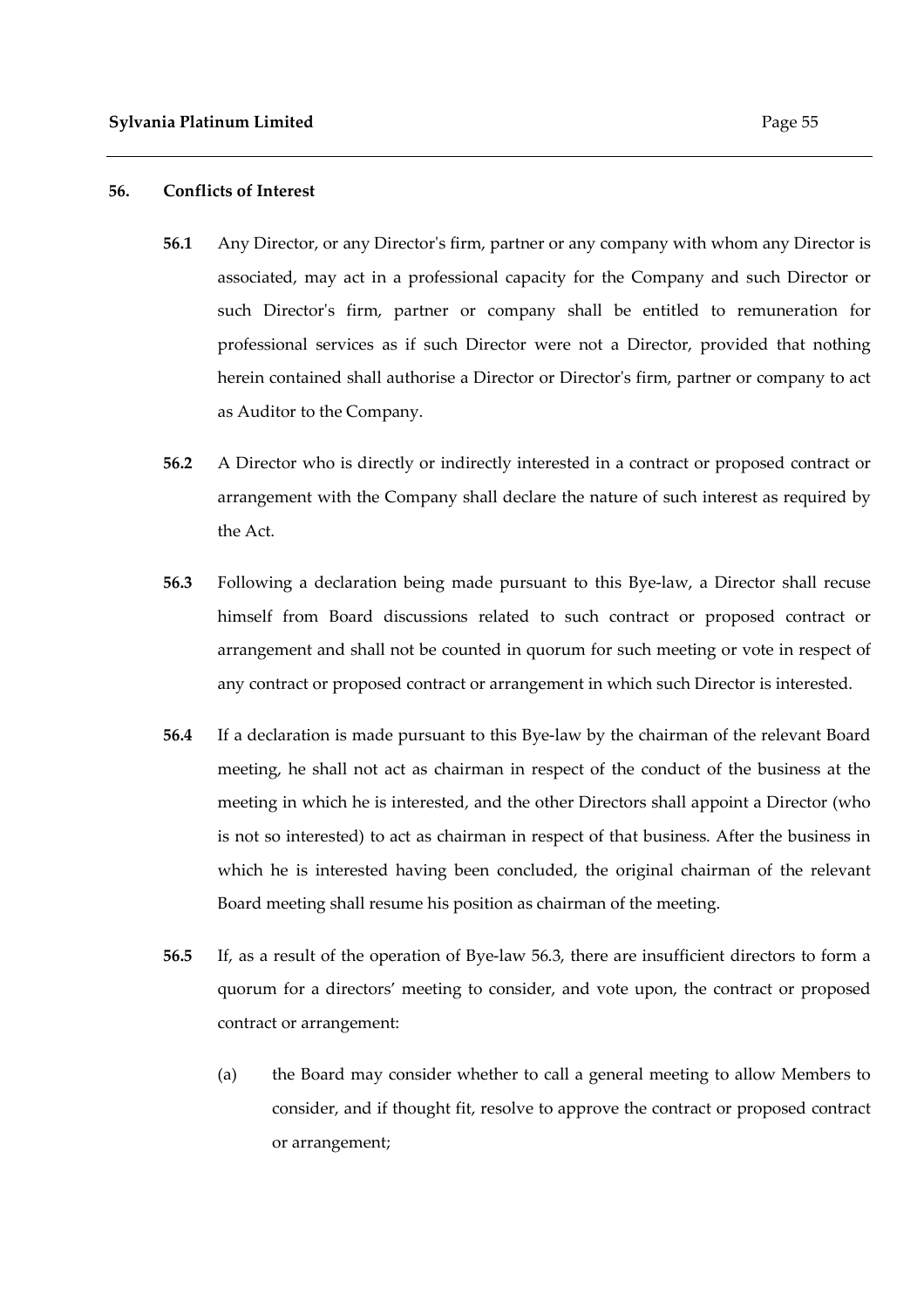- (b) any Director who has declared his interest and recused himself in accordance with this Bye-law may, notwithstanding such interest, be counted in the quorum for, and may vote at, the directors' meeting to consider whether to convene a general meeting for the purpose set out in Bye-law 56.5(a); and
- (c) a general meeting may pass a resolution to deal with a matter referred to Members in accordance with Bye-law 56.5(b).

#### **57. Indemnification and Exculpation of Directors and Officers**

**57.1** The Directors, Resident Representative, Secretary and other Officers (such term to include any person appointed to any committee by the Board) for the time being acting in relation to any of the affairs of the Company or any subsidiary thereof and the liquidator or trustees (if any) for the time being acting in relation to any of the affairs of the Company or any subsidiary thereof, and every one of them, and their heirs, executors and administrators, shall be indemnified and secured harmless out of the assets of the Company from and against all actions, costs, charges, losses, damages and expenses which they or any of them, their heirs, executors or administrators, shall or may incur or sustain by or by reason of any act done, concurred in or omitted in or about the execution of their duty, or supposed duty, or in their respective offices or trusts, and none of them shall be answerable for the acts, receipts, neglects or defaults of the others of them or for joining in any receipts for the sake of conformity, or for any bankers or other persons with whom any moneys or effects belonging to the Company shall or may be lodged or deposited for safe custody, or for insufficiency or deficiency of any security upon which any moneys of or belonging to the Company shall be placed out on or invested, or for any other loss, misfortune or damage which may happen in the execution of their respective offices or trusts, or in relation thereto, PROVIDED THAT this indemnity shall not extend to any matter in respect of any fraud or dishonesty which may attach to any of the said persons.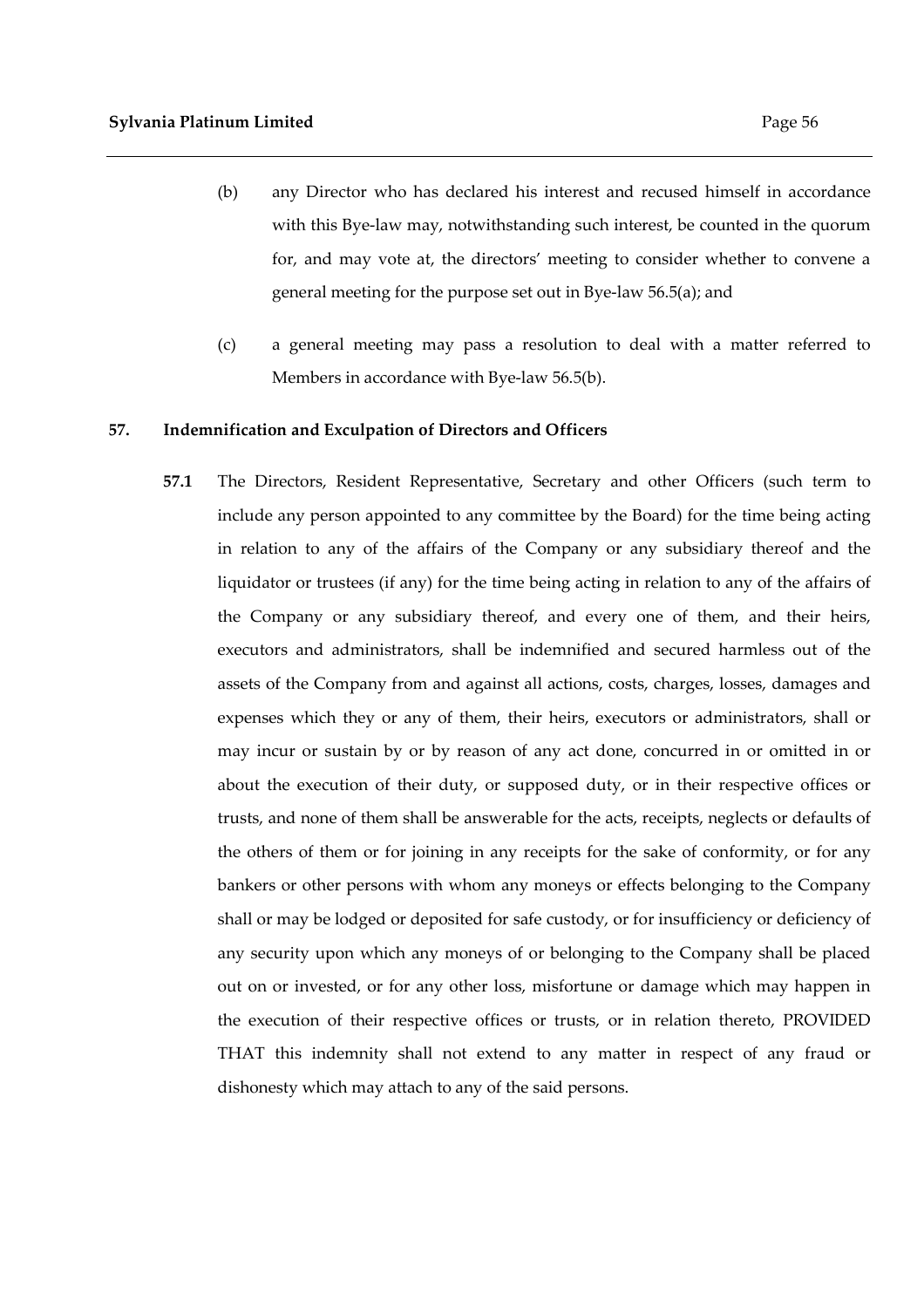- **57.2** Each Member agrees to waive any claim or right of action such Member might have, whether individually or by or in the right of the Company, against any Director or Officer on account of any action taken by such Director or Officer, or the failure of such Director or Officer to take any action in the performance of his duties with or for the Company or any subsidiary thereof, PROVIDED THAT such waiver shall not extend to any matter in respect of any fraud or dishonesty which may attach to such Director or Officer.
- **57.3** The Company may purchase and maintain insurance for the benefit of any Director or Officer against any liability incurred by him under the Act in his capacity as a Director or Officer or indemnifying such Director or Officer in respect of any loss arising or liability attaching to him by virtue of any rule of law in respect of any negligence, default, breach of duty or breach of trust of which the Director or Officer may be guilty in relation to the Company or any subsidiary thereof.
- **57.4** The Company may advance moneys to an Officer, Director or auditor for the costs, charges and expenses incurred by the Officer, Director or auditor in defending any civil or criminal proceedings against them, on condition that the Officer, Director or auditor shall repay the advance if any allegation of fraud or dishonesty is proved against him.

# **MEETINGS OF THE BOARD OF DIRECTORS**

#### **58. Board Meetings**

The Board may meet for the transaction of business, adjourn and otherwise regulate its meetings as it sees fit. Subject to these Bye-laws, a resolution put to the vote at a meeting of the Board shall be carried by the affirmative votes of a majority of the votes cast and in the case of an equality of votes the resolution shall fail. For the avoidance of doubt the chairman shall not have a second or casting vote.

## **59. Notice of Board Meetings**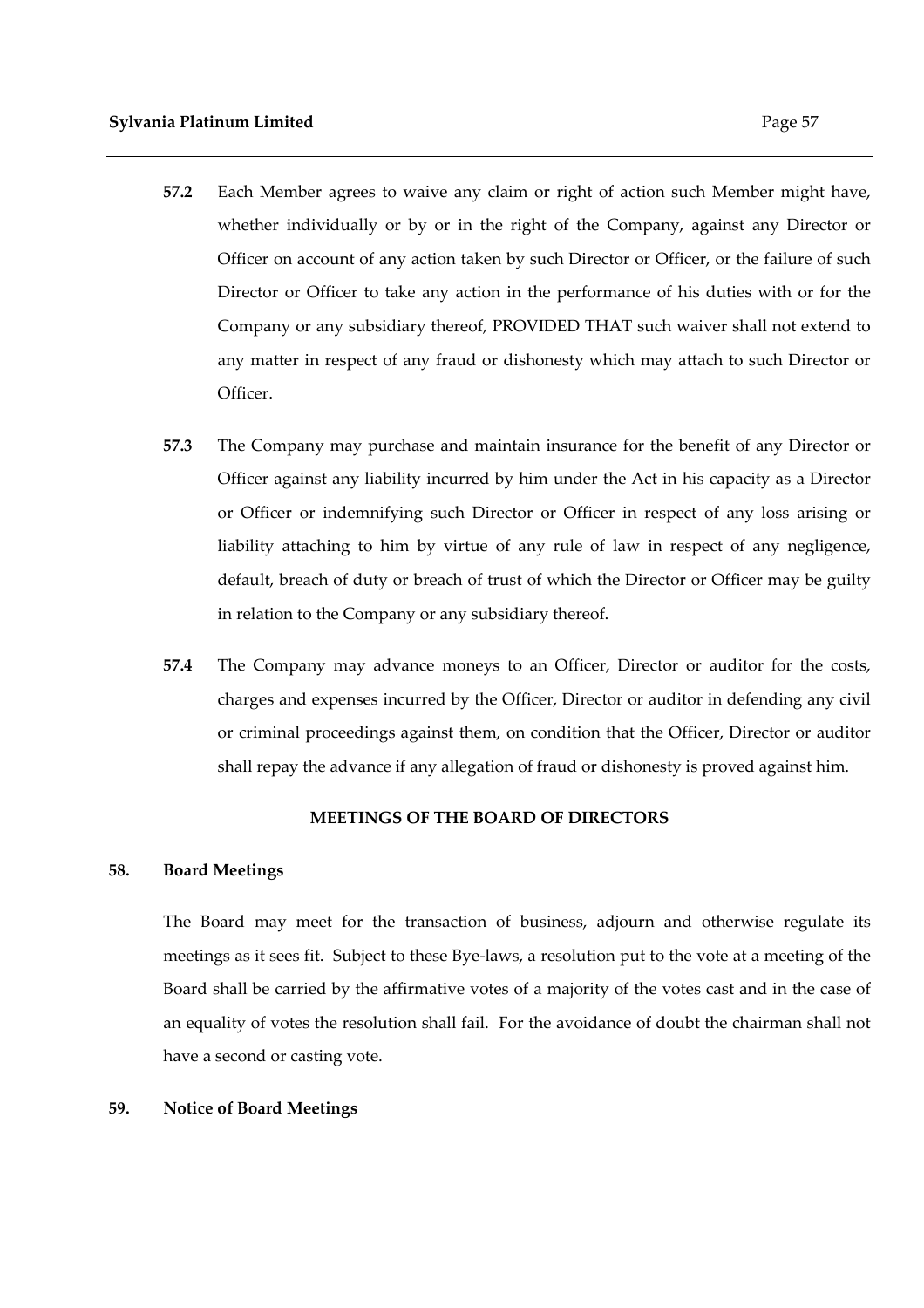A Director may, and the Secretary on the requisition of a Director shall, at any time summon a meeting of the Board. Notice of a meeting of the Board shall be deemed to be duly given to a Director if it is given to such Director verbally (including in person or by telephone) or otherwise communicated or sent to such Director by post, electronic means or other mode of representing words in a visible form at such Director's last known address or in accordance with any other instructions given by such Director to the Company for this purpose.

## **60. Electronic Participation in Meetings**

Directors may participate in any meeting by such telephonic, electronic or other communications facilities or means as permit all persons participating in the meeting to communicate with each other simultaneously and instantaneously, and participation in such a meeting shall constitute presence in person at such meeting. Where a majority of the Directors participating in any meeting are in one location, the meeting shall be deemed to have been held in that location. Where there is not a majority of Directors participating in such meeting from a common location, the Board may determine the place of such meeting as being any of the places from which any of the Directors are participating in the meeting.

#### **61. Quorum at Board Meetings**

The quorum necessary for the transaction of business at a meeting of the Board shall be two Directors.

# **62. Board to Continue in the Event of Vacancy**

The Board may act notwithstanding any vacancy in its number but, if and so long as its number is reduced below the number fixed by these Bye-laws as the quorum necessary for the transaction of business at meetings of the Board, the continuing Directors or Director may act for the purpose of (i) summoning a general meeting; or (ii) preserving the assets of the Company.

#### **63. Chairman to Preside**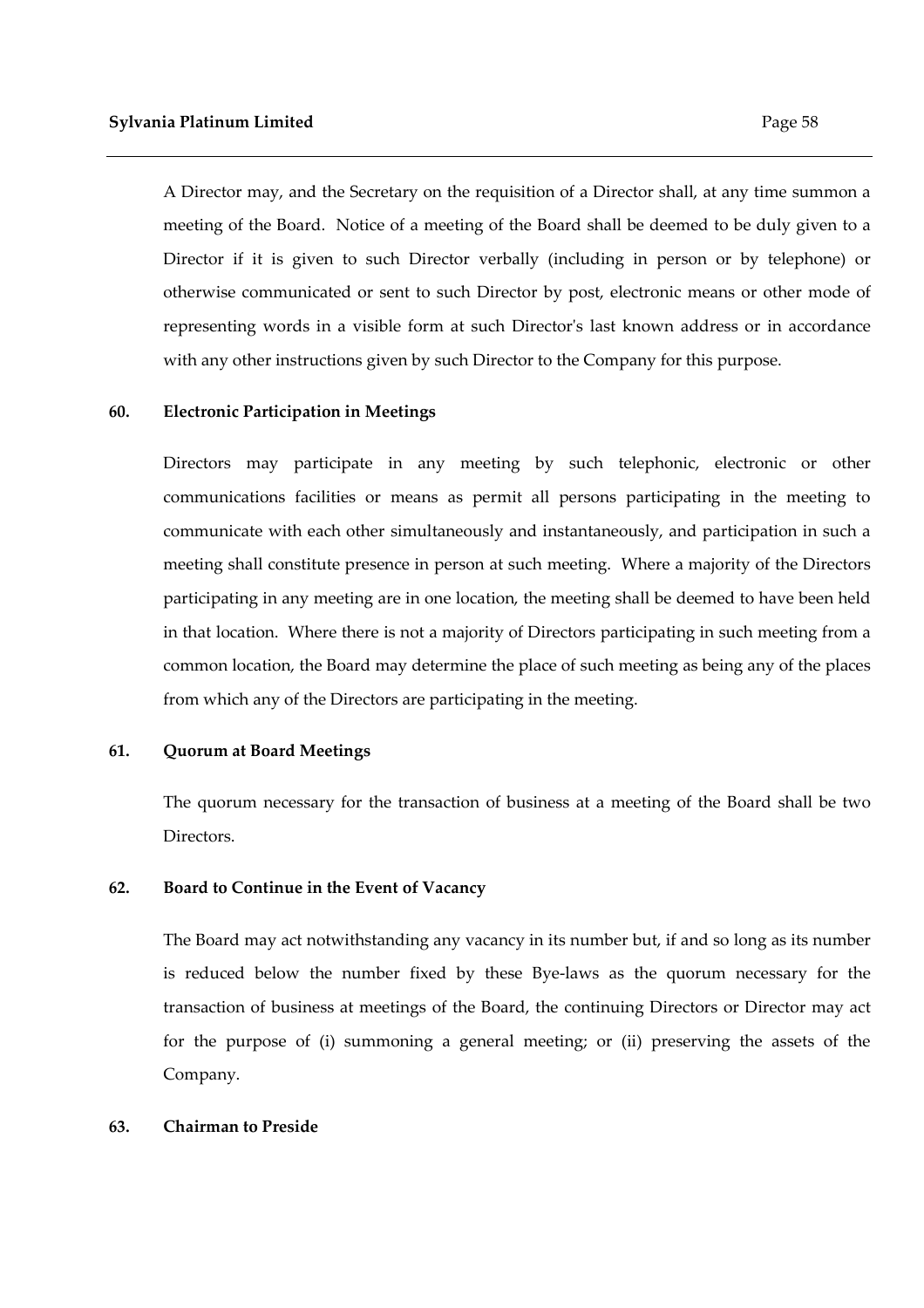which such person is present. In their absence a chairman shall be appointed or elected by the Directors present at the meeting.

# **64. Written Resolutions**

A resolution signed by all the Directors, which may be in counterparts, shall be as valid as if it had been passed at a meeting of the Board duly called and constituted, such resolution to be effective on the date on which the last Director signs the resolution. For the purposes of this Bye-law only, "the Directors" shall not include an Alternate Director.

# **65. Validity of Prior Acts of the Board**

No regulation or alteration to these Bye-laws made by the Company in general meeting shall invalidate any prior act of the Board which would have been valid if that regulation or alteration had not been made.

#### **CORPORATE RECORDS**

#### **66. Minutes**

The Board shall cause minutes to be duly entered in books provided for the purpose:

- (a) of all elections and appointments of Officers;
- (b) of the names of the Directors present at each meeting of the Board and of any committee appointed by the Board; and
- (c) of all resolutions and proceedings of general meetings of the Members, meetings of the Board, and meetings of committees appointed by the Board.

# **67. Place Where Corporate Records Kept**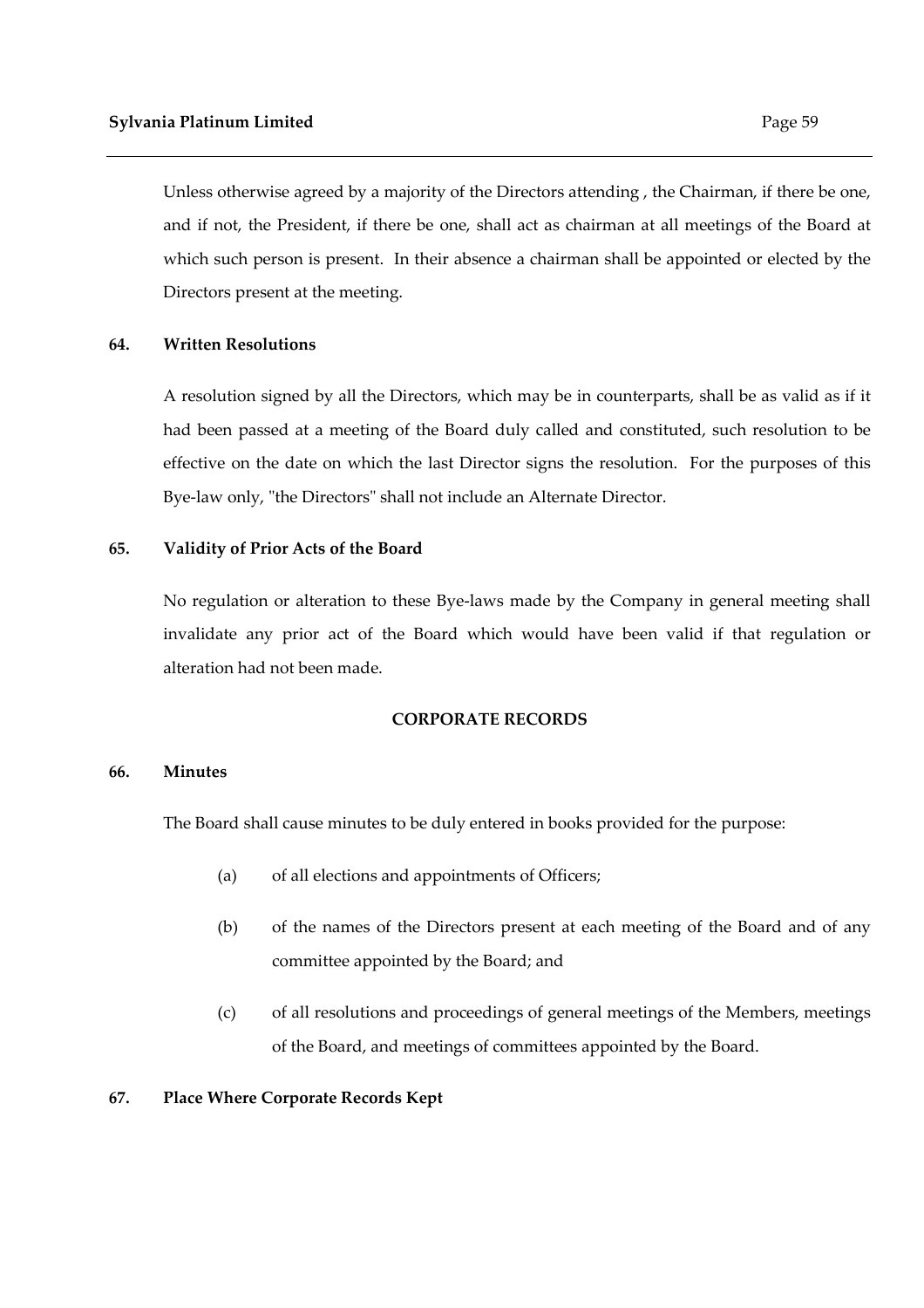Minutes prepared in accordance with the Act and these Bye-laws shall be kept by the Secretary at the registered office of the Company.

#### **68. Form and Use of Seal**

- **68.1** The Company may adopt a seal in such form as the Board may determine from time to time. The Board may adopt one or more duplicate seals for use in or outside Bermuda.
- **68.2** The seal of the Company shall not be affixed to any instrument except attested by the signature of a Director and the Secretary or any two Directors, or any person appointed by the Board for the purpose, provided that any Director, Officer or Resident Representative may affix the seal of the Company attested by such Director, Officer or Resident Representative's signature to any authenticated copies of these Bye-laws, the incorporating documents of the Company, the minutes of any meetings or any other documents required to be authenticated by such Director, Officer or Resident Representative.

#### **ACCOUNTS**

#### **69. Books of Account**

- **69.1** The Board shall cause to be kept proper records of account with respect to all transactions of the Company and in particular with respect to:
	- (a) all sums of money received and expended by the Company and the matters in respect of which the receipt and expenditure relates;
	- (b) all sales and purchases of goods by the Company; and
	- (c) all assets and liabilities of the Company.
- **69.2** Such records of account shall be kept at the registered office of the Company, or subject to the Act, at such other place as the Board thinks fit and shall be available for inspection by the Directors during normal business hours.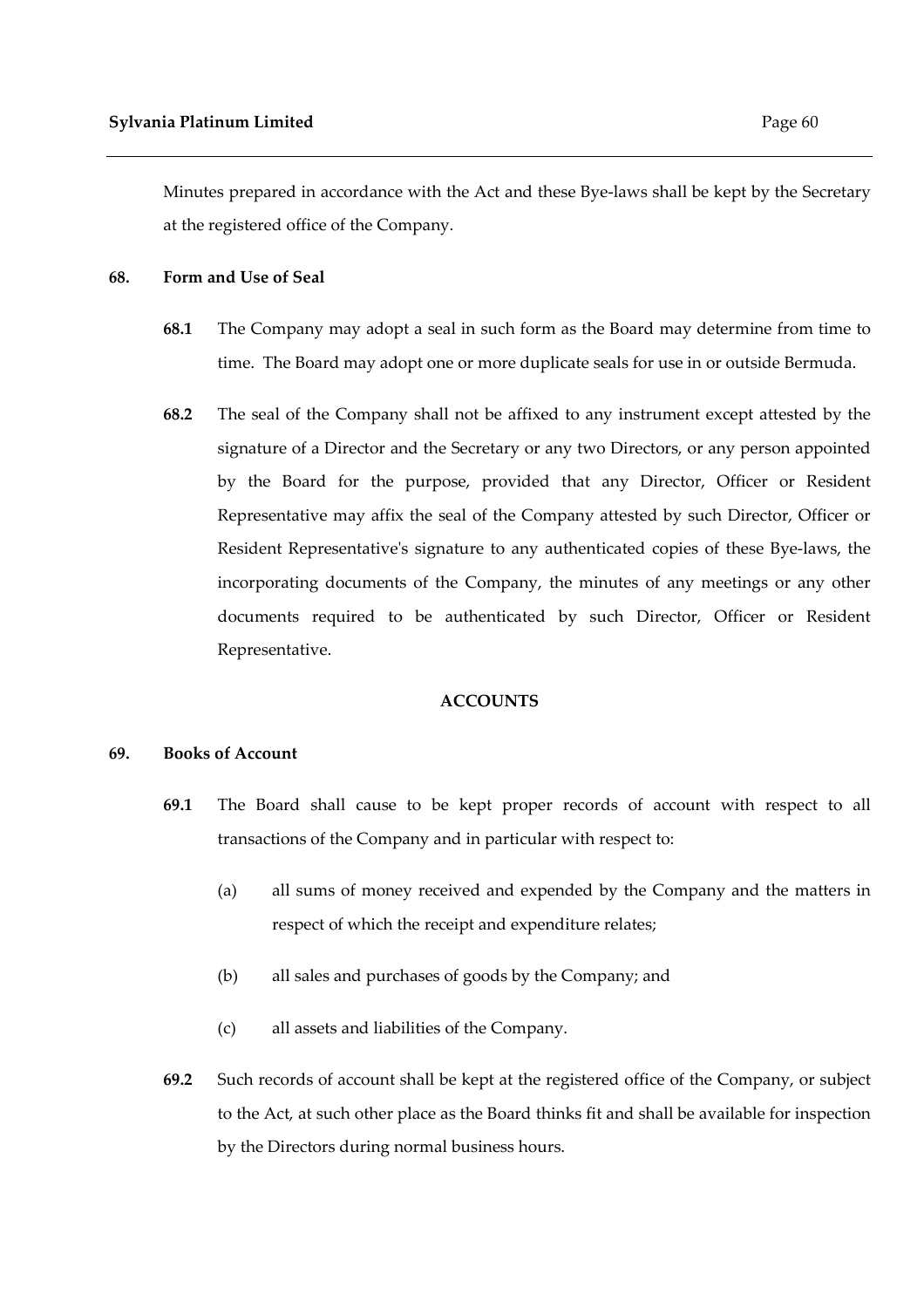The financial year end of the Company may be determined by resolution of the Board and failing such resolution shall be 30 June in each year.

#### **AUDITS**

#### **71. Annual Audit**

Subject to any rights to waive laying of accounts or appointment of an Auditor pursuant to the Act, the accounts of the Company shall be audited at least once in every year.

# **72. Appointment of Auditor**

- **72.1** Subject to the Act, the Members shall appoint an auditor to the Company to hold office for such term as the Members deem fit or until a successor is appointed.
- **72.2** The Auditor may be a Member but no Director, Officer or employee of the Company shall, during his continuance in office, be eligible to act as an Auditor of the Company.

# **73. Remuneration of Auditor**

The remuneration of the Auditor appointed by the Members shall be fixed by the Company in general meeting or in such manner as the Members may determine. In the case of an Auditor appointed pursuant to Bye-law 78, the remuneration of the Auditor shall be fixed by the Board.

# **74. Duties of Auditor**

- **74.1** The financial statements provided for by these Bye-laws shall be audited by the Auditor in accordance with generally accepted auditing standards. The Auditor shall make a written report thereon in accordance with generally accepted auditing standards.
- **74.2** The generally accepted auditing standards referred to in this Bye-law may be those of a country or jurisdiction other than Bermuda or such other generally accepted auditing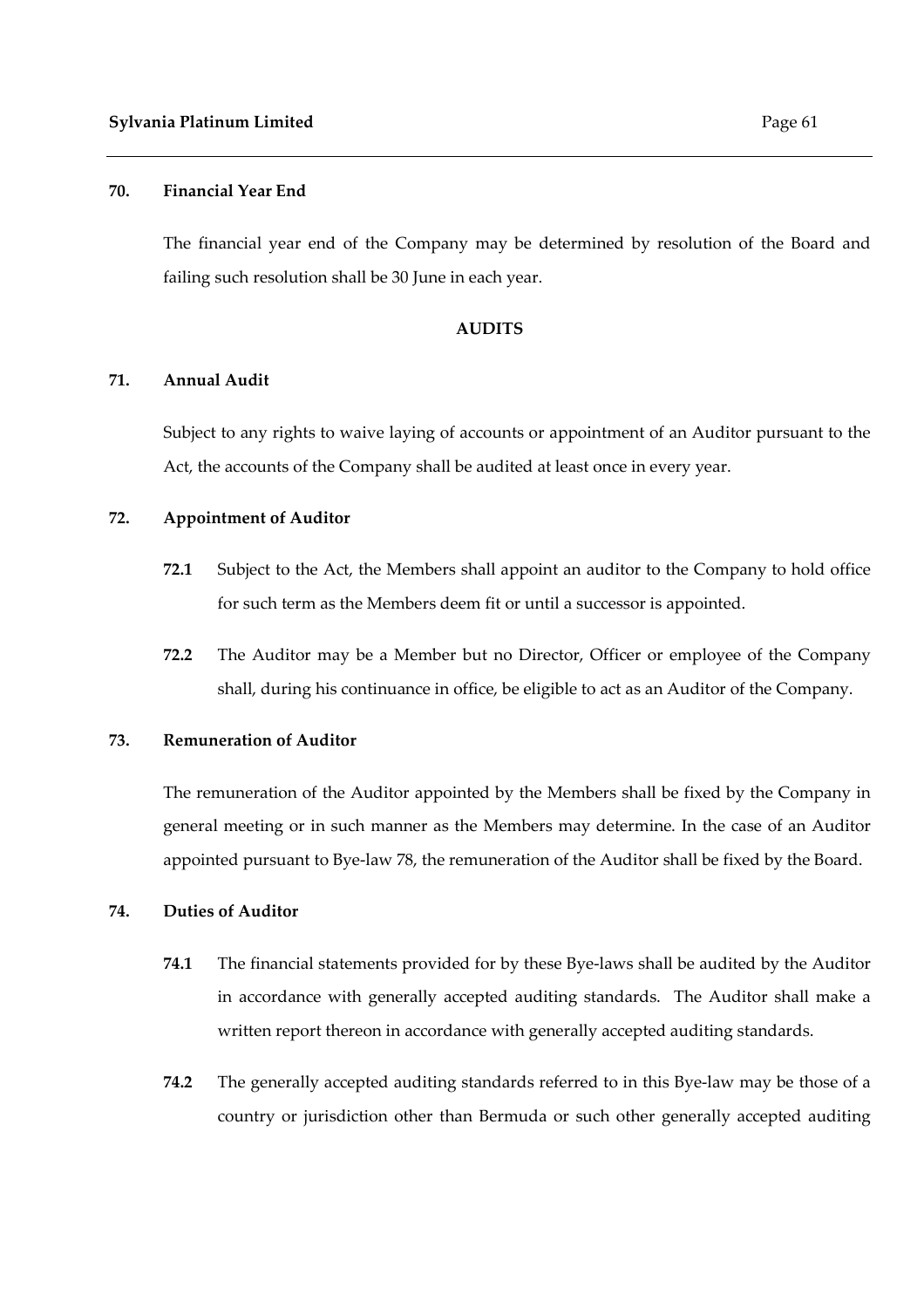standards as may be provided for in the Act. If so, the financial statements and the report of the Auditor shall identify the generally accepted auditing standards used.

## **75. Access to Records**

 The Auditor shall at all reasonable times have access to all books kept by the Company and to all accounts and vouchers relating thereto, and the Auditor may call on the Directors or Officers for any information in their possession relating to the books or affairs of the Company.

# **76. Financial Statements**

Subject to any rights to waive laying of accounts pursuant to the Act, financial statements as required by the Act shall be laid before the Members in general meeting annually. A resolution in writing made in accordance with Bye-law 42 receiving, accepting, adopting, approving or otherwise acknowledging financial statements shall be deemed to be the laying of such statements before the Members in general meeting.

#### **77. Distribution of Auditor's report**

The report of the Auditor shall be submitted to the Members in general meeting.

## **78. Vacancy in the Office of Auditor**

If the office of Auditor becomes vacant by the resignation or death or the Auditor, or by the Auditor becoming incapable of acting by reason of illness or other disability at a time when the Auditor's services are required, the vacancy thereby created shall be filled in accordance with the Act.

#### **VOLUNTARY WINDING-UP AND DISSOLUTION**

## **79. Winding-Up**

If the Company shall be wound up the liquidator may, with the sanction of a resolution of the Members, divide amongst the Members in specie or in kind the whole or any part of the assets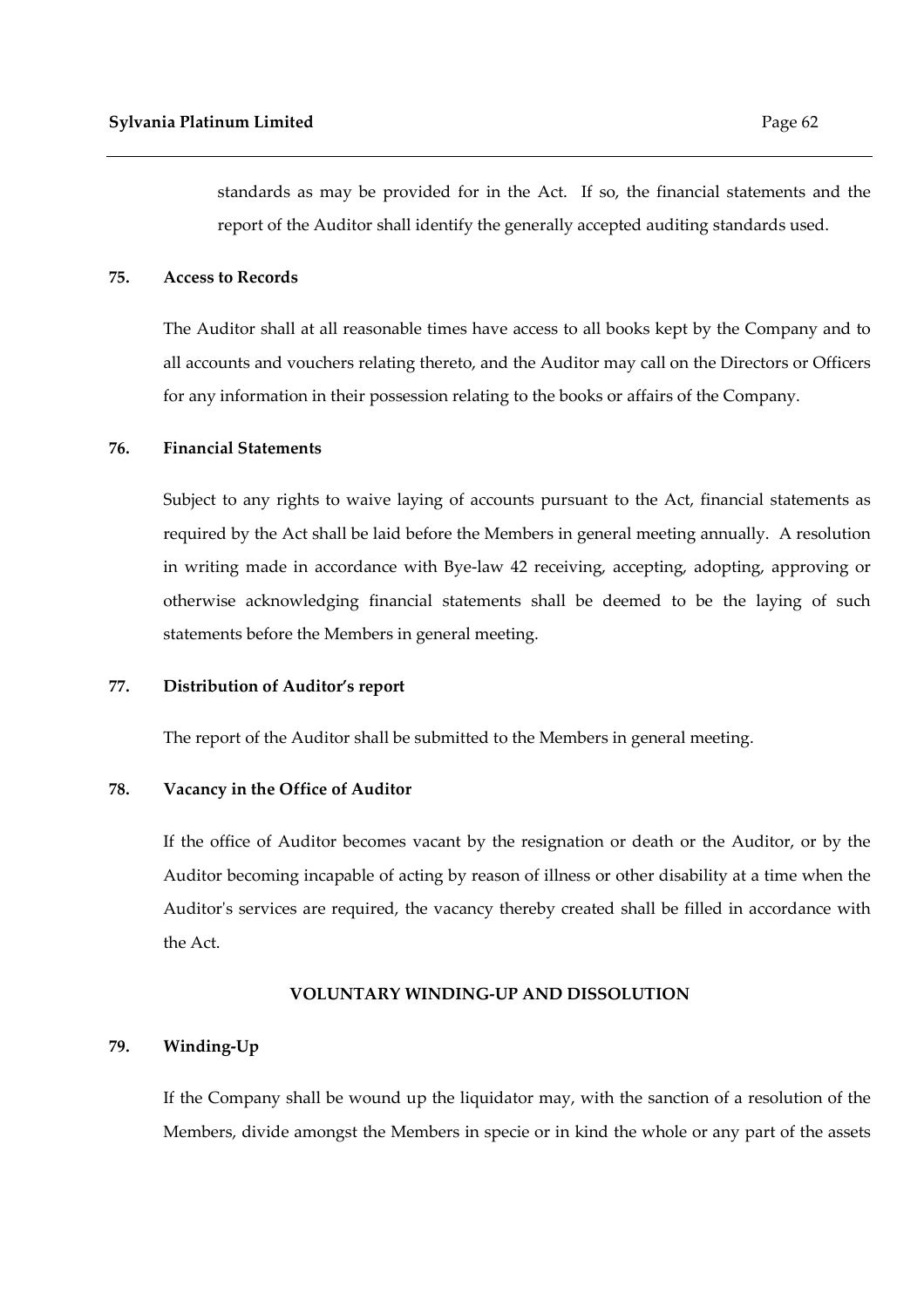of the Company (whether they shall consist of property of the same kind or not) and may, for such purpose, set such value as he deems fair upon any property to be divided as aforesaid and may determine how such division shall be carried out as between the Members or different classes of Members. The liquidator may, with the like sanction, vest the whole or any part of such assets in the trustees upon such trusts for the benefit of the Members as the liquidator shall think fit, but so that no Member shall be compelled to accept any shares or other securities or assets whereon there is any liability.

## **CHANGES TO CONSTITUTION**

#### **80. Changes to Bye-laws**

**80.1** No Bye-law may be rescinded, altered or amended and no new Bye-law may be made until the same has been approved by a resolution of the Board and by a resolution of the Members.

#### **81. Discontinuance**

The Board may exercise all the powers of the Company to discontinue the Company to a jurisdiction outside Bermuda pursuant to the Act.

## **LIMITATIONS ON THE RIGHT TO HOLD SHARES**

## **82. Additional Definitions**

In addition to the meanings and rules of interpretation set out in Bye-law 1.1, capitalised terms used in Bye-laws 82 to 93 have the following meanings:

## **Affiliated Companies** of a Person means:

- (a) a Parent Company of the Person;
- (b) a Subsidiary Company of the Person; and/or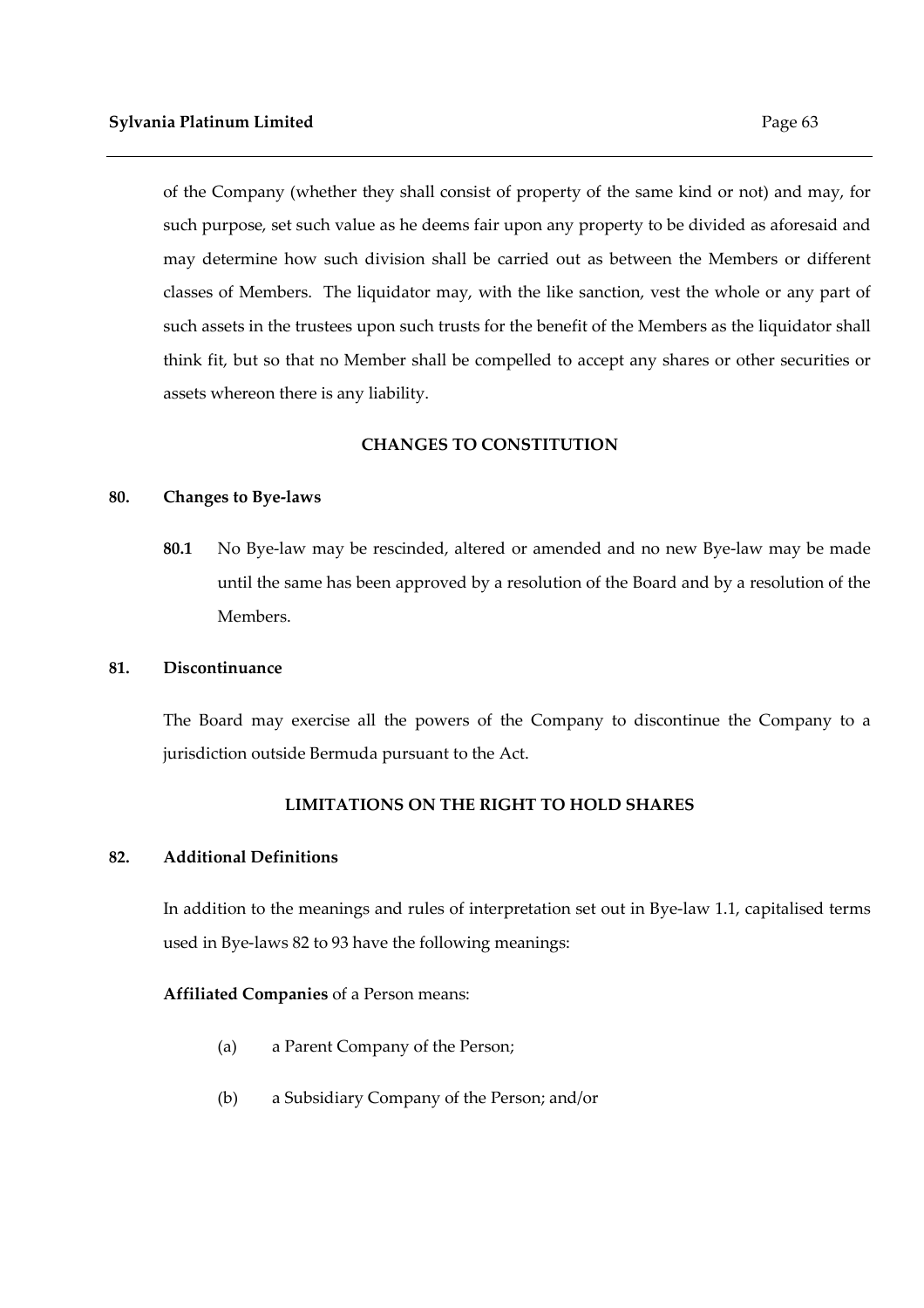(c) another company where the Person and that company are both Subsidiary Companies of the same Parent Company.

**Associate** of a Person means:

- (a) an Affiliated Company of the Person; and/or
- (b) another Person with whom such Person has entered into a Relevant Agreement, or proposes to enter into a Relevant Agreement, for the purpose of:
	- (i) holding or acquiring a Relevant Interest; or
	- (ii) controlling or influencing the composition of the Board or the conduct of the Company's affairs.

**Bid Securities** means each share the subject of an Offer.

**Control** over a Person means:

- (a) the ability to exercise, directly or Indirectly:
	- (i) more than thirty per cent (30%) of the voting rights in a general meeting of such Person; or
	- (ii) the right to dismiss or appoint more than fifty per cent (50%) of the members of such Person's board; or
- (b) in respect of a Person that is not a legal entity, being liable (whether actually or contingently and alone or together with one or more Affiliated Companies) for the debts owed by such Person to one or more third parties.

**Derivative** means a financial product which provides a financial return based on price movements of securities, including exchange traded options or options granted by third parties, and includes financial products (including equity swaps, caps and collars and other hedging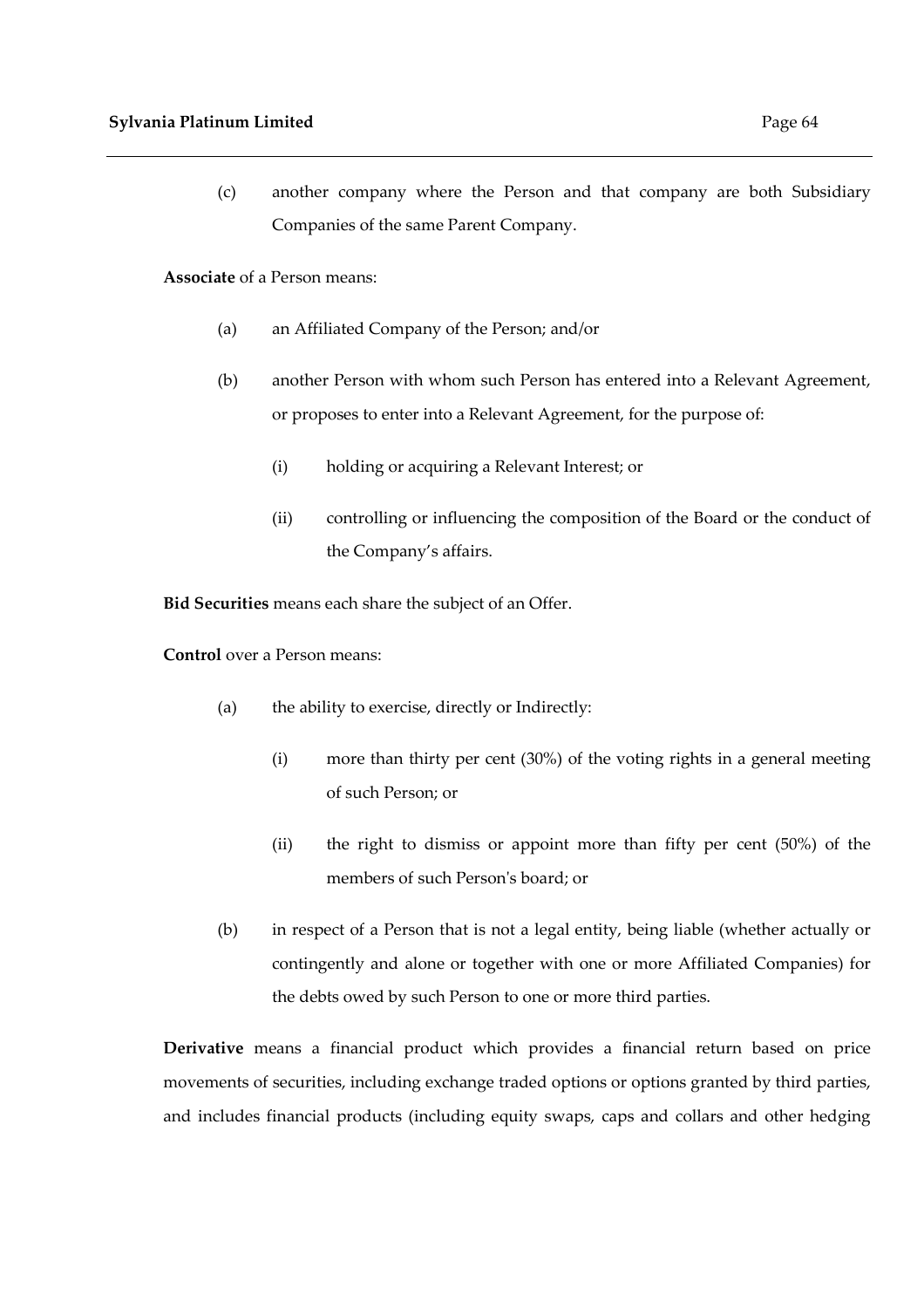arrangements) which have the effect of limiting exposure to risks associated with such price movements.

**Foreign Ineligible Holder** means a Member resident, located or having a registered address in a jurisdiction in which an offer of shares under Bye-law 86.1(j) or under a Takeover Bid would require compliance with the applicable law of that jurisdiction and such compliance is determined by the Company (in respect of an offer under Bye-law 86.1(j)) or the Offeror (in respect of a Takeover Bid) to be unreasonable having regard to each of the following:

- (a) the total number of Members in the jurisdiction;
- (b) the total number and value of securities the Members would be offered; and
- (c) the cost of complying with the legal requirements and requirements of a regulatory authority in the jurisdiction.

**Indirectly** means by, through or in concert with:

- (a) an Associate of such Person; or
- (b) a nominee or trustee for the Person.

**Offer** means an offer to acquire Bid Securities under a Takeover Bid.

**Offer Period** means the period during which offers under a Takeover Bid are open for acceptance.

**Offeror** means the Person making the Takeover Bid.

**On Market Transaction** means a transaction that is effected on a Relevant Stock Exchange and is:

(a) an on-market transaction as defined in the rules governing the operation of that Relevant Stock Exchange; or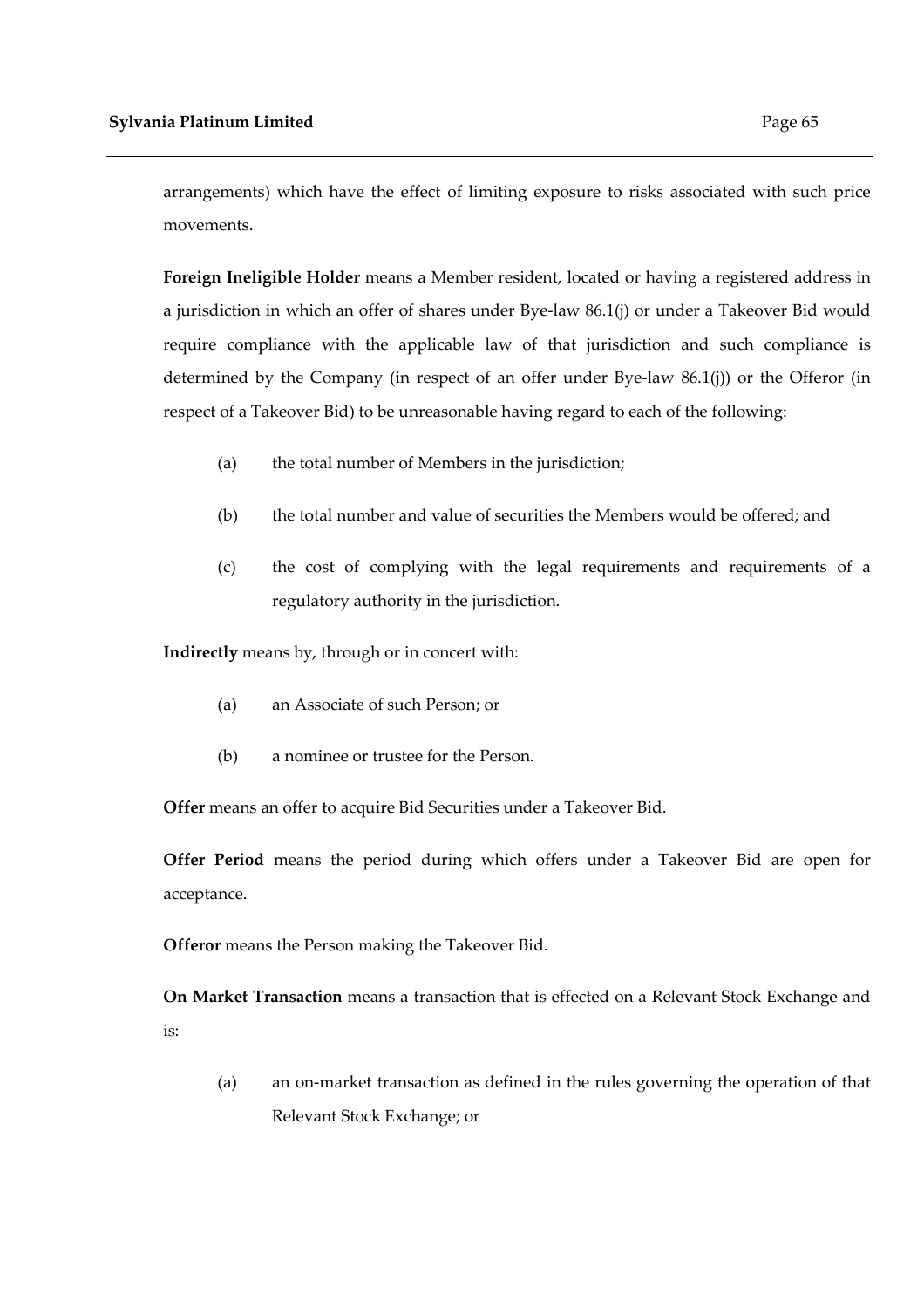(b) if those rules do not define on-market transactions, effected in the ordinary course of trading on that Relevant Stock Exchange.

**Parent Company** of a Person means a company which has Control over such Person.

**Person** means a natural person, a legal entity or any other legal form that under applicable law has the power to hold a Relevant Interest.

**Relevant Agreement** means an agreement, understanding or arrangement:

- (a) whether formal or informal or partly formal and partly informal; and
- (b) whether written or oral or partly written and partly oral; and
- (c) whether or not having legal or equitable force and whether or not based on legal or equitable rights.

**Relevant Interest** means any interest in shares that causes or permits a Person to directly or Indirectly:

- (a) exercise, or influence or restrain the exercise of, voting rights on shares (whether through the giving of voting instructions or as a proxy or otherwise); or
- (b) dispose, or influence or restrain the disposal of, shares,

including inter alia the legal or beneficial ownership of a share and an interest under an option agreement to acquire a share.

**Relevant Stock Exchange** means any stock exchange on which shares are traded from time to time.

**Shareholding Limitations** means Bye-laws 83 to 93 and Shareholding Limitation means any of them.

**Subsidiary Company** of a Person means a company over which such Person has Control.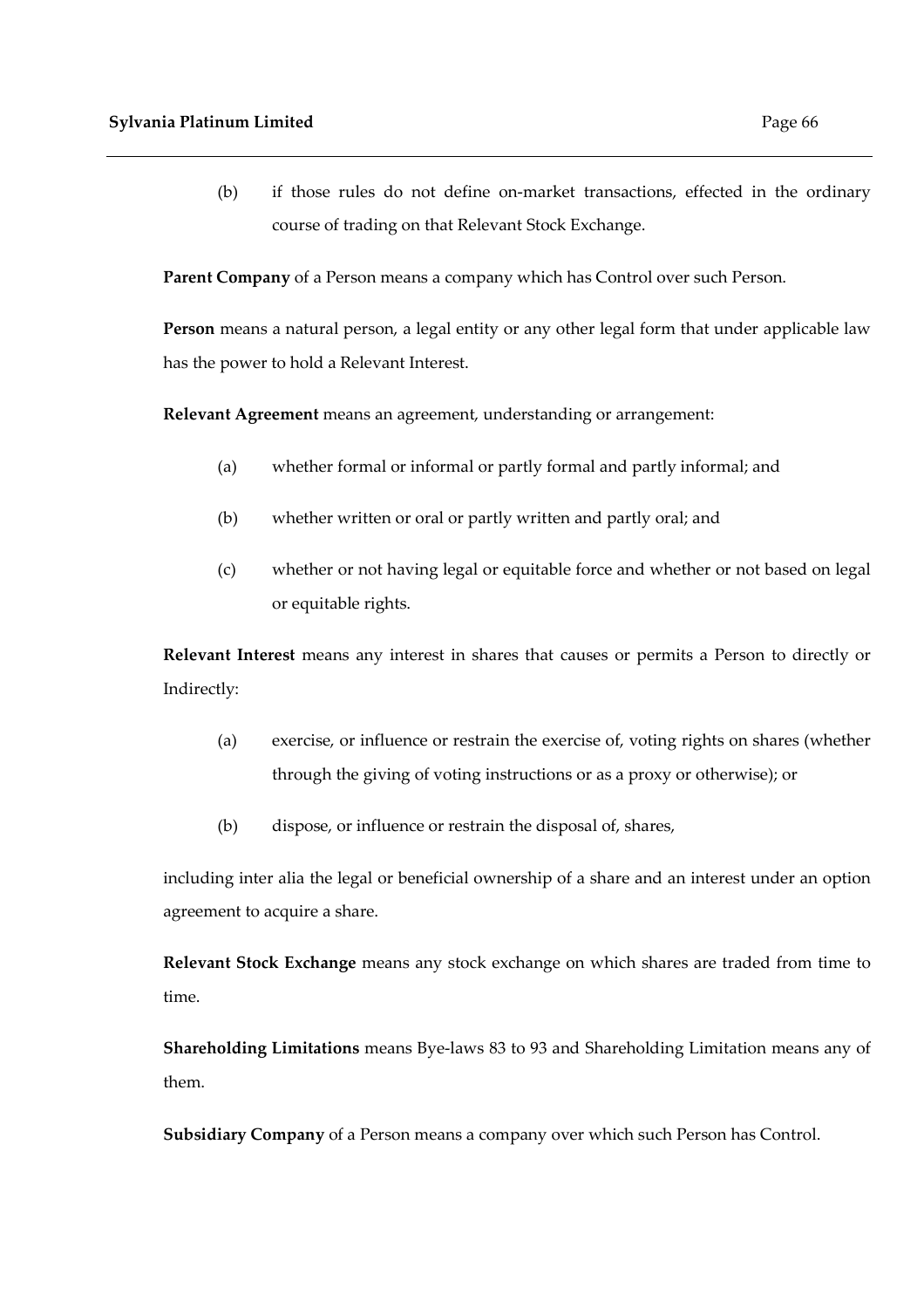A Person has a **Substantial Holding** in the Company if the total votes attached to shares in which they or their Associates:

- (a) directly or Indirectly have a Relevant Interest; or
- (b) would directly or Indirectly have a Relevant Interest but for the operation of Byelaw 85.1(g) or 85.1(i),

is 3% or more of the total number of votes attached to shares in the Company.

**Takeover Bid** means a bid for shares that at all relevant times fulfils the purposes set out in Byelaw 83 and complies with the principles in Bye-law 89.

**Voting Power** means a Person's voting power in the Company that is calculated in accordance with the following formula:

$$
\frac{A}{B} \qquad x \qquad 100
$$

where:

| A | the total number of votes attached to all the shares (if any) in<br>which that Person or an Associate of that Person directly or<br>Indirectly has a Relevant Interest; and |
|---|-----------------------------------------------------------------------------------------------------------------------------------------------------------------------------|
| B | is the total number of votes attached to all shares in the Company.                                                                                                         |

# **83. Underlying Purposes**

- **83.1** The purposes of the Shareholding Limitations are to ensure that:
	- (a) the acquisition of control over shares takes place in an efficient, competitive and informed market; and
	- (b) the Company, the Board and each Member: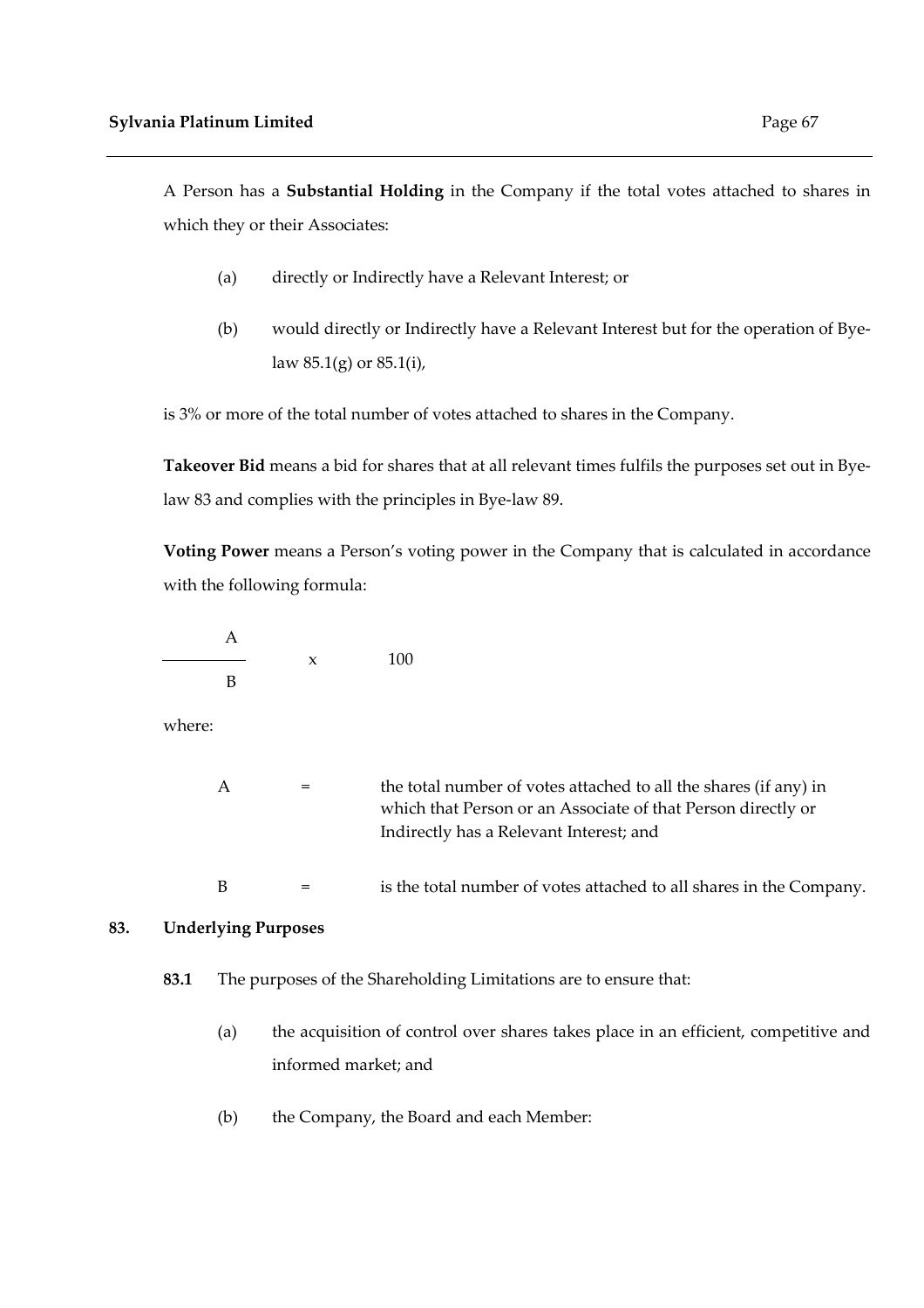- (i) know the identity of any Person who proposes to acquire a Substantial Holding in the Company; and
- (ii) are given a reasonable amount of time to consider a proposal to acquire a Substantial Holding in the Company; and
- (iii) are given enough information to assess the merits of a proposal to acquire a Substantial Holding in the Company; and
- (c) as far as practicable, all Members have a reasonable and equal opportunity to participate in any benefits accruing through any proposal under which a Person would acquire a Substantial Holding in the Company.
- **83.2** In the interpretation of a Shareholder Limitation, a construction that would promote the purpose of the Shareholding Limitations described in Bye-law 83.1 is to be preferred to a construction that would not promote that purpose.

# **84. Basic Limitation**

- **84.1** Subject to the exceptions in Bye-law 86, a Person must not acquire a Relevant Interest if, because of the acquisition, that Person's or someone else's Voting Power in the Company increases:
	- (a) from thirty per cent (30%) or below to more than thirty per cent (30%); or
	- (b) from a starting point that is above thirty per cent (30%) and below fifty per cent (50%).
- **84.2** Any holding of a share or acquisition of a Relevant Interest in breach of Bye-law 84.1 does not cause such acquisition or holding to be invalid.
- **84.3** A Person:
	- (a) holding or acquiring a Relevant Interest; or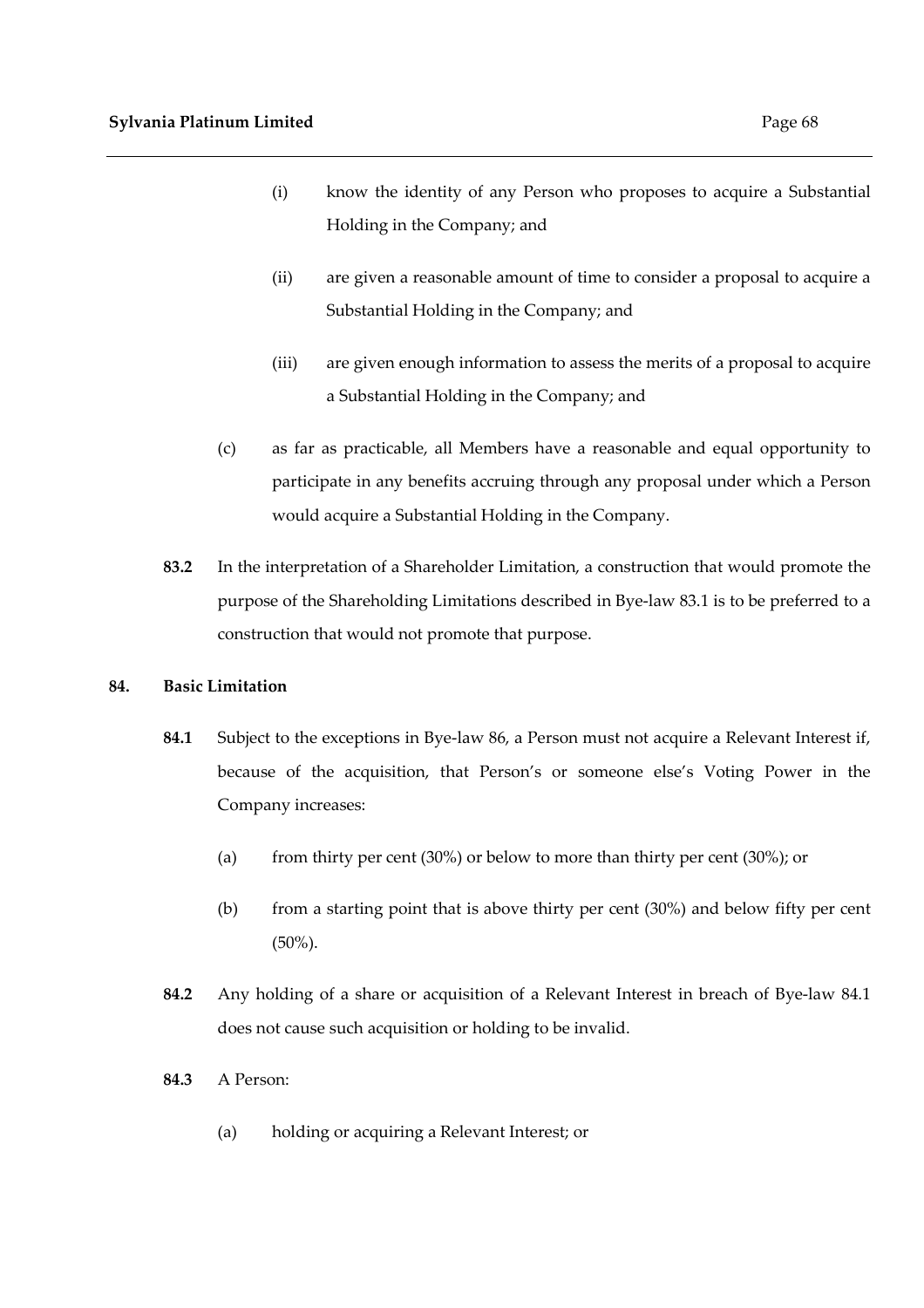(b) exercising Voting Power at a general meeting,

shall together with his Affiliated Companies be considered as one Person in respect of such Relevant Interest or exercise of Voting Power, and each of them, to the extent he holds one or more shares shall be jointly and severally liable for each other's obligations under these Bye-laws. In addition, there may be imposed on each of them the other remedies referred to in Bye-law 92.

- **84.4** If one or more Persons pursuant to an agreement or a nominee or trustee arrangement act together for the purpose of:
	- (a) holding or acquiring a Relevant Interest; or
	- (b) exercising Voting Power at a general meeting; or
	- (c) circumventing the prohibition as referred to in Bye-law 84.1 or the obligations in Bye-law 87,

all of them shall be considered as one Person in respect of such Relevant Interest, exercise of Voting Power or circumvention of the prohibition or obligation. Each of them, to the extent they hold one or more shares shall be jointly and severally liable for each other's obligations under these Bye-laws. In addition, there may be imposed on each of them the other remedies referred to in Bye-law 92.

#### **85. Situations Not Giving Rise to a Relevant Interest**

- **85.1** A Person is not considered to hold or acquire a Relevant Interest for the purpose of Byelaw 84.1 if the Relevant Interest arises merely because:
	- (a) **nominees and trustees:** that Person acquires a Relevant Interest solely as a nominee or trustee for a Person who may direct the nominee or trustee as to the exercise of any power relating to the Relevant Interest;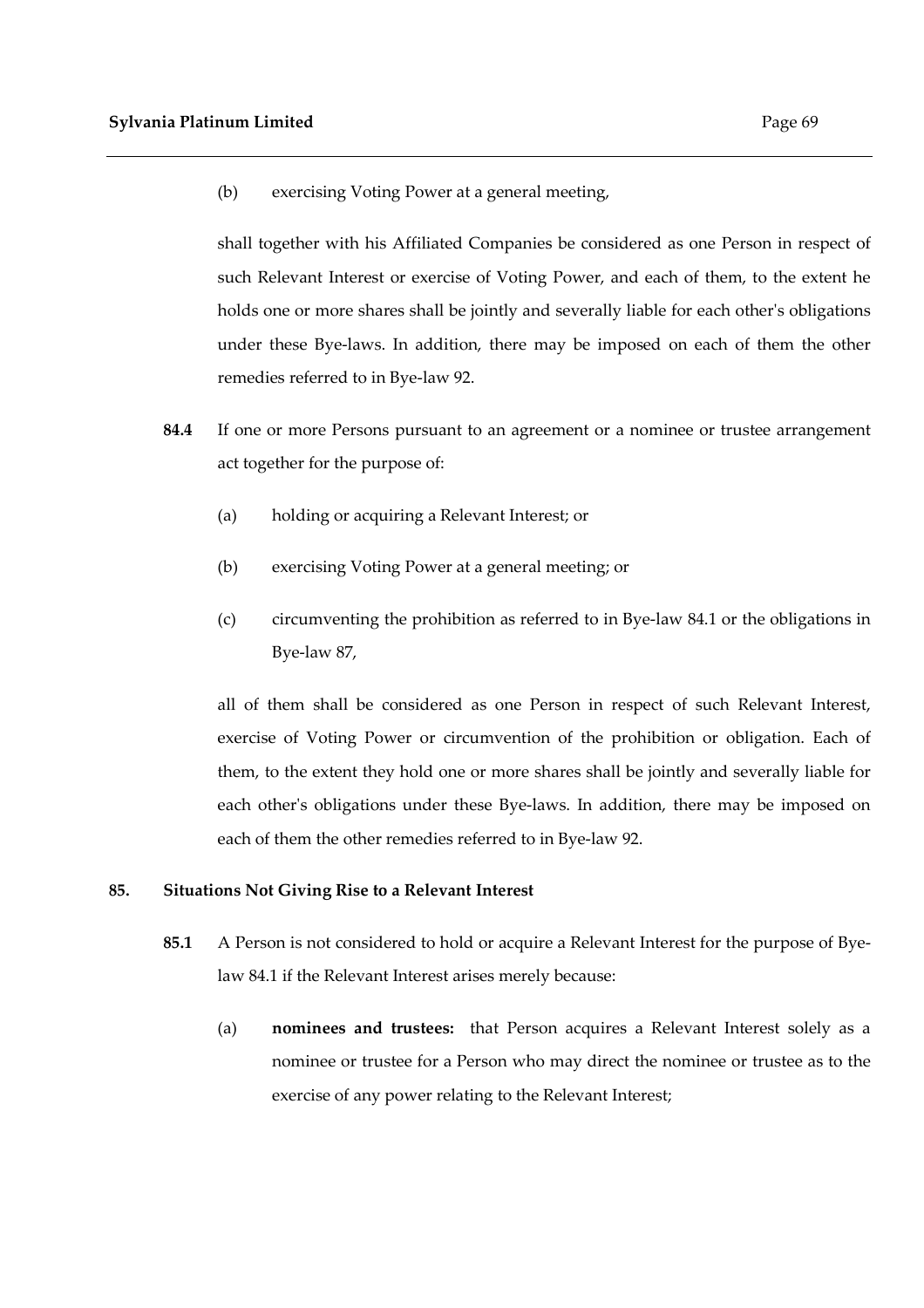- (b) **intermediaries:** that Person holds shares as a securities intermediary provided such Person acts on behalf of someone else (and not for his own account) in the ordinary course of such Person's financial services business and provided such person is qualified to practise as or is licensed as an intermediary under any applicable law;
- (c) **custodians and depositaries:** that Person holds shares as a custodian or depositary in order to enable shares to be traded on a Relevant Stock Exchange provided such Person is qualified to practise and/or licensed to provide such custodian or depositary services as required under applicable law;
- (d) **buy-backs:** that Person holds or acquires a Relevant Interest as a result of the Company having entered into an agreement to buy back the shares;
- (e) **mortgages, charges and securities:** of a mortgage, charge or other security taken for the purpose of a transaction entered into by the Person if:
	- (i) the mortgage, charge or security is taken or acquired in the ordinary course of the Person's business of providing financial services and on ordinary commercial terms; and
	- (ii) the Person whose property is subject to the mortgage, charge or security is not an Associate of the Person;
- (f) **proxies and representatives:** the Person has been appointed to vote as a proxy or representative of a Member in accordance with Bye-law 39 provided that:
	- (i) the appointment is for one general meeting only; and
	- (ii) neither the Person nor any Associate gives valuable consideration for such appointment;
- (g) **market traded options**: of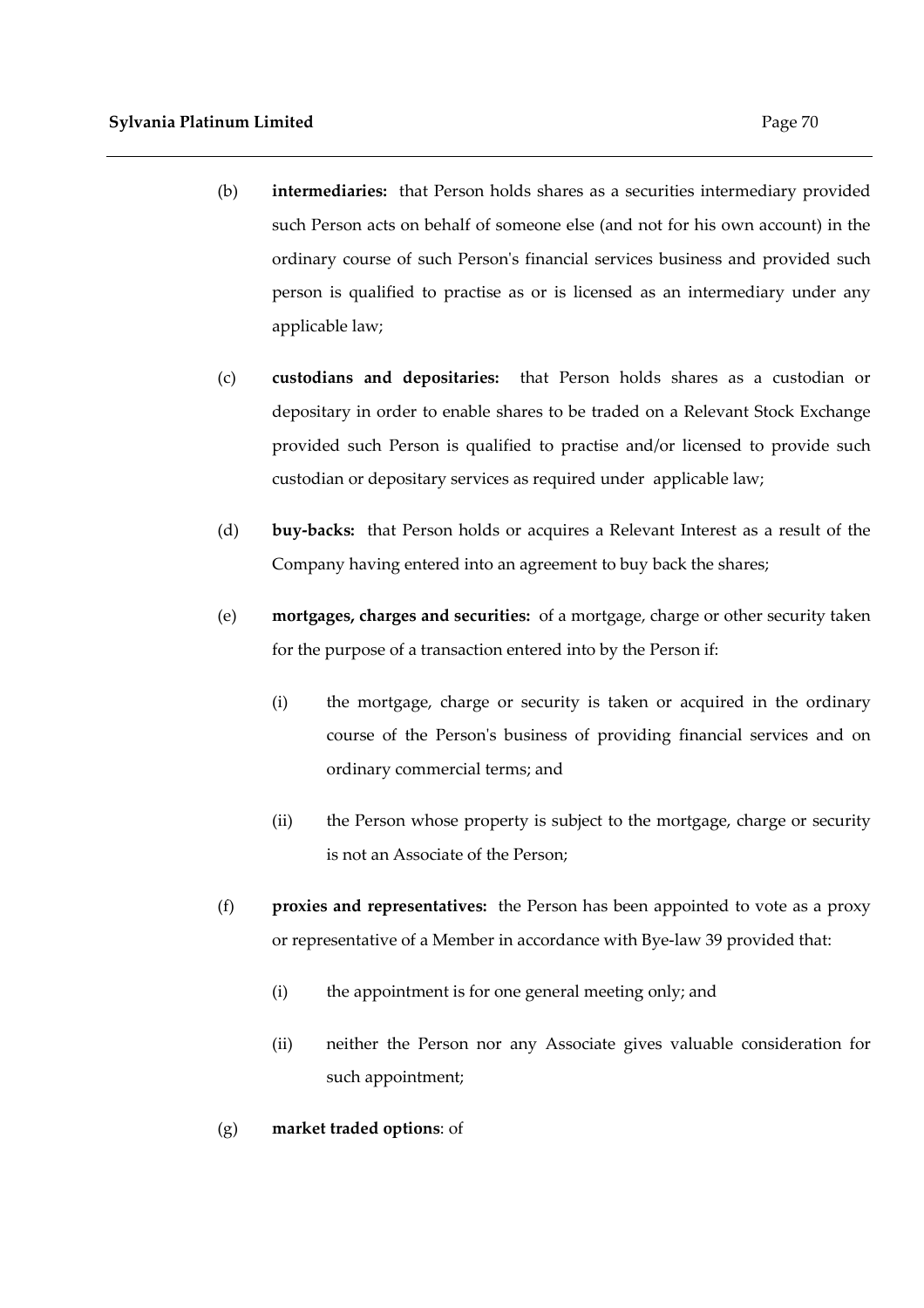- (i) an option over shares traded on a Relevant Stock Exchange; or
- (ii) a right to acquire a Relevant Interest given by a Derivative,

provided that this Bye-law 85.1(g) ceases to apply when the obligation to make or take delivery of the shares arises;

- (h) **directors of holders of Relevant Interests**: the Person is a director of a legal entity which has a Relevant Interest; or
- (i) **conditional agreements**: of an agreement if the agreement:
	- (i) is conditional on a resolution referred to in Bye-law  $86.1(d)$ ; and
	- (ii) does not confer any control over, or power to substantially influence, the exercise of Voting Power attached to the shares; and
	- (iii) does not restrict disposal of the shares for more than 3 months from the date when the agreement is entered into.

The Person acquires a Relevant Interest in the shares when the condition referred to in Bye-law 85.1(i)(i) is satisfied.

**85.2** When a Person's Relevant Interest in a share is disregarded pursuant to Bye-law 85.1, the Person shall for the purposes of Bye-law 84.1 be taken not to be entitled to exercise, directly or Indirectly, its Voting Power.

## **86. Exceptions to the Basic Limitation**

- **86.1** The prohibition as referred to in Bye-law 84.1 shall not apply to the extent that:
	- (a) **Takeover Bids**: the holding or acquisition of a Relevant Interest results from the acceptance of offers under a Takeover Bid;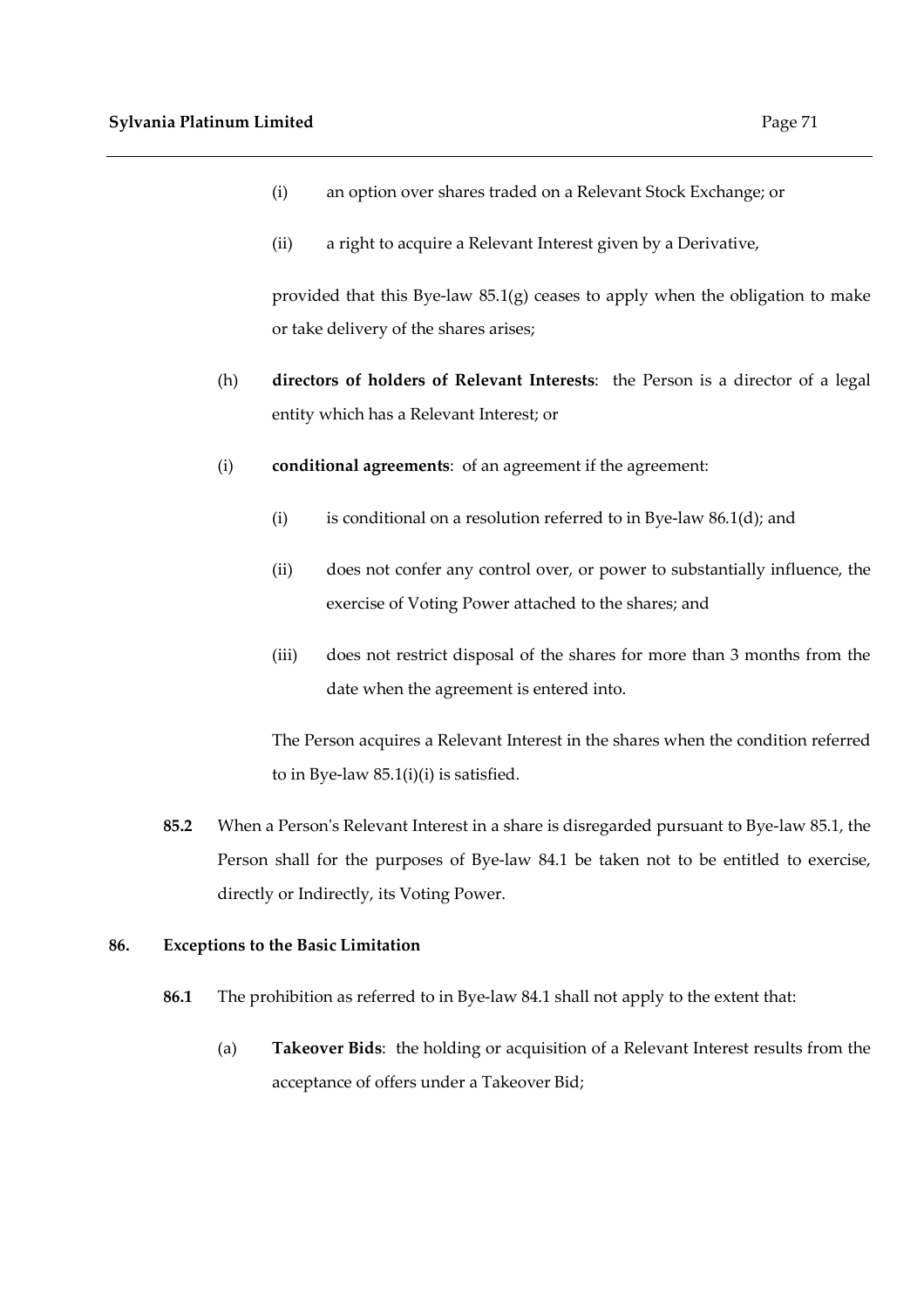- (b) **On Market Transactions**: the holding or acquisition of a Relevant Interest is the result of an On Market Transaction if:
	- (i) the acquisition is by or on behalf of the Offeror; and
	- (ii) the acquisition occurs during the Offer Period; and
	- (iii) the Takeover Bid is for all the Bid Securities; and
	- (iv) the Takeover Bid is unconditional;
- (c) **creeping acquisitions**: the holding or acquisition of a Relevant Interest arises in the following circumstances:
	- (i) throughout the six (6) months before the acquisition a Person directly, or Indirectly, had Voting Power of at least twenty-nine per cent (29%); and
	- (ii) as a result of the acquisition, directly or Indirectly, the Person would have Voting Power not more than one (1) percentage point higher than the Person had six (6) months before the acquisition;
- (d) **shareholder approval**: the holding or acquisition of a Relevant Interest has been approved previously by a general meeting if:
	- (i) no votes are cast in favour of the resolution by:
		- (A) the Person proposing to make the acquisition and its Associates; or
		- (B) the Person (if any) from whom the acquisition is to be made and its Associates; and
	- (ii) the Members were given all information known to the Person proposing to make the acquisition or its Associates, or known to the Company, that was material to the decision on how to vote on the resolution, including: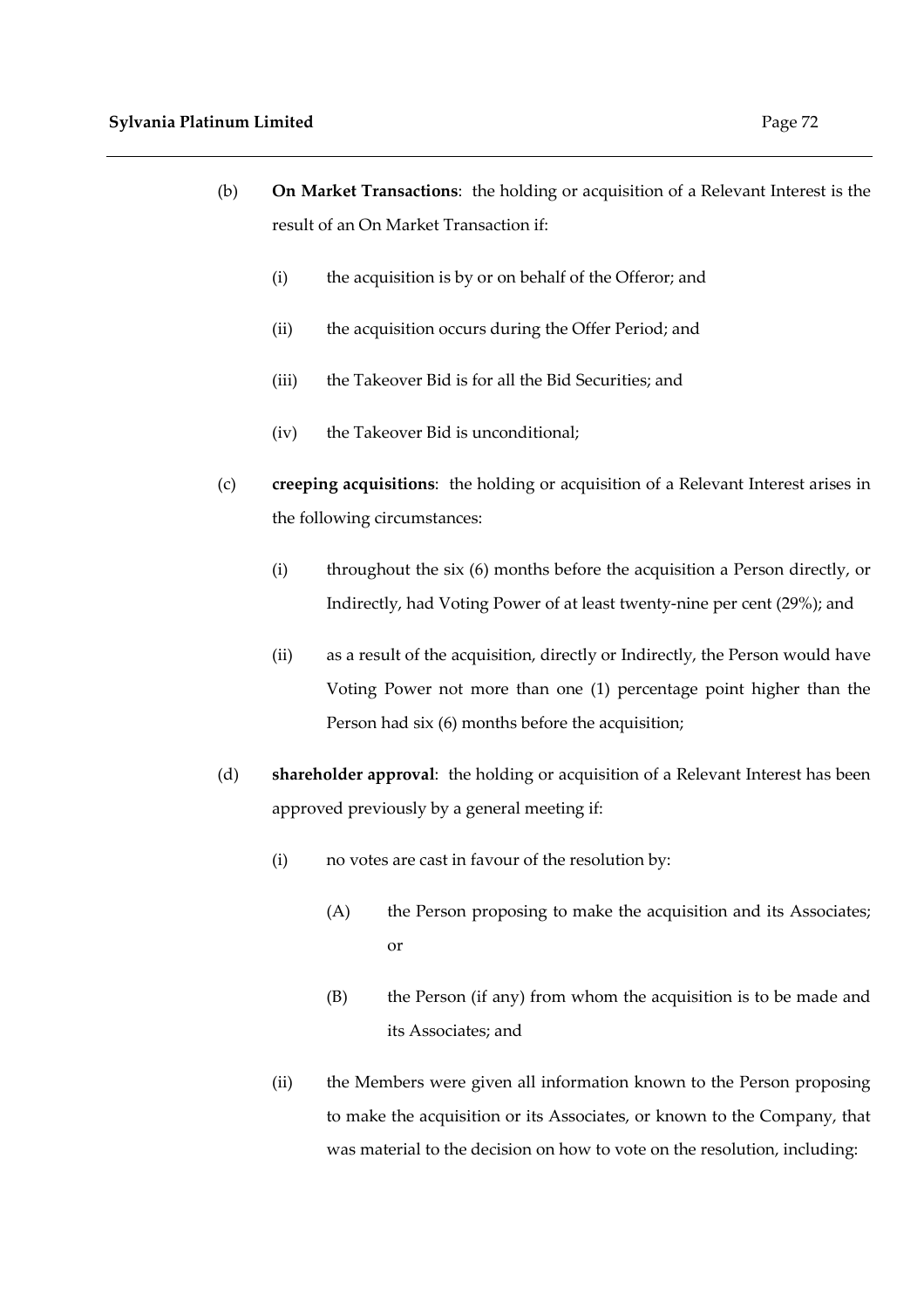- (A) the identity of the Person proposing to make the acquisition and its Associates; and
- (B) the maximum extent of the increase in that Person's Relevant Interest in the Company that would result from the acquisition; and
- (C) the Relevant Interest that Person would have as a result of the acquisition; and
- (D) the maximum extent of the increase in the Relevant Interest of each of that Person's Associates that would result from the acquisition; and
- (E) the Relevant Interest that each of that Person's Associates would have as a result of the acquisition;
- (e) **mergers, amalgamations, schemes or compromises**: the holding or acquisition of a Relevant Interest results from an acquisition through operation of law including a merger, amalgamation, scheme or arrangement or compromise in accordance with the Act;
- (f) **acceptance of takeover offers**: the holding or acquisition of a Relevant Interest results from the acceptance of takeover offers made by the Company for the securities of another body corporate listed on the stock market of a securities exchange, which offers are made in accordance with applicable law regulating the conduct of takeovers of bodies corporate of that kind, where shares or securities convertible into shares are included in the consideration for the acquisition of securities under those offers;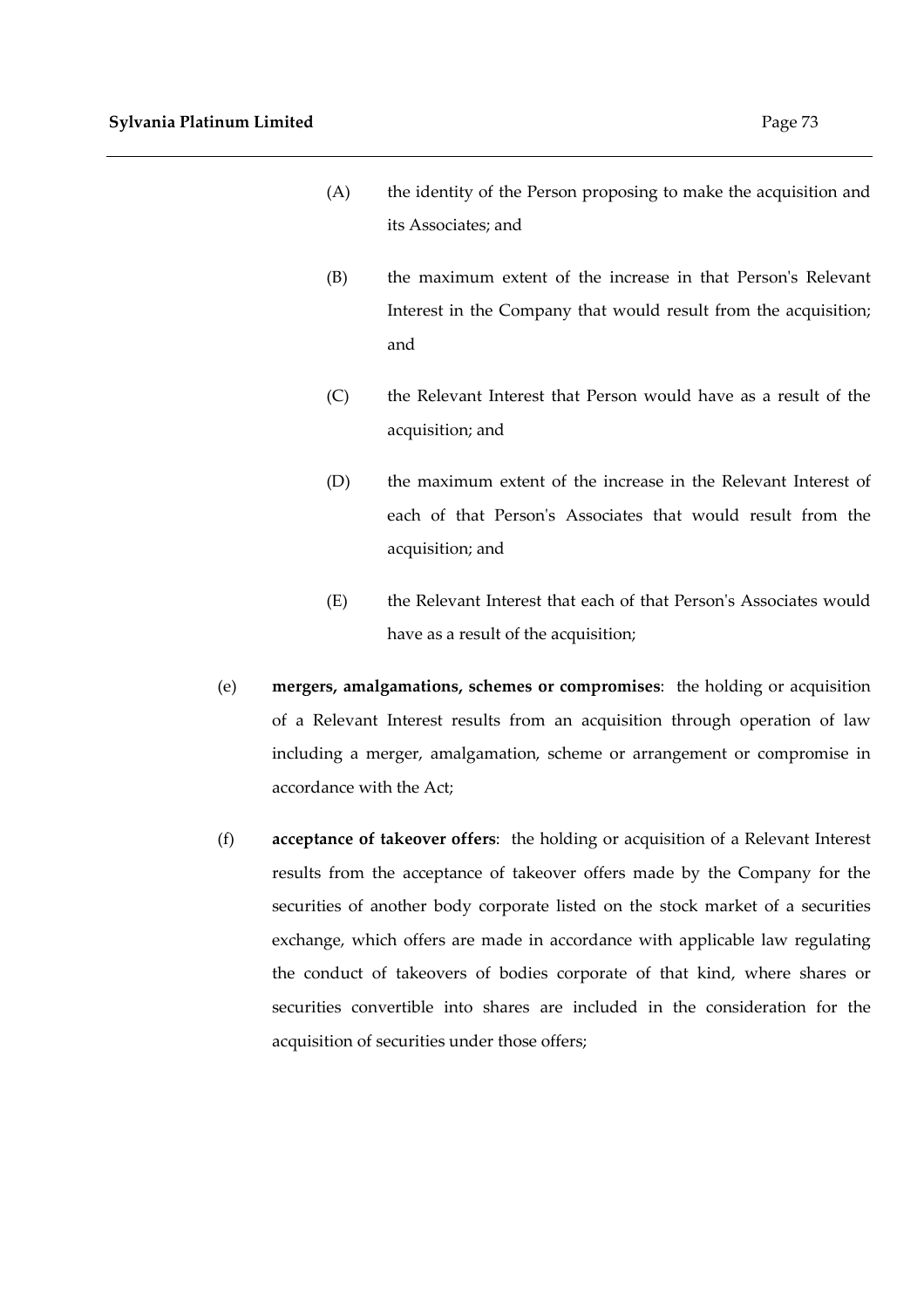- (g) **convertible securities issued under takeover offers**: the holding or acquisition of a Relevant Interest results from the exercise of rights of conversion attaching to securities convertible into shares issued in accordance with Bye-law 86.1(f);
- (h) **receivers or receivers and managers**: the holding or acquisition of the Relevant Interest results from the exercise by a Person of a power or appointment as a receiver or receiver and manager under a mortgage, charge or other security, provided:
	- (i) the Person's ordinary business includes the provision of financial accommodation by any means; and
	- (ii) the Person took or acquired the security in the ordinary course of business of the provision of financial accommodation by any means and on ordinary commercial terms;
- (i) **underwriters and sub-underwriters**: the holding or acquisition of a Relevant Interest results from an issue by the Company under a prospectus or offer document to a Person as underwriter or sub-underwriter to the issue where the prospectus or offer document disclosed the effect or range of possible effects that the issue would have on the number of shares in which that Person would have a Relevant Interest and on the voting rights of that Person; or
- (j) **rights issues**: the holding or acquisition of a Relevant Interest results from an issue of shares that satisfies all of the following conditions:
	- (i) the Company offers to issue shares to a particular class;
	- (ii) offers are made to every person who holds shares in that class to issue them with the percentage of shares in that class to be issued that is the same as the percentage of shares that they hold before the issue;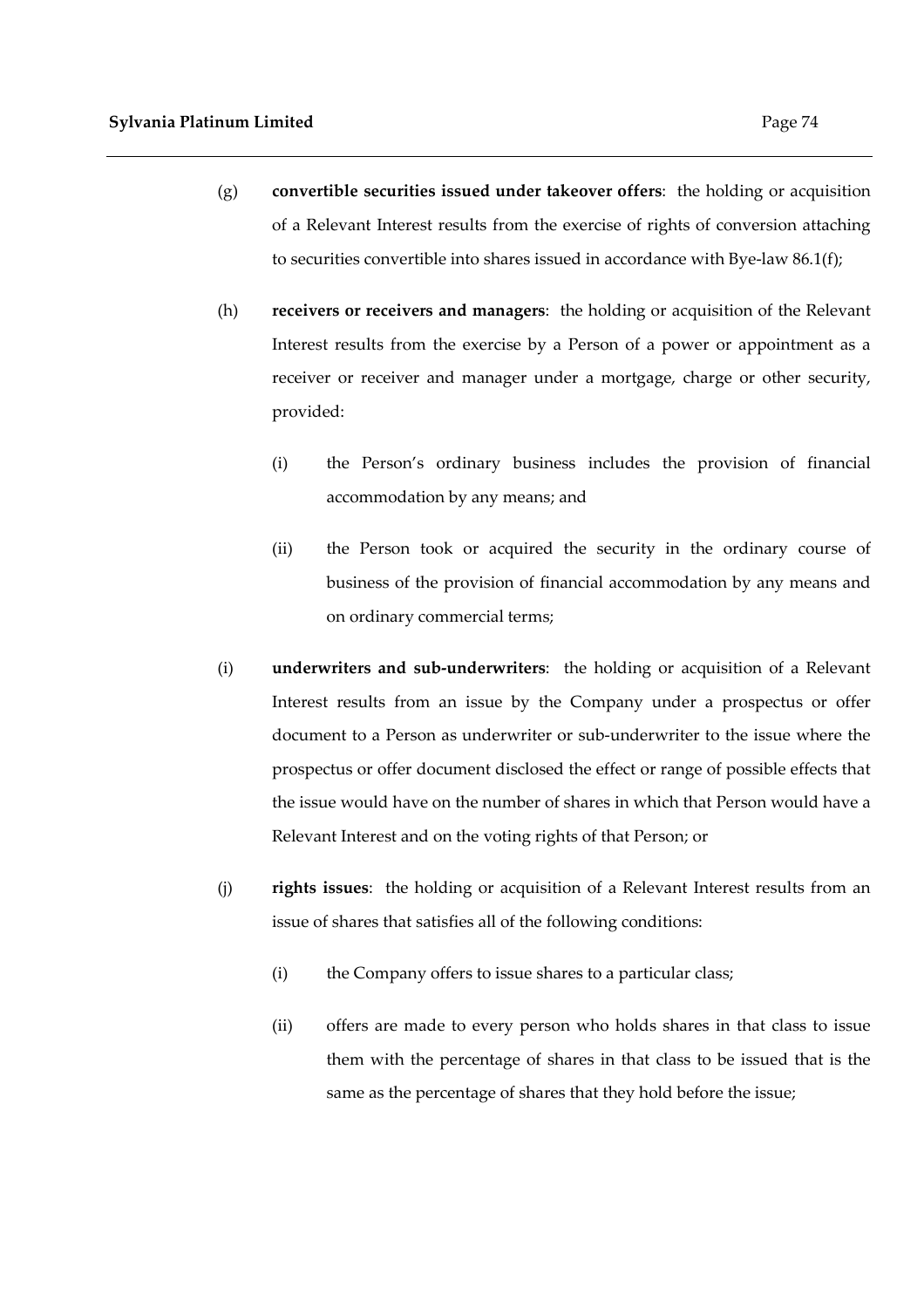- (iii) all of those persons have a reasonable opportunity to accepts the offers made to them;
- (iv) agreements to issue are not entered into until a specified time for acceptances of offers are closed; and
- (v) the terms of all of the offers are the same.

This Bye-law 86.1(j):

- (vi) includes the acquisition or holding of a Relevant Interest by a Person as underwriter to the issue or sub-underwriter; and
- (vii) applies even if the conditions set out above are not satisfied in respect of Foreign Ineligible Holders if, under the terms of the offers:
	- (A) the Company must appoint a nominee (being a person that is qualified to practise and/or licensed to act as a nominee to sell shares on behalf of, and distribute the net proceeds to the Foreign Ineligible Holders);
	- (B) the Company must issue or transfer to that nominee:
		- I. the shares that would otherwise be issued or transferred to the Foreign Ineligible Holders who accept the offer; or
		- II. the right to acquire those shares; and
	- (C) the nominee must sell those shares or rights and distribute to each of those Foreign Ineligible Holders their proportion of the proceeds of the sale net of expenses.

## **87. Disclosure of Substantial Holdings**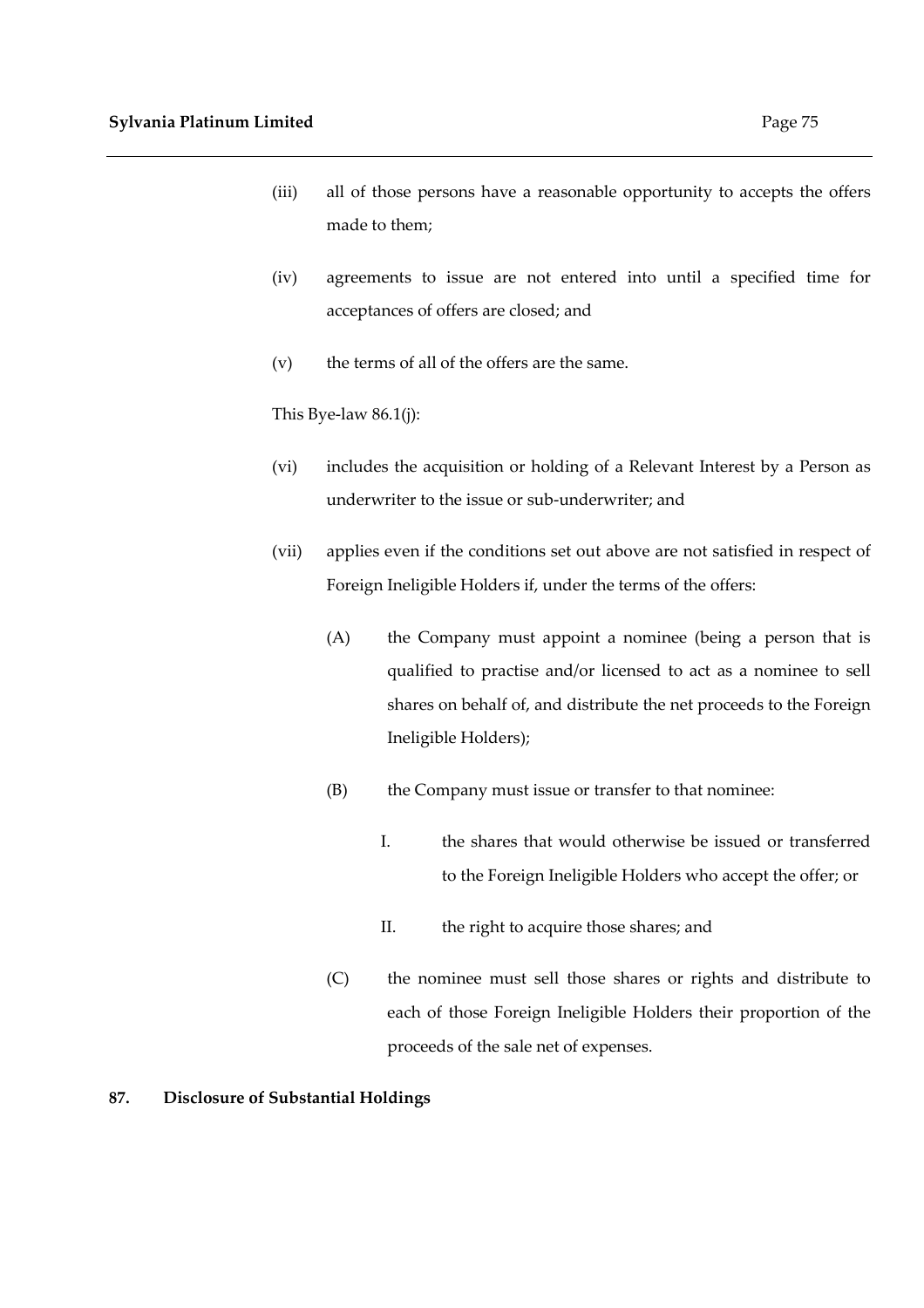- **87.1** The Company may, by giving notice in writing, require the holder of a share give the Company, within two (2) Business Days after receiving the notice, a statement in writing setting out:
	- (a) full details of the holder's Relevant Interest and of the circumstances giving rise to that Relevant Interest; and
	- (b) the name and address of each other Person who has a Relevant Interest together with full details of:
		- (i) the nature and extent of the Relevant Interest; and
		- (ii) the circumstances that give rise to the Person's Relevant Interest; and
	- (c) the name and address of each Person who has given the holder of the shares or the Person as referred to in Bye-law 87.1(b) above instructions about:
		- (i) the acquisition or disposal of a Relevant Interest; or
		- (ii) the exercise of any voting or other rights attached to a Relevant Interest;
		- (iii) any other matter relating to a Relevant Interest;

together with full details of those instructions (including the date or dates on which those relevant instructions were given).

- (d) A matter referred to in Bye-law 87.1(b) or (c) need only be disclosed to the extent to which it is known to the Person making the disclosure.
- (e) Where a statement is delivered to the Company containing any details as referred to in Bye-law 87.1(b) or (c), the Company may, by giving notice in writing, require a holder of a share to give to the Company or to use its best endeavours to procure that any other Persons as referred to in Bye-law 87.1(b) or (c) to give to the Company, within two (2) days after receiving the notice, a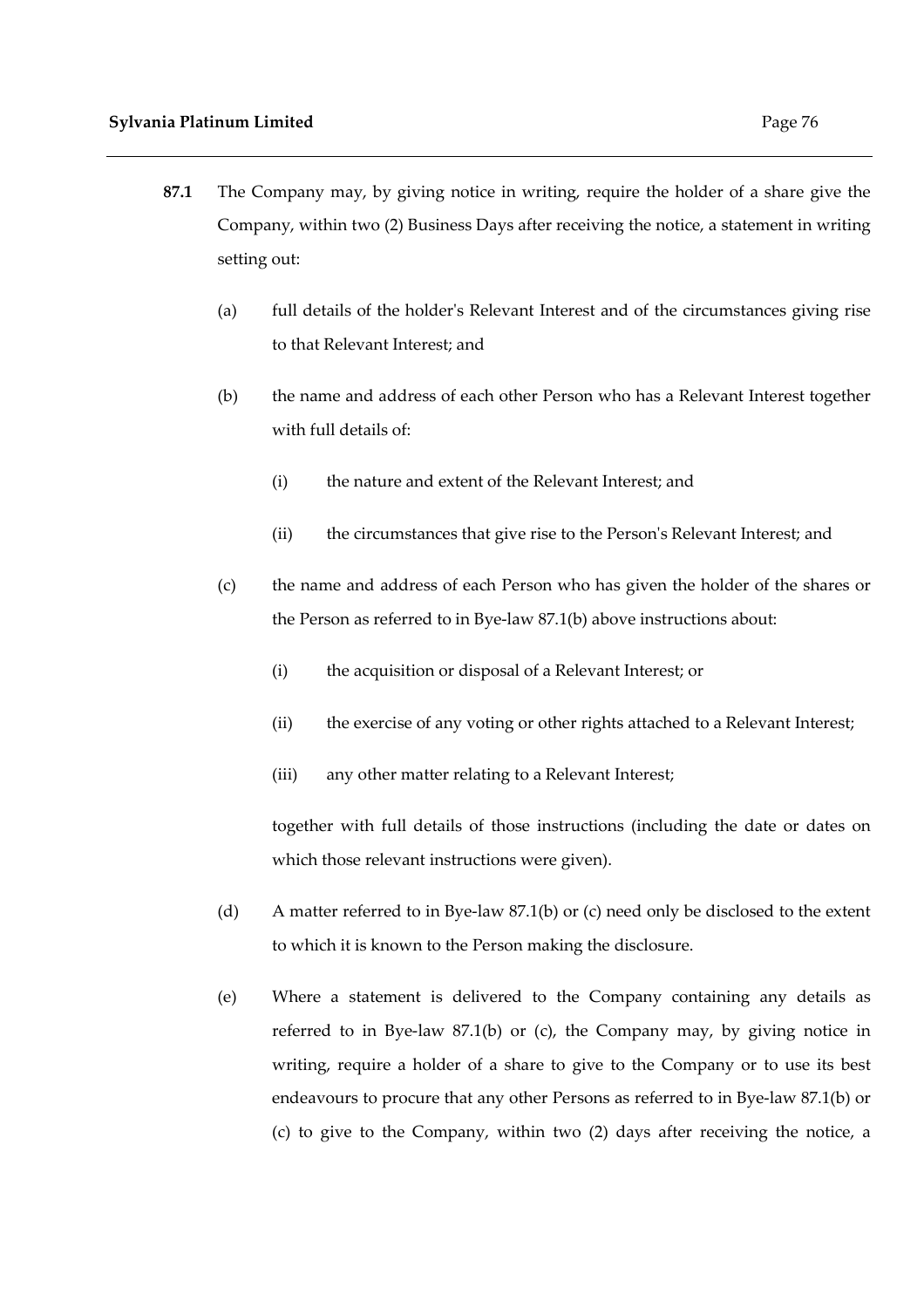statement in writing setting out the details as referred to in Bye-law 87.1(a), (b) or (c).

- **87.2** Within two (2) Business Days of:
	- (a) a Person beginning to have, or ceasing to have, a Substantial Holding; or
	- (b) where a Person has a Substantial Holding, the Person's Voting Power increasing or decreasing by one (1) or more percentage points from the percentage they last disclosed in accordance with this Bye-law 87.2; or
	- (c) a Person making a Takeover Bid,

that Person must give the Company and each Relevant Stock Exchange a statement in writing setting out:

- (d) the Person's name and address;
- (e) full details of the Person's Relevant Interest;
- (f) details of any Relevant Agreement through which the Person would hold a Relevant Interest;
- (g) the name and address of each Associate who has a Relevant Interest together with full details of:
	- (i) the nature of their association with the Associate;
	- (ii) the Relevant Interest of the Associate; and
	- (iii) any Relevant Agreement through which the Associate has the Relevant Interest; and
- (h) if the information is being given because of an increase or decrease in the Person's Voting Power, the size and date of that movement; and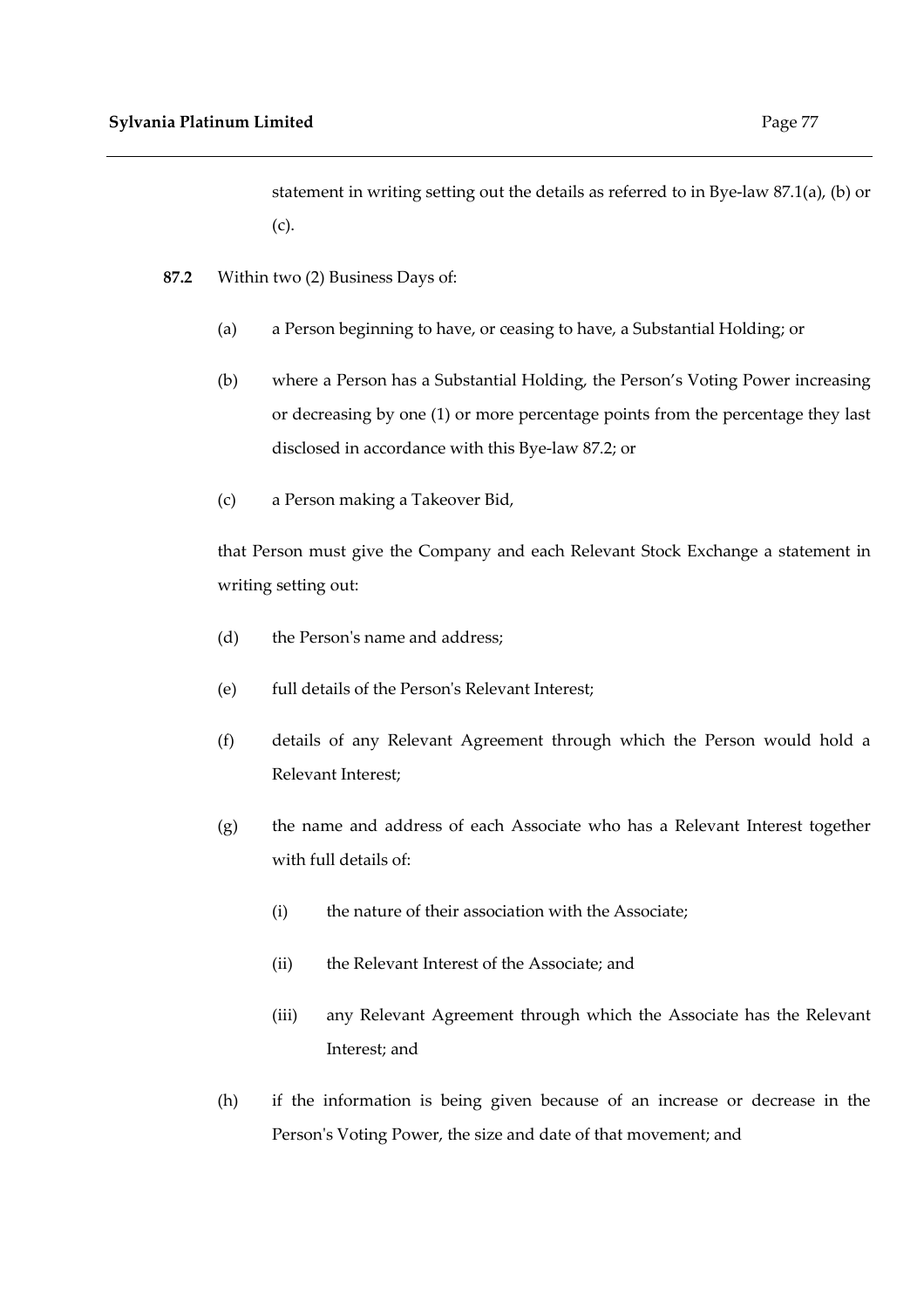(i) if the information is being given because a Person has ceased to be an Associate, the name of that Person,

and the statement must be accompanied by:

- (j) a copy of any document including any Relevant Agreement (endorsed with a statement that the copy of the document is a true copy) that contributed to the situation giving rise to the Person needing to provide the information which is in writing and readily available to the Person; and
- (k) a statement by the Person giving full and accurate details of any contract, scheme or arrangement that contributed to the situation giving rise to the person needing to provide the information which is not both in writing and readily available to the Person.

### **88. Consequences of announcing a Takeover Bid**

If a Person either alone or with other Persons publicly proposes to make a Takeover Bid, the Person must make an Offer to each holder of Bid Securities on the proposed terms of the Takeover Bid Offers in compliance with Bye-law 89 (including sending holders of Bid Securities the document described in Bye-law 90) within 2 months of the date the Takeover Bid is publicly proposed.

#### **89. Requirements for Takeover Bids**

- **89.1** In addition to fulfilling the purposes in Bye-law 83.1, a Takeover Bid must comply with the following principles:
	- (a) An Offer must be an offer to buy all the Bid Securities or a specified proportion of all the Bid Securities. The proportion specified must be the same for all holders of the Bid Securities.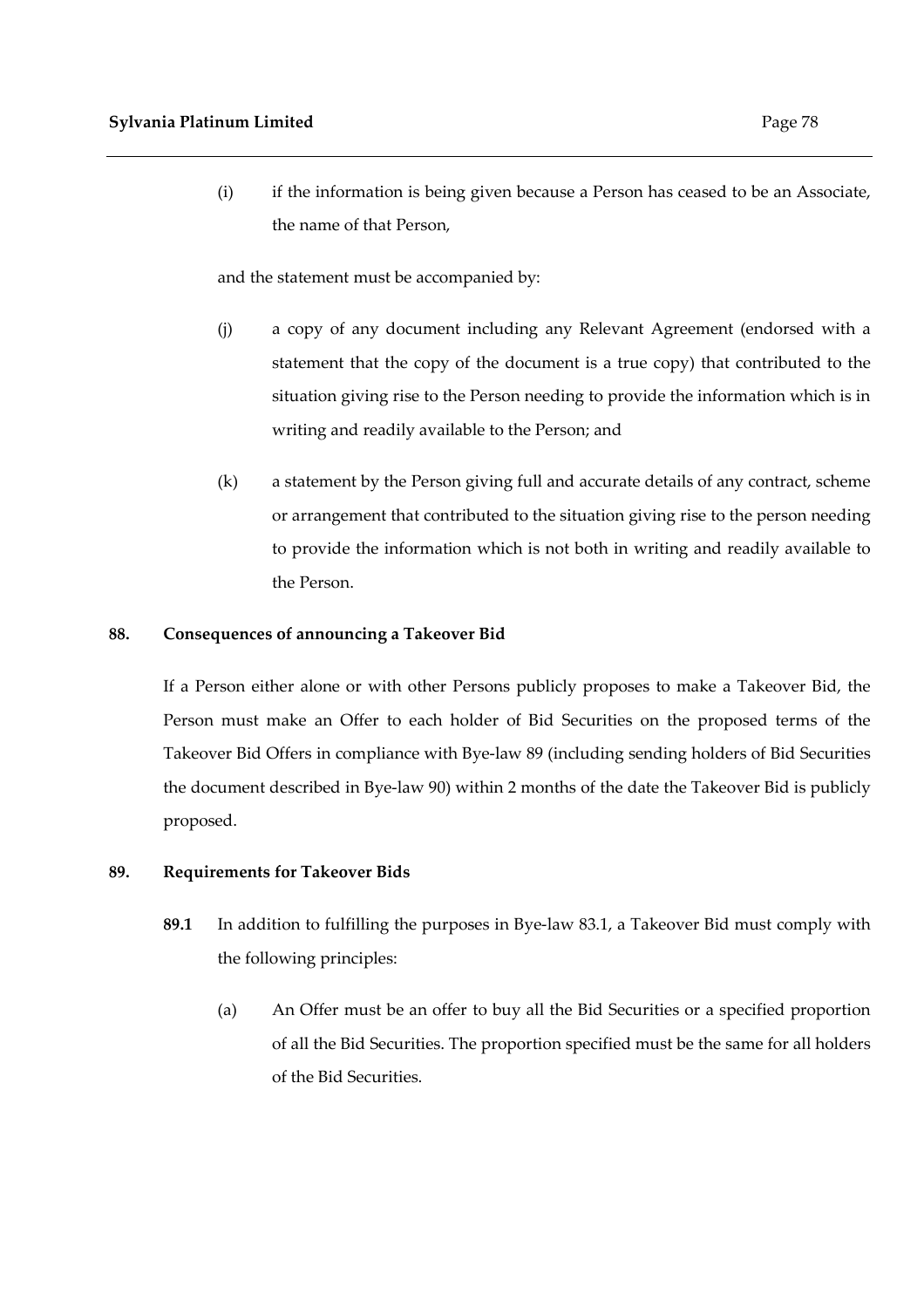- (b) A Person who holds one (1) or more parcels of those securities as trustee or nominee for, or otherwise on account of, another Person may accept the offer as if a separate offer had been made in relation to:
	- (i) each of those parcels; and
	- (ii) any parcel they hold in their own right.
- (c) All the Offers made must be the same. In applying this Bye-law 89.1(c), the following shall be disregarded:
	- (i) any differences in the Offers attributable to the fact that the number of Bid Securities that may be acquired under each Offer is limited by the number of Bid Securities held by the holder;
	- (ii) any differences in the Offers attributable to the fact that the Offers relate to Bid Securities having different accrued dividend or distribution entitlements;
	- (iii) any differences in the Offers attributable to the fact that the Offers relate to Bid Securities on which different amounts are paid up or remain unpaid;
	- (iv) any differences in the Offers attributable to the fact that the Offeror may issue or transfer only whole numbers of securities as consideration for the acquisition; and
	- (v) any additional cash amount offered to holders instead of the fraction of a security that would otherwise be offered.

However, if the consideration offered under the Takeover Bid includes an offer of securities, the securities do not need to be offered to Foreign Ineligible Holders if under the terms of the Offers: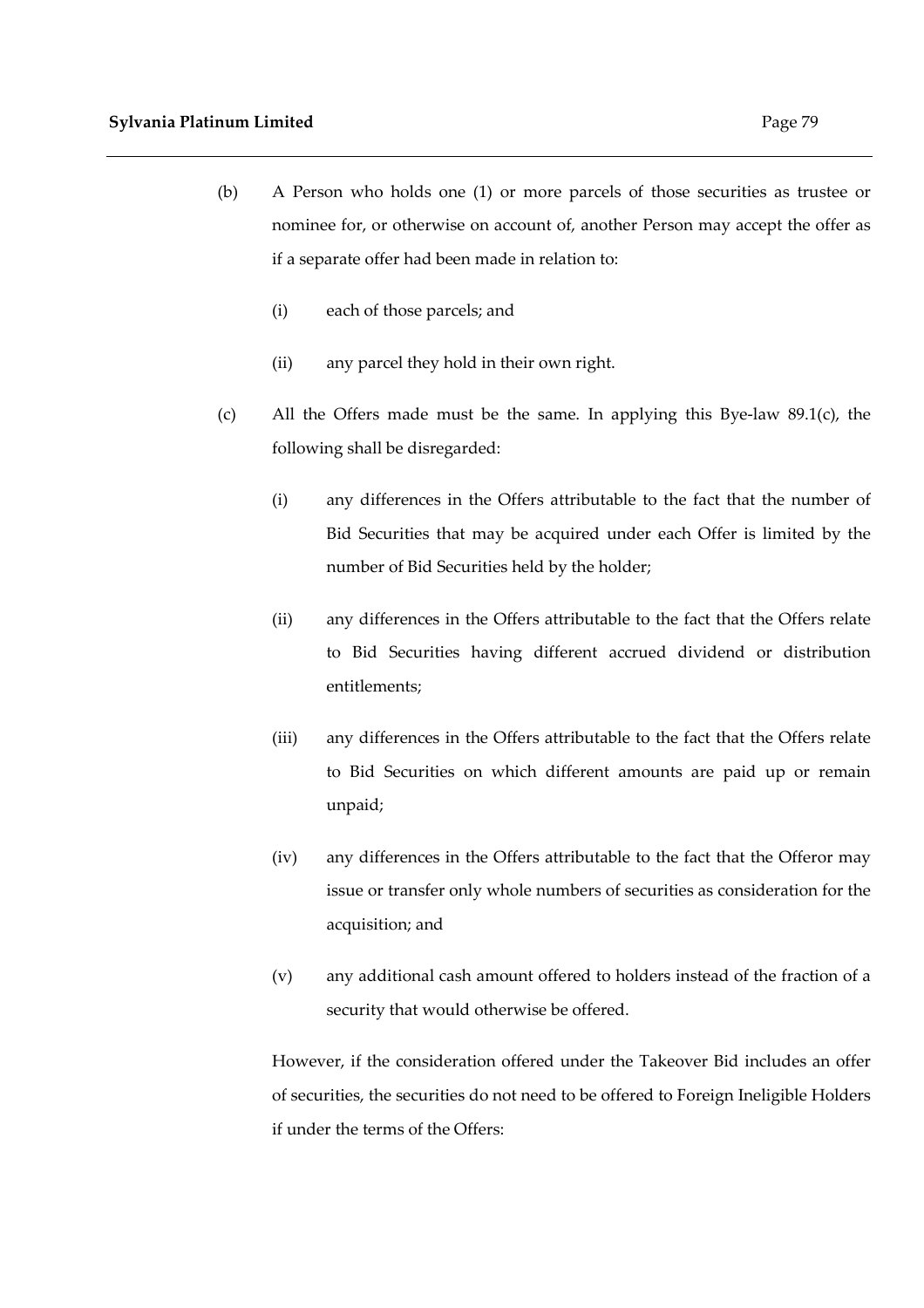- (vi) the Offeror must appoint a nominee (being a person that is qualified to practise and/or licensed to act as a nominee to sell shares on behalf of, and distribute the net proceeds to the Foreign Ineligible Holders) who is approved by the Company (such approval not to be unreasonably withheld or delayed);
- (vii) the Offeror must issue or transfer to that nominee:
	- (A) the securities that would otherwise be issued or transferred to the Foreign Ineligible Holders who accept the Takeover Bid for that consideration; or
	- (B) the right to acquire those securities; and
- (viii) the nominee must sell those securities or rights and distribute to each of those Foreign Ineligible Holders their proportion of the proceeds of the sale net of expenses.
- (d) The consideration offered for Bid Securities must equal or exceed the maximum consideration that the Offeror (or any of its Associates) directly or Indirectly provided, or agreed to provide, for shares under any purchase or agreement during the four (4) months before the first day of the Offer Period.
- (e) The Offeror must provide the consideration to each holder of Bid Securities on or before the earlier of:
	- (i) one month after the date of the holder's acceptance or, if the Offer is subject to conditions when you accept the Offer, within one month after the Offer becomes unconditional; and
	- (ii) 21 days after the end of the Offer Period.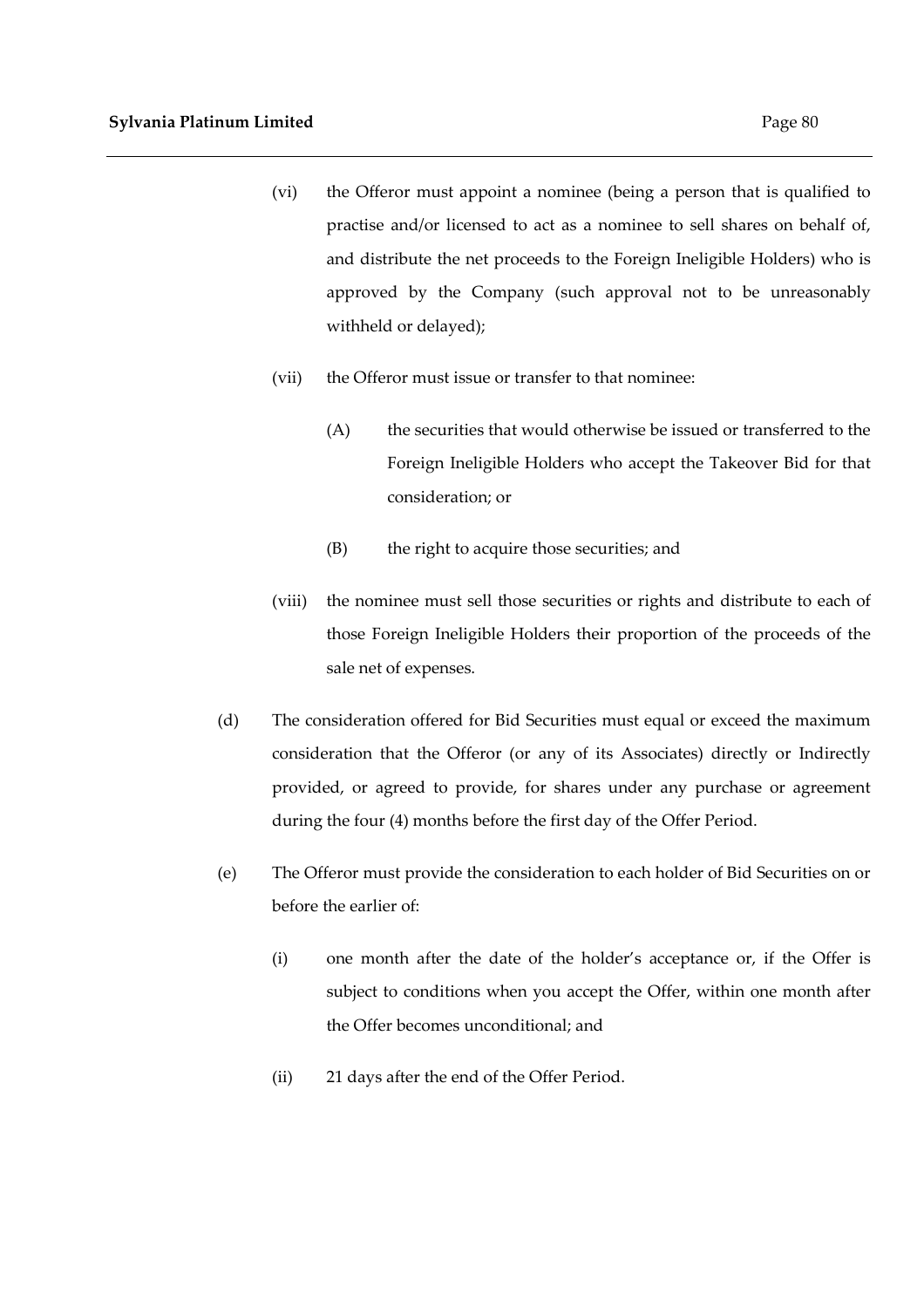- (f) The Offeror must not directly or Indirectly, during the Offer Period, give, offer to give or agree to give a benefit to a Person if:
	- (i) the benefit is likely to induce the Person directly or Indirectly to:
		- (A) accept the Offer; or
		- (B) dispose of shares; and
	- (ii) the same benefit is not offered to all holders of Bid Securities.
- (g) The Offer Period must:
	- (i) start on the date the first Offer is made; and
	- (ii) last for at least one (1) month, and not more than twelve (12) months.
- (h) If, within the last seven (7) days of the Offer Period:
	- (i) the Offers are varied to improve the consideration offered (including by offering an alternative form of consideration); or
	- (ii) the number of shares in which the Offeror directly or Indirectly holds a Relevant Interest, or both, increases to more than fifty per cent (50%) of the issued and outstanding share capital of the Company,

the Offer Period is extended so that it ends fourteen (14) days after the event referred to in Bye-law 89.1(h)(i) or (ii).

(i) If the Offer Period is extended for more than one month and the obligations of Offeror to deliver the consideration in accordance with Bye-law 89.1(e) are postponed for more than 1 month and, at the time, the Offer is subject to one or more of the conditions, the Offeror must: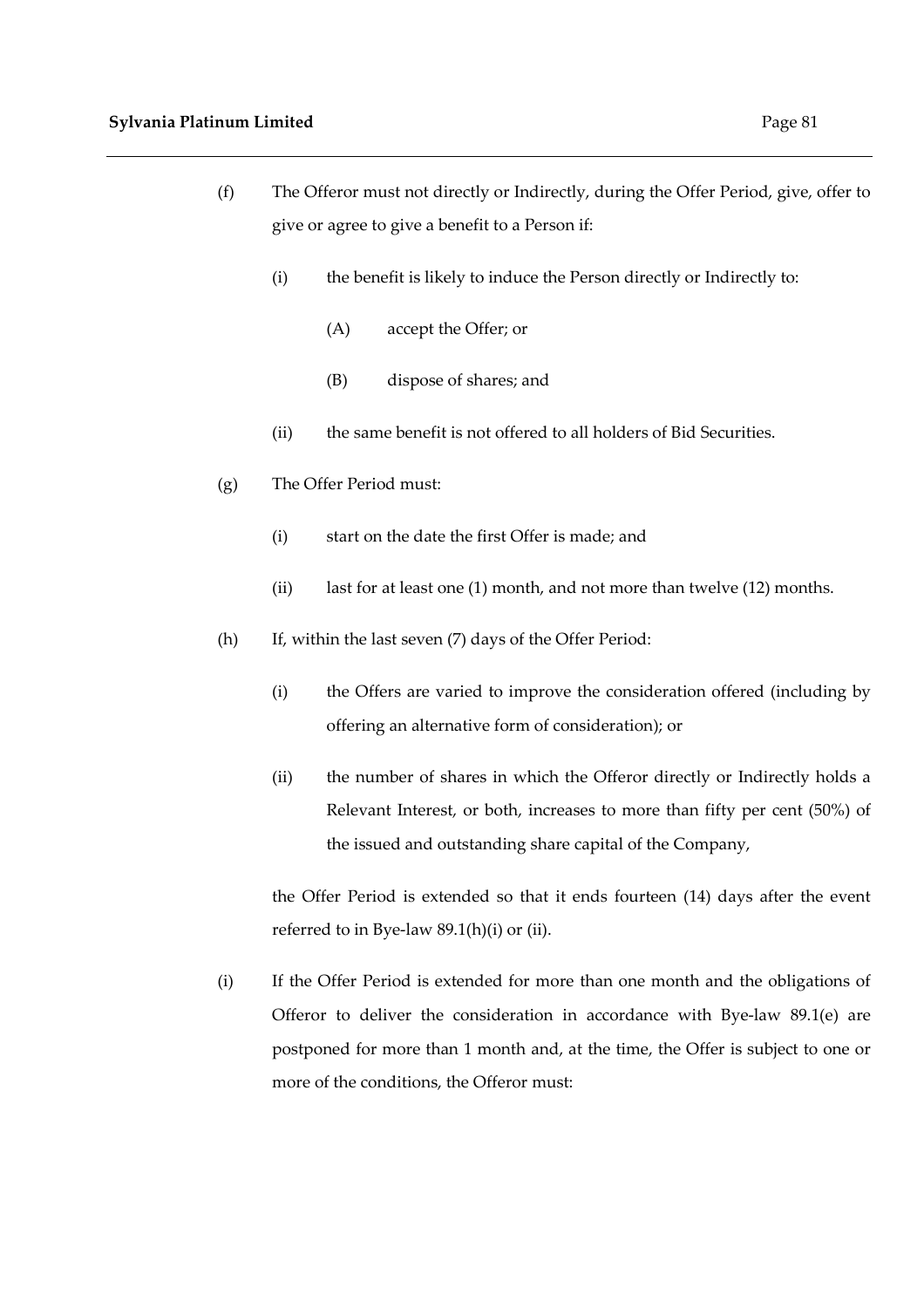- (i) grant each holder of Bid Securities that has accepted an Offer the right to withdraw its acceptance of the Offer; and
- (ii) give a written notice to all holders of Bid Securities who have accepted an Offer, all Relevant Stock Exchanges and the Company explaining the withdrawal rights under this Bye-law 89.1(i) and the process by which those rights may be exercised.

If a holder of Bid Securities exercises its rights under this Bye-law 89.1(i) any contract arising from its previous acceptance will become void. Nothing in this Bye-law 89.1(i) prevents a holder of Bid Securities from accepting an Offer, even if the holder has exercised its rights under this Bye-law 89.1(i) to withdraw a previous acceptance.

- (j) Each Offer must be subject to a condition that may not be waived by either the Offeror or the Company and provides that the completion of the Offer and any contract that results from an acceptance of the Offer is subject to the Offeror having a Relevant Interest in at least 50% of the Bid Securities at the end of the Offer Period.
- (k) Offers must not be subject to a maximum acceptance condition. A maximum acceptance condition is one that provides that the Offers will terminate, or the maximum consideration offered will be reduced, if effectively one or more of the following occurs:
	- (i) the number of Bid Securities for which the Offeror receives acceptances reaches or exceeds a particular number; or
	- (ii) the number of shares in which the Offeror directly or Indirectly holds a Relevant Interest, or both, reaches or exceeds a particular percentage of the issued and outstanding share capital of the Company; or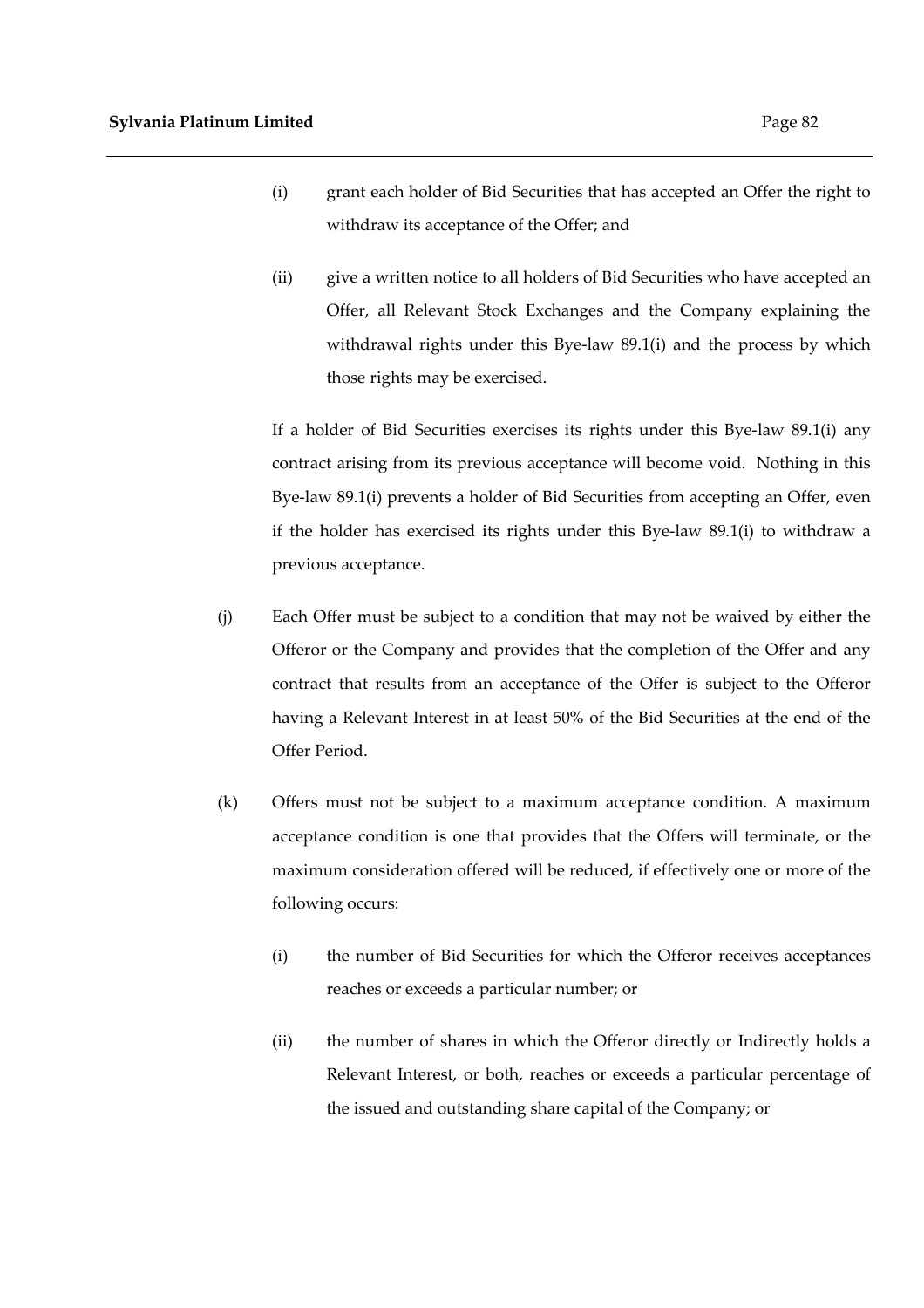- (iii) the percentage of Bid Securities the Offeror has a Relevant Interest in reaches or exceeds a particular percentage of Bid Securities in that class.
- (l) Offers must not be subject to a discriminatory condition. A discriminatory condition is a condition that allows the Offeror to acquire, or may result in that Person acquiring, Bid Securities from some but not all of the people who accept the offers.
- (m) Offers must not be subject to a condition if the fulfilment of the condition depends on:
	- (i) the opinion, belief or other state of mind of the Offeror or an Associate; or
	- (ii) the happening of an event that is within the sole control of, or is a direct result of action by, any of the following:
		- (A) the Offeror (acting alone or together with an Associate); or
		- (B) an Associate (acting alone or together with the Offeror or another Associate of that Person).
- (n) The Offeror may only vary the Offers by:
	- (i) improving the consideration offered (including by offering an additional form of consideration); or
	- (ii) extending the Offer Period.
- (o) The terms of unaccepted Offers must be varied in the same way. Any person who has already accepted an Offer must be entitled to the improved consideration and, in the case of the addition of a new form of consideration, be entitled to make a fresh election.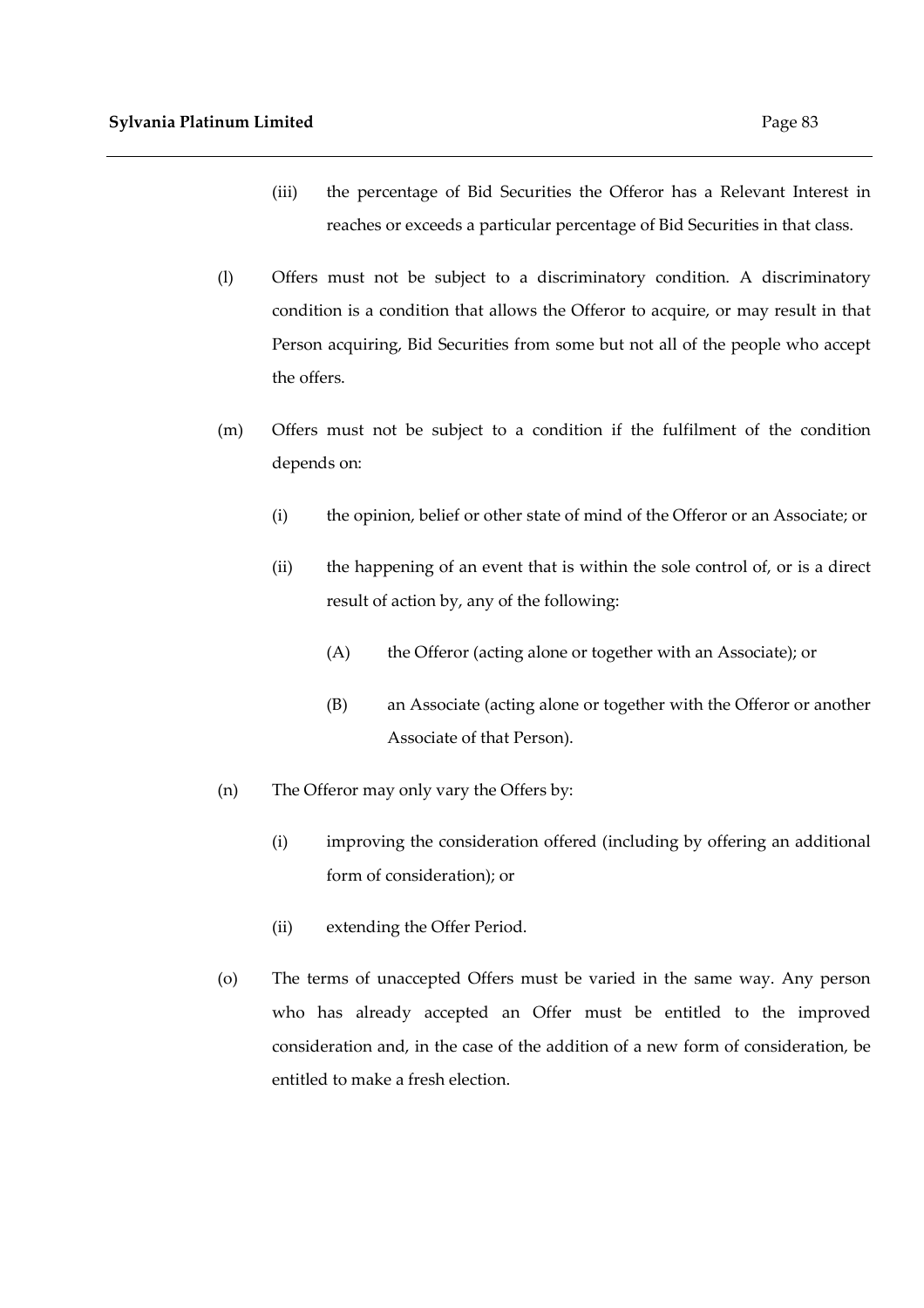- (p) A Person making an Offer that is unconditional may extend the Offer Period at any time before the end of the Offer Period.
- (q) If the Offers are still subject to conditions the Offeror may only extend the Offer Period:
	- (i) at least seven (7) days before the end of the Offer Period; or
	- (ii) during the seven (7) days before the end of the Offer Period, if another Person announces a bid for Bid Securities or improves the consideration offered under another bid for Bid Securities.
- (r) Each Offer must be in writing and have the same date. This date is the day the first Offer is made.

## **90. Disclosure Obligations under a Takeover Bid**

- **90.1** The Offeror must, at the same time it makes the Offers to holders of Bid Securities, also give a document to those holders setting out all of the following information:
	- (a) details of the Offeror's intentions regarding:
		- (i) the continuation of the Company's business;
		- (ii) any major changes to be made to the Company's business, including any redeployment of the Company's fixed assets; and
		- (iii) the future employment of the Company's present employees;
	- (b) details of:
		- (i) any cash amounts held by the Offeror for payment of the consideration;
		- (ii) the identity of any other person providing, directly or indirectly, cash consideration from that person's own funds; and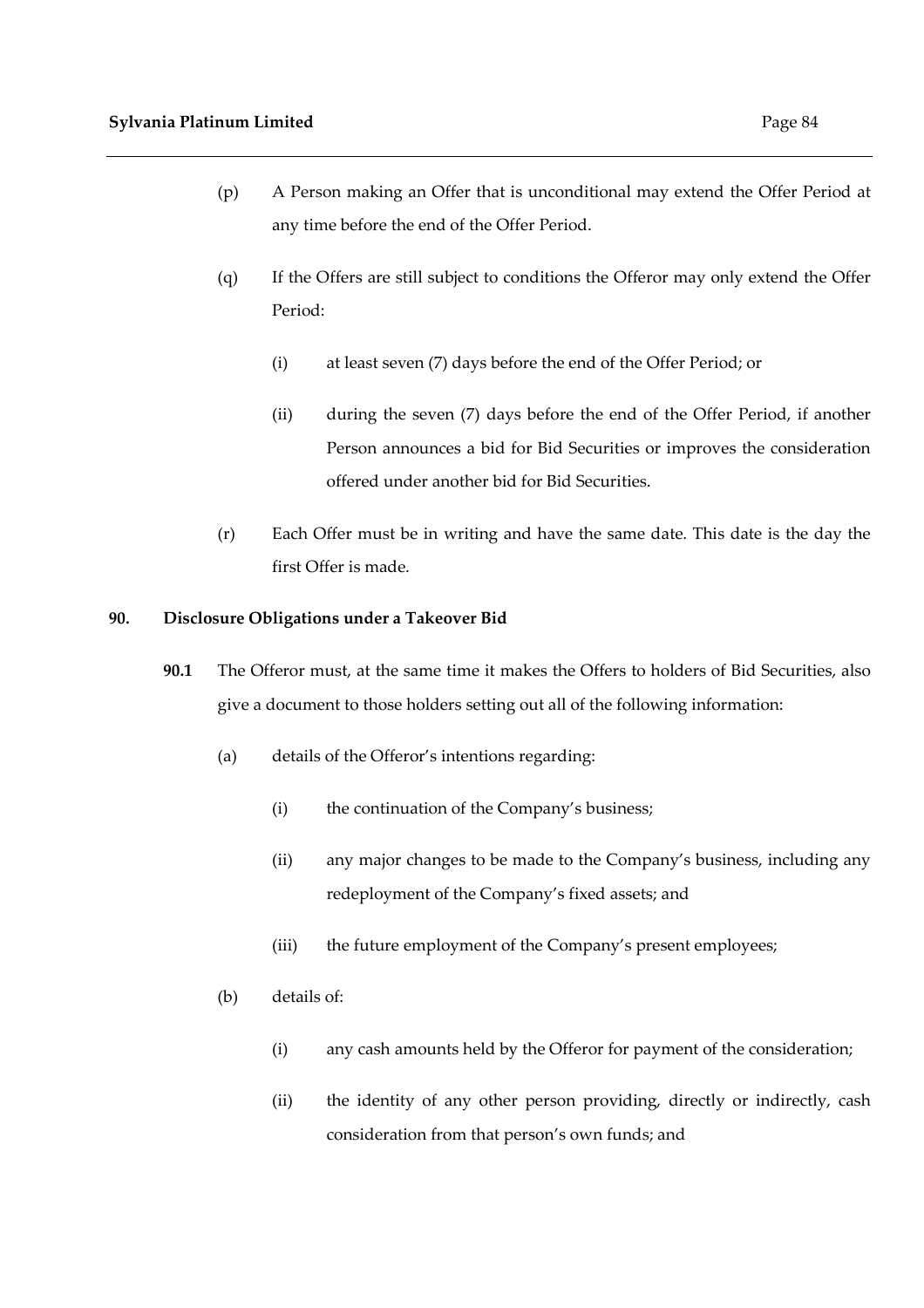- (iii) any arrangement under which cash will be provided by such other person;
- (c) if any securities are offered as consideration under the bid and the Offeror is the issuer of the securities or controls the issuer of the securities, all material that would be required for a prospectus for an offer of those securities by the Offeror under applicable law;
- (d) if the Offer or an Associate provided, or agreed to provide, consideration for a share under a purchase or agreement during the four months before the date of the bid, the following information:
	- (i) to the extent to which the consideration includes a cash sum, the amount per share of the cash sum;
	- (ii) to the extent to which the consideration includes quoted securities, the market price per share of those securities; and
	- (iii) to the extent to which the consideration is neither a cash sum nor a quoted security, the value per share of that consideration, supported by a report prepared by a Person who is qualified to prepare such a report and who is not an Associate of the Offeror that states whether, in the Person's opinion, the value stated is fair and reasonable and gives the reasons for forming that opinion;
- (e) if, during the four (4) month period before the date of the bid, the Offeror or an Associate gave or offered or agreed to give a benefit to another Person likely to induce the other Person or an Associate to either accept an Offer or dispose of a Bid Security, and the benefit is not offered to all holders of Bid Securities, details of the benefit;
- (f) the following details in relation to the Bid Securities: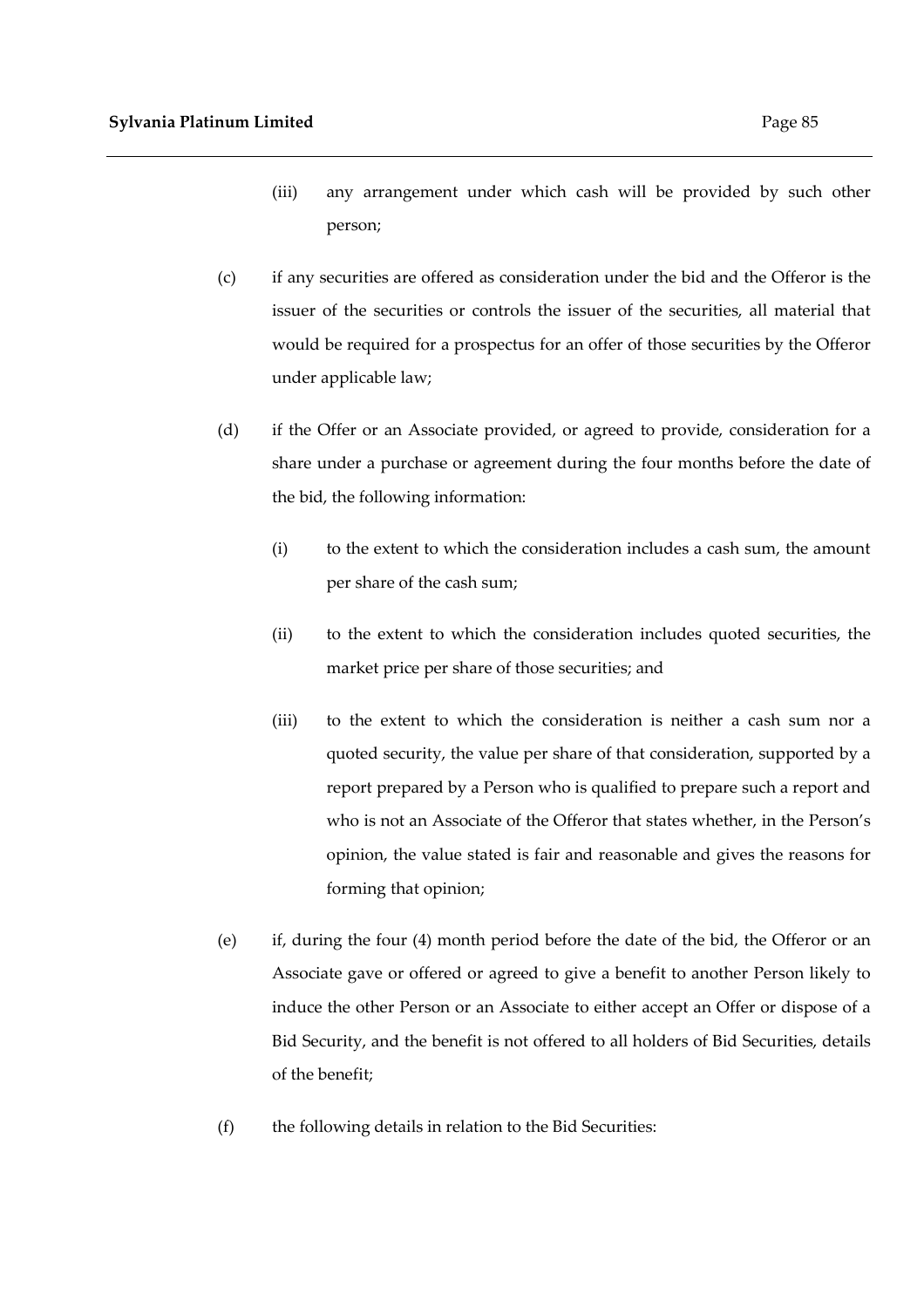- (i) the total number of Bid Securities; and
- (ii) the number of Bid Securities in which the Offeror had a Relevant interest immediately before the first Offer is sent (expressed as a number or as a percentage of the total number of Bid Securities); and
- (iii) the Offeror's Voting Power; and
- (g) any other information that:
	- (i) is material to the making of the decision by a holder of Bid Securities whether to accept an Offer; and
	- (ii) is known to the Offeror.
- **90.2** The Offeror must give the document described under Bye-law 90.1 to the Company and all Relevant Stock Exchanges at least fourteen (14) days before it is given to all holders of Bid Securities and must be dated. The date is the first date on which the document is given to a Relevant Stock Exchange.
- **90.3** In respect of the document described under Bye-law 90.1, if the Offeror becomes aware of:
	- (a) a misleading or deceptive statement in the document; or
	- (b) an omission from the document of information required by Bye-law 83 or Byelaw 90.1; or
	- (c) a new circumstance that:
		- (i) has arisen since the document was given to the Company; and
		- (ii) would have been required by Bye-law 83 or Bye-law 90.1 to be included in the document if it had arisen before the document was given to the Company,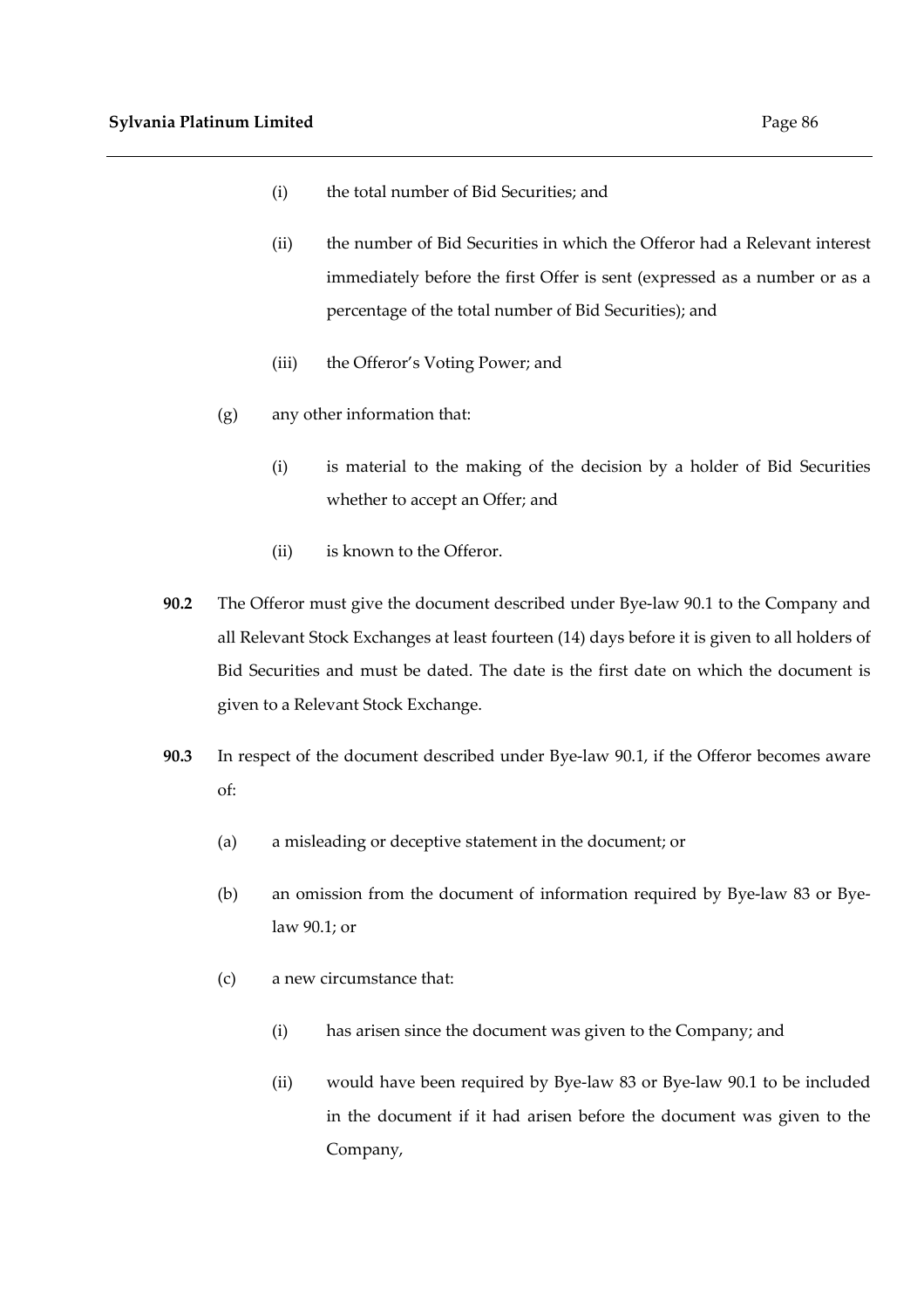that is material from the point of view of a holder of Bid Securities, the Offeror must prepare a supplementary document that remedies this defect. The Offeror must give the supplementary document to the Company and give a copy to all Relevant Stock Exchanges. The supplementary document must be dated. The date is the first date on which the supplementary document is given to a Relevant Stock Exchange.

- **90.4** If a Takeover Bid is made, the Company must give to all holders of Bid Securities, all Relevant Stock Exchanges and the Offeror a document in a timely manner setting out all information that the holders and their professional advisers would reasonably require to make an informed assessment whether to accept an Offer. The document must contain this information:
	- (a) only to the extent to which it is reasonable for investors and their professional advisers to expect to see the information in the document; and
	- (b) only if the information is known to any members of the Board; and

The document must also contain a statement by each member of the Board:

- (c) recommending that offers under the Takeover Bid be accepted or not accepted, and giving reasons for the recommendation; or
- (d) giving reasons why a recommendation is not made.

The document must be dated. The date is the first date on which the document is given to a Relevant Stock Exchange.

- **90.5** In respect of the document described in Bye-law 90.4, if the Company becomes aware of:
	- (a) a misleading or deceptive statement in the document; or
	- (b) an omission from the document of information required by Bye-law 90.4; or
	- (c) a new circumstance that: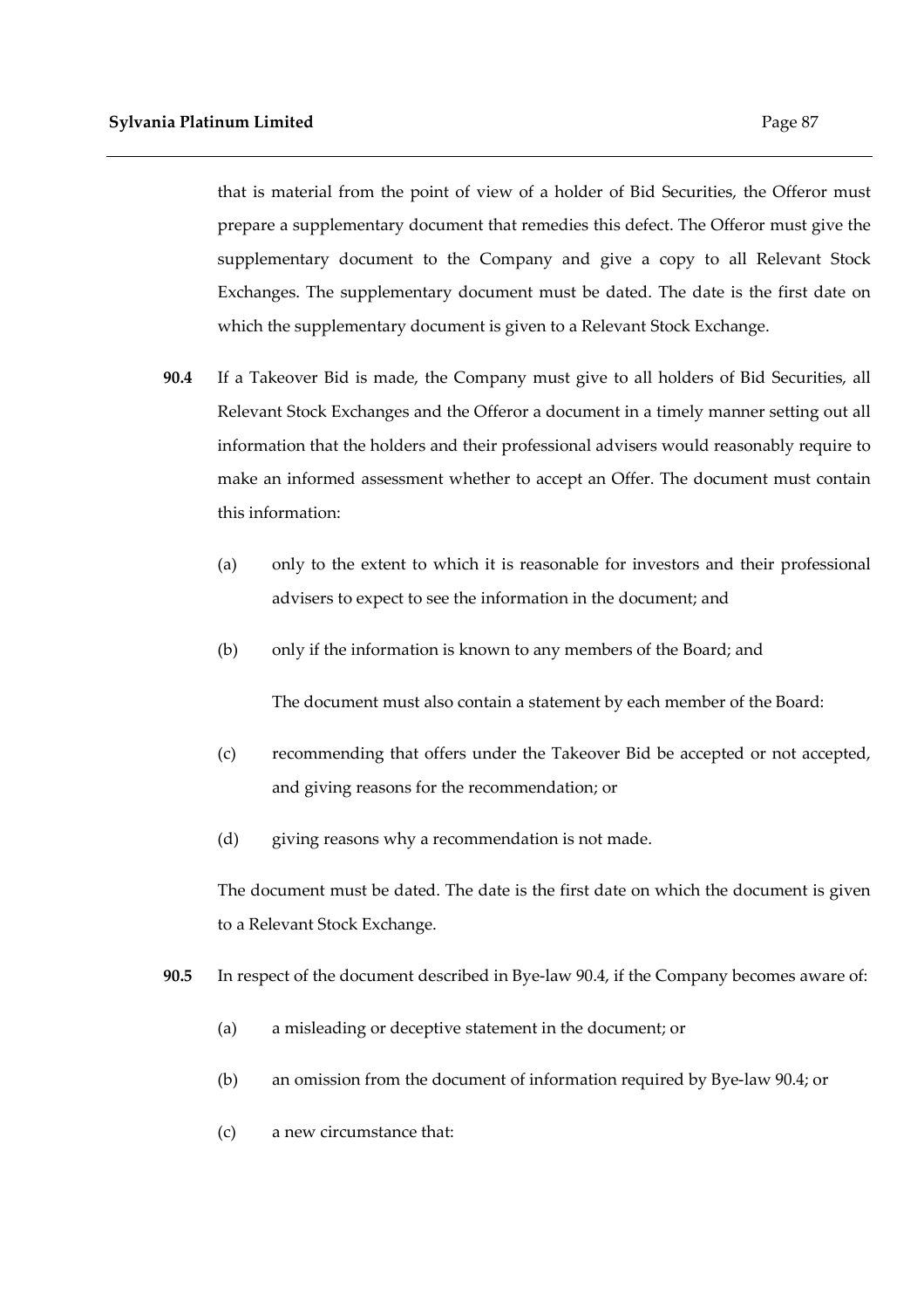- (i) has arisen since the document was given to the Offeror; and
- (ii) would have been required by Bye-law 90.5(a) to be included if it had arisen before the document was given to the Offeror,

that is material from the point of view of a holder of Bid Securities, prepare a supplementary document that remedies this defect and give it to the Offeror and all Relevant Stock Exchanges. The supplementary document must be dated. The date is the first date on which the supplementary document is given to a Relevant Stock Exchange.

- **90.6** If the Company has been given a document in accordance with Bye-law 90.2, the Offeror may request the Company to provide the Offeror with the name and address of each Person who held Bid Securities and that Person's holding, at the specified time by the Offeror.
- **90.7** The Company must give the information to the Offeror in a timely manner and:
	- (a) in the form that the Person requests; or
	- (b) if the Company is unable to comply with the request, in writing.
- **90.8** If the Company must give the information to the Person in electronic form, the information must be readable but the information need not be formatted for the preferred operating system of the Offeror.

## **91. Withdrawing a Takeover Bid**

- **91.1** An Offeror may not withdraw a Takeover Bid or any Offers without:
	- (a) the written consent in writing of the Board, which consent may be subject to conditions;
	- (b) providing notice of the withdrawal to each Relevant Stock Exchange and each holder of Bid Securities; and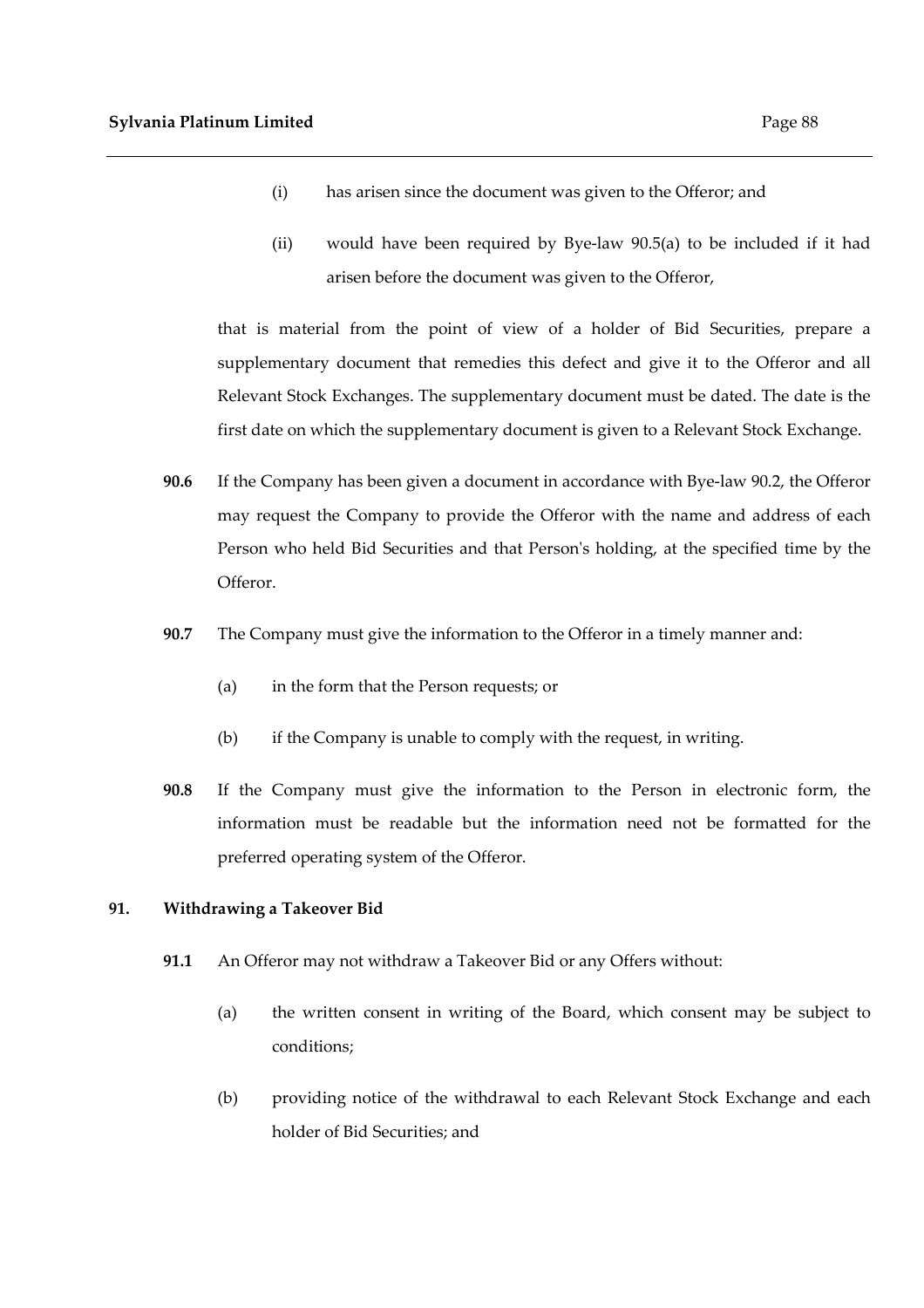- (c) complying with any other conditions imposed by the Board.
- **91.2** If, at the time the Offers are withdrawn:
	- (a) all the conditions to which the Offers are subject have been freed, all contracts arising from acceptance of the Offer before it was withdrawn will remain enforceable; or
	- (b) the Offers remain subject to one or more conditions, all contracts arising from its acceptance will become void (whether or not the events referred to in the relevant conditions have occurred).
- **91.3** A withdrawal pursuant to clause 91.1 will be deemed to take effect:
	- (a) if the withdrawal is not subject to conditions imposed by the Board, on and after the date on which that consent in writing is given by the Board; or
	- (b) if the withdrawal is subject to conditions imposed by the Board, on and after the date on which those conditions are satisfied.

# **92. Contravention of Shareholding Limitations**

- **92.1** If a breach by a Person of the provisions of Bye-laws 84.1, 87.1, 87.2, 88, 89, 90 and/or 91 has occurred and is continuing then, subject to Bye-law 92.3, the Board may cause the Company to exercise any one or more of the following remedies:
	- (a) require, by notice in writing, the Member to dispose all or part of the shares so held in breach of Bye-law 84.1, 87.1, 87.2, 88, 89, 90 and/or 91 within the time specified in the notice;
	- (b) suspend and disregard the exercise by such Person of all or part of its Voting Power;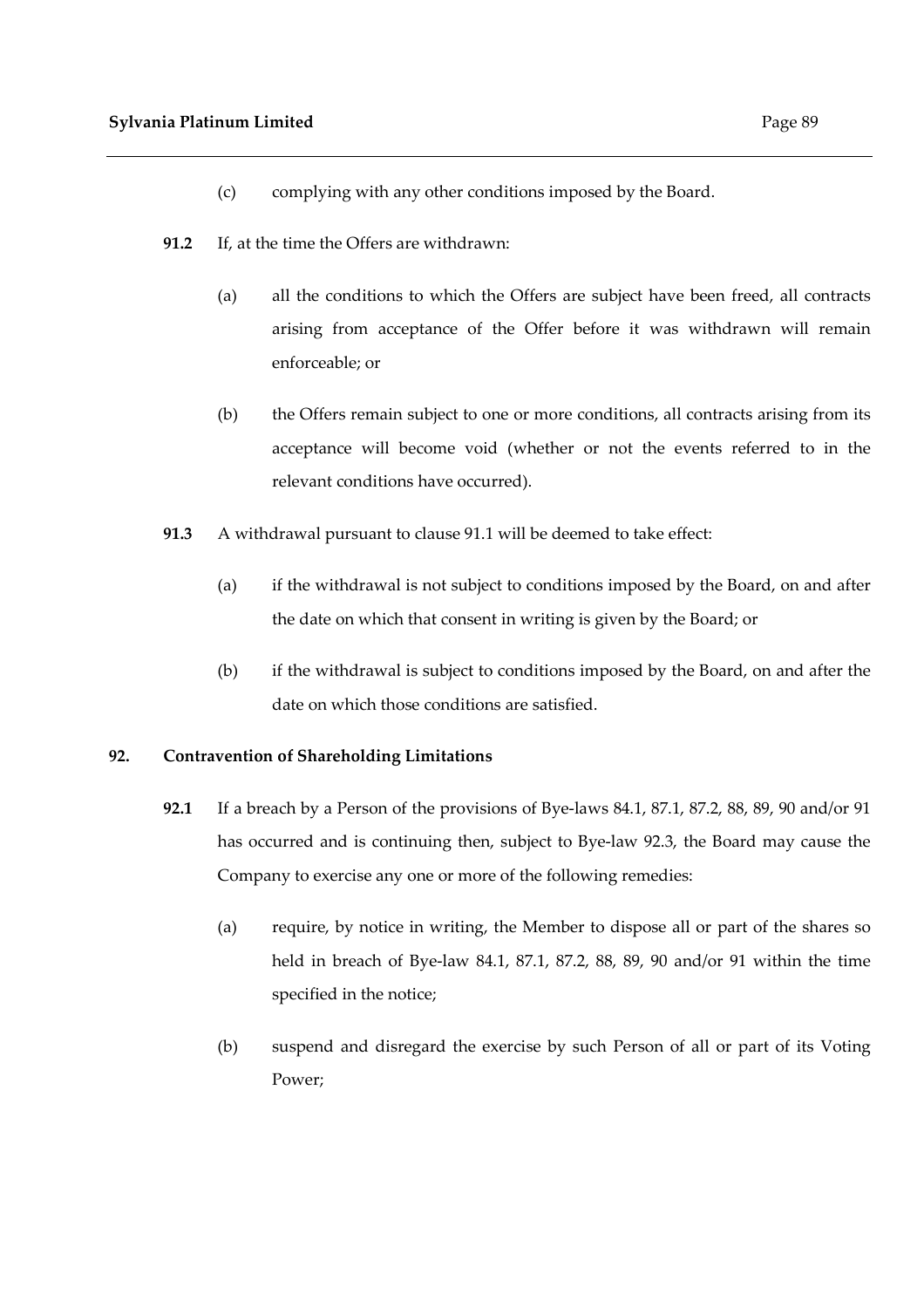- (c) suspend such Person from the right to receive all or part of the dividends or other distributions arising from the shares so held in breach of Bye-law 84.1, 87.1, 88, 89 and/or 90; or
- (d) in respect of a breach of Bye-laws 88, 89 and/or 90 refuse to register any purported transfers of shares to the Offeror as a consequence of an acceptance of an Offer under an announced Takeover Bid and any subsequent Takeover Bid announced within 6 months of the date of breach.
- **92.2** If a Person or its Associates breaches Bye-laws 84.1, 88, 89, 90 or 91 then neither the Person nor its Associates may within six months from the date of breach:
	- (a) announce a Takeover Bid or an intention to make a Takeover Bid; or
	- (b) acquire a Relevant Interest in the Company.
- **92.3** The Company may only exercise the remedies referred to in Bye-law 92.1 if a judgment has been obtained from a competent court that a breach of the prohibition in of Bye-law 84.1 or the obligations in Bye-laws 87.1, 87.2, 88, 89, 90 and/or 91 has occurred and is continuing. The Company must act in accordance with such judgment, including with respect to the remedies (if any) which the court requires or allows the Company to exercise.
- **92.4** Where the Company is seeking but has not received a judgment under Bye-law 92.3, the Company may also exercise any of the remedies described in Bye-law 92.1 (other than paragraph 92.1(a) of that Bye-law) by notice in writing to the Member but so that they have effect for the period commencing on the date the notice is given and ending on the earlier of:
	- (a) twenty eight (28) days after the notice has been given; and
	- (b) one (1) day after the judgement under Bye-law 92.3 has been given to the Company.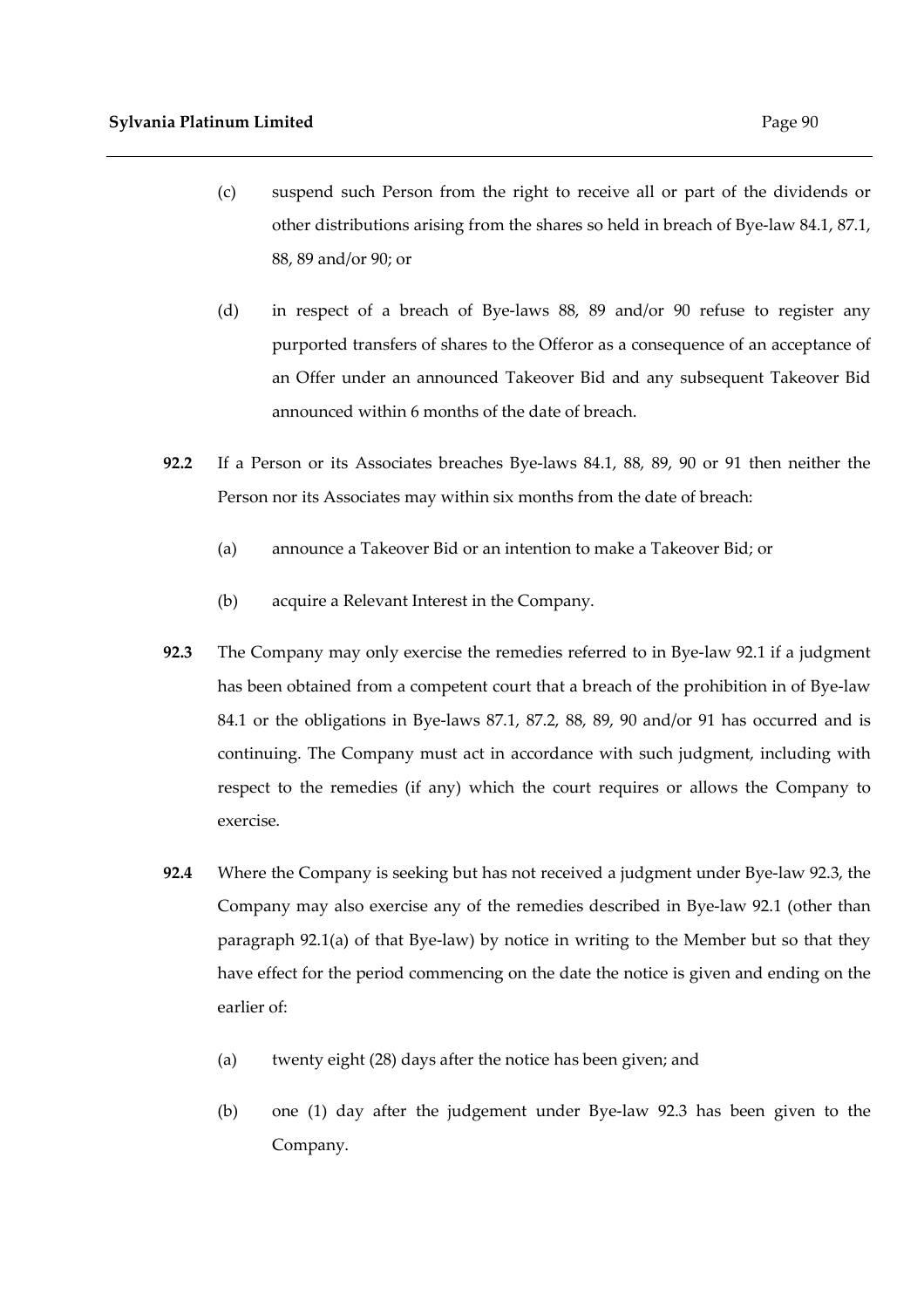- **92.5** If the requirements of any notice pursuant to Bye-law 92.1(a) are not complied with by the Person within the time specified in the notice:
	- (a) the Company may:
		- (i) as an irrevocable proxy of the Member, without any further instrument, cause the shares referred to in the notice to be sold on any Relevant Stock Exchange or, if they are not so quoted, in accordance with these Bye-laws and the Act;
		- (ii) appoint a Person as transferor to effect a transfer in respect of any shares sold in accordance with Bye-law 92.5(a)(i) and to receive and give good discharge of the purchase money for them;
		- (iii) acknowledge the transfer despite the fact that the share certificates (if any) may not have been delivered to the Company;
		- (iv) issue a new share certificate (if required) in which event any previous certificates are deemed to have been cancelled;
	- (b) if the Person delivers the relevant share certificates to the Company for cancellation or there are no such share certificates in existence, the purchase money less the expenses of any sale made in accordance with Bye-law 92.5(a)(i) shall be paid by the Company to the Person whose shares were sold;
	- (c) if the Person does not deliver the relevant share certificates to the Company:
		- (i) the Company may bring an action against the Person for recovery of such share certificates;
		- (ii) the Person is not entitled to deny or dispute the Company's ownership and right to possession of any share certificate in any legal action; and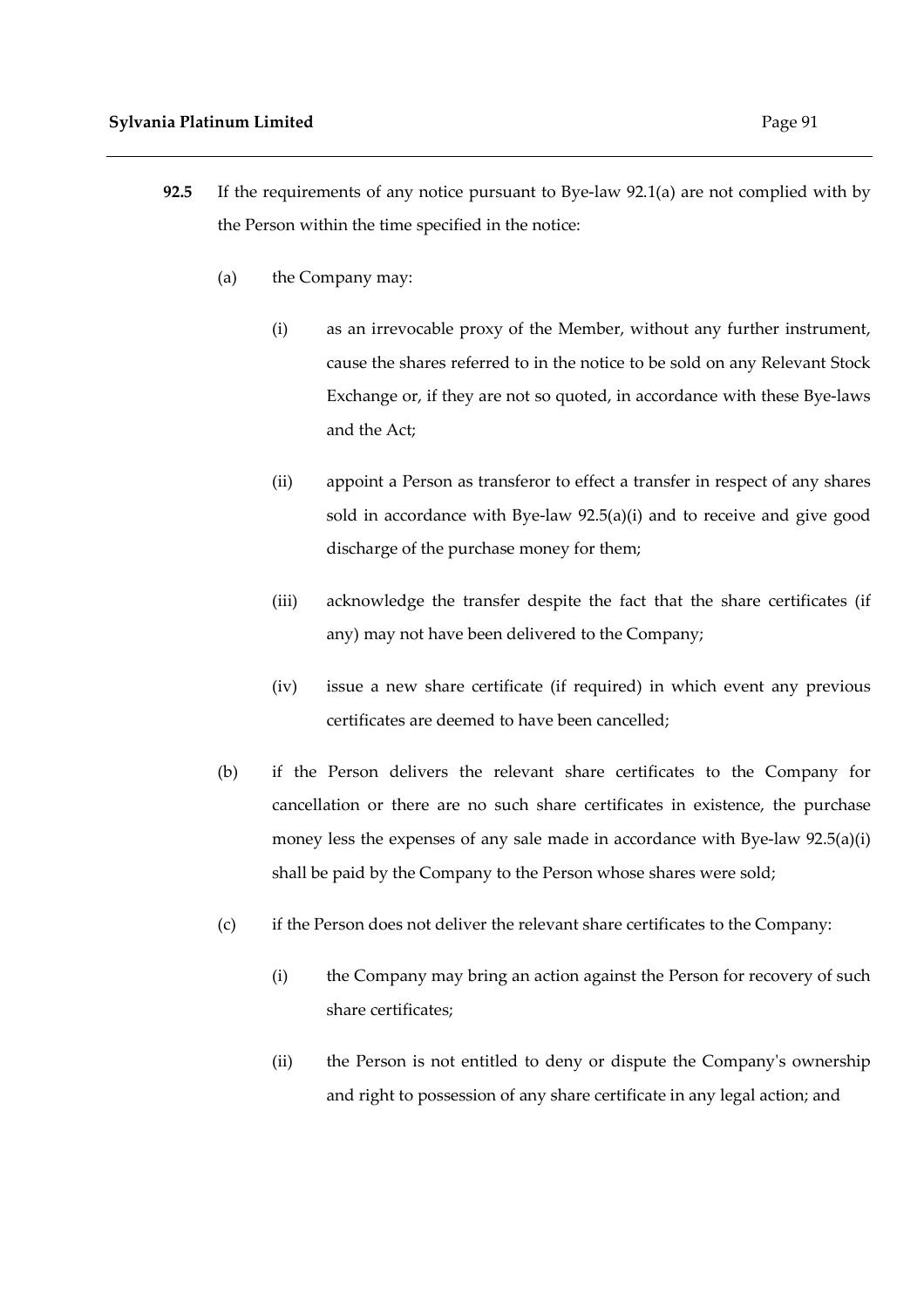- (iii) the Company need not pay the purchase money less the expenses of any sale made in accordance with Bye-law  $92.5(a)(i)$  to the Person whose shares were sold until the relevant share certificates have been delivered or recovered or an indemnity to the satisfaction of the Company has been received;
- (d) the Person shall be deemed to have represented to the Company and the Directors with effect immediately prior to the transfer of any shares and the issue of new certificate(s) representing such shares, that the shares to be transferred and the certificates not yet surrendered to the Company representing such shares have not been transferred, charged, lent or deposited or dealt with in any manner affecting the absolute title thereto and that, with respect to share certificates not yet surrendered, that the Person is named in such share certificate(s) and is entitled to be on the register in respect of all such shares;
- (e) the Person shall indemnify the Company and its Directors and Officers against all claims and demands (and any expenses thereof) which may be made against the Company or the Directors in consequence of the transfer of any such shares or the issue of new share certificate(s) representing any such shares;
- **92.6** The Company may, by notice in writing, at any time require any Member to provide the Company any information or evidence (on oath or otherwise verified if the Company reasonably requires) as the Company may consider likely to be of assistance in determining whether or not that Person is eligible to remain a Member with respect to all its shares.
- **92.7** Despite anything in this Bye-law 92, the Company has no liability arising from any Person holding shares in circumstances which would result in or have the effect of causing an infringement or contravention of Bye-law 87.1, 87.2, 88, 89, 90 and/or 91. The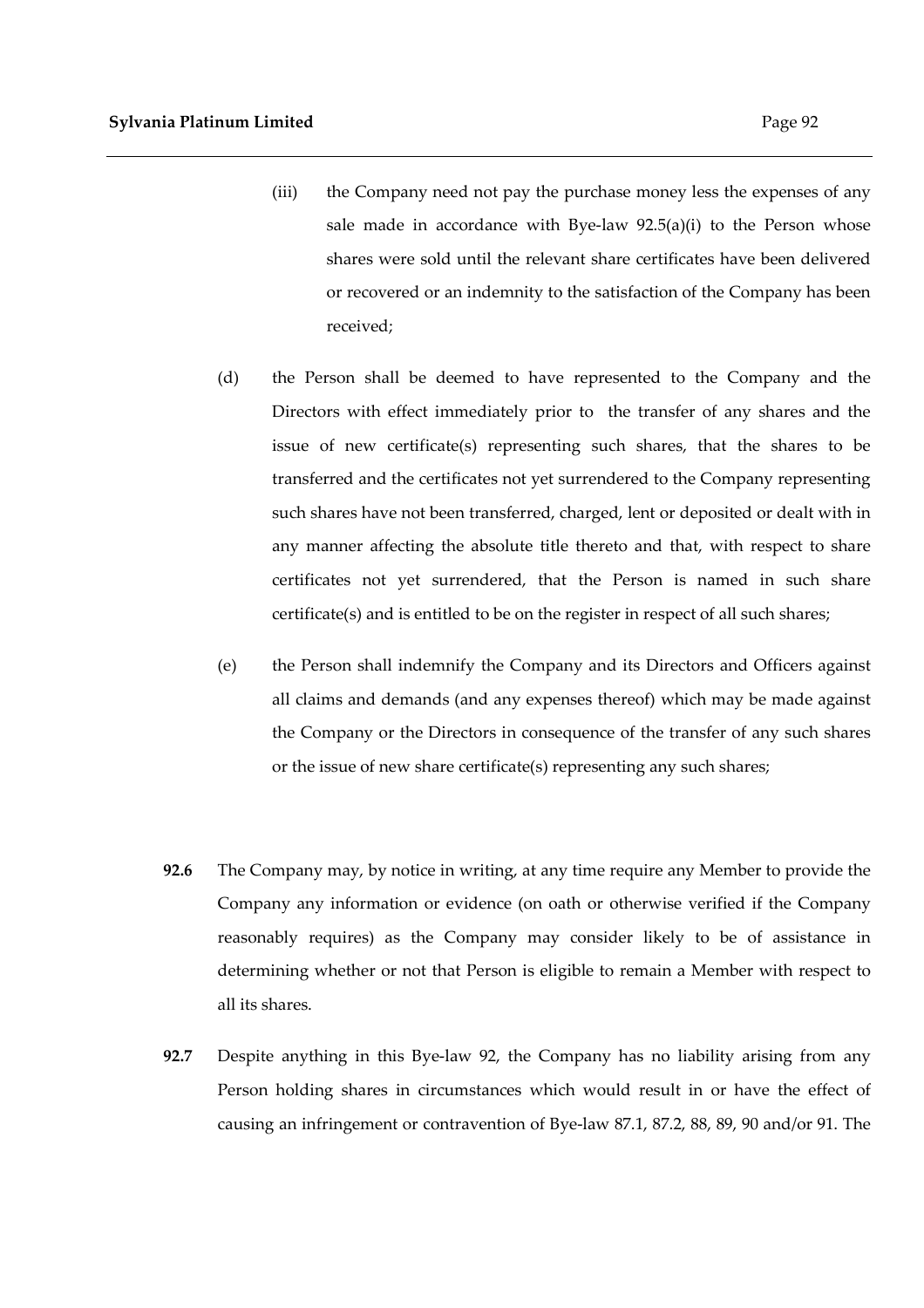Company and the members of its Board have no liability to any Person arising from any action taken by the Company under this Bye-law 92, provided that such action was taken in good faith.

**92.8** Neither the Company, nor the Board, will have any liability whatsoever to any Person arising from any action taken by the Company under this Bye-law 92.

#### **93. Proportional Takeover Bid Approval**

**93.1** In addition to the meanings and rules of interpretation set out in Bye-laws 1.1 and 82, capitalised terms used in this Bye-law 93 have the following meanings:

**Approving Resolution** means a resolution to approve a Proportional Takeover Bid in accordance with this Bye-law 93.

**Deadline** means the 14th day before the last day of the Offer Period for a Proportional Takeover Bid.

**Proportional Takeover Bid** means a Takeover Bid for a specified proportion of all shares.

**Voter** means a Person (other than the bidder under a Proportional Takeover Bid or an Associate of that bidder) who, as at the end of the day on which the first offer under that bid was made, held shares.

- **93.2** Where offers are made under a Proportional Takeover Bid, the Directors must call and arrange to hold a meeting of Voters for the purpose of voting on an Approving Resolution before the Deadline. Notwithstanding Bye-law 30, for the purposes of this Bye-law 93.2, the meeting of Voters may be called upon not less than 10 days' notice.
- **93.3** If an Approving Resolution in relation to a Proportional Takeover Bid is voted on in accordance with this Bye-law 93 before the Deadline, the Company must, on or before the Deadline, give the bidder and each Relevant Stock Exchange a written notice stating